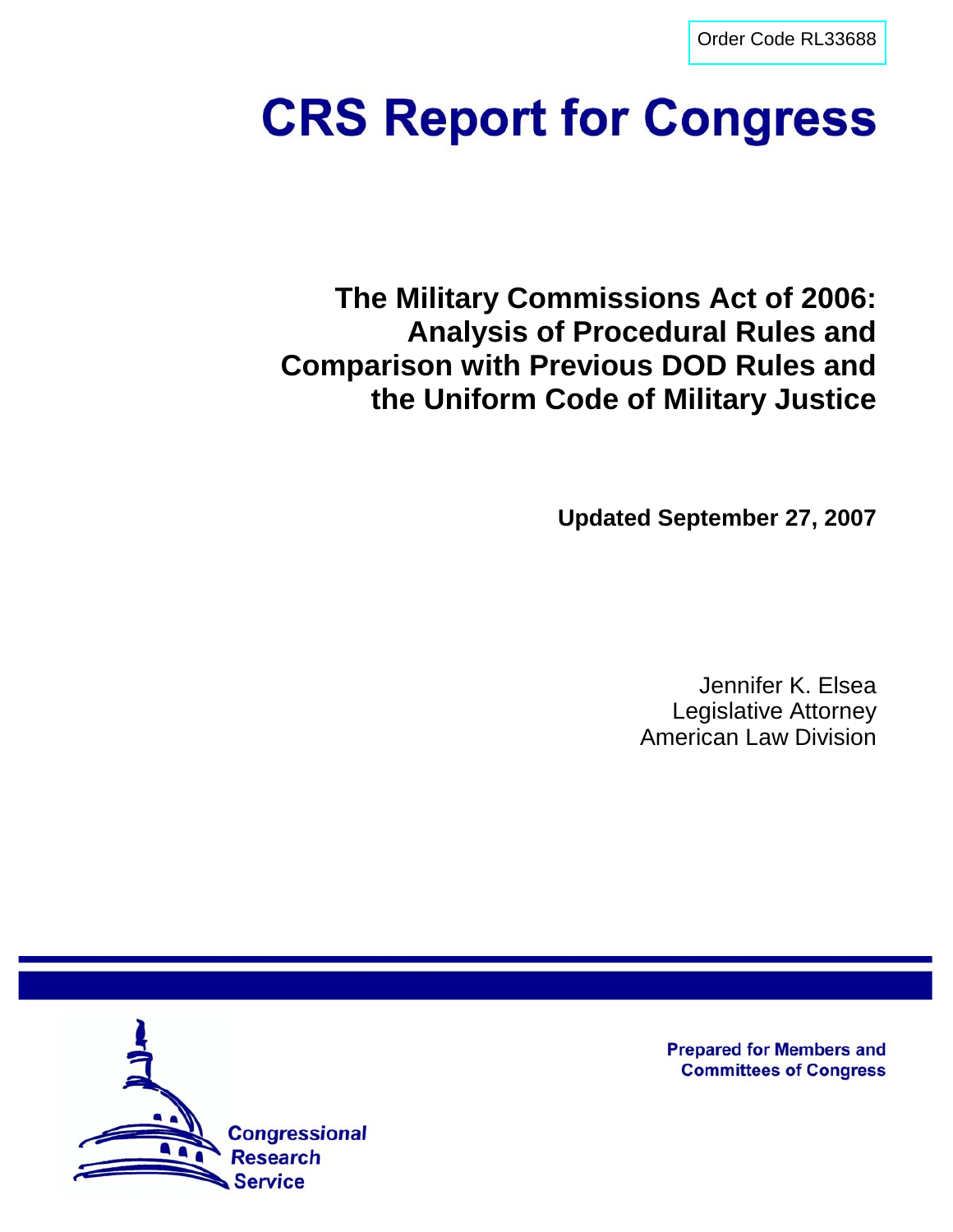## The Military Commissions Act of 2006: Analysis of Procedural Rules and Comparison with Previous DOD Rules and the Uniform Code of Military Justice

## **Summary**

On November 13, 2001, President Bush issued a Military Order (M.O.) pertaining to the detention, treatment, and trial of certain non-citizens in the war against terrorism. Military commissions pursuant to the M.O. began in November 2004 against four persons declared eligible for trial, but proceedings were suspended after a federal district court found that one of the defendants could not be tried under the rules established by the Department of Defense (DOD). The D.C. Circuit Court of Appeals reversed that decision in *Rumsfeld v. Hamdan*, but the Supreme Court granted review and reversed the decision of the Court of Appeals. To permit military commissions to go forward, Congress approved the Military Commissions Act of 2006 (MCA), conferring authority to promulgate rules that depart from the strictures of the Uniform Code of Military Justice (UCMJ) and possibly U.S. international obligations. The Department of Defense published regulations to govern military commissions pursuant to the MCA.

The Court of Military Commissions Review (CMCR), created by the MCA, issued its first decision on September 24, 2007, reversing a dismissal of charges based on lack of jurisdiction and ordering the military judge to determine whether the accused is an "unlawful enemy combatant" subject to the military commission's jurisdiction. The CMCR rejected the government's argument that the determination by a Combatant Status Review Tribunal (CSRT) that a detainee is an "enemy combatant" was a sufficient basis for jurisdiction, but also rejected the military judge's finding that the military commission was not empowered to make the appropriate determination.

This report provides a background and analysis comparing military commissions as envisioned under the MCA to the rules that had been established by the Department of Defense (DOD) for military commissions and to general military courts-martial conducted under the UCMJ. After reviewing the history of the implementation of military commissions in the "global war on terrorism," the report provides an overview of the procedural safeguards provided in the MCA. The report identifies pending legislation, including H.R. 267, H.R. 1585, H.R. 2543, H.R. 2826, S. 1547, S. 1548, H.R. 1416, S. 1876, S. 185, S. 576, S.447, H.R. 1415 and H.R. 2710. Finally, the report provides two tables comparing the MCA with regulations that had been issued by the Department of Defense pursuant to the President's Military Order with standard procedures for general courts-martial under the Manual for Courts-Martial. The first table describes the composition and powers of the military tribunals, as well as their jurisdiction. The second chart, which compares procedural safeguards required by the MCA with those that had been incorporated in the DOD regulations and the established procedures in courts-martial, follows the same order and format used in CRS Report RL31262, *Selected Procedural Safeguards in Federal, Military, and International Courts*, to facilitate comparison with safeguards provided in federal court and international criminal tribunals.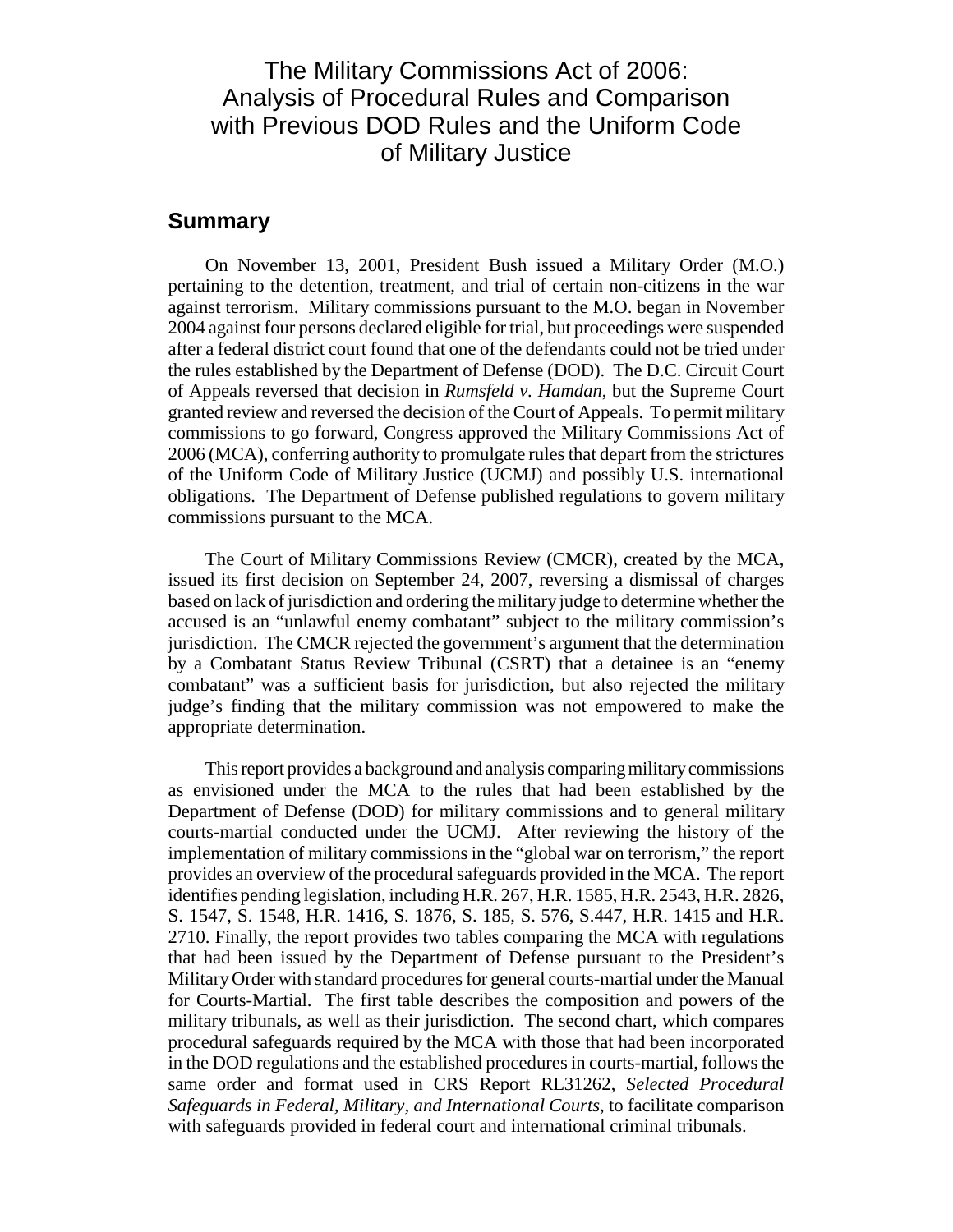# **Contents**

# **List of Tables**

| Table 1. Comparison of Courts-Martial and Military Commission Rules  42 |  |
|-------------------------------------------------------------------------|--|
|                                                                         |  |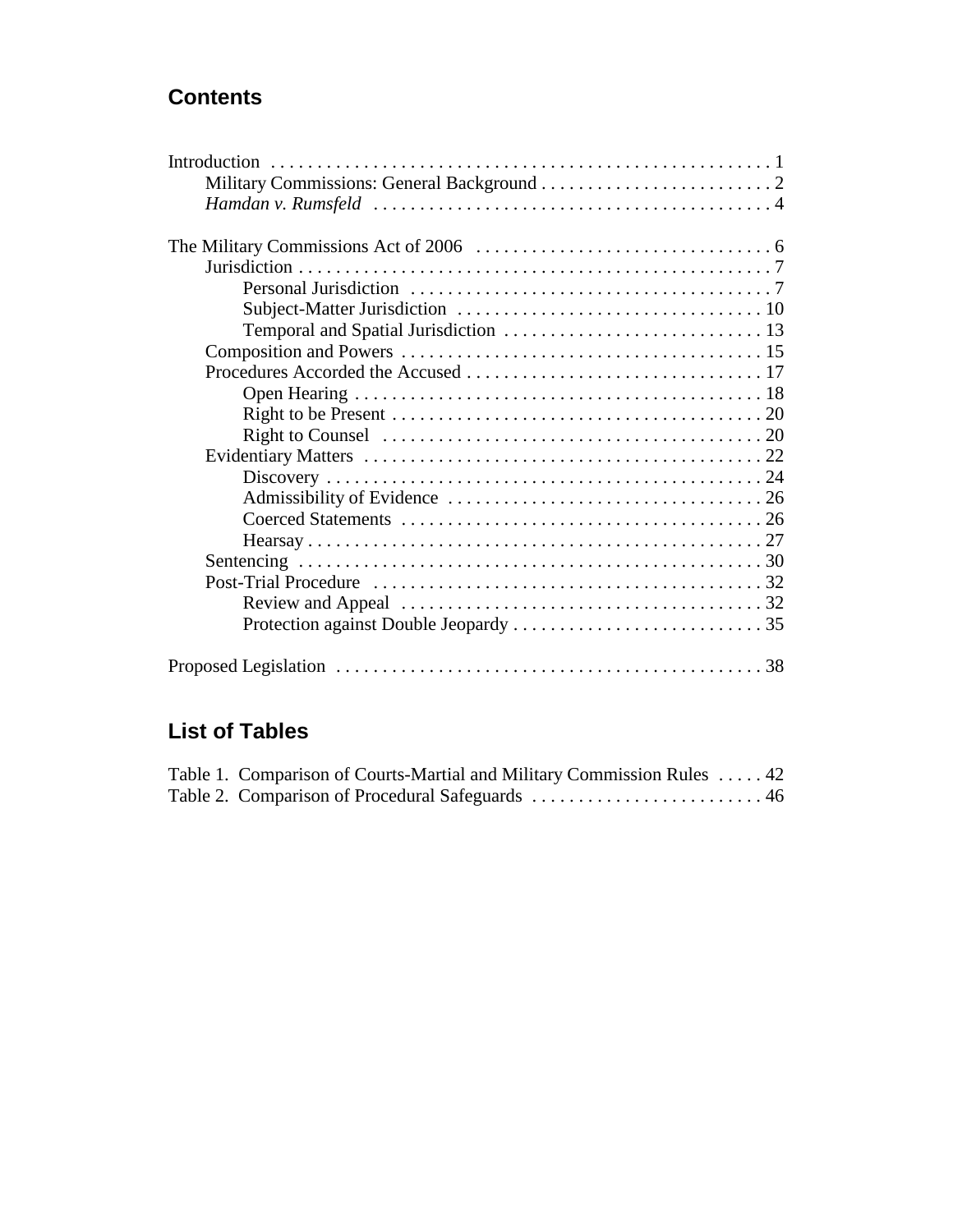# The Military Commissions Act of 2006: Analysis of Procedural Rules and Comparison with Previous DOD Rules and the Uniform Code of Military Justice

## **Introduction**

*Rasul v. Bush*, issued by the U.S. Supreme Court at the end of its 2003-2004 term, clarified that U.S. courts do have jurisdiction to hear petitions for habeas corpus on behalf of the approximately 550 persons then detained at the U.S. Naval Station in Guantanamo Bay, Cuba, in connection with the war against terrorism,  $^1$  establishing a role for federal courts to play in determining the validity of the military commissions convened pursuant to President Bush's Military Order (M.O.) of November 13, 2001.<sup>2</sup> After dozens of petitions for habeas corpus were filed in the federal District Court for the District of Columbia, Congress passed the Detainee Treatment Act of  $2005$  (DTA),<sup>3</sup> revoking federal court jurisdiction over habeas claims, at least with respect to those not already pending, and creating jurisdiction in the Court of Appeals for the District of Columbia Circuit to hear appeals of final decisions of military commissions. The Supreme Court, in *Hamdan v. Rumsfeld*, 4 overturned a decision by the D.C. Circuit that had upheld the military commissions, holding instead that although Congress has authorized the use of military commissions, such commissions must follow procedural rules as similar as possible to courts-martial proceedings, in compliance with the Uniform Code of Military Justice (UCMJ).<sup>5</sup> In response, Congress passed the Military Commissions Act of  $2006$  (MCA) $<sup>6</sup>$  to authorize military commissions and establish procedural rules that</sup> are modeled after, but depart from in some significant ways, the UCMJ.

<sup>&</sup>lt;sup>1</sup> Rasul v. Bush, 542 U.S. 466 (2004). For a summary of *Rasul* and related cases, see CRS Report RS21884, *The Supreme Court and Detainees in the War on Terrorism: Summary and Analysis of Recent Decisions*, and CRS Report RS22466, *Hamdan v. Rumsfeld: Military Commissions in the "Global War on Terrorism,"* both by Jennifer K. Elsea.

<sup>&</sup>lt;sup>2</sup> Detention, Treatment, and Trial of Certain Non-Citizens in the War Against Terrorism §1(a), 66 Fed. Reg. 57,833 (November 16, 2001) (hereinafter "M.O.").

 $3$  P.L. 109-148,  $$1005(e)(1)$ .

<sup>4</sup> Hamdan v. Rumsfeld, 126 S.Ct. 2749 (2006), *rev'g* 415 F.3d 33 (D.C. Cir. 2005).

<sup>5</sup> 10 U.S.C. § 801 *et seq*.

 $6$  P.L. 109-366, 120 Stat. 2600, codified at chapter 47a of title 10, U.S. Code.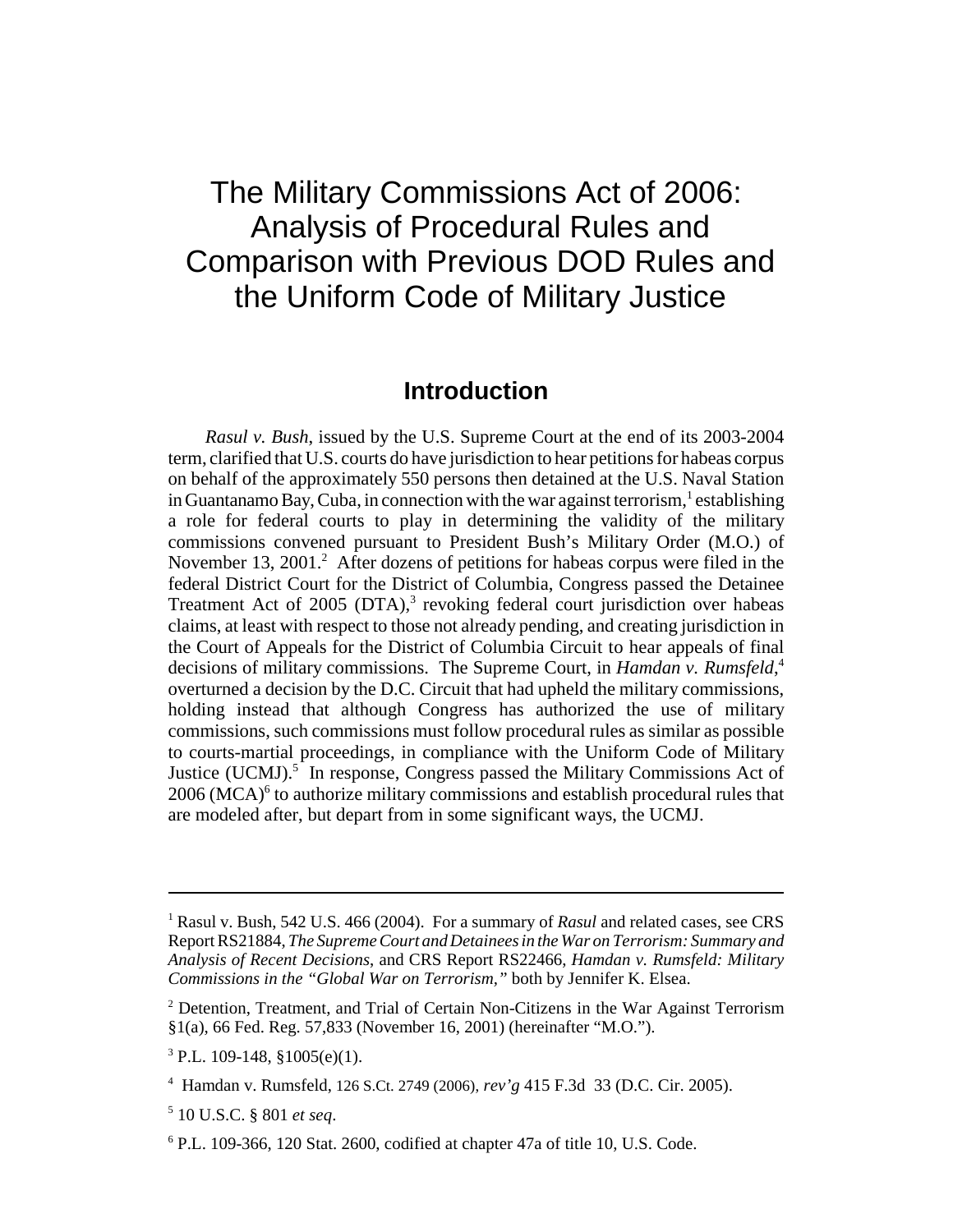The Department of Defense has issued regulations for the conduct of military commissions pursuant to the MCA.<sup>7</sup> One detainee, David Matthew Hicks of Australia, was convicted of material support to terrorism pursuant to a plea agreement. Trials began for two other defendants, but were halted after the military judges dismissed charges based on lack of jurisdiction, finding in both cases that the defendants had not properly been found to be "unlawful enemy combatants." The prosecutors appealed the cases to the Court of Military Commissions Review (CMCR), which reversed the dismissal of charges in one case and remanded it to the military commission for a determination of whether the accused is an "unlawful enemy combatant."<sup>8</sup> The CMCR decision rejected the government's contention that the determination by a Combatant Status Review Tribunal (CSRT) that a detainee is an "enemy combatant" was a sufficient basis for jurisdiction, but also rejected the military judge's finding that the military commission was not itself empowered to make the appropriate determination.

## **Military Commissions: General Background**

Military commissions are courts usually set up by military commanders in the field to try persons accused of certain offenses during war.<sup>9</sup> Past military commissions trying enemy belligerents for war crimes directly applied the international law of war, without recourse to domestic criminal statutes, unless such statutes were declaratory of international law.10 Historically, military commissions have applied the same set of procedural rules that applied in courts-martial.<sup>11</sup> By statute, military tribunals may be used to try "offenders or offenses designated by statute or the law of war."12 Although the Supreme Court long ago stated that

<sup>&</sup>lt;sup>7</sup> Department of Defense, The Manual for Military Commissions, January 18, 2007, *available at* [http://www.defenselink.mil/pubs/pdfs/ The%20Manual%20for%20Military% 20Commissions.pdf].

<sup>8</sup> United States v. Khadr, CMCR 07-001 (September 24, 2007), *available online* at [http://www.defenselink.mil/news/Sep2007/KHADR%20Decision%20(24%20Sep%200 7)(25%20pages).pdf](last visited September 26, 2007). *See infra* note 46 and accompanying text.

<sup>9</sup> See CRS Report RL31191, *Terrorism and the Law of War: Trying Terrorists as War Criminals before Military Commissions*, by Jennifer K. Elsea (providing a general background of U.S. history of military commissions).

<sup>&</sup>lt;sup>10</sup> *See* U.S. Army Field Manual (FM) 27-10, The Law of Land Warfare, section 505(e) [hereinafter "FM 27-10"].

<sup>11</sup> *See* WILLIAM WINTHROP, MILITARY LAW AND PRECEDENTS 841-42 (2d ed. 1920)(noting that "in the absence of any statute or regulation," the same principles and procedures commonly govern, though possibly more "liberally construed and applied"); David Glazier, Note, *Kangaroo Court or Competent Tribunal?: Judging the 21<sup>st</sup> Century Military Commission*, 89 VA. L. REV. 2005 (2003).

 $12$  10 U.S.C. § 821. There are only two statutory offenses under the Uniform Code of Military Justice (UCMJ) for which convening a military commission is explicitly recognized: aiding the enemy and spying (in time of war). 10 U.S.C. §§ 904 and 906, respectively. The circumstances under which civilians accused of aiding the enemy may be (continued...)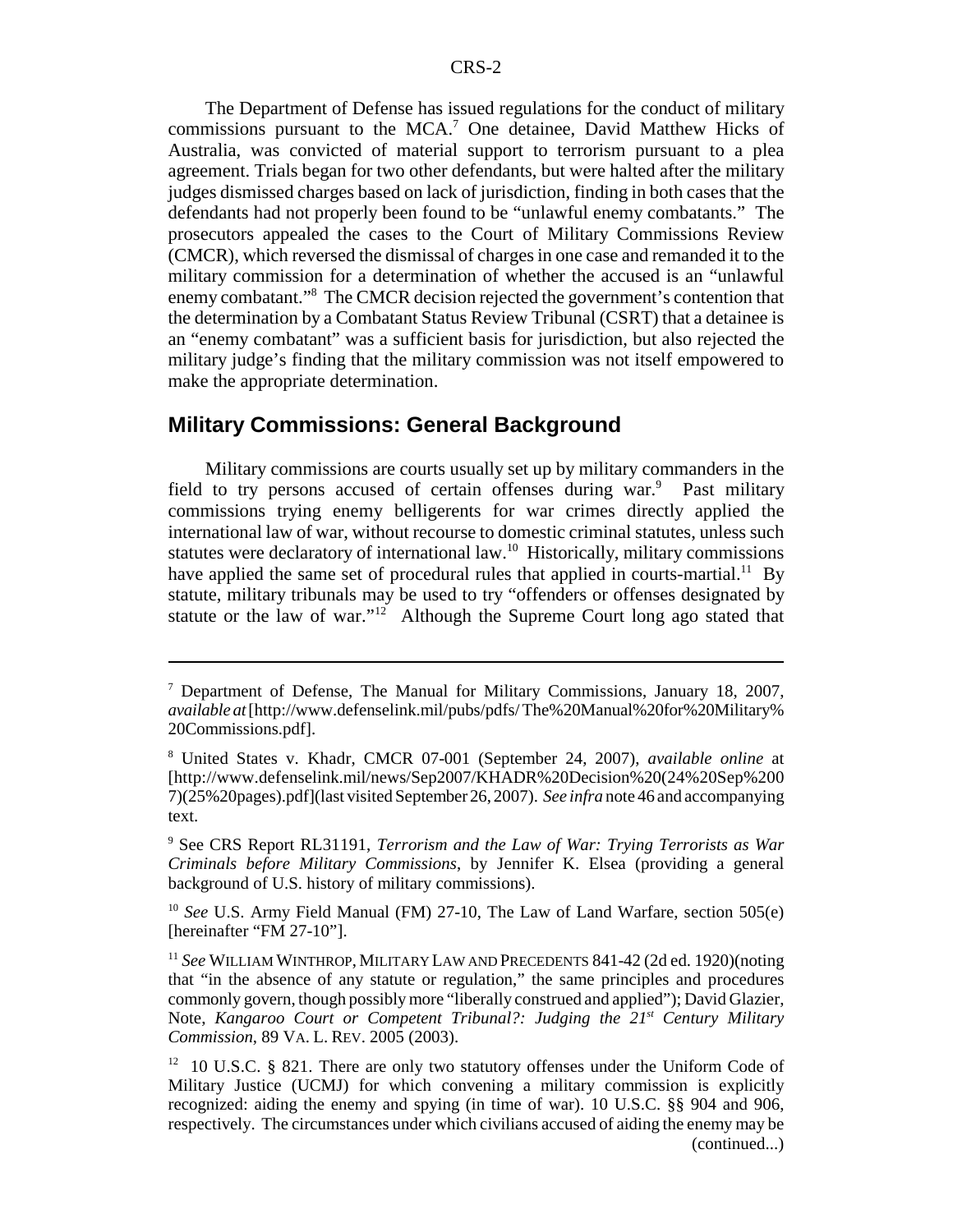charges of violations of the law of war tried before military commissions need not be as exact as those brought before regular courts, $13$  it is unclear whether the current Court would adopt that proposition or look more closely to precedent.

The President's Military Order establishing military commissions to try suspected terrorists was the focus of intense debate both at home and abroad. Critics argued that the tribunals could violate any rights the accused may have under the Constitution as well as their rights under international law, thereby undercutting the legitimacy of any verdicts rendered by the tribunals. The Administration established rules prescribing detailed procedural safeguards for the tribunals in Military Commission Order No. 1 ("M.C.O. No. 1"), issued in March 2002 and amended in 2005.14 These rules were praised as a significant improvement over what might have been permitted under the language of the M.O., but some continued to argue that the enhancements did not go far enough and called for the checks and balances of a separate rule-making authority and an independent appellate process.<sup>15</sup> Critics also noted that the rules did not address the issue of indefinite detention without charge, as appeared to be possible under the original  $M.O.,<sup>16</sup>$  or that the Department of

<sup>13</sup> *In re* Yamashita, 327 U.S. 1, 17 (1946) ("Obviously charges of violations of the law of war triable before a military tribunal need not be stated with the precision of a common law indictment.").

 $12$  (...continued)

tried by military tribunal have not been decided, but a court interpreting the article may limit its application to conduct committed in territory under martial law or military government, within a zone of military operations or area of invasion, or within areas subject to military jurisdiction. *See* FM 27-10, *supra* note 10, at para. 79(b)(noting that treason and espionage laws are available for incidents occurring outside of these areas, but are triable in civil courts). Spying is not technically a violation of the law of war, however, but violates domestic law and traditionally may be tried by military commission. *See id.* at para. 77 (explaining that spies are not punished as "violators of the law of war, but to render that method of obtaining information as dangerous, difficult, and ineffective as possible").

<sup>14</sup> *Reprinted at* 41 I.L.M. 725 (2002). A revision was issued August 31, 2005. The Department of Defense (DOD) subsequently released ten "Military Commission Instructions" ("M.C.I. No. 1-10") to elaborate on the set of procedural rules to govern military tribunals. The instructions set forth the elements of some crimes to be tried by military commission, established guidelines for civilian attorneys, and provided other administrative guidance and procedures for military commissions.

<sup>15</sup> *See* Letter from Timothy H. Edgar, ACLU Legislative Counsel, *Military Commission Order No. 1, March 21, 2002* (April 16, 2002), *available at* [http://www.aclu.org/National Security/NationalSecurity.cfm?ID=10150&c=111] (last visited August 13, 2007); American College of Trial Lawyers, Report on Military Commissions for the Trial of Terrorists, March 2003 [hereinafter "ACTL"], a*vailable at* [http://www.actl.com/AM/Template.cfm ?Section=All\_Publications&Template=/CM/ContentDisplay.cfm&ContentFileID=63] (last visited August 13, 2007); ACTL, Supplemental Report on Military Commissions for the Trial of Terrorists, October 2005, online at [http://www.actl.com/AM/Template.cfm ?Section=Home&template=/CM/ContentDisplay.cfm&ContentID=2152] (last visited August 13, 2007).

<sup>&</sup>lt;sup>16</sup> The Administration has not explicitly used this authority; instead, it characterizes the prisoners as "enemy combatants" detained pursuant to the law of war. *See, e.g.*, Response (continued...)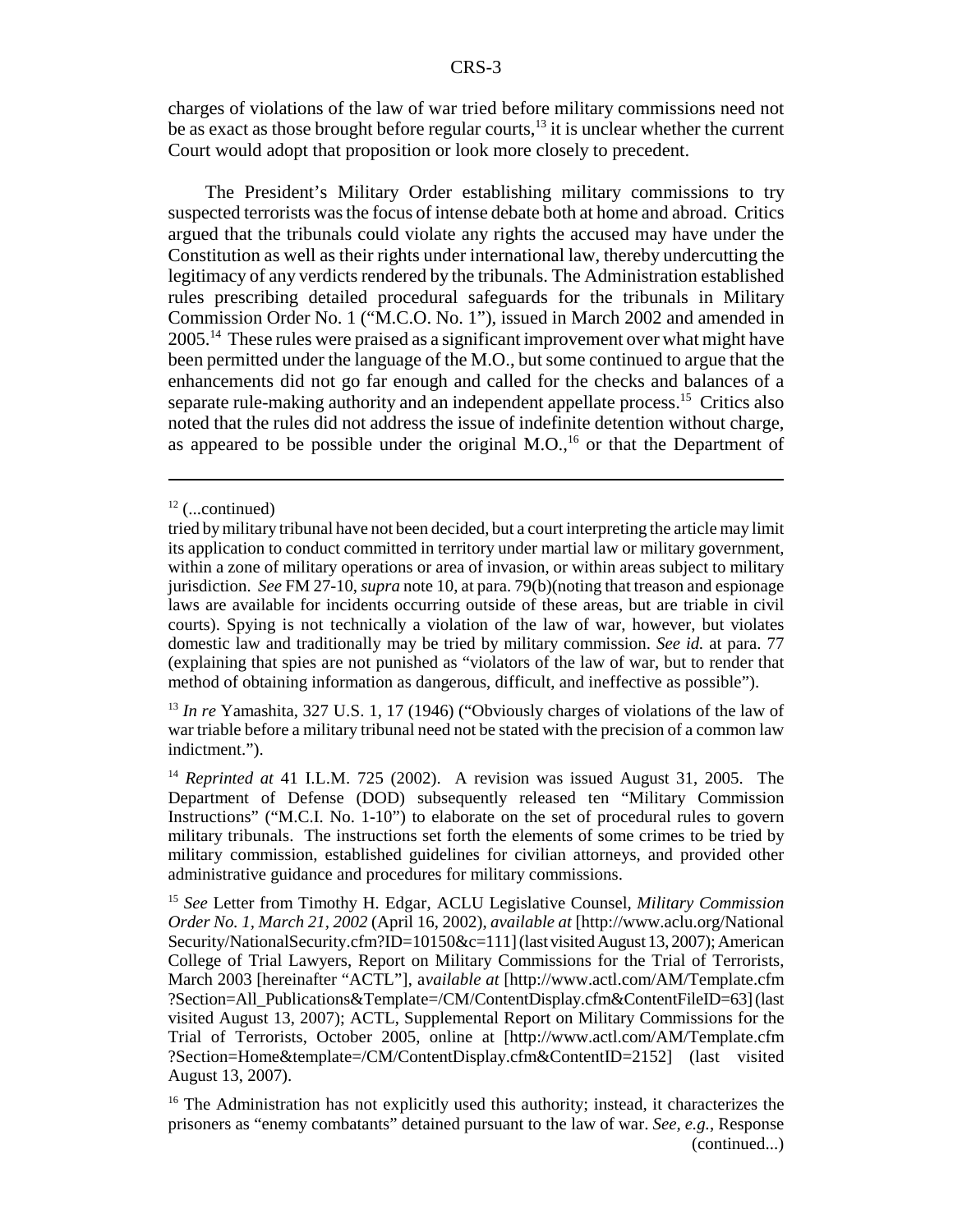Defense may continue to detain persons who have been cleared by a military commission.<sup>17</sup> The Pentagon has reportedly stated that its Inspector General (IG) looked into allegations, made by military lawyers assigned as prosecutors to the military commissions, that the proceedings are rigged to obtain convictions, but the IG did not substantiate the charges.<sup>18</sup>

President Bush determined that twenty of the detainees at the U.S. Naval Station in Guantánamo Bay were subject to the M.O., and 10 were subsequently charged for trial before military commissions.<sup>19</sup>

## *Hamdan v. Rumsfeld*

Salim Ahmed Hamdan was captured in Afghanistan and charged with conspiracy for having allegedly worked for Osama Bin Laden.<sup>20</sup> He challenged the lawfulness of the military commission under the  $UCMI<sup>21</sup>$  and claimed the right to be treated as a prisoner of war under the Geneva Conventions.<sup>22</sup> A ruling in his favor at the district court was reversed by the D.C. Circuit Court of Appeals, which, while rejecting the government's argument that the federal courts had no jurisdiction to

<sup>17</sup> *See* Bruce Zagaris, *U.S. Defense Department Issues Order on Military Commissions*, 18 No. 5 INT'L ENFORCEMENT L. REP 215 (2002) (citing comments by DOD chief counsel William J. Haynes II to a New York Times reporter).

<sup>18</sup> *See* Neil A. Lewis, *Two Prosecutors Faulted Trials For Detainees*, NY TIMES, August 1, 2005, at A1.

<sup>19</sup> *See* Press Release, Department of Defense, President Determines Enemy Combatants Subject to His Military Order (July 3, 2003), *available at* [http://www.defenselink.mil/ releases/2003/nr20030703-0173.html] (last visited August 13, 2007). According to the Defense Department, that determination is effectively "a grant of [military] jurisdiction over the person." *See* John Mintz, *6 Could Be Facing Military Tribunals*, WASH. POST, July 4, 2003, at A1. In 2004, nine additional detainees were determined to be eligible. *See* Press Release, Department of Defense, Presidential Military Order Applied to Nine more Combatants (July 7, 2004), *available at* [http://www.defenselink.mil/releases/2004/ nr20040707-0987.html] (last visited August 13, 2007). In November 2005, five more detainees were charged. *See* Press Release, Department of Defense, Military Commission Charges Approved (November 7, 2005), *available at* [http://www.defenselink.mil/releases/ 2005/nr20051107-5078.html] (last visited August 13, 2007).

20 344 F. Supp.2d 152 (D. D.C. 2004), *rev'd* 415 F.3d 33 (D.C. Cir. 2005), *rev'd* 126 S.Ct. 2749 (2006). For a more thorough discussion of the *Hamdan* case, see CRS Report RS22466, *Hamdan v. Rumsfeld: Military Commissions in the 'Global War on Terrorism,'* by Jennifer K. Elsea.

21 10 U.S.C. §§ 801 *et seq*.

<sup>22</sup> There are four Conventions, the most relevant of which is The Geneva Convention Relative to the Treatment of Prisoners of War, August 12, 1949, 6 U.S.T. 3317 (hereinafter "GPW").

 $16$  (...continued)

of the United States to Request for Precautionary Measures - Detainees in Guantanamo Bay, Cuba to the Inter-American Commission on Human Rights, Organization of American States 25 (2002)("It is humanitarian law, and not human rights law, that governs the capture and detention of enemy combatants in an armed conflict.")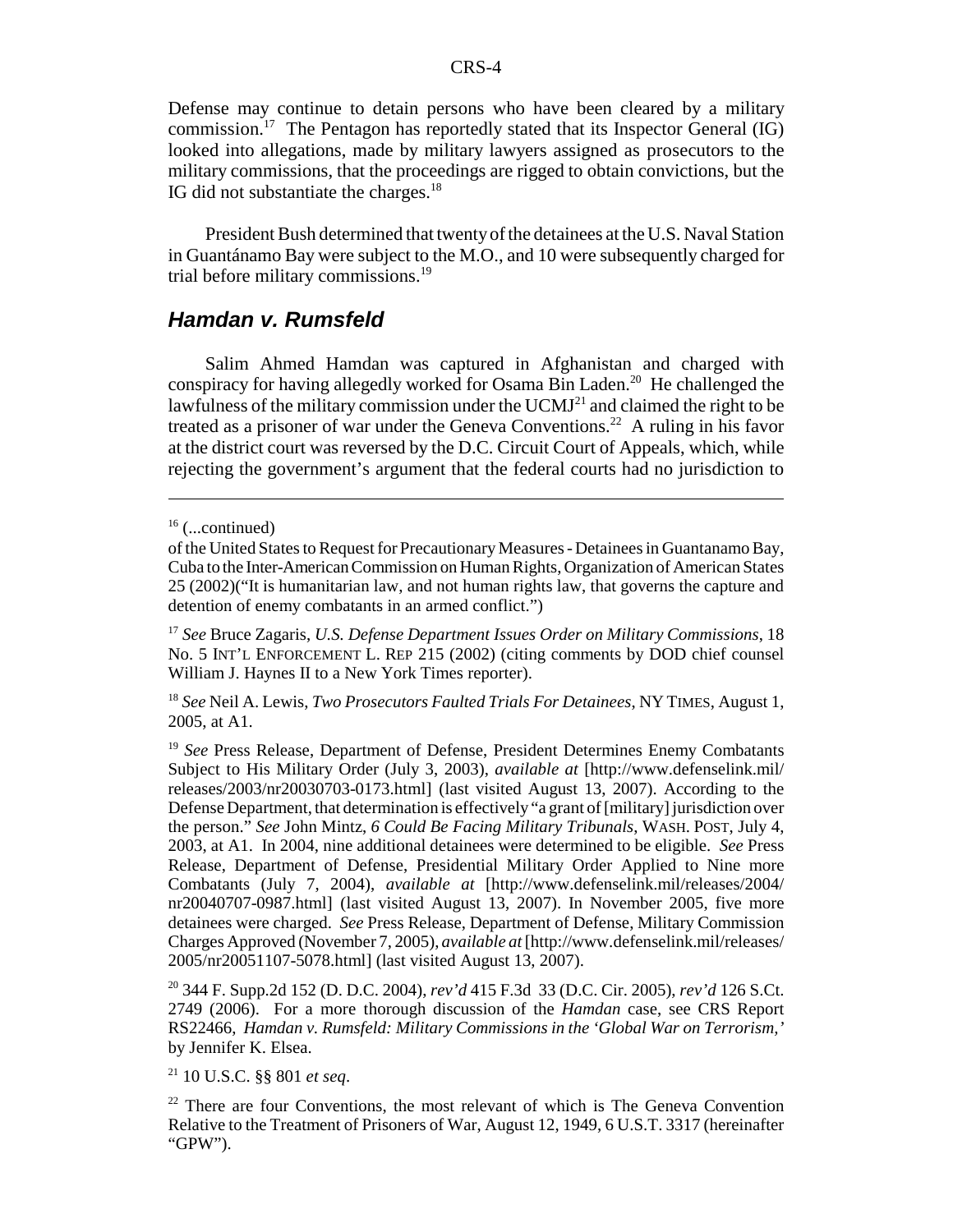interfere in ongoing commission proceedings, agreed with the government that the Geneva Conventions are not judicially enforceable;<sup>23</sup> that even if they were, Hamdan was not entitled to their protections; and that in any event, the military commission would qualify as a "competent tribunal" for challenging the petitioner's non-POW status. The appellate court did not accept the government's argument that the President has inherent authority to create military commissions without any authorization from Congress, but found such authority in the Authorization to Use Military Force (AUMF),  $^{24}$  read together with UCMJ arts. 21 and 36.<sup>25</sup>

The Supreme Court granted review and reversed. Before reaching the merits of the case, the Supreme Court dispensed with the government's argument that Congress had, by passing the Detainee Treatment Act of 2005 (DTA),  $^{26}$  stripped the Court of its jurisdiction to review habeas corpus challenges by or on behalf of Guantanamo detainees whose petitions had already been filed.<sup>27</sup> In addition, regardless of whether the Geneva Conventions provide rights that are enforceable in Article III courts, the Court found that Congress, by incorporating the "law of war" into UCMJ art. 21,28 brought the Geneva Conventions within the scope of law to be applied by courts.<sup>29</sup> Further, the Court found that, at the very least, Common Article 3 of the Geneva Conventions applies, even to members of al Qaeda, according to

<sup>26</sup> P.L. 109-148, §1005(e)(1) provides that "no court ... shall have jurisdiction to hear or consider … an application for … habeas corpus filed by … an alien detained … at Guantanamo Bay." The provision was not yet law when the appellate court decided against the petitioner, Hamdan v. Rumsfeld, 415 F.3d 33 (D.C. Cir. 2005), *rev'd* 126 S.Ct. 2749 (2006). At issue was whether this provision applies to pending cases. The Court found that the provision does not apply to Hamdan's petition, but did not resolve whether it affects other cases that fall under the DTA's provisions regarding final review of Combatant Status Review Tribunals. Slip op. at 19, and n.14. For an overview of issues related to the jurisdiction over *habeas corpus*, see CRS Report RL33180, *Enemy Combatant Detainees: Habeas Corpus Challenges in Federal Court*, by Jennifer K. Elsea and Kenneth Thomas.

<sup>27</sup> *Hamdan,* 126 S.Ct. at 2769. To resolve the question, the majority employed canons of statutory interpretation supplemented by legislative history, avoiding the question of whether the withdrawal of the Court's jurisdiction would constitute a suspension of the Writ of Habeas Corpus, or whether it would amount to impermissible "court-stripping." Justice Scalia, joined by Justices Alito and Thomas in his dissent, interpreted the DTA as a revocation of jurisdiction.

28 10 U.S.C. § 821 ("The provisions of [the UCMJ] conferring jurisdiction upon courts-martial do not deprive military commissions, provost courts, or other military tribunals of concurrent jurisdiction with respect to offenders or offenses that by statute or by the law of war may be tried by military commissions, provost courts, or other military tribunals."). The *Hamdan* majority concluded that "compliance with the law of war is the condition upon which the authority set forth in Article 21 is granted." *Hamdan*, at 2794.

 $29$  The Court disagreed that the Eisentrager case requires another result, noting that the Court there had decided the treaty question on the merits based on its interpretation of the Geneva Convention of 1929 and that the 1949 Conventions were drafted to reject that interpretation. *Hamdan*, at 2802-03.

<sup>23</sup> Rumsfeld v. Hamdan, 415 F.3d 33, 39-40 (D.C. Cir. July 15, 2005).

<sup>&</sup>lt;sup>24</sup> Authorization for Use of Military Force ("the AUMF"), P.L. 107-40, 115 Stat. 224 (2001).

<sup>25</sup> *Hamdan*, 415 F.3d at 37.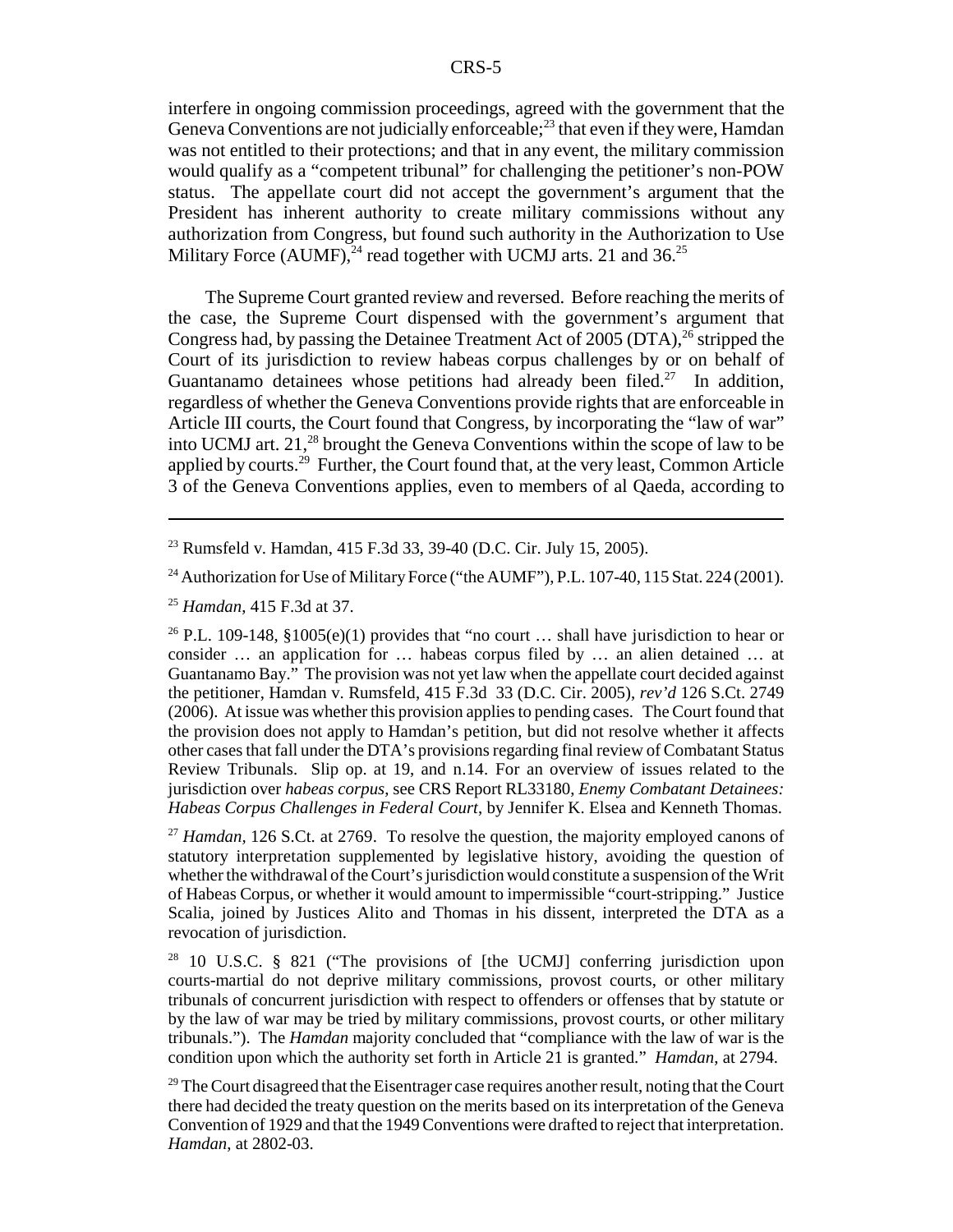them a minimum baseline of protections, including protection from the "passing of sentences and the carrying out of executions without previous judgment pronounced by a regularly constituted court, affording all the judicial guarantees which are recognized as indispensable by civilized peoples."30

The Court concluded that, although Common Article 3 "obviously tolerates a great degree of flexibility in trying individuals captured during armed conflict" and that "its requirements are general ones, crafted to accommodate a wide variety of legal systems," the military commissions under M.C.O. No. 1 did not meet these criteria. In particular, the military commissions were not "regularly constituted" because they deviated too far, in the Court's view, from the rules that apply to courtsmartial, without a satisfactory explanation of the need for such deviation.<sup>31</sup> Justice Scalia, joined by Justices Thomas and Alito, dissented, arguing that the DTA should be interpreted to preclude the Court's review.

## **The Military Commissions Act of 2006**

In response to the *Hamdan* decision, Congress enacted the Military Commissions Act of 2006 ("MCA") to grant the President express authority to convene military commissions to prosecute those fitting the definition under the MCA of "alien unlawful enemy combatants." The MCA eliminates the requirement for military commissions to conform to either of the two uniformity requirements in article 36, UCMJ. Instead, it establishes a new chapter 47A in title 10, U.S. Code and excepts military commissions under the new chapter from the requirements in article  $36<sup>32</sup>$  It provides that the UCMJ "does not, by its terms, apply to trial by military commissions except as specifically provided in this chapter." While declaring that the new chapter is "based upon the procedures for trial by general courts-martial under [the UCMJ]," it establishes that "[t]he judicial construction and application of [the UCMJ] are not binding on military commissions established under this chapter."33 It expressly exempts the new military commission from UCMJ articles 10 (speedy trial), 31 (self-incrimination warnings) and 32 (pretrial investigations), and amends articles 21, 28, 48, 50(a), 104, and 106 of the UCMJ to

 $30$  GPW art. 3 § 1(d). The identical provision is included in each of the four Geneva Conventions and applies to any "conflict not of an international character." The majority declined to accept the President's interpretation of Common Article 3 as inapplicable to the conflict with al Qaeda and interpreted the phrase "in contradistinction to a conflict between nations," which the Geneva Conventions designate a "conflict of international character." *Hamdan*, at 2794-96.

<sup>&</sup>lt;sup>31</sup> *Id.* at 2796-97 (plurality opinion); *Id.* (Kennedy, J., concurring) at 2803. Justice Stevens, joined by Justices Ginsburg, Breyer, and Souter, further based their conclusion on the basis that M.C.O. No. 1 did not meet all criteria of art. 75 of Protocol I to the Geneva Conventions of 1949, adopted in 1977 (Protocol I). While the United States is not party to Protocol I, the plurality noted that many authorities regard it as customary international law.

<sup>&</sup>lt;sup>32</sup> MCA § 4 (adding to 10 U.S.C. § 836(a) the words "except as provided in chapter 47A of this title" and to  $\S 836(b)$  the words" except insofar as applicable to military commissions established under chapter 47A of this title").

 $33$  10 U.S.C. § 948a (as added by the MCA).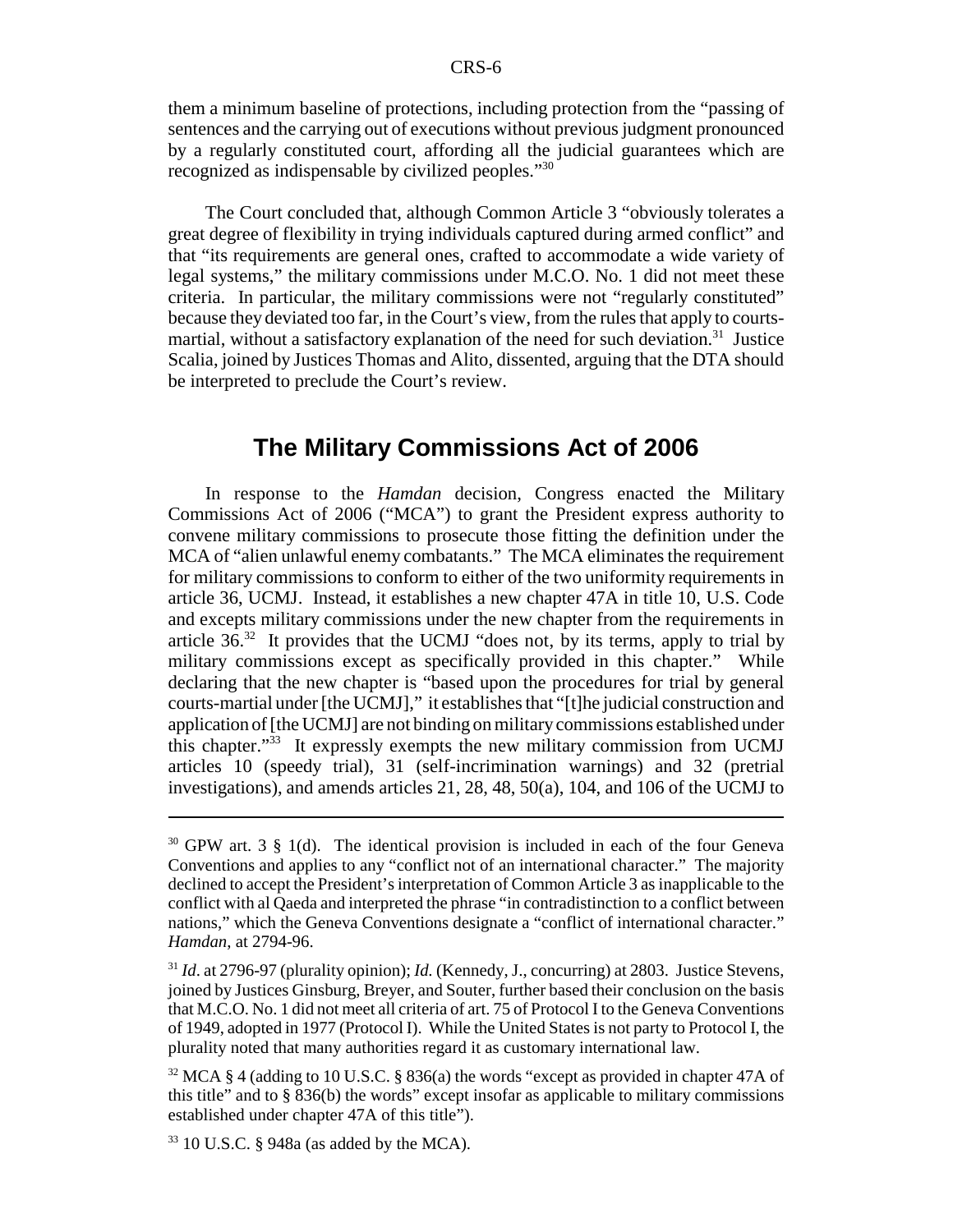except military commissions under the new chapter.<sup>34</sup> Other provisions of the UCMJ are to apply to trial by military commissions under the new chapter only to the extent provided therein.<sup>35</sup>

## **Jurisdiction**

The President's M.O. was initially criticized by some as overly broad in its assertion of jurisdiction, because it could be interpreted to cover non-citizens who had no connection with Al Qaeda or the terrorist attacks of September 11, 2001, as well as offenders or offenses not triable by military commission pursuant to statute or the law of war.<sup>36</sup> A person subject to the M.O. was amenable to detention and possible trial by military tribunal for violations of the law of war and "other applicable law."37 M.C.O. No. 1 established that commissions may be convened to try aliens designated by the President as subject to the M.O., whether captured overseas or on U.S. territory, for violations of the law of war and "all other offenses triable by military commissions." The MCA largely validates the President's jurisdictional scheme for military commissions.

**Personal Jurisdiction.** While many observers agreed that the President is authorized by statute to convene military commissions in the "Global War on Terrorism," some believed the President's constitutional and statutory authority to establish such tribunals does not extend beyond Congress' authorization to use armed force in response to the attacks.<sup>38</sup> Under a literal interpretation of the M.O., however, the President could designate as subject to the order any non-citizen he believed had ever engaged in any activity related to international terrorism, no matter when or where these acts took place.

 The M.O. was not cited for the authority to detain; instead, the Department of Defense asserted its authority to be grounded in the law of war, which permits belligerents to kill or capture and detain enemy combatants. The Department of

<sup>34</sup> MCA § 4 (amending 10 U.S.C. §§ 821(jurisdiction of general courts-martial not exclusive), 828 (detail or employment of reporters and interpreters), 848 (power to punish contempt), 850(a) (admissibility of records of courts of inquiry), 904(aiding the enemy), and 906(spying)).

 $35$  10 U.S.C. § 948b(d)(2).

<sup>&</sup>lt;sup>36</sup> For a discussion of criticism related to the M.O. and M.C.O. No. 1, see CRS Report RL31600, *The Department of Defense Rules for Military Commissions: Analysis of Procedural Rules and Comparison with Proposed Legislation and the Uniform Code of Military Justice*, by Jennifer K. Elsea; *see* NATIONAL INSTITUTE OF MILITARY JUSTICE, ANNOTATED GUIDE: PROCEDURES FOR TRIALS BY MILITARY COMMISSIONS OF CERTAIN NON-UNITED STATES CITIZENS IN THE WAR AGAINST TERRORISM 10-11(2004)(hereinafter "NIMJ").

 $37$  M.O. § 1(e) (finding such tribunals necessary to protect the United States and for effective conduct of military operations).

<sup>38</sup> P.L. 107-40, 115 Stat. 224 (2001) (authorizing military force against those who "planned, authorized, committed, [or] aided" the September 11 attacks or who "harbored such ... persons").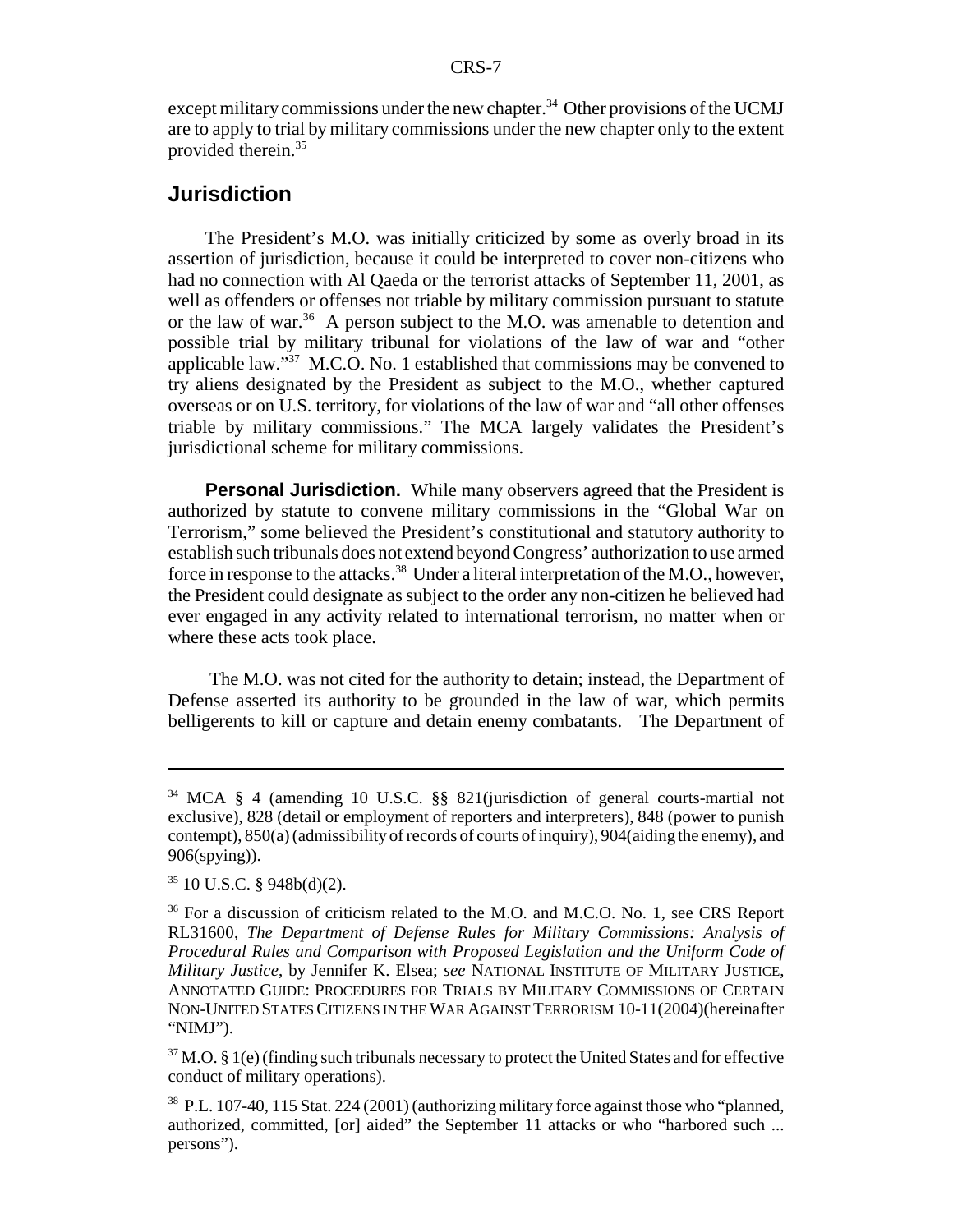Defense defined "enemy combatant" to mean "an individual who was part of or supporting Taliban or al Qaeda forces, or associated forces that are engaged in hostilities against the United States or its coalition partners," including "any person who has committed a belligerent act or has directly supported hostilities in aid of enemy armed forces."<sup>39</sup>

The MCA applies a somewhat broader definition for "unlawful enemy combatant," which includes

(i) a person who has engaged in hostilities or who has purposefully and materially supported hostilities against the United States or its co-belligerents who is not a lawful enemy combatant (including a person who is part of the Taliban, al Qaeda, or associated forces); or

(ii) a person who, before, on, or after the date of the enactment of the Military Commissions Act of 2006, has been determined to be an unlawful enemy combatant by a Combatant Status Review Tribunal or another competent tribunal established under the authority of the President or the Secretary of Defense.<sup>40</sup>

Thus, persons who do not directly participate in hostilities, but "purposefully and materially" support hostilities, are subject to treatment as an "unlawful enemy combatant" under the MCA. Citizens who fit the definition of "unlawful enemy combatant" are not amenable to trial by military commission under the MCA, but may be subject to detention.

The MCA does not define "hostilities" or explain what conduct amounts to "supporting hostilities." To the extent that the jurisdiction is interpreted to include conduct that falls outside the accepted definition of participation in an armed conflict, the MCA might run afoul of the courts' historical aversion to trying civilians before military tribunal when other courts are available.<sup>41</sup> It is unclear whether this principle would apply to aliens captured and detained overseas, but the MCA does not appear to exempt from military jurisdiction permanent resident aliens captured in the United States who might otherwise meet the definition of "unlawful enemy combatant." It is generally accepted that aliens within the United States are entitled to the same protections in criminal trials that apply to U.S. citizens. Therefore, to subject persons to trial by military commission who do not meet the exception carved out by the Supreme Court in *ex parte Quirin*<sup>42</sup> for unlawful belligerents, to the extent such persons enjoy constitutional protections, would likely raise significant constitutional questions.

<sup>39</sup> *See* Combatant Status Review Tribunal Procedure, *available online at* [http://www.defenselink.mil/news/Aug2006/d20060809CSRTProcedures.pdf] (last visited August 13, 2007).

 $40$  10 U.S.C. § 948a(1).

<sup>41</sup> *See, e.g., Ex parte* Milligan, 71 U.S. (4 Wall.) 2 (1866); Duncan v. Kahanamoku, 327 U.S. 304 (1945).

<sup>42 317</sup> U.S. 1 (1942).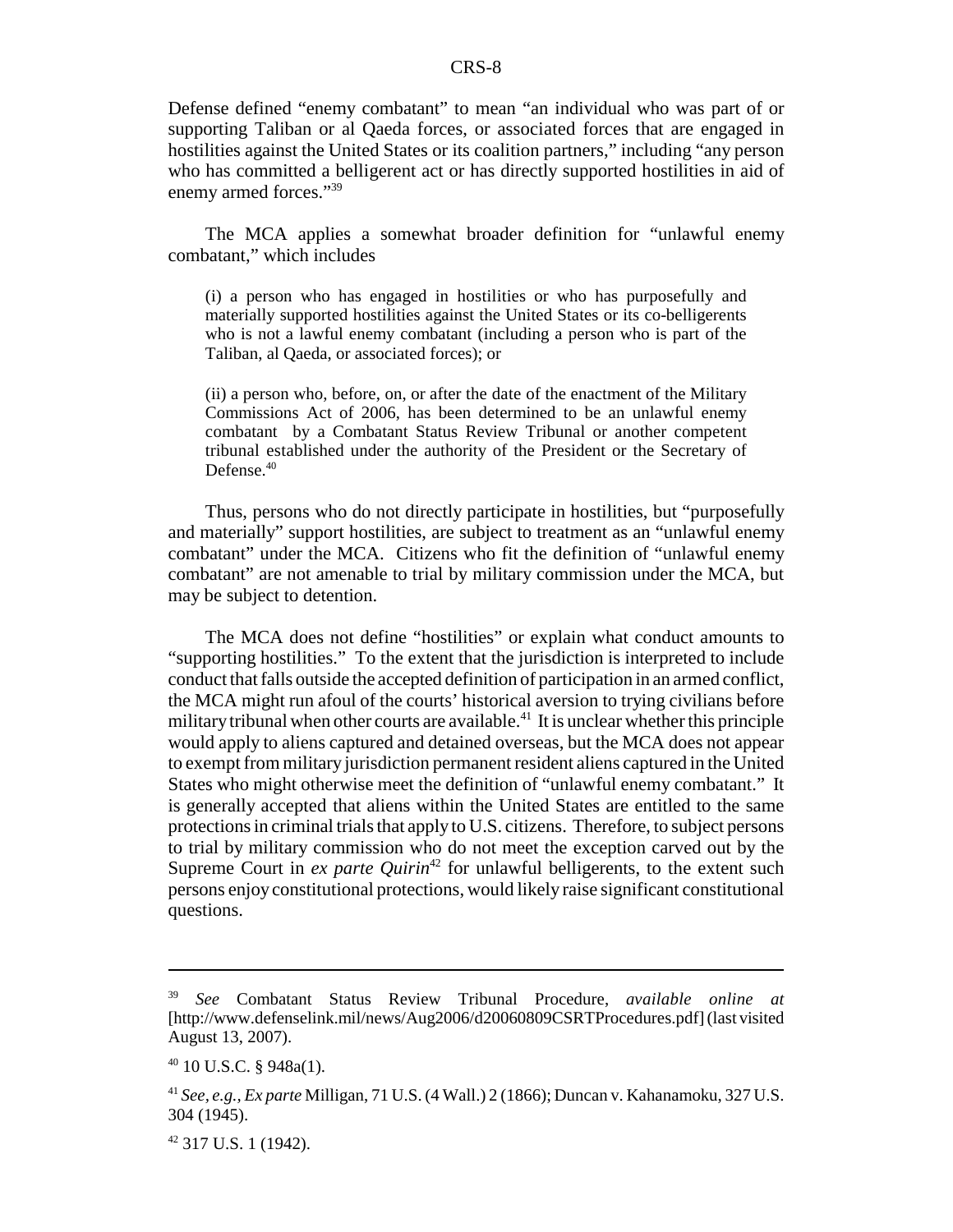The MCA did not specifically identify who makes the determination that defendants meet the definition of "unlawful enemy combatant." The government sought to establish jurisdiction based on the determinations of Combatant Status Review Tribunals (CSRTs), set up by the Pentagon to determine the status of detainees using procedures similar to those the Army uses to determine POW status during traditional wars.<sup>43</sup> The CSRTs, however, are not empowered to determine whether the enemy combatants are unlawful or lawful, which recently led two military commission judges to hold that CSRT determinations are inadequate to form the basis for the jurisdiction of military commissions.44 One of the judges determined that the military commission itself is not competent to make the determination, while the other judge appears to have determined that the government's allegations did not set forth sufficient facts to conclude that the defendant, Salim Hamdan, was an unlawful enemy combatant.<sup>45</sup> The Court of Military Commission Review (CMCR) reversed the dismissal in the first case.<sup>46</sup> While it agreed that the CSRT determinations are insufficient by themselves to establish jurisdiction, it found the military judge erred in declaring that the status determination had to be made by a competent tribunal other than the military commission itself.

In denying the government's request to find that CSRT determinations are sufficient to establish jurisdiction over the accused, the CMCR interpreted the MCA to require more than establishing membership in Al Qaeda or the Taliban. The CMCR found

no support for [the government's] claim that Congress, through the M.C.A., created a "comprehensive system" which sought to embrace and adopt all prior C.S.R.T. determinations that resulted in "enemy combatant" status assignments, and summarily turn those designations into findings that persons so labeled could also properly be considered "unlawful enemy combatants." Similarly, we find no support for [the government's] position regarding the parenthetical language contained in § 948a(1)(A)(i) of the M.C.A. — "including a person who is part of the Taliban, al Qaeda, or associated forces." We do not read this language as declaring that a member of the Taliban, al Qaeda, or associated forces is *per se* an "unlawful enemy combatant" for purposes of exercising criminal jurisdiction before a military commission. We read the parenthetical comment as simply

<sup>43</sup> *See* Department of Defense (DOD) Fact Sheet, "Combatant Status Review Tribunals," *available at* [http://www.defenselink.mil/news/Jul2004/d20040707factsheet.pdf]. CSRT proceedings are modeled on the procedures of Army Regulation (AR) 190-8, Enemy Prisoners of War, Retained Personnel, Civilian Internees and Other Detainees (1997), which establishes administrative procedures to determine the status of detainees under the Geneva Conventions and prescribes their treatment in accordance with international law. It does not include a category for "unlawful" or "enemy" combatants, who would presumably be covered by the other categories.

<sup>44</sup> *See* Josh White and Shailagh Murray, *Guantanamo Ruling Renews The Debate Over Detainees*, WASH. POST, June 6, 2007, at A3.

<sup>45</sup> The orders are available on the DOD website at [http://www.defenselink.mil/news/ courtofmilitarycommissionreview.html] (last visited September 14, 2007).

<sup>46</sup> United States v. Khadr, CMCR 07-001 (September 24, 2007), *available online* at [http://www.defenselink.mil/news/Sep2007/KHADR%20Decision%20(24%20Sep%200 7)(25%20pages).pdf].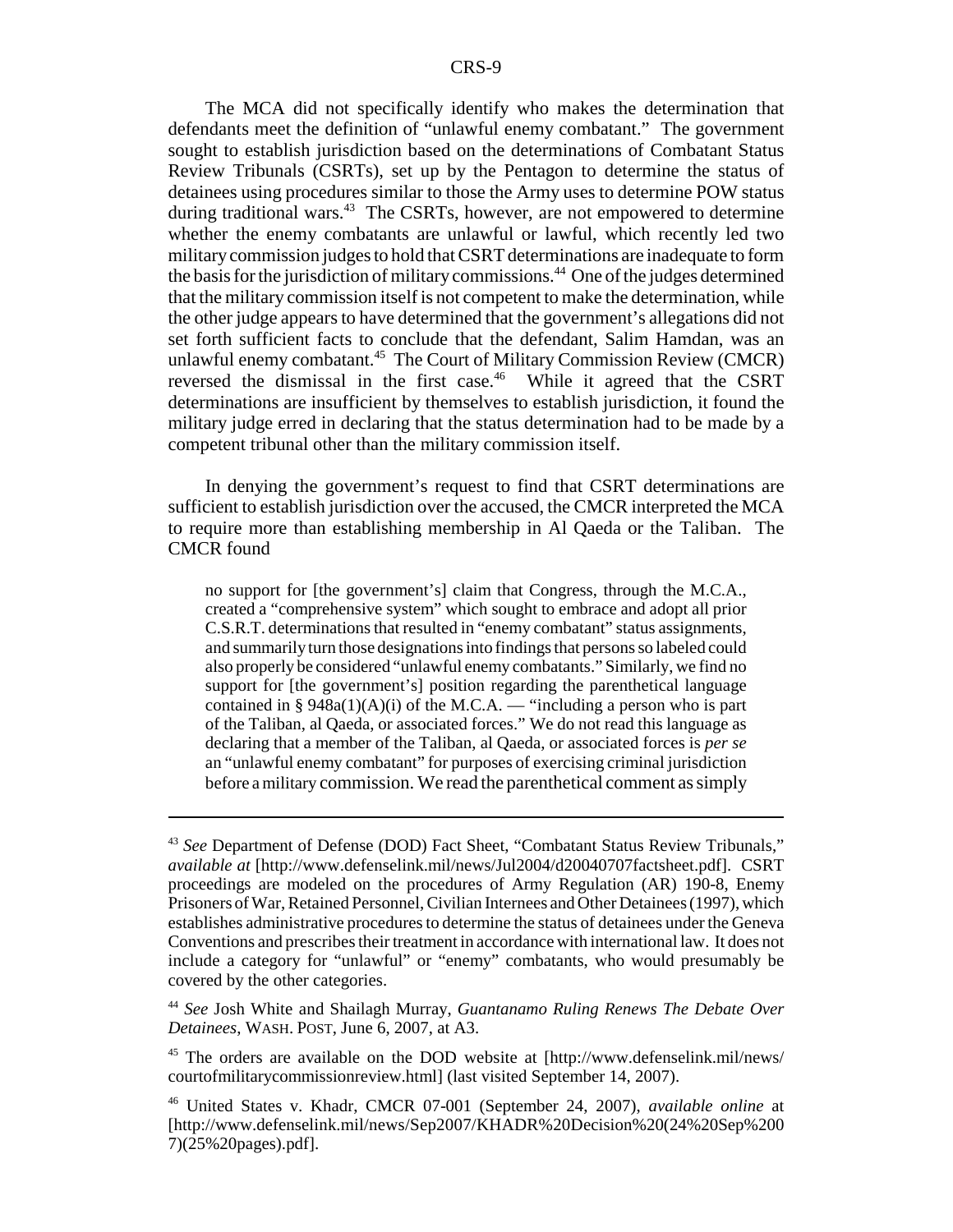elaborating upon the sentence immediately preceding it. That is, that a member of the Taliban, al Qaeda, or associated forces *who has engaged in hostilities or who has purposefully and materially supported hostilities against the United States or its co-belligerents* will also qualify as an "unlawful enemy combatant" under the M.C.A. (emphasis added [by the court]). $^{47}$ 

The CMCR further explained that executive branch memoranda defining "enemy combatant" status were implemented solely for purposes of continued detention of personnel captured during hostilities and applicability of the Geneva Conventions. By contrast,

Congress in the M.C.A. was carefully and deliberately defining status for the express purpose of specifying the in personam criminal jurisdiction of military commission trials. In defining what was clearly intended to be limited jurisdiction, Congress also prescribed serious criminal sanctions for those members of this select group who were ultimately convicted by military commissions.48

Further, because detainees could not have known when their CSRT reviews were taking place that the determination could subject them to the jurisdiction of a military commission, the CMCR suggested that the use of CSRT determinations to establish jurisdiction would undermine Congress's intent that military commissions operate as "regularly constituted court[s], affording all the necessary 'judicial guarantees which are recognized as indispensable by civilized peoples' for purposes of Common Article 3 of the Geneva Conventions."49

As a consequence of the decision, the Department of Defense will not have to institute new status tribunals, but the prosecution has the burden of proving jurisdiction over each person charged for trial by a military commission.

**Subject-Matter Jurisdiction.** The MCA provides jurisdiction to military commissions over "any offense made punishable by this chapter or the law of war when committed by an alien unlawful enemy combatant...." $50$  Crimes to be triable by military commission are defined in subchapter VII (10 U.S.C. §§ 950p - 950w). Offenses include the following: murder of protected persons; attacking civilians, civilian objects, or protected property; pillaging; denying quarter; taking hostages; employing poison or similar weapons; using protected persons or property as shields; torture, cruel or inhuman treatment; intentionally causing serious bodily injury; mutilating or maiming; murder in violation of the law of war; destruction of property in violation of the law of war; using treachery or perfidy; improperly using a flag of truce or distinctive emblem; intentionally mistreating a dead body; rape; sexual assault or abuse; hijacking or hazarding a vessel or aircraft; terrorism; providing material support for terrorism; wrongfully aiding the enemy; spying; contempt; perjury and obstruction of justice. 10 U.S.C. § 950v. Conspiracy (§ 950v(b)(28)),

<sup>47</sup> *Id*. at 13.

<sup>48</sup> *Id*.

<sup>49</sup> *Id*. at 15 (citing 10 U.S.C. § 948b(f)).

<sup>50 10</sup> U.S.C. § 948d.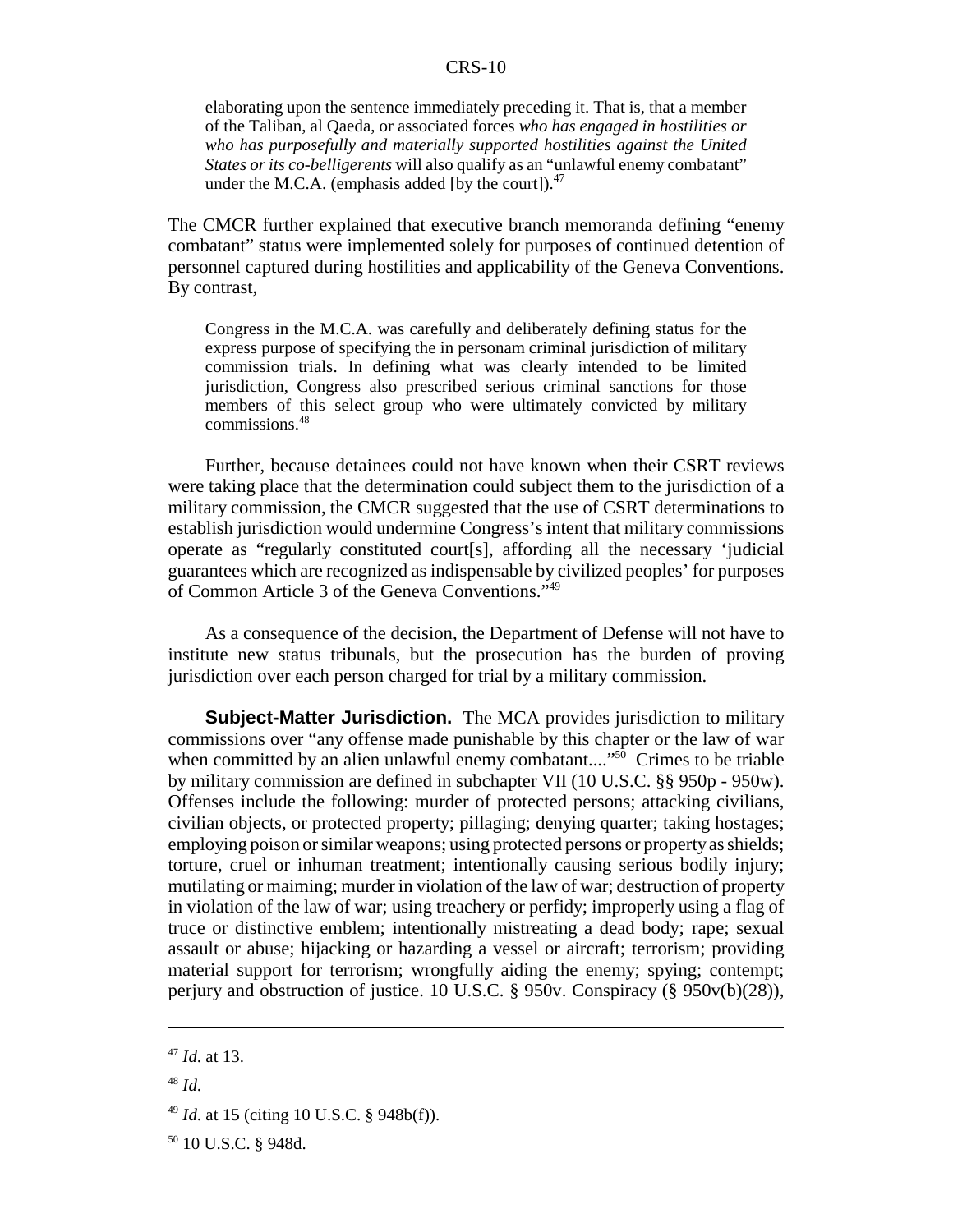attempts (§ 950t), and solicitation (§ 950u) to commit the defined acts are also punishable.

Military commissions under M.C.O. No. 1 were to have jurisdiction over crimes listed in M.C.I. No. 2, Crimes and Elements for Trials by Military Commission,  $51$ which appears to have served as a basis for the MCA list. The list of crimes in M.C.I. No. 2 was not meant to be exhaustive. Rather, it was intended as an illustration of acts punishable under the law of war<sup>52</sup> or triable by military commissions,<sup>53</sup> but did not permit trial for *ex post facto* crimes.<sup>54</sup>

Although many of the crimes defined in the MCA seem to be well-established offenses against the law of war, at least in the context of an international armed conflict,<sup>55</sup> a court might conclude that some of the listed crimes are new. For

<sup>53</sup> Crimes "triable by military commissions" include 1) Hijacking or Hazarding a Vessel or Aircraft; 2) Terrorism; 3) Murder by an Unprivileged Belligerent; 4) Destruction of Property by an Unprivileged Belligerent; 5) Aiding the Enemy; 6) Spying; 7) Perjury or False Testimony; and 8) Obstruction of Justice Related to Military Commissions. Listed as "other forms of liability and related offenses" are: 1) Aiding or Abetting; 2) Solicitation; 3) Command/Superior Responsibility - Perpetrating; 4) Command/Superior Responsibility - Misprision; 5) Accessory After the Fact; 6) Conspiracy; and 7) Attempt.

<sup>54</sup> *See* M.C.I. No. 2 § 3(A) ("No offense is cognizable in a trial by military commission if that offense did not exist prior to the conduct in question.").

<sup>55</sup> For example, Article 3 of the Statute governing the International Criminal Tribunal for the former Yugoslavia (ICTY) includes the following as violations of the laws or customs of war in non-international armed conflict.

Such violations shall include, but not be limited to:

(a) employment of poisonous weapons or other weapons calculated to cause unnecessary suffering;

(b) wanton destruction of cities, towns or villages, or devastation not justified by military necessity;

(c) attack, or bombardment, by whatever means, of undefended towns, villages, dwellings, or buildings;

(d) seizure of, destruction or wilful damage done to institutions dedicated to religion, charity and education, the arts and sciences, historic monuments and works of art and science;

(e) plunder of public or private property.

(continued...)

 $<sup>51</sup>$  M.C.I. No. 2 was published in draft form by DOD for outside comment. The final version</sup> appears to have incorporated some of the revisions, though not all, suggested by those who offered comments. *See* NATIONAL INSTITUTE OF MILITARY JUSTICE,MILITARY COMMISSION INSTRUCTIONS SOURCEBOOK 95 (2003) [hereinafter "SOURCEBOOK"].

 $52$  Crimes against the law of war listed in M.C.I. No. 2 are: 1) Willful Killing of Protected Persons; 2) Attacking Civilians; 3) Attacking Civilian Objects; 4) Attacking Protected Property; 5) Pillaging; 6) Denying Quarter; 7) Taking Hostages; 8) Employing Poison or Analogous Weapons; 9) Using Protected Persons as Shields; 10) Using Protected Property as Shields; 11) Torture; 12) Causing Serious Injury; 13) Mutilation or Maiming; 14) Use of Treachery or Perfidy; 15) Improper Use of Flag of Truce; 16) Improper Use of Protective Emblems; 17) Degrading Treatment of a Dead Body; and 18) Rape.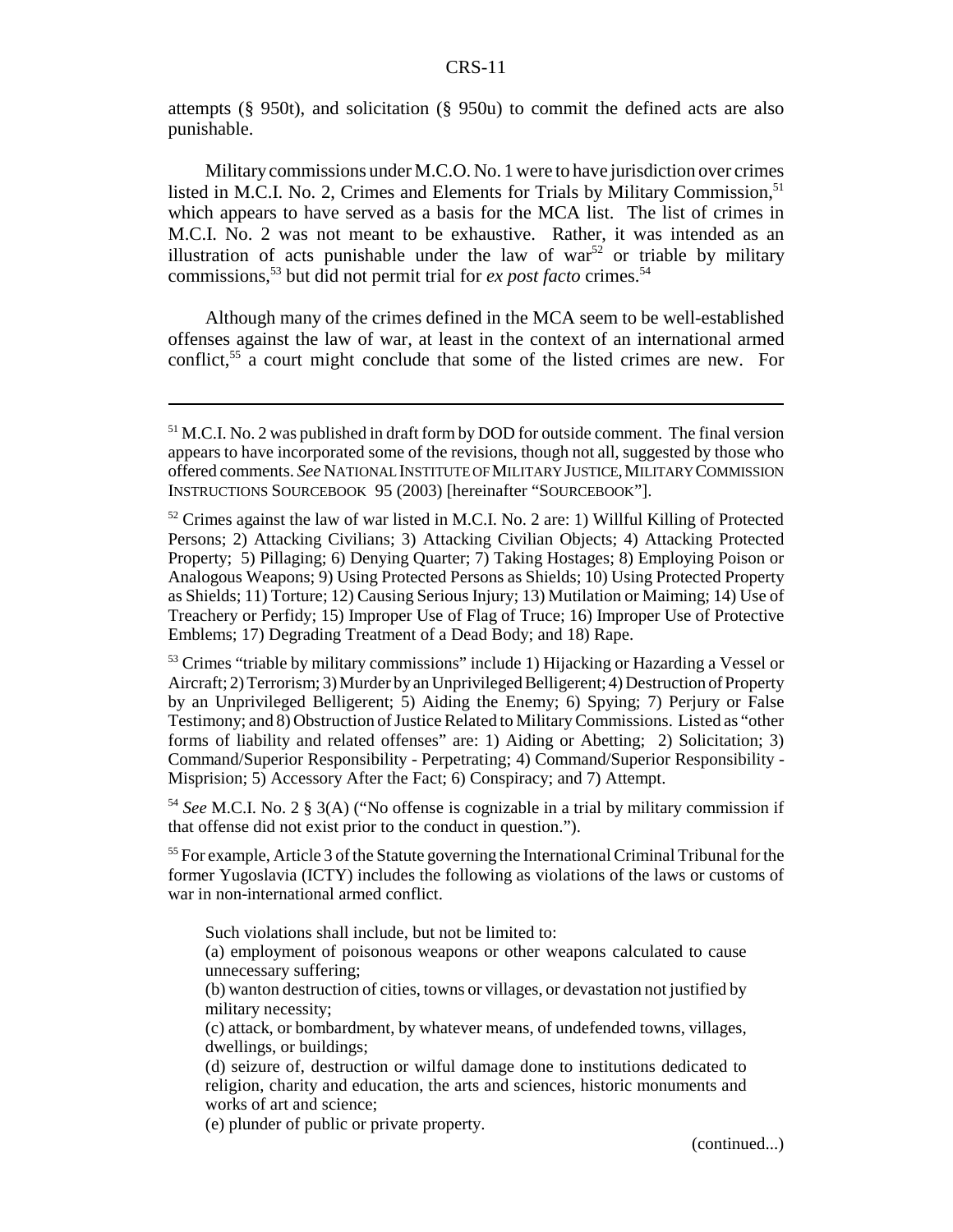example, a plurality of the Supreme Court in *Hamdan* agreed that conspiracy is not a war crime under the traditional law of war.<sup>56</sup> The crime of "murder in violation of the law of war," which punishes persons who, as unprivileged belligerents, commit hostile acts that result in the death of any persons, including lawful combatants, may also be new. While it appears to be well-established that a civilian who kills a lawful combatant is triable for murder and cannot invoke the defense of combatant immunity, it is not clear that the same principle applies in armed conflicts of a noninternational nature, where combatant immunity does not apply. The International Criminal Tribunal for the former Yugoslavia (ICTY) has found that war crimes in the context of non-international armed conflict include murder of civilians, but have implied that the killing of a combatant is not a war crime.<sup>57</sup> Similarly, defining as a war crime the "material support for terrorism"<sup>58</sup> does not appear to be supported by historical precedent.

The Appeals Chamber there set forth factors that make an offense a "serious" violation necessary to bring it within the ICTY's jurisdiction:

(i) the violation must constitute an infringement of a rule of international humanitarian law;

(ii) the rule must be customary in nature or, if it belongs to treaty law, the required conditions must be met ...;

(iii) the violation must be "serious", that is to say, it must constitute a breach of a rule protecting important values, and the breach must involve grave consequences for the victim....

(iv) the violation of the rule must entail, under customary or conventional law, the individual criminal responsibility of the person breaching the rule.

*Id*. at para. 94.

56 Hamdan v. Rumsfeld, 126 S.Ct. 2749, 2785 (2006).

 $55$  (...continued)

UN Doc. S/Res/827 (1993), art. 3. The ICTY Statute and procedural rules are available at [http://www.un.org/icty/legaldoc-e/index.htm]. The Trial Chamber in the case Prosecutor v. Naletilic and Martinovic, (IT-98-34)March 31, 2003, interpreted Article 3 of the Statute to cover specifically: (i) violations of the Hague law on international conflicts; (ii) infringements of provisions of the Geneva Conventions other than those classified as grave breaches by those Conventions; (iii) violations of [Common Article 3) and other customary rules on internal conflicts, and (iv) violations of agreements binding upon the parties to the conflict" *Id*. at para. 224. *See also* Prosecutor v. Tadic, (IT-94-1) (Appeals Chamber), Decision on the Defence Motion for Interlocutory Appeal on Jurisdiction, October 2, 1995, para. 86-89.

<sup>57</sup> Prosecutor v. Kvocka *et al*., Case No. IT-98-30/1 (Trial Chamber), November 2, 2001, para. 124: ("An additional requirement for Common Article 3 crimes under Article 3 of the Statute is that the violations must be committed against persons 'taking no active part in the hostilities.'"); Prosecutor v. Jelisic, Case No. IT-95-10 (Trial Chamber), December 14, 1999, para. 34 ("Common Article 3 protects "[p]ersons taking no active part in the hostilities" including persons "placed *hors de combat* by sickness, wounds, detention, or any other cause."); Prosecutor v. Blaskic, Case No. IT-95-14 (Trial Chamber), March 3, 2000, para. 180 ("Civilians within the meaning of Article 3 are persons who are not, or no longer, members of the armed forces. Civilian property covers any property that could not be legitimately considered a military objective.").

<sup>&</sup>lt;sup>58</sup> 10 U.S.C. § 950 $v(b)(25)$ (incorporating the definition found in 18 U.S.C. § 2339(A)).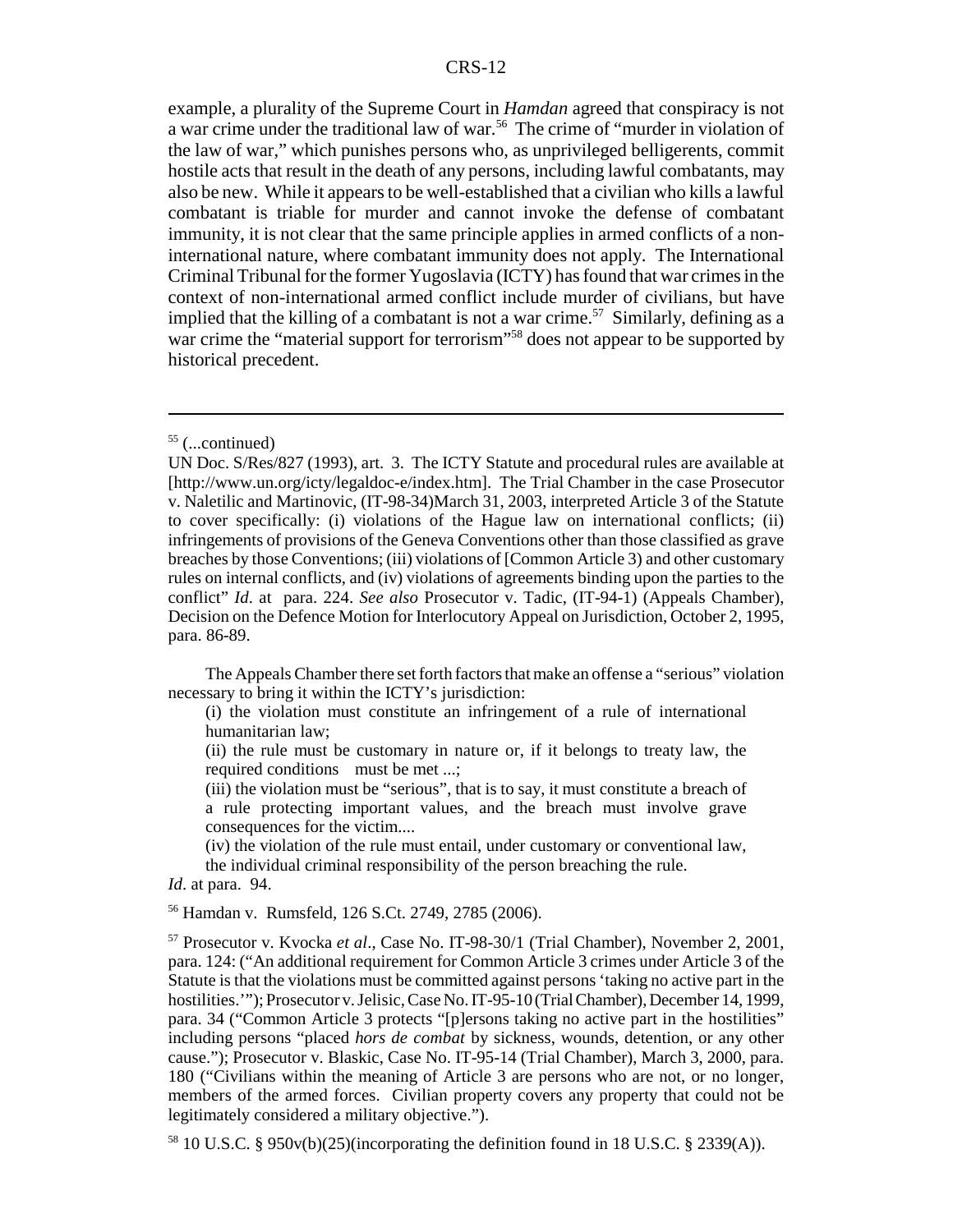Part IV of the Manual for Military Commissions (M.M.C.) sets forth the elements of crimes defined by the MCA. There are few substantive differences between the M.M.C. definitions and those previously set forth in M.C.I. No. 2. The M.M.C. definition of "Aiding the Enemy" incorporates the element of wrongfulness added by 10 U.S.C. § 950v(26), necessitating a new finding that the accused owed some form of allegiance to the United States at the time the conduct took place. Two crimes, "mutilation or maiming" and "causing serious injury,"59 were altered to remove the element that required that the victim was in the custody or control of the accused. The new definitions appear to clarify that combat activities, including attacks against combatants, are covered when the accused lacks combatant immunity. The crime "murder by an unprivileged belligerent" was broadened in the definition of "murder in violation of the law of war" to include not just killing, but also deaths resulting from an act or omission of the accused, where the accused intended to kill the victim or victims.

**Temporal and Spatial Jurisdiction.** The law of war has traditionally applied within the territorial and temporal boundaries of an armed conflict between at least two belligerents.<sup>60</sup> It traditionally has not been applied to conduct occurring on the territory of neutral states or on territory not under the control of a belligerent, to conduct that preceded the outbreak of hostilities, or to conduct during hostilities that do not amount to an armed conflict. Unlike the conflict in Afghanistan, the "Global War on Terrorism" does not have clear boundaries in time or space,<sup>61</sup> nor is it entirely clear who the belligerents are.

The broad reach of the M.O. to encompass conduct and persons customarily subject to ordinary criminal law evoked criticism that the claimed jurisdiction of the military commissions exceeded the customary law of armed conflict, which M.C.I. No. 2 purported to restate.<sup>62</sup> The MCA provides jurisdiction to military commissions

 $59$  10 U.S.C. § 950 $v(b)(13-14)$ . For "serious bodily injury," the MCA specifically includes "lawful combatants" as possible victims.

<sup>60</sup> *See* WINTHROP, *supra* note 11, at 773 (the law of war "prescribes the rights and obligations of belligerents, or ... define[s] the status and relations not only of enemies whether or not in arms — but also of persons under military government or martial law and persons simply resident or being upon the theatre of war, and which authorizes their trial and punishment when offenders"); *id* at 836 (military commissions have valid jurisdiction only in theater of war or territory under martial law or military government).

 $<sup>61</sup>$  Some may argue that no war has a specific deadline and that all conflicts are in a sense</sup> indefinite. In traditional armed conflicts, however, it has been relatively easy to identify when hostilities have ended; for example, upon the surrender or annihilation of one party, an annexation of territory under dispute, an armistice or peace treaty, or when one party to the conflict unilaterally withdraws its forces. *See* GERHARD VON GLAHN, LAW AMONG NATIONS 722-730 (6<sup>th</sup> ed. 1992).

<sup>62</sup> *See* Human Rights First, Trial Under Military Order, A Guide to the Final Rules for Military Commissions (revised May 2006)[hereinafter "HRF"], *available at* [http://www.humanrightsfirst.org/us\_law/PDF/detainees/trials\_under\_order0604.pdf]] (last visited August 13, 2007); *See* Leila Nadya Sadat, *Terrorism and the Rule of Law*, 3 WASH. U. GLOBAL STUD.L.REV. 135, 146 (2004) (noting possibly advantageous domestic aspects (continued...)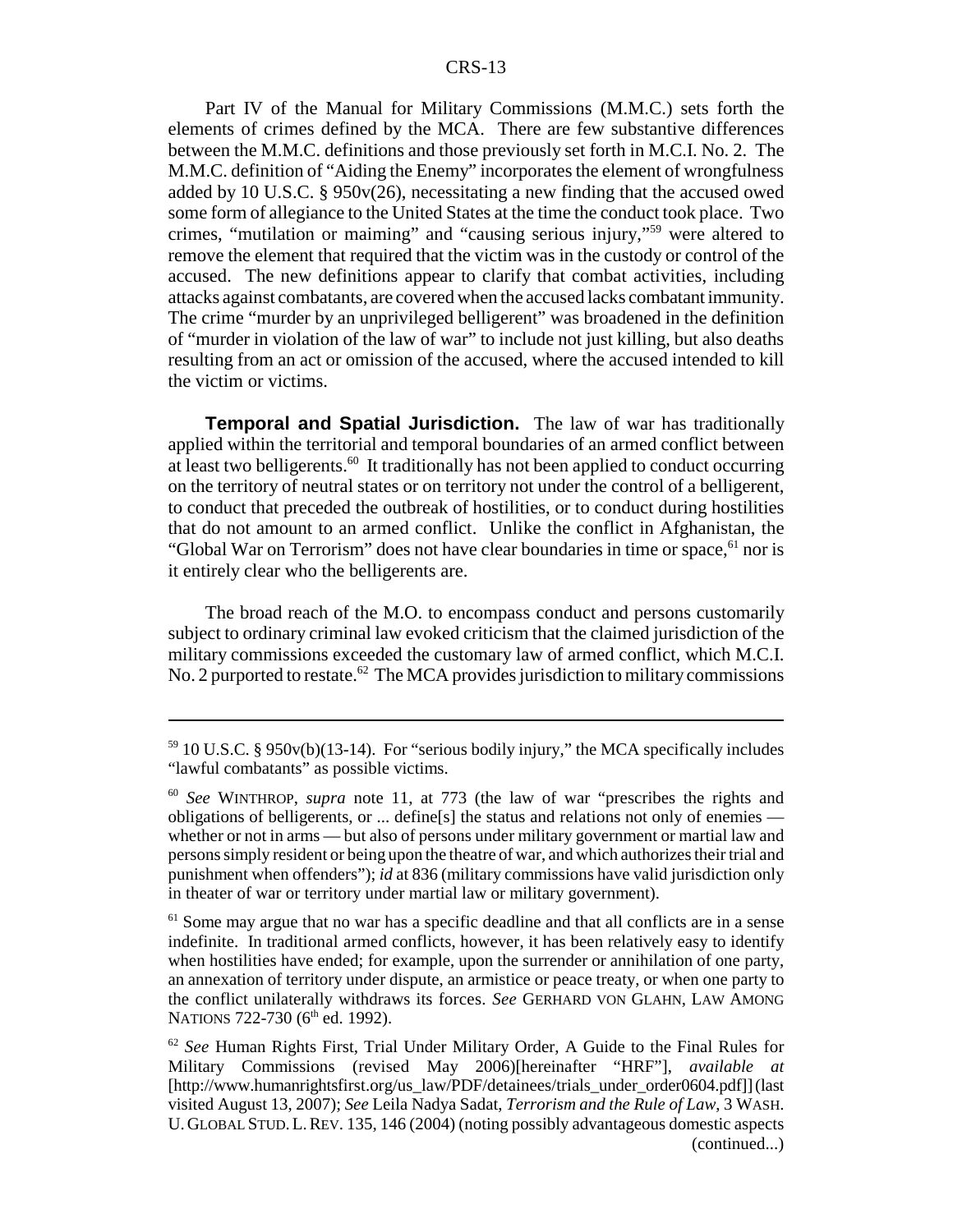over covered offenses "when committed by an alien unlawful enemy combatant before, on, or after September 11, 2001."<sup>63</sup> However, certain definitions used in describing the offenses triable by military commissions would seem to limit many of them to conduct occurring in an armed conflict.

A common element among the crimes enumerated in M.C.I. No.2 was that the conduct "took place in the context of and was associated with armed conflict." The instruction explained that the phrase required a "nexus between the conduct and armed hostilities,"<sup>64</sup> which has traditionally been a necessary element of any war crime. However, the definition of "armed hostilities" was broader than the customary definition of war or "armed conflict." According to the M.C.I., "armed hostilities" need not be a declared war or "ongoing mutual hostilities."<sup>65</sup> Instead, any hostile act or attempted hostile act might have had sufficient nexus if its severity rose to the level of an "armed attack," or if it were intended to contribute to such acts. Some commentators have argued that the expansion of "armed conflict" beyond its customary bounds improperly expanded the jurisdiction of military commissions beyond those that by statute or under the law of war are triable by military commissions.66 The elements of crimes set forth in the M.M.C. also include a nexus to an armed conflict, but neither the manual nor the MCA contains a definition. The Supreme Court has not clarified the scope of the "Global War on Terrorism," but has not simply deferred to the President's interpretation.

In enacting the MCA, Congress seems to have provided the necessary statutory definitions of criminal offenses to overcome previous objections with respect to subject matter jurisdiction of military commissions. However, questions may still arise with respect to the necessity for conduct to occur in the context of an armed conflict in order to be triable by military commission. There is no express requirement to that effect in the MCA. The overall purpose of the statute together with the elements of some of the crimes arguably may be read to require a nexus.

The definition for "Enemy" provided in M.C.I. No. 2 raised similar issues. According to § 5(B), "Enemy" includes

any entity with which the United States or allied forces may be engaged in armed conflicts or which is preparing to attack the United States. It is not limited to

 $62$  (...continued)

of treating terrorist attacks as war crimes, but identifying possible pitfalls of creating a new international legal regime).

<sup>63 10</sup> U.S.C. § 948d.

 $64$  M.C.I. No. 2 § 5(C).

<sup>65</sup> *Id.*

<sup>66</sup> *See* SOURCEBOOK, *supra* note 51, at 38-39 (NACDL comments); *id*. at 51 (Human Rights Watch (HRW) comments); *id.* at 59-60 (LCHR). However, M.C.I. No. 9 lists among possible "material errors of law" for which the Reviewing Panel might return a finding for further procedures, "a conviction of a charge that fails to state an offense that by statute or the law of war may be tried by military commission...." M.C.I. No. 9  $\S$  4(C)(2)(b).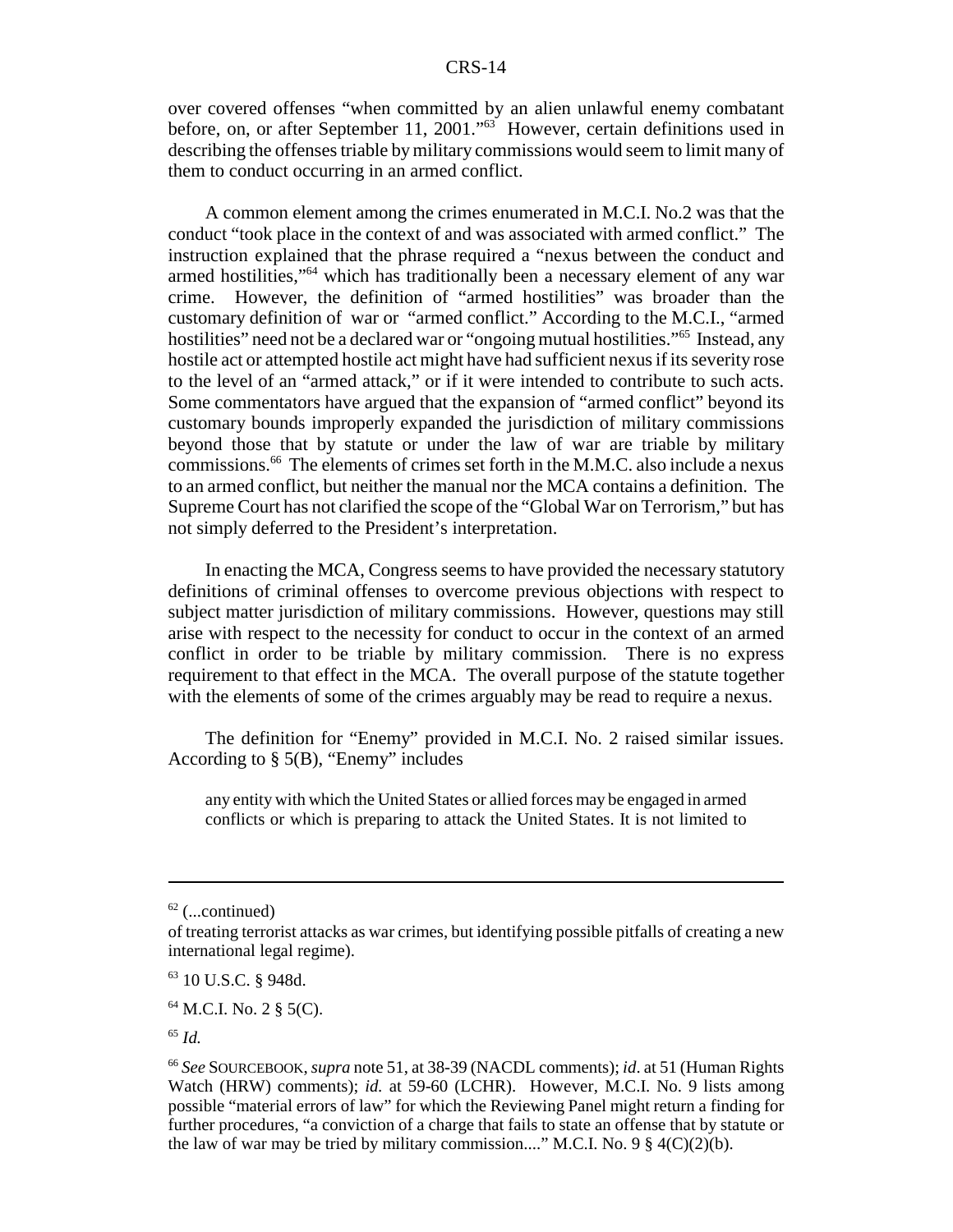foreign nations, or foreign military organizations or members thereof. "Enemy" specifically includes any organization of terrorists with international reach.

Some observers argued that this impermissibly subjected suspected international criminals to the jurisdiction of military commissions in circumstances in which the law of armed conflict has not traditionally applied.<sup>67</sup> The distinction between a "war crime," traditionally subject to the jurisdiction of military commissions, and a common crime, traditionally the province of criminal courts, may prove to be a matter of some contention during some of the proceedings.<sup>68</sup> The MCA does not define "enemy." Military commissions trying persons accused of spying or aiding the enemy, for example, face the challenge of determining whether the conduct assisted an "enemy of the United States" as required under the MCA.

## **Composition and Powers**

M.C.O. No. 1 provided for military commissions to consist of panels of three to seven military officers as well as one or more alternate members who had been "determined to be competent to perform the duties involved" by the Secretary of Defense or his designee, $69$  and could include reserve personnel on active duty, National Guard personnel in active federal service, and retired personnel recalled to active duty. The rules also permitted the appointment of persons temporarily commissioned by the President to serve as officers in the armed services during a national emergency.<sup>70</sup> The presiding officer was required to be a judge advocate in any of the U.S. armed forces, but not necessarily a military judge. $71$ 

The MCA provides for a qualified military judge to preside over panels of at least five military officers, except in the cases in which the death penalty is sought, in which case the minimum number of panel members is twelve.<sup>72</sup> Procedures for assigning military judges as well as the particulars regarding the duties they are to perform are left to the Secretary of Defense to prescribe, except that the military judge may not be permitted to consult with members of the panel outside of the presence of the accused and counsel except as prescribed in 10 U.S.C. § 949d. The military judge has the authority to decide matters related to the admissibility of evidence, including the treatment of classified information, but has no authority to compel the government to produce classified information.

<sup>67</sup> *See* SOURCEBOOK, *supra* note 51, at 38 (NACDL comments).

<sup>68</sup> *See id.* at 98 (commentary of Eugene R. Fidell and Michael F. Noone).

 $69$  M.C.O. No. 1 § 4(A)(3).

<sup>70</sup> *See* 10 U.S.C. § 603, listed as reference (e) of M.C.O. No. 1.

<sup>71</sup> M.C.O. No. 1 § 4(A)(4). *See* NIMJ, *supra* note 36, at 17 (commenting that the lack of a military judge to preside over the proceedings is a significant departure from the UCMJ). A judge advocate is a military officer of the Judge Advocate General's Corps of the Army or Navy (a military lawyer). A military judge is a judge advocate who is certified as qualified by the JAG Corps of his or her service to serve in a role similar to civilian judges.

<sup>72 10</sup> U.S.C. §§ 948m and 949m.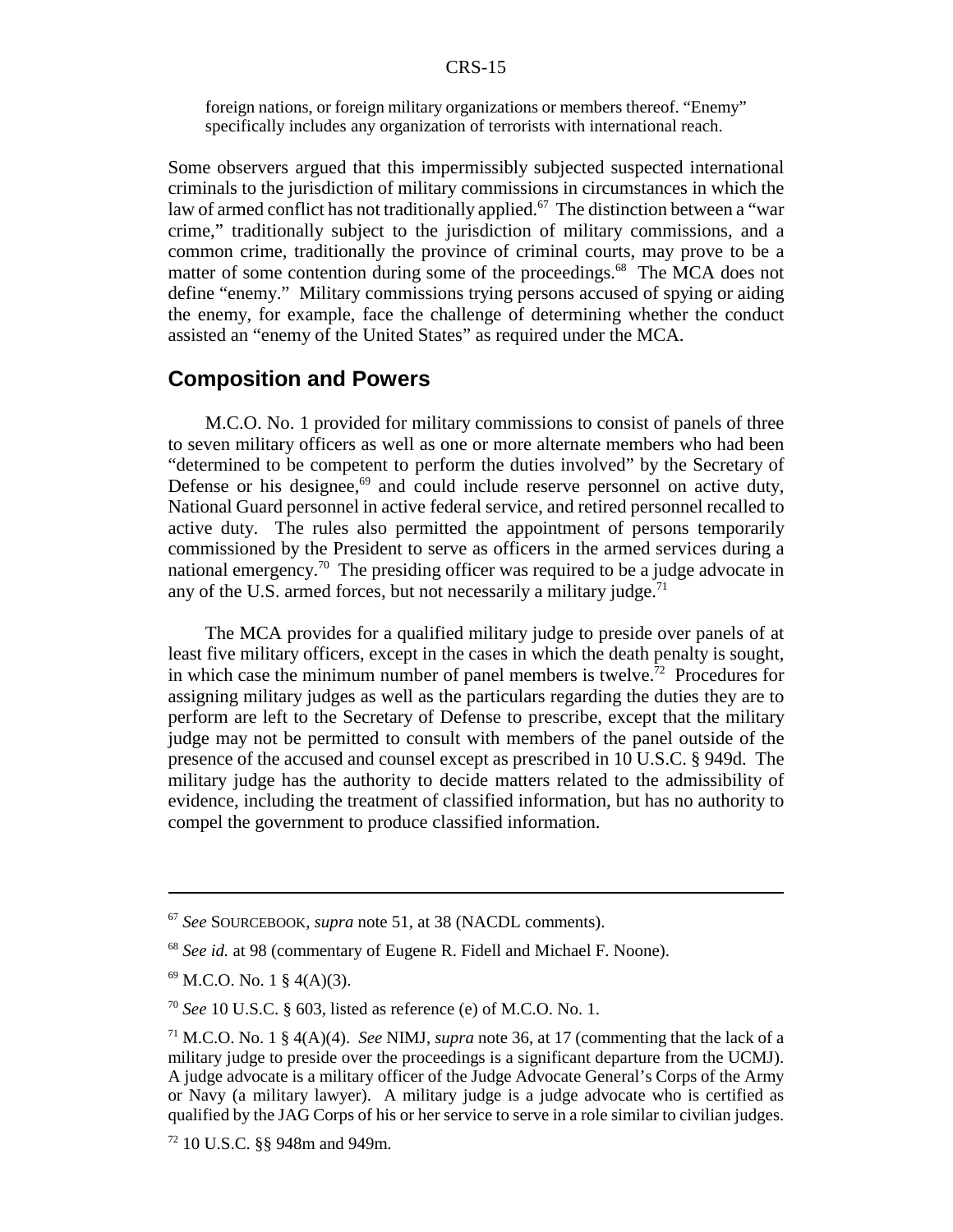Like the previous DOD rules, the MCA empowers military commissions to maintain decorum during proceedings. M.C.O. No. 1 authorized the presiding officer "to act upon any contempt or breach of Commission rules and procedures," including disciplining any individual who violates any "laws, rules, regulations, or other orders" applicable to the commission, as the presiding officer saw fit. Presumably this power was to include not only military and civilian attorneys but also any witnesses who had been summoned under order of the Secretary of Defense pursuant to M.C.O. No. 1 §  $5(A)(5)^{73}$  The MCA, 10 U.S.C. § 950w authorizes the military commissions to "punish for contempt any person who uses any menacing word, sign, or gesture in its presence, or who disturbs its proceedings by any riot or disorder." It is unclear whether this section is meant to expand the jurisdiction of military commissions to cover non-enemy combatant witnesses or civilian observers, but the M.M.C. provides for jurisdiction over all persons, including civilians, and permits military judges to sentence those convicted with both fines and terms of confinement.74 The UCMJ authorizes other military commissions to punish contempt with a fine of \$100, confinement for up to 30 days, or both.<sup>75</sup> The M.M.C. does not set a limit on punishment for contempt.

The MCA provides that military commissions have the same power as a general court-martial to compel witnesses to appear in a manner "similar to that which courts of the United States having criminal jurisdiction may lawfully issue."76 However, rather than providing that the trial counsel and the defense are to have equal opportunity to compel witnesses and obtain evidence, the MCA provides the defense a "reasonable opportunity" to obtain witnesses and evidence. The M.M.C. provides the trial counsel with responsibility for producing witnesses requested by the defense, unless trial counsel determines the witness's testimony is not required, but the defense counsel may appeal the determination to the convening authority or, after referral, the military judge. $^{77}$ 

Under article 47 of the UCMJ, a duly subpoenaed witness who is not subject to the UCMJ and who refuses to appear before a military commission may be prosecuted in federal court.78 This article is not expressly made inapplicable to the military commissions established under the MCA. The M.M.C. provides the military judge or any person designated to take evidence authority to issue a subpoena to compel the presence of a witness or the production of documents. As is the case with

76 10 U.S.C. § 950j.

77 R.M.C. 703.

<sup>73</sup> *See* M.C.O. No. 1 § 3(C) (asserting jurisdiction over participants in commission proceedings "as necessary to preserve the integrity and order of the proceedings").

<sup>74</sup> Rule for Military Commissions (R.M.C.) 809.

<sup>75</sup> *See* 10 U.S.C. § 848. This section is made inapplicable to military commissions in chapter 47a by MCA § 4.

<sup>78</sup> *See* 10 U.S.C. § 847. It is unclear how witnesses are "duly subpoenaed;" 10 U.S.C. § 846 empowers the president of the court-martial to compel witnesses to appear and testify and to compel production of evidence, but this statutory authority does not explicitly apply to military commissions. The subpoena power extends to "any part of the United States, or the Territories, Commonwealth and possessions."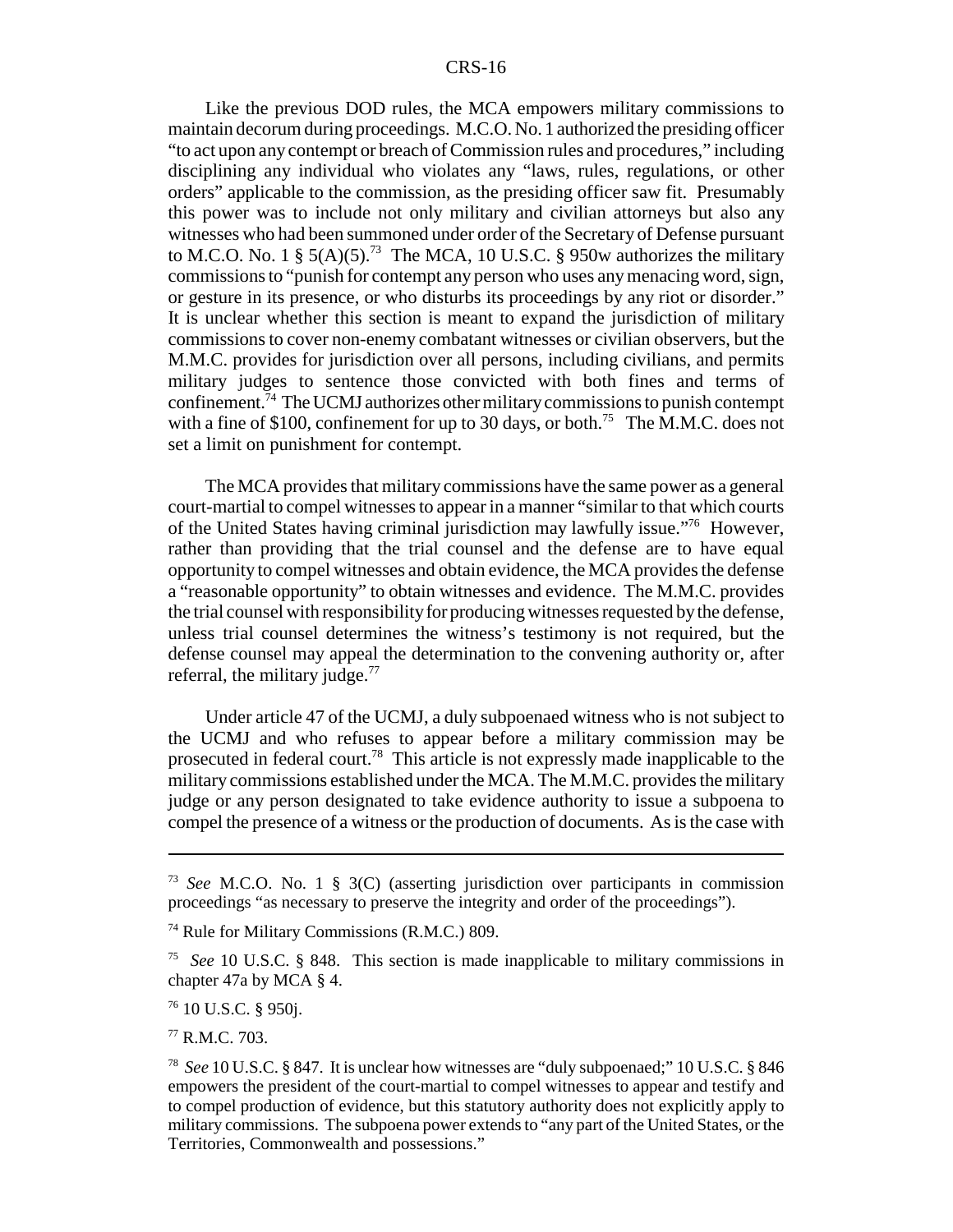general courts-martial, the military judge may issue a warrant of attachment to compel the presence of a witness who refuses to comply with a subpoena.<sup>79</sup>

One of the perceived shortcomings of the M.O. had to do with the problem of command influence over commission personnel. M.C.O. No. 1 provided for a "full and fair trial," but contained few specific safeguards to address the issue of impartiality. The President or his designee were empowered to decide which charges to press; to select the members of the panel, the prosecution and the defense counsel, and the members of the review panel; and to approve and implement the final outcome. The President or his designees had the authority to write procedural rules, interpret them, enforce them, and amend them. Justice Kennedy remarked in his concurring opinion that the concentration of authority in the Appointing Authority was a significant departure from the structural safeguards Congress has built into the military justice system.<sup>80</sup>

The MCA, by providing requirements for the procedural rules to guard against command influence, may alleviate these concerns. In particular, the MCA prohibits the unlawful influence of military commissions and provides that neither the military commission members nor military counsel may have adverse actions taken against them in performance reviews. Many of the procedural rules are left to the discretion of the Secretary of Defense or his designee, more so than is the case under the UCMJ. Rule 104 of the Rules for Military Commissions (R.M.C.) prohibits command influence in terms similar to those in the Manual for Courts-Martial, except that they apply more broadly to "all persons" rather than only to "all persons subject to the [UCMJ]."

## **Procedures Accorded the Accused**

M.C.O. No. 1 contained procedural safeguards similar to many of those that apply in general courts-martial, but did not specifically adopt any procedures from the UCMJ, even those that explicitly apply to military commissions.<sup>81</sup> The M.C.O. made clear that its rules alone and *no others* were to govern the trials, $82$  perhaps precluding commissions from looking to the UCMJ or other law to fill in any gaps.

<sup>79</sup> R.M.C. 703; R.C.M. 703.

<sup>80</sup> *Hamdan*, slip op. at 11-16 (Kennedy, J. concurring).

<sup>81</sup> *See* 10 U.S.C. § 836 (providing military commission rules "may not be contrary to or inconsistent with [the UCMJ]"). *But see In re* Yamashita, 327 U.S. 1, 19-20 (1946)(finding Congress did not intend the language "military commission" in Article 38 of the Articles of War, the precursor to UCMJ Art. 36, to mean military commissions trying enemy combatants). President Bush explicitly invoked UCMJ art. 36 as statutory authority for the M.O., and included a finding, "consistent with section 836 of title 10, United States Code, that it is not practicable to apply in military commissions under this order the principles of law and the rules of evidence generally recognized in the trial of criminal cases in the United States district courts." M.O. § 1(g). The Supreme Court, however, rejected that finding as unsupported by the record and read the "uniformity" clause of UCMJ art. 36 as requiring that military commissions must follow rules as close as possible to those that apply in courts-martial.

 $82$  M.C.O. No. 1 § 1.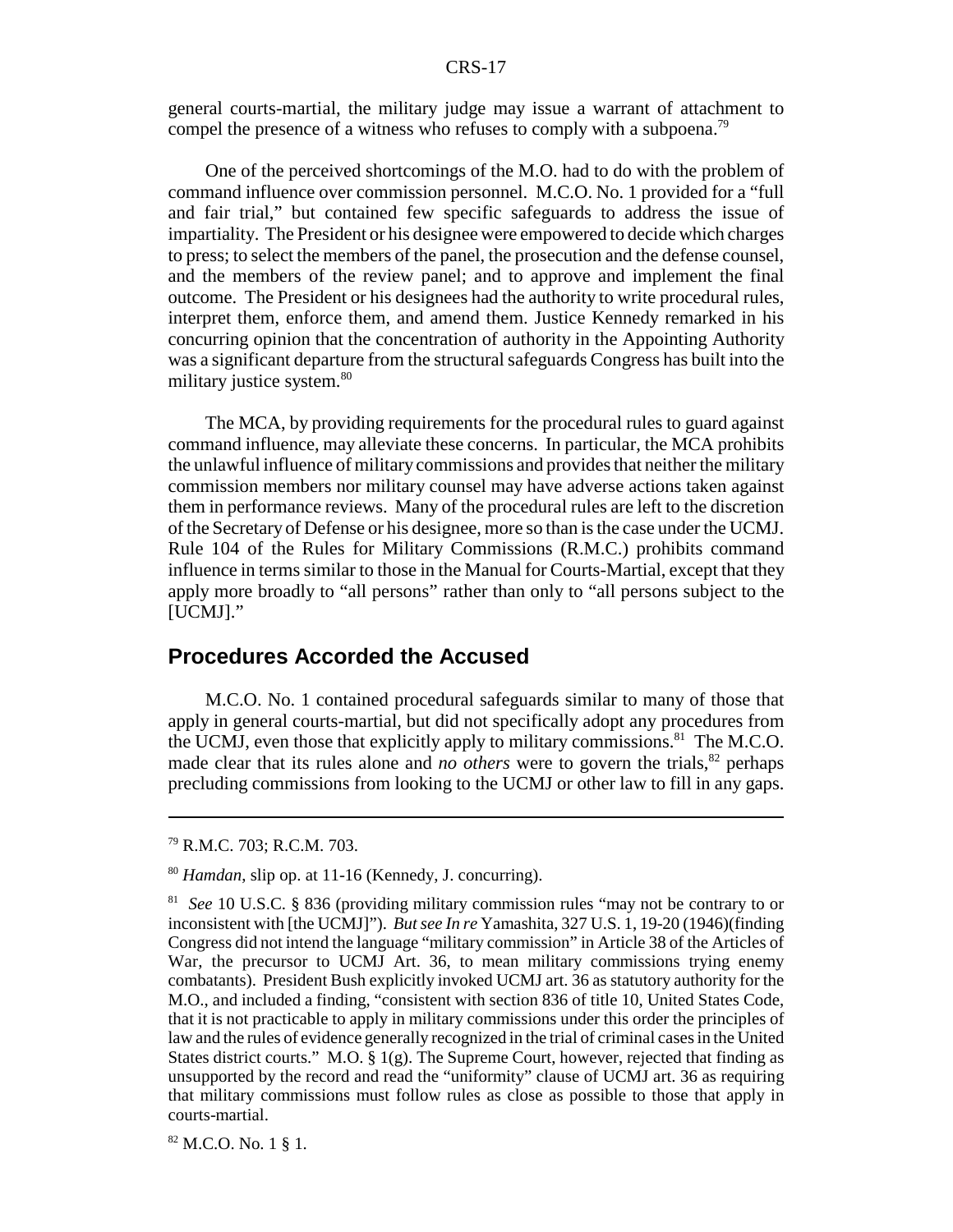Without explicitly recognizing that accused persons had rights under the law, the M.C.O. listed procedures to be accorded to the accused, but specified that these were not to be interpreted to give rise to any enforceable right, benefit or privilege, and were not to be construed as requirements of the U.S. Constitution. $83$  Prior to the DTA, the accused had no established opportunity to challenge the interpretation of the rules or seek redress in case of a breach. $84$ 

The MCA lists a minimum set of rights to be afforded the accused in any trial, and provides the accused an opportunity to appeal adverse verdicts based on "whether the final decision was consistent with the standards and procedures specified" in the MCA, and "to the extent applicable, the Constitution and the laws of the United States." The Department of Defense rules provided the accused was to be informed of the charges sufficiently in advance of trial to prepare a defense;<sup>85</sup> the MCA provides that the accused is to be informed of the charges as soon as practicable after the charges and specifications are referred for trial.<sup>86</sup> The accused continues under the MCA to be presumed innocent until determined to be guilty. As was the case with the previous DOD rules, the presumption of innocence and the right against self-incrimination are to result in an entered plea of "Not Guilty" if the accused refuses to enter a plea or enters a "Guilty" plea that is determined to be involuntary or ill informed. $\frac{87}{10}$  The accused has the right not to testify at trial and to have the opportunity to present evidence and cross-examine witnesses for the prosecution, $88$  as was the case under the previous DOD rules. $89$ 

**Open Hearing.** The M.C.O. rules provided that the trials themselves were to be conducted openly except to the extent the Appointing Authority or presiding officer closed proceedings to protect classified or classifiable information or information protected by law from unauthorized disclosure, the physical safety of participants, intelligence or law enforcement sources and methods, other national security interests, or "for any other reason necessary for the conduct of a full and fair trial."90 However, at the discretion of the Appointing Authority, "open proceedings" did not necessarily have to be open to the public and the press.  $91$ 

- $89$  *Id.* §§ 4(A)(5)(a); 5(K); 6B(3).
- $90$  M.C.O. No. 1 § 6(D)(5).

<sup>83</sup> *Id.* § 10.

<sup>84</sup> *Id.;* M.C.I. No. 1 § 6 (Non-Creation of Right).

 $85$  M.C.O. No. 1  $\S$  5(A).

<sup>86 10</sup> U.S.C. § 948q.

 $87$  M.C.O. No. 1 §§ 5(B) and 6(B); 10 U.S.C. § 949i.

<sup>88 10</sup> U.S.C. § 949a(b).

<sup>&</sup>lt;sup>91</sup> M.C.O. No. 1 at §  $6(B)(3)$  ("Open proceedings may include, at the discretion of the Appointing Authority, attendance by the public and accredited press, and public release of transcripts at the appropriate time."). In courts-martial, "public" is defined to include members of the military as well as civilian communities. Rules for Court-Martial (R.C.M.) Rule 806.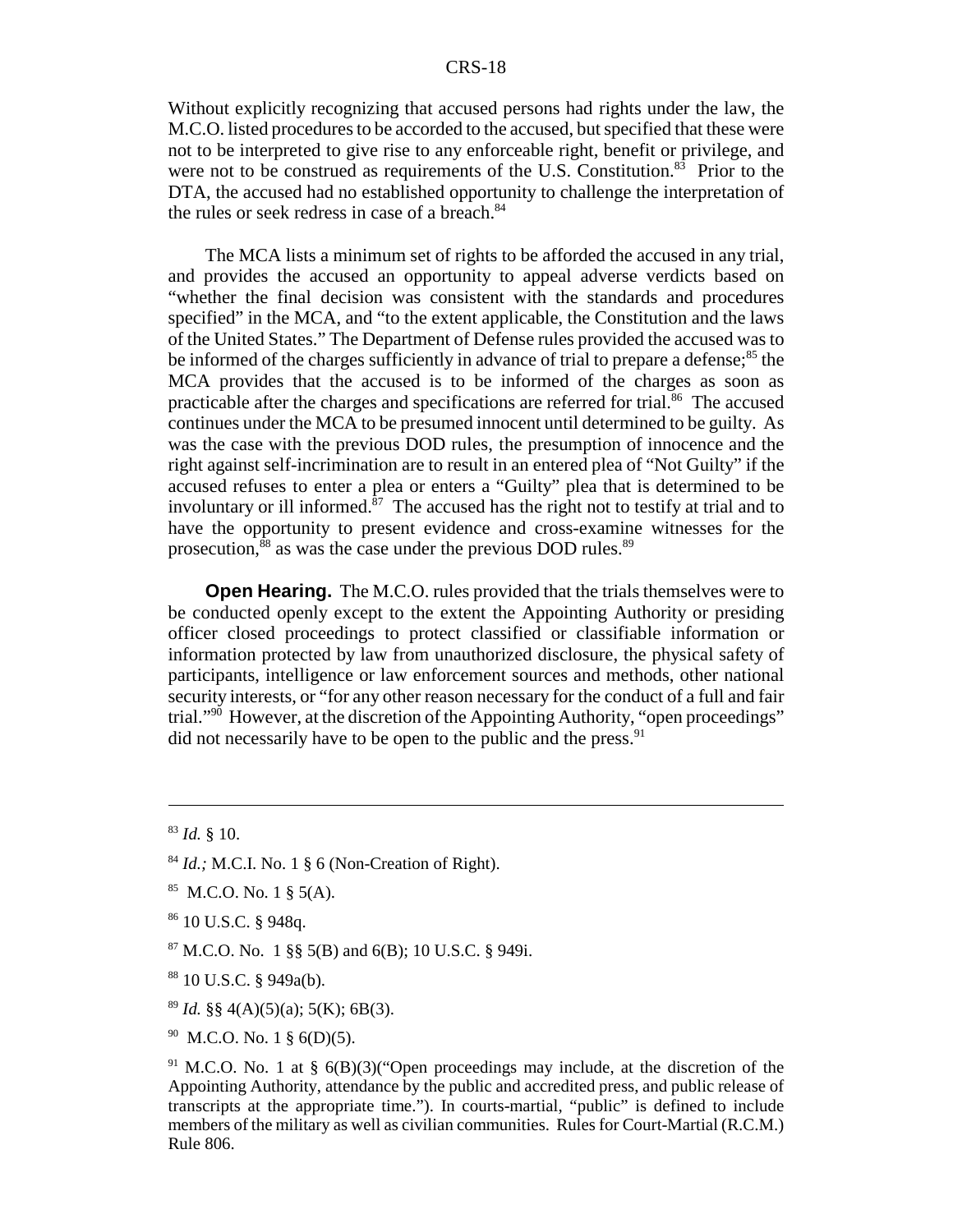Because the public, and not just the accused, has a constitutionally protected interest in public trials, the extent to which trials by military commission are open to the press and public may be subject to challenge by media representatives.<sup>92</sup> The First Amendment right of public access extends to trials by court-martial,  $93$  but is not absolute. Trials may be closed only where the following test is met: the party seeking closure demonstrates an overriding interest that is likely to be prejudiced; the closure is narrowly tailored to protect that interest; the trial court has considered reasonable alternatives to closure; and the trial court makes adequate findings to support the closure.<sup>94</sup>

The MCA provides that the military judge may close portions of a trial only to protect information from disclosure where such disclosure could reasonably be expected to cause damage to the national security, such as information about intelligence or law enforcement sources, methods, or activities; or to ensure the physical safety of individuals.<sup>95</sup> The information to be protected from disclosure does not necessarily have to be classified. To the extent that the exclusion of the press and public is based on the discretion of the military judge without consideration of the constitutional requirements relative to the specific exigencies of the case at trial, the procedures may implicate the First Amendment rights of the press and public. The M.M.C. provides, in Rule 806, that the military judge may close proceedings only to protect information designated for such protection by a government agency or to secure the physical safety of individuals. However, the rule also provides that "in order to maintain the dignity and decorum of the proceedings or for other good cause, the military judge may reasonably limit the number of spectators in, and the means of access to, the courtroom, and exclude specific persons from the courtroom." Such limitations must be supported by written findings.

Although the First Amendment bars government interference with the free press, it does not impose on the government a duty "to accord the press special access to information not shared by members of the public generally.<sup> $\frac{96}{96}$ </sup> The reporters' right to gather information does not include an absolute right to gain access to areas not open to the public.<sup>97</sup> Access of the press to the proceedings of military commissions may be an issue for the courts ultimately to decide, even if those tried by military

<sup>92</sup> *See* Globe Newspaper Co. v. Super. Ct., 457 U.S. 596, 602 (1982)(newspaper had standing to challenge court order closing portions of criminal trial).

<sup>93</sup> United States v. Hershey, 20 M.J. 433 (C.M.A.1985), *cert. denied*, 474 U.S. 1062 (1986); United States v. Grunden, 2 M.J. 116 (C.M.A.1977). The press has standing to challenge closure of military justice proceedings. ABC, Inc. v. Powell, 47 M.J. 363, 365 (1997).

<sup>94</sup> *See* Press-Enterprise Co. v. Superior Court of California, 464 U.S. 501 (1984).

<sup>95 10</sup> U.S.C. § 949d(d).

<sup>96</sup> Pell v. Procunier, 417 U.S. 817, 822-24 (1974).

<sup>97</sup> *See* Juan R. Torruella, *On the Slippery Slopes of Afghanistan: Military Commissions and the Exercise of Presidential Power*, 4 U. PA. J. CONST. L. 648, 718 (2002) (noting that proceedings held at the Guantánamo Bay Naval Station may be *de facto* closed due to the physical isolation of the facility).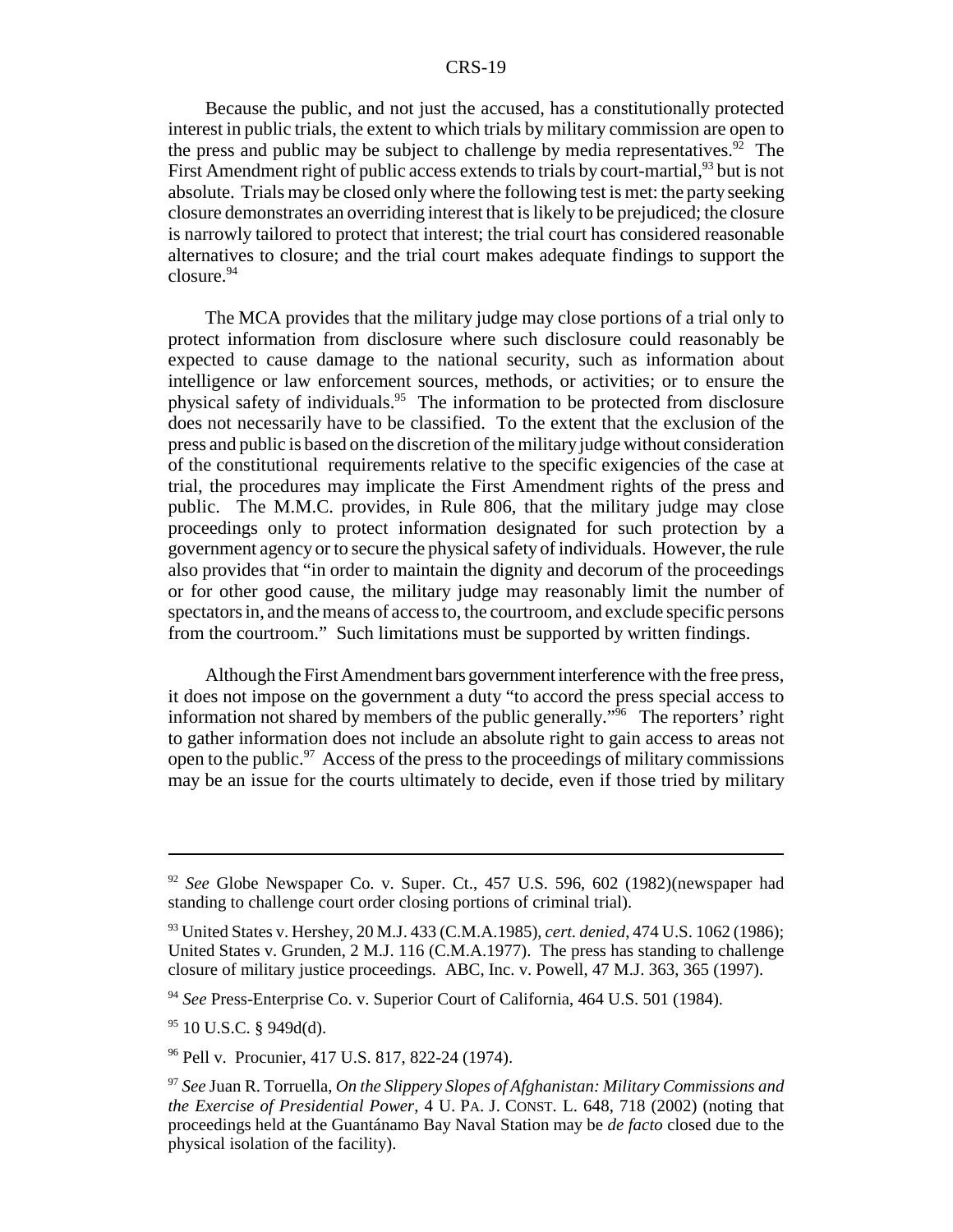commission are determined to lack the protection of the Sixth Amendment right to an open trial or means to challenge the trial.<sup>98</sup>

**Right to be Present.** Under UCMJ art. 39,<sup>99</sup> the accused at a court-martial has the right to be present at all proceedings other than the deliberation of the members. Under the DOD rules for military commissions under M.C.O. No. 1, the accused or the accused's civilian attorney could be precluded from attending portions of the trial for security reasons, but a detailed defense counsel was to be present for all hearings. The MCA does not provide for the exclusion of the accused from portions of his trial, and does not allow classified information to be presented to panel members that is not disclosed to the accused. The accused may be excluded from trial proceedings (other than panel deliberations) by the military judge only upon a determination that the accused persists in disruptive or dangerous conduct.<sup>100</sup>

**Right to Counsel.** As is the case in military courts-martial, an accused before a military commission under both M.C.O. No. 1 and the MCA has the right to have military counsel assigned free of charge. The right to counsel attaches much earlier in the military justice system, where the accused has a right to request an attorney prior to being interrogated about conduct relating to the charges contemplated. Under the MCA, at least one qualifying military defense counsel is to be detailed "as soon as practicable after the swearing of charges...."<sup>101</sup> The accused may also hire a civilian attorney who is a U.S. citizen, is admitted to the bar in any state, district, or possession, has never been disciplined, has a SECRET clearance (or higher, if necessary for a particular case), and agrees to comply with all applicable rules. If civilian counsel is hired, the detailed military counsel serves as associate counsel.<sup>102</sup> Unlike the DOD rules, the MCA provides that the accused has the right to selfrepresentation.103

Previous DOD rules provided that defense counsel was to be assigned free of cost once charges were referred, but permitted the accused to request another JAG officer to be assigned as a replacement if available in accordance with any applicable instructions or supplementary regulations that might later be issued.<sup>104</sup> The MCA

<sup>101</sup> 10 U.S.C. § 948k.

102 10 U.S.C. § 949c(b); R.M.C. 804.

<sup>98</sup> *Cf.* Detroit Free Press v. Ashcroft, 303 F.3d 681 (6th Cir. 2002) (finding closure of immigration hearings based on relation to events of September 11 unconstitutional infringement on the First Amendment right to free press). *But see* North Jersey Media Group, Inc. v. Ashcroft, 308 F.3d 198 (3d Cir. 2002) *cert denied* 538 U.S. 1056 (2003)(no presumption of openness for immigration hearings).

<sup>99 10</sup> U.S.C. § 839.

 $100$  10 U.S.C. § 949d(e).

 $103$  10 U.S.C. § 949a(b)(2)(D). M.C.I. No. 4 required detailed defense counsel to "defend the accused zealously within the bounds of the law ... notwithstanding any intention expressed by the accused to represent himself." M.C.I. No. 4 § 3(C).

 $104$  M.C.O. No. 1 § 4(C). M.C.I. No. 4 § 3(D) listed criteria for the "availability" of selected (continued...)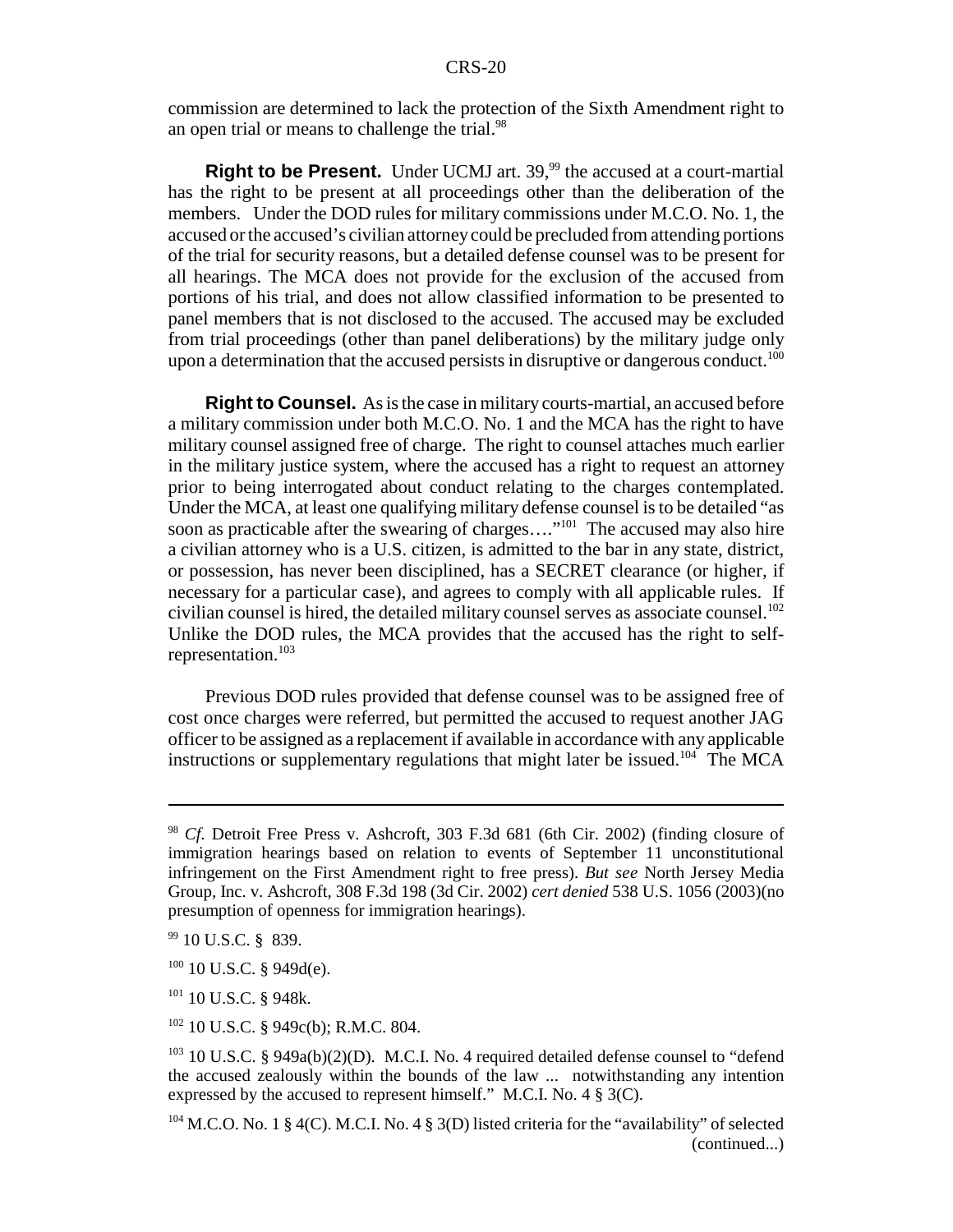does not provide the accused an opportunity to request a specific JAG officer to act as counsel. However, the accused may request a replacement counsel from the Chief Defense Counsel if he believes his detailed counsel has been ineffective or if he is otherwise materially dissatisfied with said counsel.<sup>105</sup> If the accused retains the services of a civilian attorney, the MCA provides that military defense counsel is to act as associate counsel.<sup>106</sup> The M.M.C. provides that, in the event the accused elects to represent himself, the detailed counsel shall serve as "standby counsel,"107 and the military judge may require that such defense counsel remain present during proceedings.<sup>108</sup>

The MCA requires civilian attorneys defending an accused before military commission to meet the same strict qualifications that applied under DOD rules.<sup>109</sup> Under M.C.O. No. 1, a civilian attorney had to be a U.S. citizen with at least a SECRET clearance,<sup>110</sup> with membership in any state or territorial bar and no disciplinary record, and was required to agree in writing to comply with all rules of court.<sup>111</sup> The MCA provides similar requirements,<sup>112</sup> but does not set forth in any detail what rules might be established to govern the conduct of civilian counsel. Under the previous rules, the Appointing Authority and DOD General Counsel were empowered to revoke any attorney's eligibility to appear before any commission.<sup>113</sup> Under the present regulation, the Chief Defense Counsel has the responsibility of determining the eligibility of civilian defense counsel, and may reconsider the determination based on subsequently discovered information indicating material nondisclosure or misrepresentation in the application, or material violation of obligations of the civilian defense counsel, or other good cause."114 Alternatively, the Chief Defense Counsel may refer the matter to either the convening authority or the

 $109$  10 U.S.C. § 949c(b).

 $104$  (...continued)

detailed counsel.

<sup>&</sup>lt;sup>105</sup> Regulation for Trial by Military Commissions, Para. 9-2. The accused may request a specific JAG officer from the cadre of officers assigned to the Defense Counsel's Office, but does not have a right to choose.

 $106$  10 U.S.C. § 949c(b)(5).

<sup>&</sup>lt;sup>107</sup> R.M.C. 501.

 $108$  R.M.C. 506(c).

 $110$  Originally, civilian attorneys were required to pay the costs associated with obtaining a clearance. M.C.I. No. 5  $\S3(A)(2)(d)(ii)$ . DOD later waived the administrative costs for processing applications for TOP SECRET clearances in cases that would require the higher level of security clearance. *See* DOD Press Release No. 084-04 , New Military Commission Orders, Annex Issued (February 6, 2004), *available at* [http://www.defenselink.mil/releases/ 2004/nr20040206-0331.html] (Last visited August 15, 2007).

 $111$  M.C.O. No. 1 § 4(C)(3)(b).

 $112$  10 U.S.C. §949c, R.M.C. 502(d)(3).

 $113$  M.C.I. No. 5 § 3(e)(B)(6).

 $114$  Regulation for Trial by Military Commissions, Para. 9-5(c).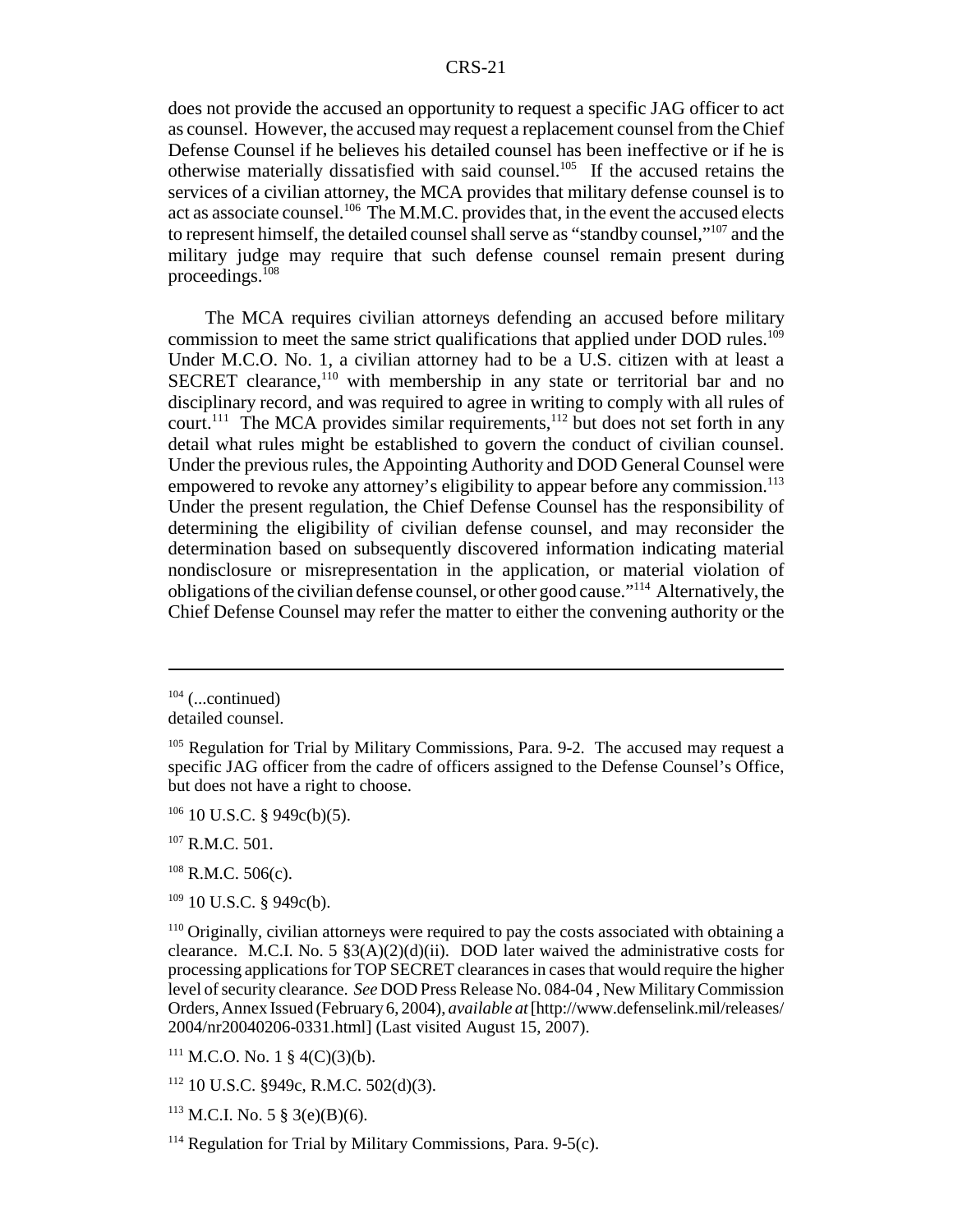DOD Deputy General Counsel (Personnel and Health Policy), who may revoke or suspend the qualification of any member of the civilian defense counsel pool.

The MCA does not address the monitoring of communications between the accused and his attorney, and does not provide for an attorney-client privilege. Rule 502 of the Military Commission Rules of Evidence (Mil. Comm. R. Evid.) provides for substantially the same lawyer-client privilege that applies in courts-martial.<sup>115</sup> With respect to the monitoring of attorney-client communications, the previous DOD rules for military commissions initially provided that civilian counsel were required to agree that communications with the client were subject to monitoring. That requirement was later modified to require prior notification and to permit the attorney to notify the client when monitoring is to occur.<sup>116</sup> Although the government was not permitted to use information against the accused at trial, some argued that the absence of the normal attorney-client privilege could impede communications between them, possibly decreasing the effectiveness of counsel. Civilian attorneys were bound to inform the military counsel upon learning of information about a pending crime that could lead to "death, substantial bodily harm, or a significant impairment of national security."<sup>117</sup> The required agreement under the present regulations imposes a similar duty to inform, but does not mention monitoring of communications.118

## **Evidentiary Matters**

The Sixth Amendment to the U.S. Constitution guarantees that those accused in criminal prosecutions have the right to be "confronted with the witnesses against [them]" and to have "compulsory process for obtaining witnesses in [their] favor."<sup>119</sup> The Supreme Court has held that "[t]he central concern of the Confrontation Clause is to ensure the reliability of the evidence against a criminal defendant by subjecting it to rigorous testing in the context of an adversary proceeding before the trier of

 $117$  M.C.I. No. 5, Annex B § II(J).

<sup>&</sup>lt;sup>115</sup> Mil. R. Evid. 502.

<sup>116</sup> *See* M.C.O. No. 3, "Special Administrative Measures for Certain Communications Subject to Monitoring." The required affidavit and agreement annexed to M.C.I. No. 3 was modified to eliminate the following language:

I understand that my communications with my client, even if traditionally covered by the attorney-client privilege, may be subject to monitoring or review by government officials, using any available means, for security and intelligence purposes. I understand that any such monitoring will only take place in limited circumstances when approved by proper authority, and that any evidence or information derived from such communications will not be used in proceedings against the Accused who made or received the relevant communication.

<sup>&</sup>lt;sup>118</sup> Regulation for Trial by Military Commissions, Figure 9.2. Affidavit and Agreement by Civilian Defense Counsel, II(J).

<sup>119</sup> U.S.CONST. Amdt. VI applies in courts-martial. *E.g.* United States v. Scheffer, 523 U.S. 303 (1998).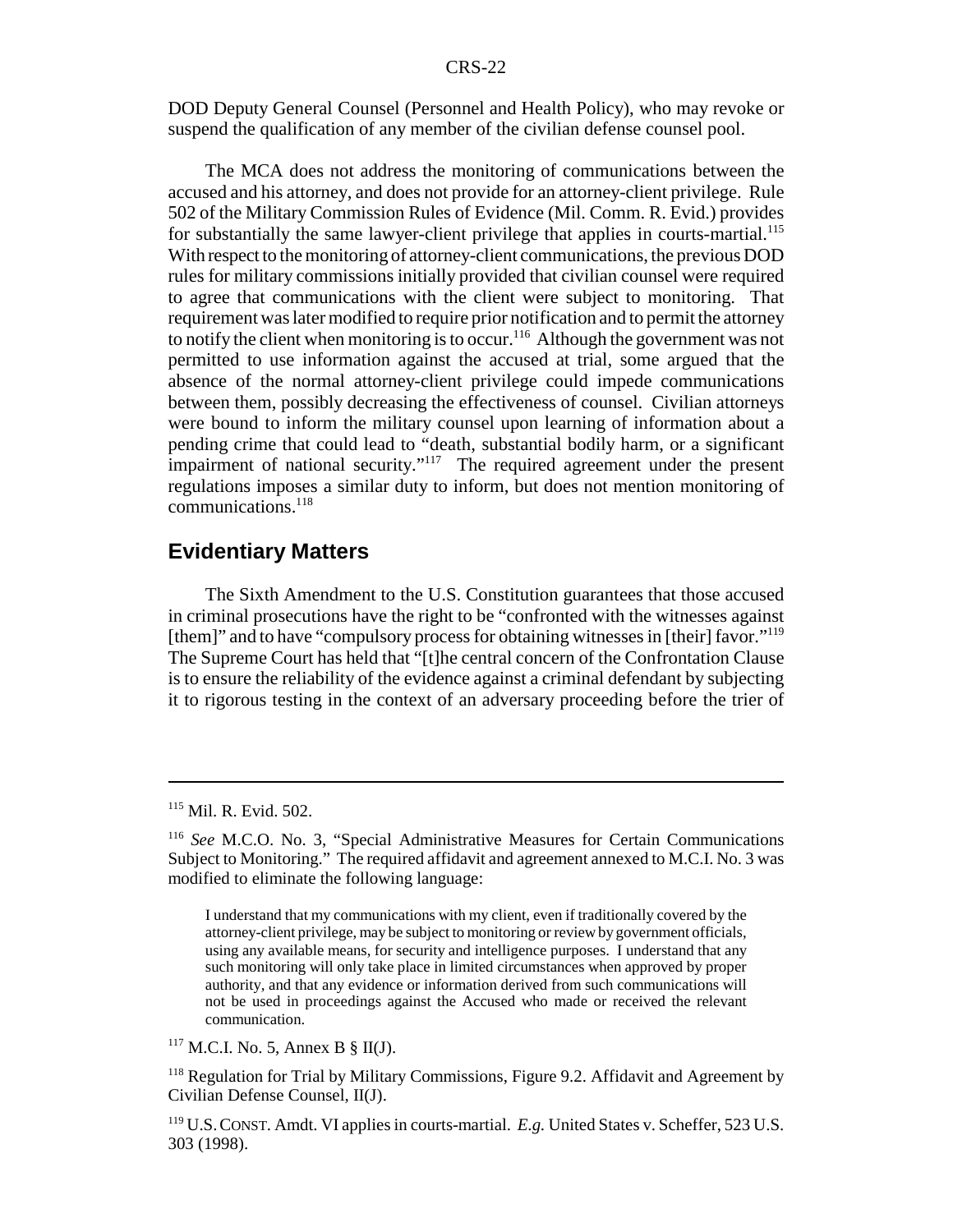fact."<sup>120</sup> The Military Rules of Evidence (Mil. R. Evid.)<sup>121</sup> provide that "[a]ll relevant evidence is admissible, except as otherwise provided by the Constitution of the United States [and other applicable statutes, regulations and rules]."<sup>122</sup> Relevant evidence is excluded if its probative value is outweighed by other factors.<sup>123</sup> At court-martial, the accused has the right to view any documents in the possession of the prosecution related to the charges, and evidence that reasonably tends to negate the guilt of the accused, reduce the degree of guilt or reduce the punishment, $124$  with some allowance for protecting non-relevant classified information.<sup>125</sup>

Supporters of the use of military commissions to try suspected terrorists have viewed the possibility of employing evidentiary standards that vary from those used in federal courts or in military courts-martial as a significant advantage over those courts. The Supreme Court seemed to indicate that the previous DOD rules were inadequate under international law, remarking that "various provisions of Commission Order No. 1 dispense with the principles, articulated in Article 75 [of Protocol I to the Geneva Conventions] and indisputably part of the customary international law, that an accused must, absent disruptive conduct or consent, be present for his trial and must be privy to the evidence against him."126

The MCA provides that the "accused shall be permitted to present evidence in his defense, to cross-examine the witnesses who testify against him, and to examine and respond to evidence admitted against him on the issue of guilt or innocence and for sentencing."<sup>127</sup> It is not clear what evidence might be excluded from this requirement as irrelevant to the issues of guilt, innocence, or appropriate punishment. A likely issue will be whether evidence relevant to the credibility of a witness or the authenticity of a document is permitted to be excluded from the accused's right to examine and respond to evidence, unless expressly provided elsewhere in the MCA.

122 Mil. R. Evid. 402.

<sup>124</sup> *See* R.C.M. 701(a)(6); NIMJ, *supra* note 36, at 31-32.

<sup>125</sup> Mil. R. Evid. 505 provides procedures similar to the Classified Information Protection Act (CIPA) that applies in civilian court.

<sup>120</sup> Maryland v. Craig, 497 U.S. 836, 845 (1990).

<sup>&</sup>lt;sup>121</sup> The Military Rules of Evidence (Mil. R. Evid.) are contained in the Manual for Courts-Martial (M.C.M.), established as Exec. Order No. 12473, Manual for Courts-Martial, United States, 49 Fed. Reg 17,152, (April 23, 1984), as amended. The M.C.M. also contains the procedural rules for courts-martial, known as the Rules For Courts-Martial (R.C.M.).

<sup>&</sup>lt;sup>123</sup> Mil. R. Evid. 403 (relevant evidence may be excluded "if its probative value is substantially outweighed by the danger of unfair prejudice, confusion of the issues, or misleading the members, or by considerations of undue delay, waste of time, or needless presentation of cumulative evidence").

<sup>&</sup>lt;sup>126</sup> Hamdan v. Rumsfeld, 126 S.Ct. 2749, 2798 (2006)(while accepting that the government "has a compelling interest in denying [the accused] access to certain sensitive information," stating that "at least absent express statutory provision to the contrary, information used to convict a person of a crime must be disclosed to him").

 $127$  10 U.S.C. § 949a.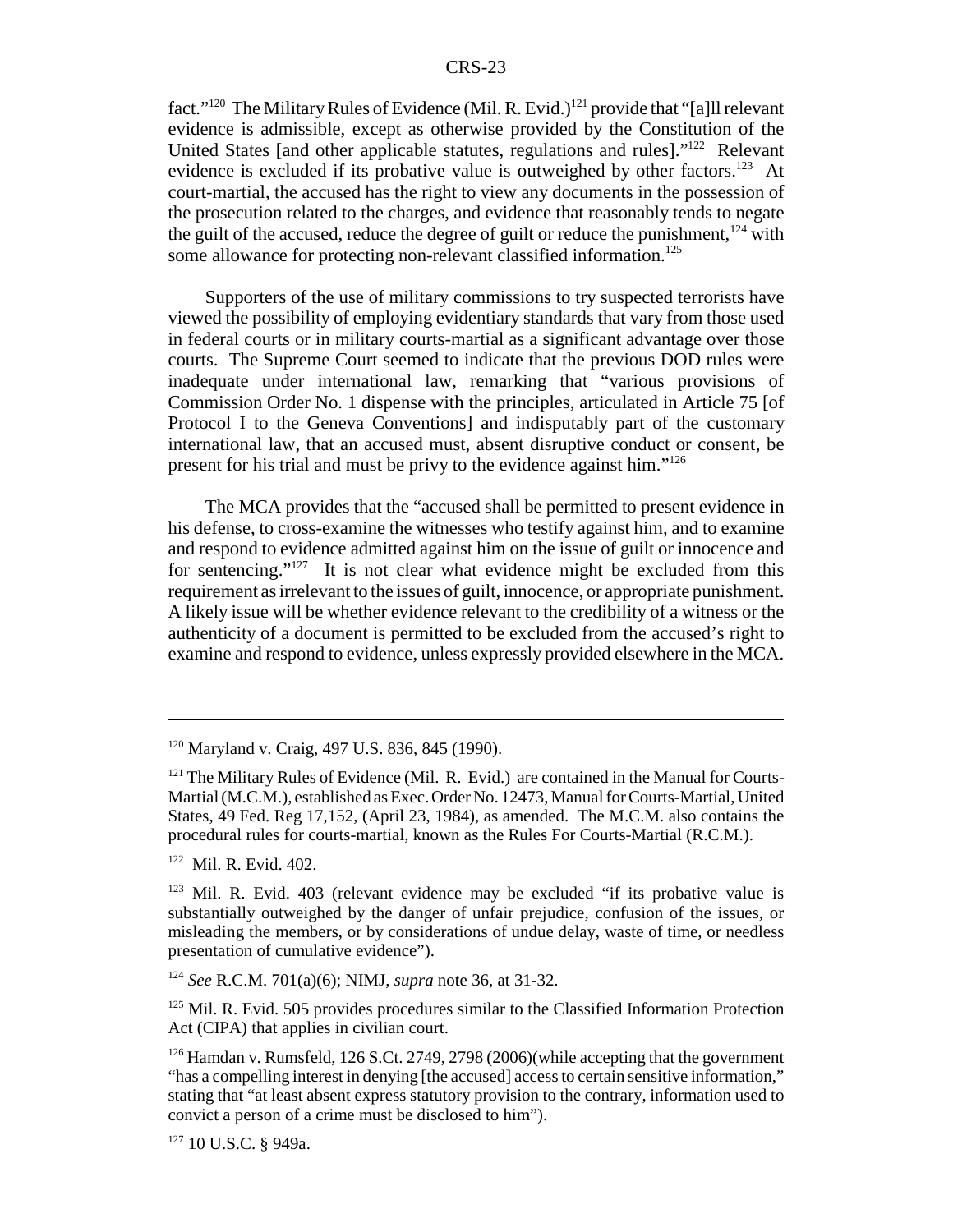**Discovery.** The MCA provides that defense counsel is to be afforded a reasonable opportunity to obtain witnesses and other evidence, including evidence in the possession of the United States, as specified in regulations prescribed by the Secretary of Defense.<sup>128</sup> Unlike M.C.O. No. 1, the MCA does not expressly direct the prosecution to provide to the accused all of the evidence trial counsel intends to present.129 However, as noted above, the accused is entitled to examine and respond to evidence relevant to establishing culpability. Both M.C.O. No. 1 and the MCA provide that the accused is entitled to exculpatory information known to the prosecution, with procedures permitting some variance for security concerns.

Like M.C.O. No. 1, the MCA provides for the protection of national security information during the discovery phase of a trial. The military judge must authorize discovery in accordance with rules prescribed by the Secretary of Defense to redact classified information or to provide an unclassified summary or statement describing the evidence.<sup>130</sup> However, where M.C.O. No. 1 permitted the withholding of any "Protected Information,"131 the MCA permits the government to withhold only properly classified information that has been determined by the head of a government agency or department to require protection because its disclosure could result in harm to the national security.

Under M.C.O. No. 1, the presiding officer had the authority to permit the deletion of specific items from any information to be made available to the accused or defense counsel, or to direct that unclassified summaries of protected information be prepared.<sup>132</sup> The accused was to have access to protected information to be used by the prosecution and exculpatory protected information "to the extent consistent with national security, law enforcement interests, and applicable law."<sup>133</sup> Defense counsel was permitted to view the classified version only if the evidence was to be admitted at trial. The MCA does not provide defense counsel with access to the classified information that serves as the basis for substitute or redacted proffers.

The MCA provides for the mandatory production of exculpatory information known to trial counsel (defined as exculpatory evidence that the prosecution would

<sup>128 10</sup> U.S.C. § 949j.

 $129$  M.C.O. No. 1, § 5(E) (requiring such information, as well as any exculpatory evidence known by the prosecution, to be provided to the accused as long as such information was not deemed to be protected under Sec. 6(D)(5)).

<sup>&</sup>lt;sup>130</sup> 10 U.S.C. § 949j.

 $131$  M.C.O. No. 1, § 6 (defining "Protected Information" to include classified or classifiable information, information protected "by law or rule from unauthorized disclosure," information that could endanger trial participants, intelligence and law enforcement sources, methods or activities, or "information concerning other national security interests").

 $132$  M.C.O. No. 1, § 6(D)(5)(b). Some observers noted that protected information could include exculpatory evidence as well as incriminating evidence, which could implicate  $6<sup>th</sup>$ Amendment rights and rights under the Geneva Convention, if applicable. *See* HRF, *supra* note 62, at 3.

 $133$  M.C.O. No. 1 § 6(D)(5)(b).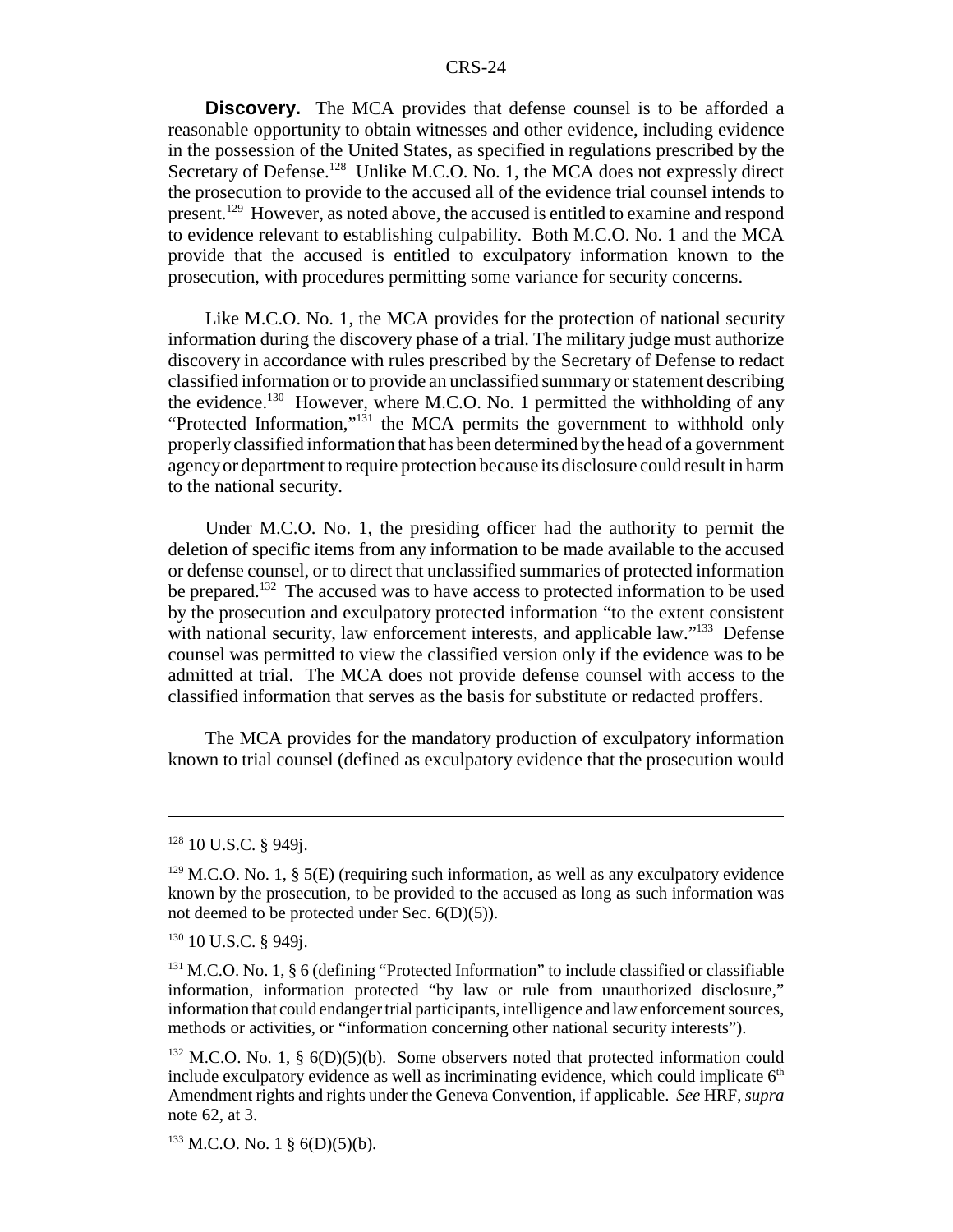be required to disclose in a general court-martial $134$ ), but does not permit defense counsel or the accused to view classified information. The military judge is authorized to permit substitute information, in particular when trial counsel moves to withhold information pertaining to the sources, methods, or activities by which the information was acquired. If the military judge finds that evidence is classified, he or she must authorize the trial counsel to protect the sources and methods by which such evidence was acquired.<sup>135</sup> The military judge may (but need not) require that the defense and the commission members be permitted to view an unclassified summary of the sources, methods, or activities, to the extent practicable and consistent with national security.<sup>136</sup>

R.M.C. 701(e) provides that trial counsel must provide exculpatory evidence that he would be required to produce in general courts-martial, subject to exceptions where the government asserts a national security privilege. In such a case, the military judge may issue a protective order, but the defense is entitled to an adequate substitute for the information.<sup>137</sup> Such a substitute may involve, to the extent practicable, the deletion of specified items of classified information from documents made available to the defense; the substitution of a portion or summary of the information for such classified documents; or the substitution of a statement admitting relevant facts that the classified information would tend to prove.<sup>138</sup>

In the event the military judge determines that the government's proposed substitute would be inadequate or impracticable for use in lieu of evidence that the government seeks to introduce at trial, evidence that is exculpatory, or evidence that is necessary to enable the defense to prepare for trial, and the government objects to methods the judge deems appropriate, the judge is required to "issue any order that the interests of justice require."139 Such an order must give the government an opportunity to comply to avoid a sanction, and may include striking or precluding all or part of a witness's testimony, declaring a mistrial, ruling against the government on any issue as to which the evidence is probative and material to the defense, or

 $135$  R.M.C. 701(f)(3).

<sup>136</sup> 10 U.S.C. § 949j.

 $134$  It is not clear what information would be required to be provided under this subsection. Discovery at court-martial is controlled by R.C.M. 701, which requires trial counsel to provide to the defense any papers accompanying the charges, sworn statements in the possession of trial counsel that relate to the charges, and all documents and tangible objects within the possession or control of military authorities that are material to the preparation of the defense or that are intended for use in the prosecution's case-in-chief at trial. Exculpatory evidence is not defined, but it appears to be encompassed under "evidence favorable to the defense," which includes evidence that tends to negate the guilt of the accused of an offense charged, reduce the degree of guilt, or reduce the applicable punishment. The M.M.C. defines "exculpatory evidence" in those same terms. R.M.C. 701(e).

 $137$  R.M.C. 701(f)(5). Protective orders are covered under Mil. Comm. R. Evid. 505, and include orders that limit the scope of direct examination and cross examination of witnesses.

 $138$  R.M.C. 701(f)(2).

<sup>139</sup> Mil. Comm. R. Evid. 505(e)(4).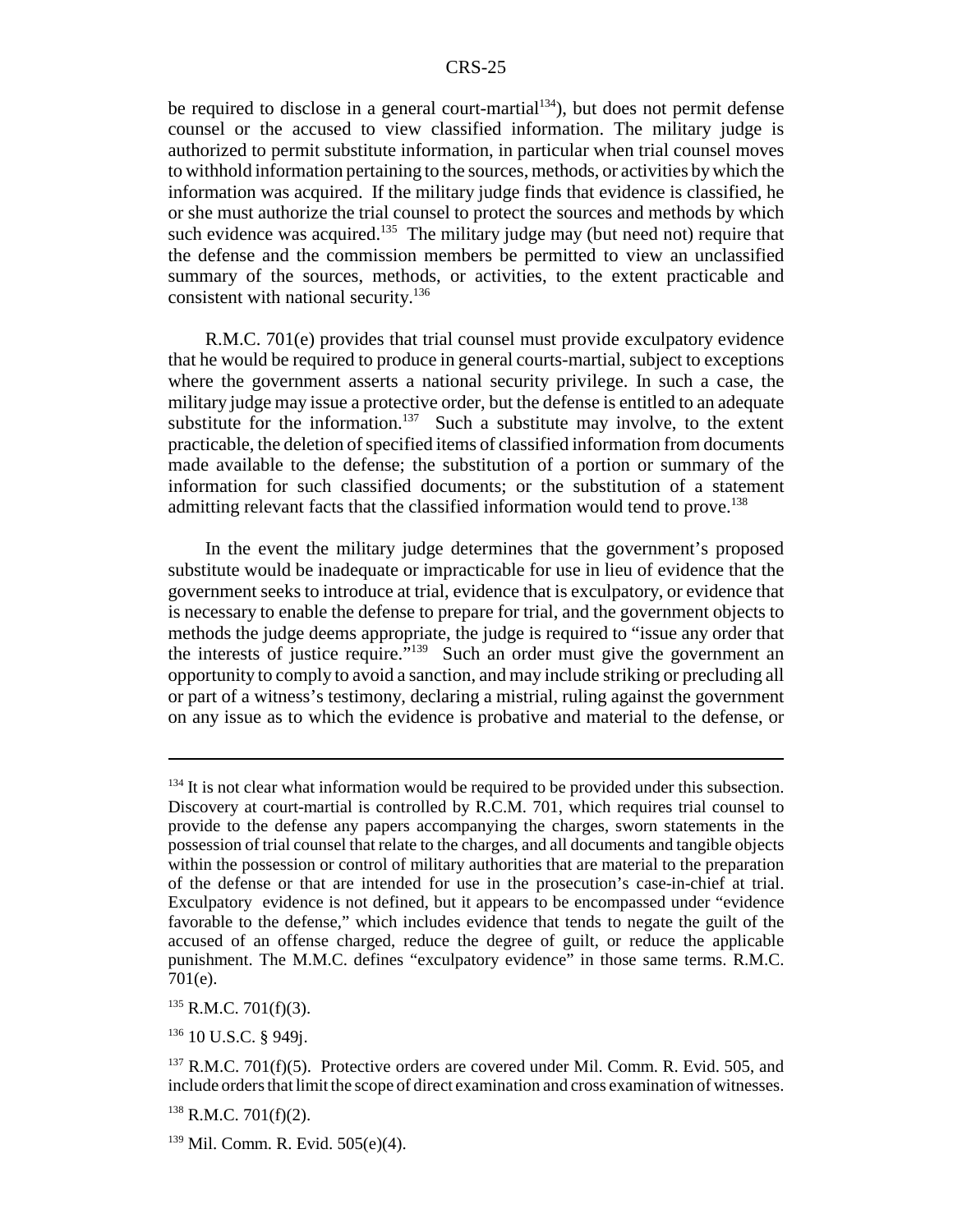dismiss charges, or at least those charges or specifications to which the evidence relates, with or without prejudice.<sup>140</sup>

**Admissibility of Evidence.** The standard for the admissibility of evidence in the MCA remains as it was stated in the M.O.; evidence is admissible if it is deemed to have "probative value to a reasonable person."141 However, the MCA provides that the military judge is to exclude evidence if its probative value is substantially outweighed by the "danger of unfair prejudice, confusion of the issues, or misleading the commission"; or by "considerations of undue delay, waste of time, or needless presentation of cumulative evidence."142

**Coerced Statements.** M.C.O. No. 1 did not specifically preclude the admission of coerced evidence. In March 2006, DOD released M.C.I. No. 10 prohibiting prosecutors from introducing, and military commissions from admitting, statements established to have been made as a result of torture.

 The MCA prohibits the use of statements obtained through torture as evidence in a trial, except as proof of torture against a person accused of committing torture. For information obtained through coercion that does not amount to torture, the MCA provides a different standard for admissibility depending on whether the statement was obtained prior to or after the enactment of the DTA. Statements elicited through such methods prior to the DTA are admissible if the military judge finds the "totality of circumstances under which the statement was made renders it reliable and possessing sufficient probative value" and "the interests of justice would best be served" by admission of the statement. Statements taken after passage of the DTA are admissible if, in addition to the two criteria above, the military judge finds that "the interrogation methods used to obtain the statement do not violate the cruel, unusual, or inhumane treatment or punishment prohibited by the Fifth, Eighth, and Fourteenth Amendments to the U.S. Constitution."

Accordingly, Mil. Comm. R. Evid. 304 provides that an accused's statements that were elicited by torture may not be admitted against him if he makes a timely motion to suppress or an objection to the evidence. Statements introduced by any party that are allegedly produced by lesser forms of coercion, where the degree of coercion is disputed, may only be introduced after the military judge makes the

<sup>&</sup>lt;sup>140</sup> *Id.* The corresponding rule for courts-martial, Mil. R. Evid. 505, provides that the military judge, upon finding that the lack of production of information would materially prejudice a substantial right of the accused, must "dismiss the charges or specifications or both to which the classified information relates."

<sup>&</sup>lt;sup>141</sup> M.C.O. No. 1 §  $6(D)(1)$ . At courts-martial, evidence is admitted if it is "relevant," meaning "tending to make the existence of any fact that is of consequence to the determination of the action more probable or less probable than it would be without the evidence." Mil. R. Evid. 401. At military commissions, evidence meets the standard of "probative to a reasonable person" if "a reasonable person would regard the evidence as making the existence of any fact that is of consequence to a determination of the commission action more probable or less probable than it would be without the evidence." Mil. Comm. R. Evid. 403.

<sup>142 10</sup> U.S.C. § 949a(b)(2)(F); Mil. Comm. R. Evid. 403.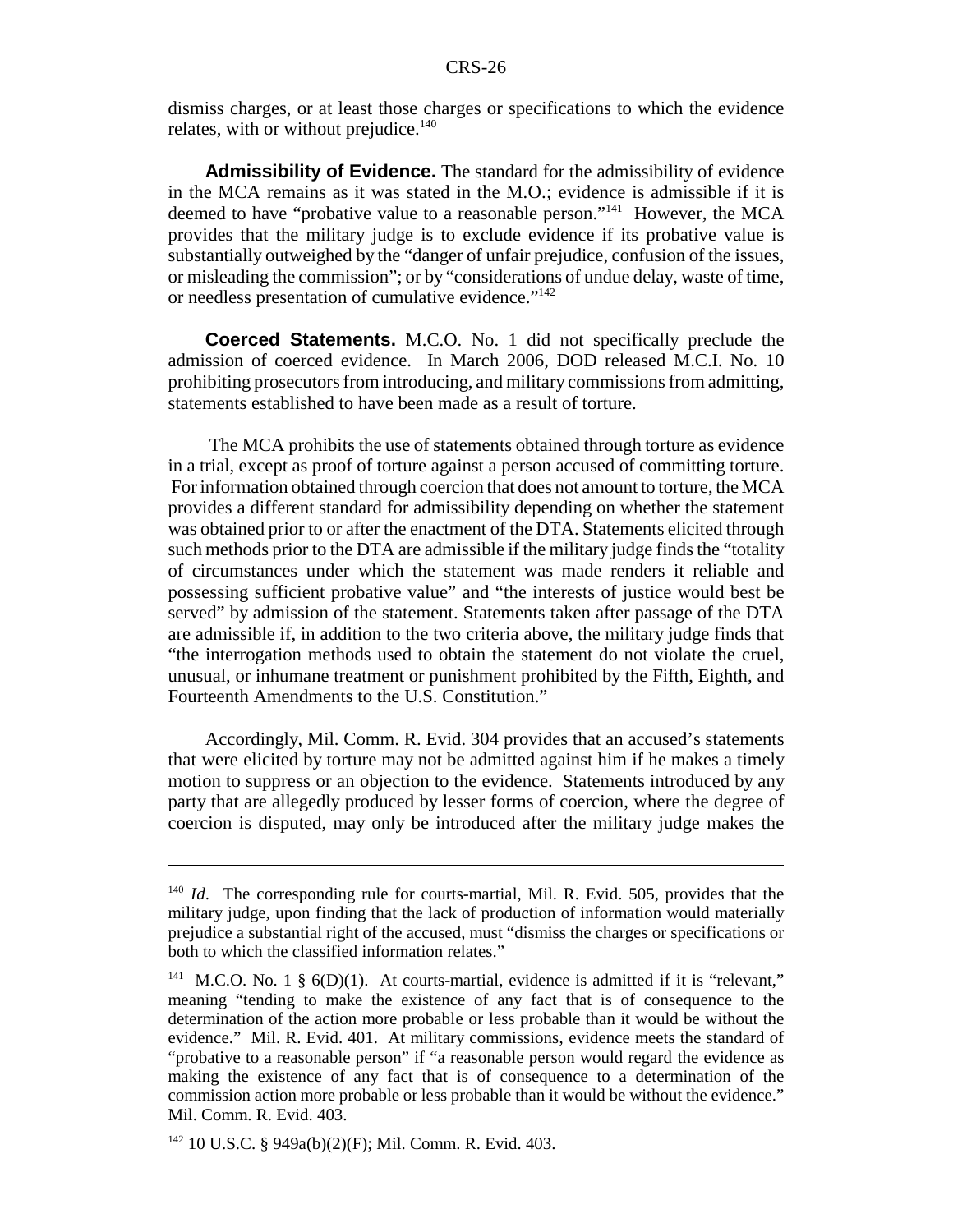appropriate findings according to the above formula. The defense is required to make any objections to the proposed use of any statements by the accused prior to entering a plea, if the trial counsel has disclosed the intent to use the statement, otherwise the objection will be deemed to have been waived.<sup>143</sup> The military judge may require the defense to establish the grounds for excluding the statement. However, the government has the burden of establishing the admissibility of the evidence. If the statement is ruled admissible, the defense is permitted to present evidence with respect to the voluntariness of the statement, and the military judge must instruct the members to consider that factor in according weight to the evidence. Testimony given by the accused for the purpose of denying having made a statement or for disputing the admissibility of a statement is not to be used against him for any purpose other than in prosecution for perjury or false statements.<sup>144</sup>

Mil. Comm. R. Evid. 304 is modeled on Mil. R. Evid. 304, which prescribes rules for courts-martial to provide for the admission into evidence of confessions and admissions (self-incriminating statements not amounting to an admission of guilt). Under court-martial rules, such a statement and any evidence derived as a result of such a statement are admissible only if the statement was made voluntarily. Involuntary statements are those elicited through coercion or other means in violation of constitutional due process. To be used as evidence of guilt against the accused, a confession or admission must be corroborated by independent evidence.

**Hearsay.** Hearsay evidence is an out-of-court statement, whether oral, written, or conveyed through non-verbal conduct, introduced into evidence to prove the truth of the matter asserted. M.C.O. No. 1 did not exclude hearsay evidence. The MCA allows for the admission of hearsay evidence that would not be permitted under the Manual for Courts-Martial<sup>145</sup> only if the proponent of the evidence notifies the adverse party sufficiently in advance of the intention to offer the evidence, as well as the "particulars of the evidence (including [unclassified] information on the general circumstances under which the evidence was obtained)."146 However, the evidence is inadmissible only if the party opposing its admission "clearly demonstrates that the evidence is unreliable or lacking in probative value." An issue that may arise is whether the rules provide for adequate information regarding the source of evidence for an accused to be in a position to refute the reliability of its content.<sup>147</sup>

The rule regarding hearsay is provided in Mil. Comm. R. Evid. 801 to 807. In contrast to the relatively restrictive rule applied in courts-martial, where hearsay is

<sup>143</sup> Mil. Com. R. Evid. 304(d).

<sup>144</sup> Mil. Com. R. Evid. 304(f).

<sup>&</sup>lt;sup>145</sup> Mil. R. Evid. 801-807 provide procedures for determining the admissibility of hearsay evidence in courts-martial. It is unclear how, under the MCA, it is to be determined whether certain hearsay evidence would be admissible in a general court-martial.

 $146$  10 U.S.C. § 949a(b)(3)).

<sup>&</sup>lt;sup>147</sup> See Jencks v. United States, 353 U.S. 657 (1957)("Requiring the accused first to show conflict between the reports [in the possession of the government] and the testimony is actually to deny the accused evidence relevant and material to his defense.").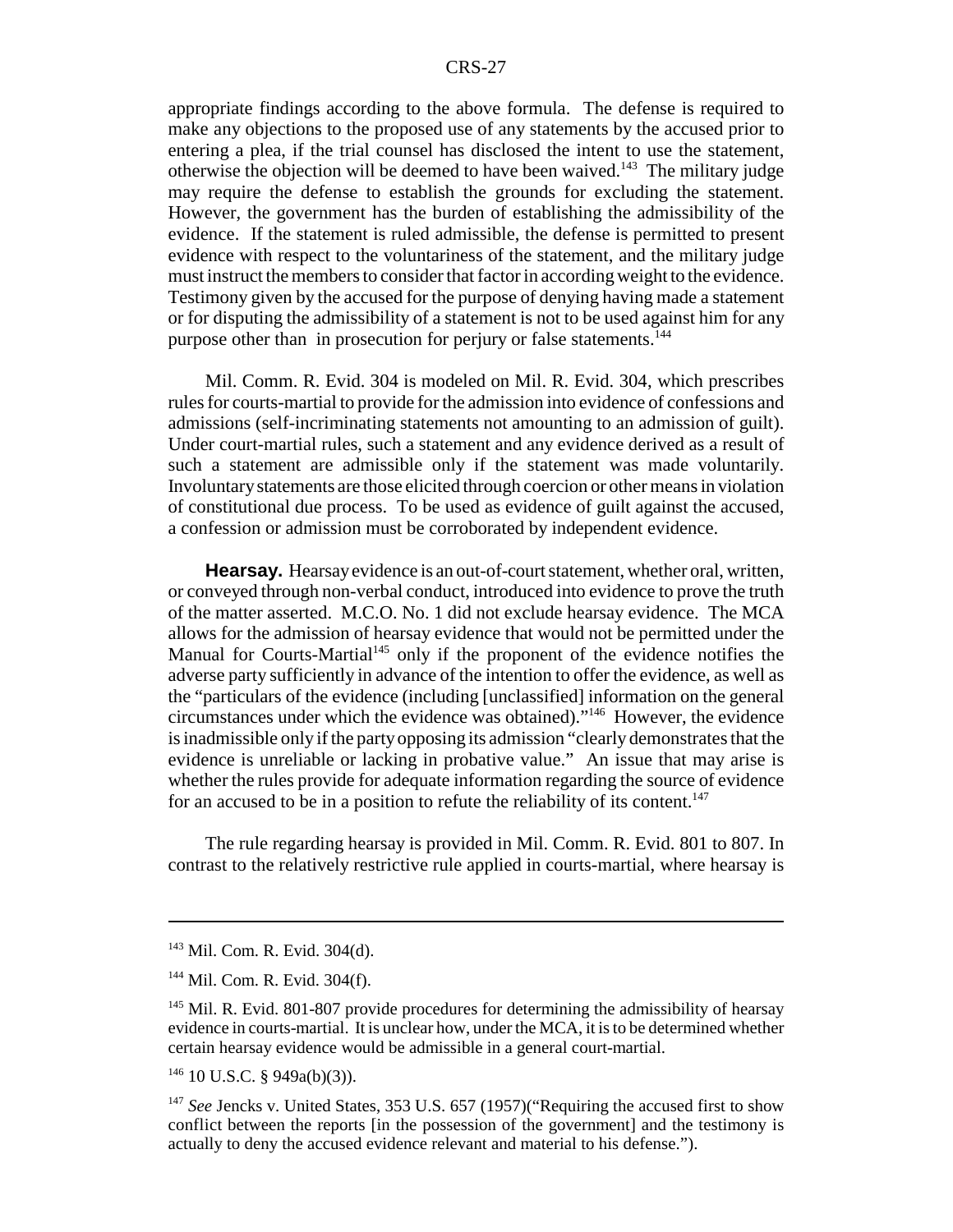not admissible except as permitted by a lengthy set of exceptions, $148$  the military commission rules provide that hearsay *is* admissible on the same basis as any other form of evidence except as provided by these rules or an act of Congress. The rules do not set forth any prohibitions with respect to hearsay evidence. Mil. Comm. Evid. 803 provides that hearsay may be admitted if it would be admissible at courtsmartial. Alternatively, hearsay is admissible if the party proffering it notifies the adverse party thirty days in advance of trial or hearing of its intent to offer such evidence and provides any materials in its possession regarding the time, place, and conditions under which the statement was procured. Absent such notice, the military judge is responsible for determining whether the opposing party has been provided a "fair opportunity under the totality of the circumstances."<sup>149</sup> The opposing party may preclude the introduction of such hearsay evidence by demonstrating by a preponderance of the evidence that such hearsay is unreliable under the totality of the circumstances.<sup>150</sup>

*Classified Evidence.* At military commissions convened pursuant to the MCA, classified information is to be protected during all stages of proceedings and is privileged from disclosure for national security purposes.<sup>151</sup> Whenever the original classification authority or head of the agency concerned determines that information is properly classified and its release would be detrimental to the national security, the military judge "shall authorize, to the extent practicable," the "deletion of specified items of classified information from documents made available to the accused"; the substitution of a "portion or summary of the information"; or "the substitution of a statement admitting relevant facts that the classified information would tend to prove." The military judge must consider a claim of privilege and review any supporting materials in camera, and is not permitted to disclose the privileged information to the accused.<sup>152</sup>

With respect to the protection of intelligence sources and methods relevant to specific evidence, the military judge is required to permit trial counsel to introduce otherwise admissible evidence before the military commission without disclosing the "sources, methods, or activities by which the United States acquired the evidence"

 $148$  Mil. R. Evid. 803 (exceptions for which the availability of the declarant is immaterial); Mil. R. Evid. 804 (exceptions applicable when declarant is unavailable); Mil. R. Evid. 807 (residual exception, which permits all other hearsay not covered by express exceptions when there are "equivalent circumstantial guarantees of trustworthiness" and the military judge determines the statement relates to a material fact, is more probative to that fact than other reasonably obtainable evidence, and that its introduction into evidence "serves the general purposes of the rules and the interest of justice").

<sup>149</sup> Mil. Comm. R. Evid. 803(b)(2).

<sup>150</sup> Mil. Comm. R. Evid. 803(c).

<sup>&</sup>lt;sup>151</sup> Defined in 10 U.S.C. §948a(4) as "[a]ny information or material that has been determined by the United States Government pursuant to statute, Executive order, or regulation to require protection against unauthorized disclosure for reasons of national security" and "restricted data, as that term is defined in section 11y of the Atomic Energy Act of 1954 (42 U.S.C. 2014(y))."

 $152$  10 U.S.C. § 949d(f)(3).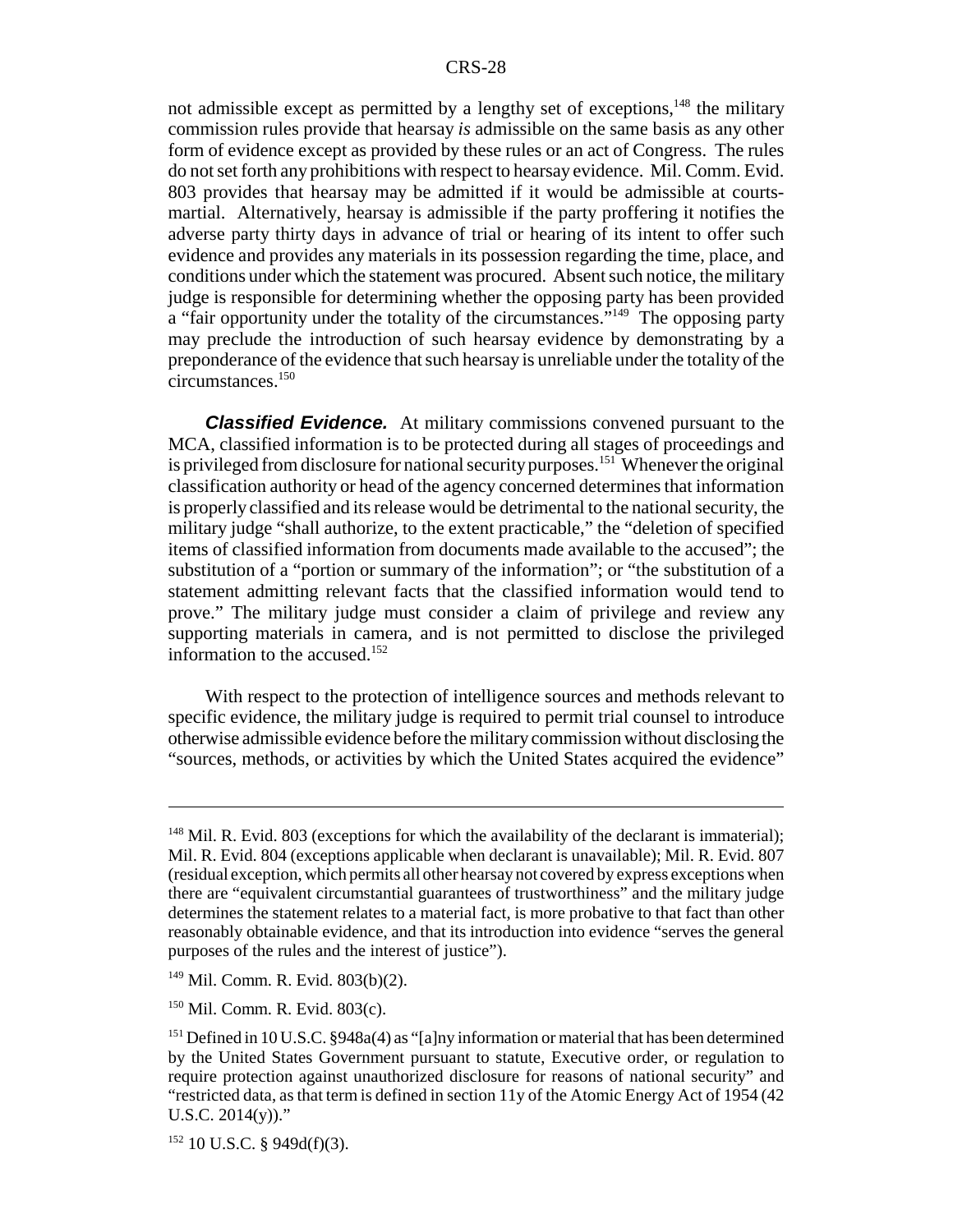if the military judge finds that such information is classified and that the evidence is reliable. The military judge may (but need not) require trial counsel to present an unclassified summary of such information to the military commission and the defense, "to the extent practicable and consistent with national security."

The MCA does not explicitly provide an opportunity for the accused to contest the admissibility of substitute evidence proffered under the above procedures. It does not appear to permit the accused or his counsel to examine the evidence or a proffered substitute prior to its presentation to the military commission. If constitutional standards required in the Sixth Amendment are held to apply to military commissions, the MCA may be open to challenge for affording the accused an insufficient opportunity to contest evidence. An issue may arise as to whether, where the military judge is permitted to assess the reliability of evidence based on ex parte communication with the prosecution, adversarial testing of the reliability of evidence before the panel members meets constitutional requirements. If the military judge's determination as to reliability is conclusive, precluding entirely the opportunity of the accused to contest its reliability, the use of such evidence may serve as grounds to challenge the verdict.<sup>153</sup> On the other hand, if evidence resulting from classified intelligence sources and methods contains "'particularized guarantees of trustworthiness' such that adversarial testing would be expected to add little, if anything, to [its] reliability,"154 it may be admissible and survive challenge.

Classified evidence is privileged under Mil. Comm. R. Evid. 505. Commentary to the rule notes that, because the defense has had no opportunity to evaluate the evidence to formulate any objections, "the military judge's consideration must encompass a broad range of potential objections."<sup>155</sup> During the examination of witnesses at trial, the trial counsel may make an objection to any question or motion that might lead to the disclosure of classified information. The military judge is required to take appropriate action, such as reviewing the matter in camera or granting a delay to allow the trial counsel to confer with the relevant agency officer to determine whether the privilege should be asserted. The judge may order that only parts of documents or other materials be entered into evidence, or permit proof of the contents of such materials without requiring introduction into evidence of the original or a duplicate.156 In the event the defense reasonably expects to disclose classified information at trial, defense counsel must notify the trial counsel and the judge, and is precluded from disclosing information known or believed to be classified until the

<sup>153</sup> *Cf.* Crane v. Kentucky, 476 U.S. 683 (1986)(evidence about the manner in which a confession was obtained should have been admitted as relevant to its reliability and credibility despite court's determination that the confession was voluntary and need not be suppressed).

<sup>154</sup> *Cf*. Ohio v. Roberts, 448 U.S. 56, 66 (1980)(admissibility of hearsay evidence), *but cf.* Crawford v. Washington, 541 U.S. 36 (2004)("Admitting statements deemed reliable by a judge is fundamentally at odds with the right of confrontation.... [The Confrontation Clause] commands ... that reliability be assessed in a particular manner: by testing in the crucible of cross-examination.").

<sup>&</sup>lt;sup>155</sup> M.M.C. at III-26.

<sup>156</sup> Mil. Comm. R. Evid. 505(f). Similar procedures are permitted courts-martial. Mil. R. Evid. 505(j).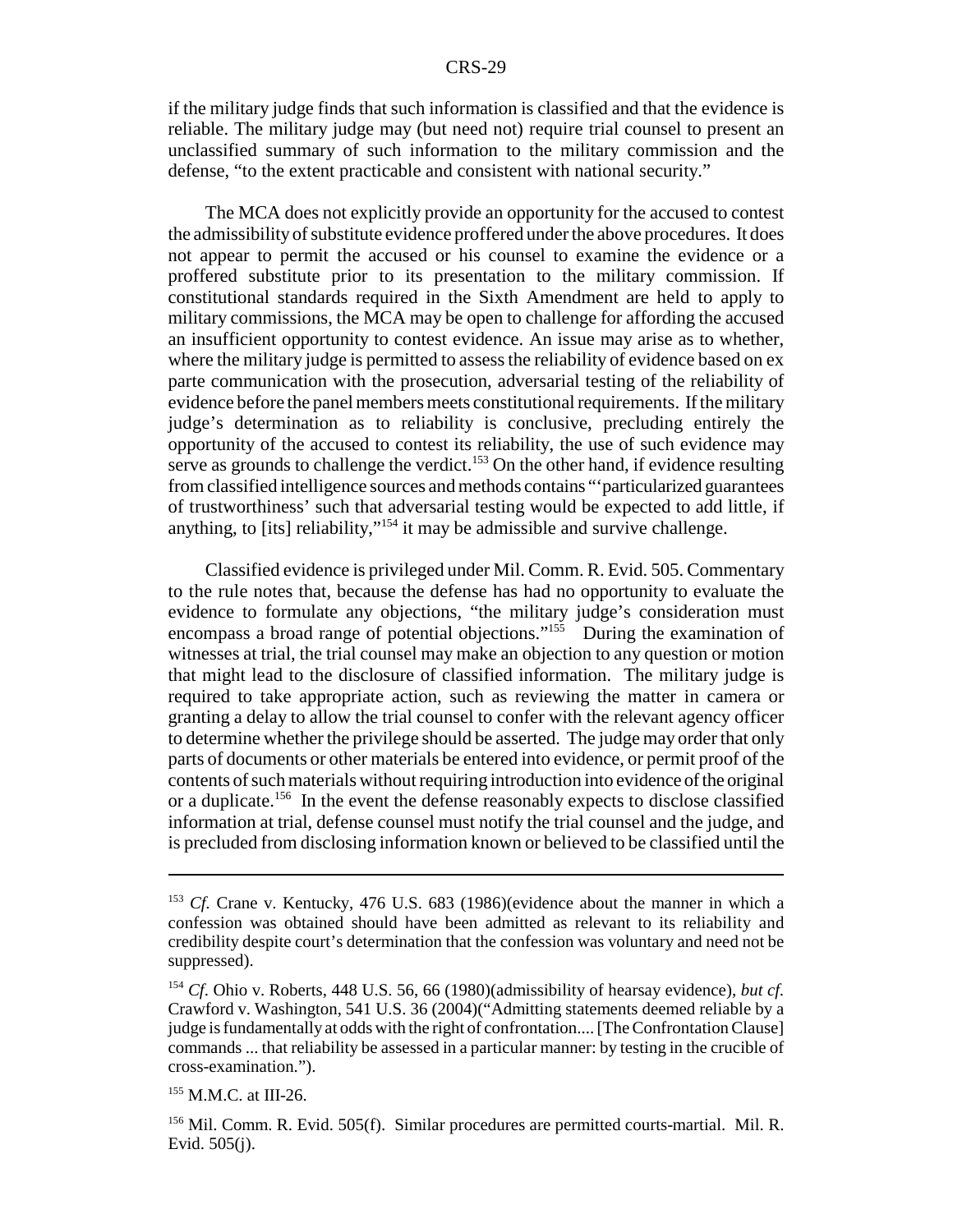government has had a reasonable opportunity to move for an in camera determination as to protective measures. $157$ 

## **Sentencing**

M.C.O. No. 1 required the prosecution to provide in advance to the accused any evidence to be used for sentencing, unless good cause could be shown. The accused was permitted to present evidence and make a statement during sentencing proceedings; however, this right did not appear to mirror the right to make an unsworn statement that military defendants may exercise in regular courts-martial,  $^{158}$ and apparently the statements were subject to cross-examination. The MCA provides that the accused is entitled to have access to evidence relevant to sentencing, but does not provide that the accused must be given the opportunity to make a statement.

Possible penalties under M.C.O. No. 1 included execution,<sup>159</sup> imprisonment for life or any lesser term, payment of a fine or restitution (which may be enforced by confiscation of property subject to the rights of third parties), or "such other lawful punishment or condition of punishment" determined to be proper. Detention associated with the accused's status as an "enemy combatant" was not to count toward serving any sentence imposed.<sup>160</sup> A sentence agreed to by the accused in plea agreements was binding on the commission, unlike regular courts-martial, in which the agreement is treated as the maximum sentence. Similar to the practice in military courts-martial, the death penalty could only be imposed upon a unanimous vote of the commission.<sup>161</sup> In courts-martial involving any crime punishable by death, however, both the conviction and the death sentence must be by unanimous vote.<sup>162</sup>

The MCA provides that military commissions may adjudge "any punishment not forbidden by [it or the UCMJ], including the penalty of death...."<sup>163</sup> It specifically proscribes punishment "by flogging, or by branding, marking, or tattooing on the body, or any other cruel or unusual punishment, ... or [by the] use of irons, single or double."164 A vote of two-thirds of the members present is required for sentences of up to 10 years. Longer sentences require the concurrence of three-

164 10 U.S.C. § 949s.

<sup>&</sup>lt;sup>157</sup> Mil. Comm. R. Evid. 505(g). This rule is virtually identical to Mil. R. Evid. 505(h).

<sup>158</sup> *See* NIMJ, *supra* note 36, at 37 (citing United States v. Rosato, 32 M.J. 93, 96 (C.M.A. 1991)).

<sup>&</sup>lt;sup>159</sup> The method of execution used by the Army to carry out a death sentence by military commission is lethal injection. *See* U.S. Army Correctional System: Procedures for Military Executions, AR 190-55 (1999). It is unclear whether DOD will follow these regulations with respect to sentences issued by these military commissions, but it appears unlikely that any such sentences would be carried out at Ft. Leavenworth, in accordance with AR 190-55.

 $160$  M.C.I. No. 7 § 3(A).

 $161$  M.C.O. No. 1 § 6(F).

 $162$  10 U.S.C. § 851.

<sup>163 10</sup> U.S.C. § 948d.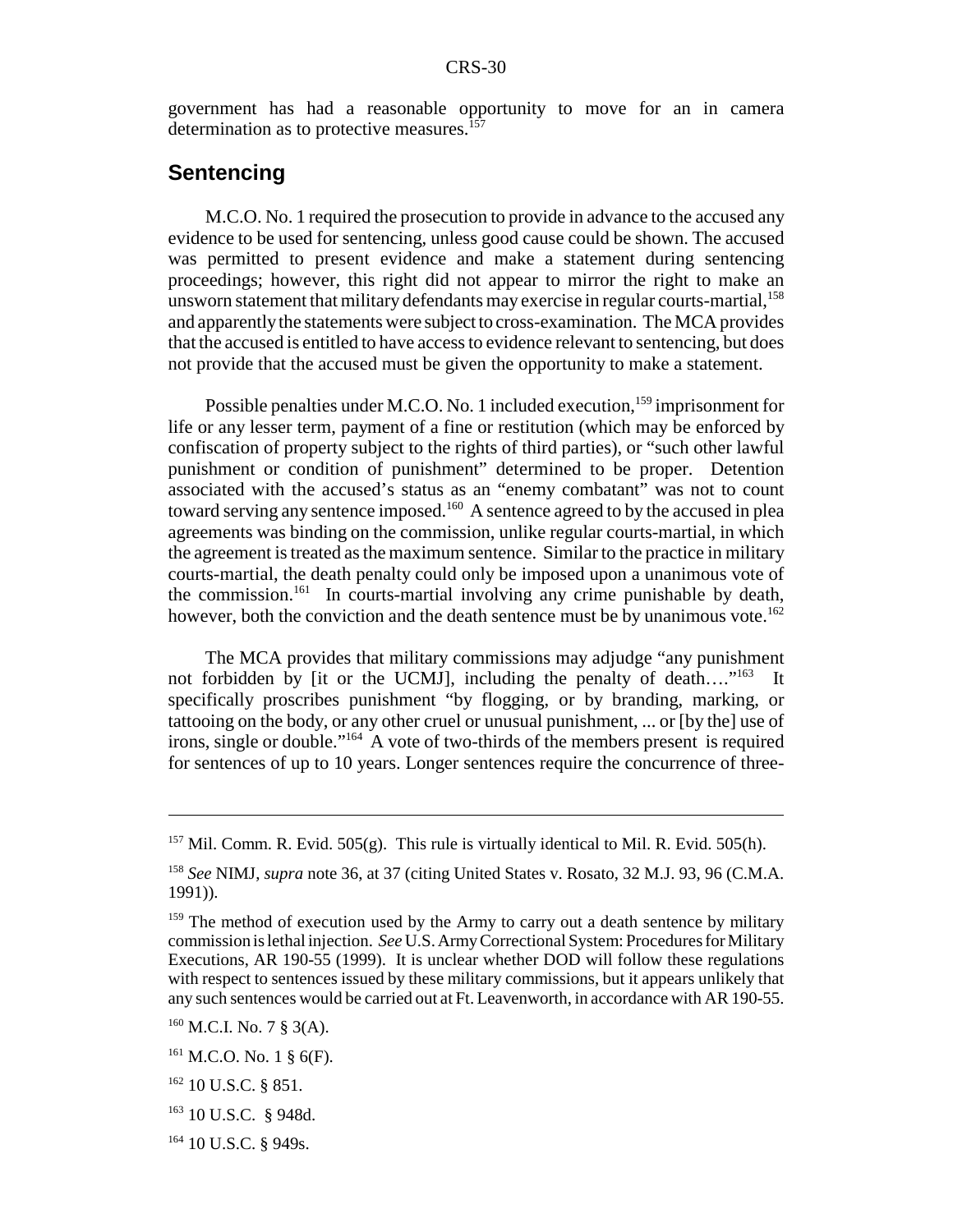fourths of the members present. The death penalty must be approved unanimously, both as to guilt and to the sentence, by all members present for the vote.

In cases where the death penalty is sought, a panel of 12 members is required (unless the convening authority certifies that 12 members are not "reasonably available" because of physical conditions or military exigencies, in which case no fewer than nine are required), with all members present for the vote agreeing on the sentence. The death penalty must be expressly authorized for the offense,  $165$  and the charges referred to the commission must have expressly sought the penalty of death.166 The death sentence may not be executed until the commission proceedings have been finally adjudged lawful and all appeals are exhausted,  $167$  and after the President approves the sentence. 10 U.S.C. § 950i(b)-(c). The President is permitted to "commute, remit, or suspend [a death] sentence, or any part thereof, as he sees fit." 10 U.S.C. § 950i(b). For sentences other than death, the Secretary of the Defense or the convening authority are permitted to adjust the sentence downward. 10 U.S.C.  $§$  950i(d).

Chapter X of the Rules for Military Commissions covers sentencing. "Aggravating factors" that may be presented by the trial counsel include evidence that "any offense of which the accused has been convicted comprises a violation of the law of war."<sup>168</sup> Unlike the rules for courts-martial, there is no express opportunity for the trial counsel to present evidence regarding rehabilitative potential of the accused. However, the rules provide that the accused may make a sworn or unsworn statement to present mitigating or extenuating circumstances or to rebut evidence of aggravation submitted by the trial counsel. In the case of an unsworn statement, which may be written or oral, the accused is not subject to cross-examination by the trial counsel.<sup>169</sup>

The death penalty may only be adjudged if expressly authorized for the offense listed or if it is authorized under the law of war, all twelve members of the commission voted to convict the accused, found that at least one of the listed aggravating factors exists, agreed that such factors outweigh any extenuating or mitigating circumstances, and voted to impose the death penalty. Aggravating

<sup>&</sup>lt;sup>165</sup> The MCA permits the death penalty for convictions of murder of a protected person or murder in violation of the law of war, or spying; and if death results, any of the following crimes: attacking civilians, taking hostages, employing poison or similar weapon, using protected persons as a shield, torture or cruel or inhuman treatment, intentionally causing serious bodily injury, maiming, using treachery or perfidy, hijacking or hazarding a vessel or aircraft, terrorism, and conspiracy to commit any of the crimes enumerated in 10 U.S.C. § 950v.

<sup>166 10</sup> U.S.C. § 949m.

 $167$  An accused sentenced to death may neither waive his right to appeal nor withdraw an appeal. 10 U.S.C. § 950c.

<sup>&</sup>lt;sup>168</sup> R.M.C. 1001(b)(2). Otherwise, aggravating factors are similar to those listed in R.C.M.  $1001(b)(5)(D)$  for courts-martial.

 $169$  R.M.C.  $1001(c)(2)(D)$ . The trial counsel may rebut the statement. This procedure does not appear to differ substantially from that used in courts-martial.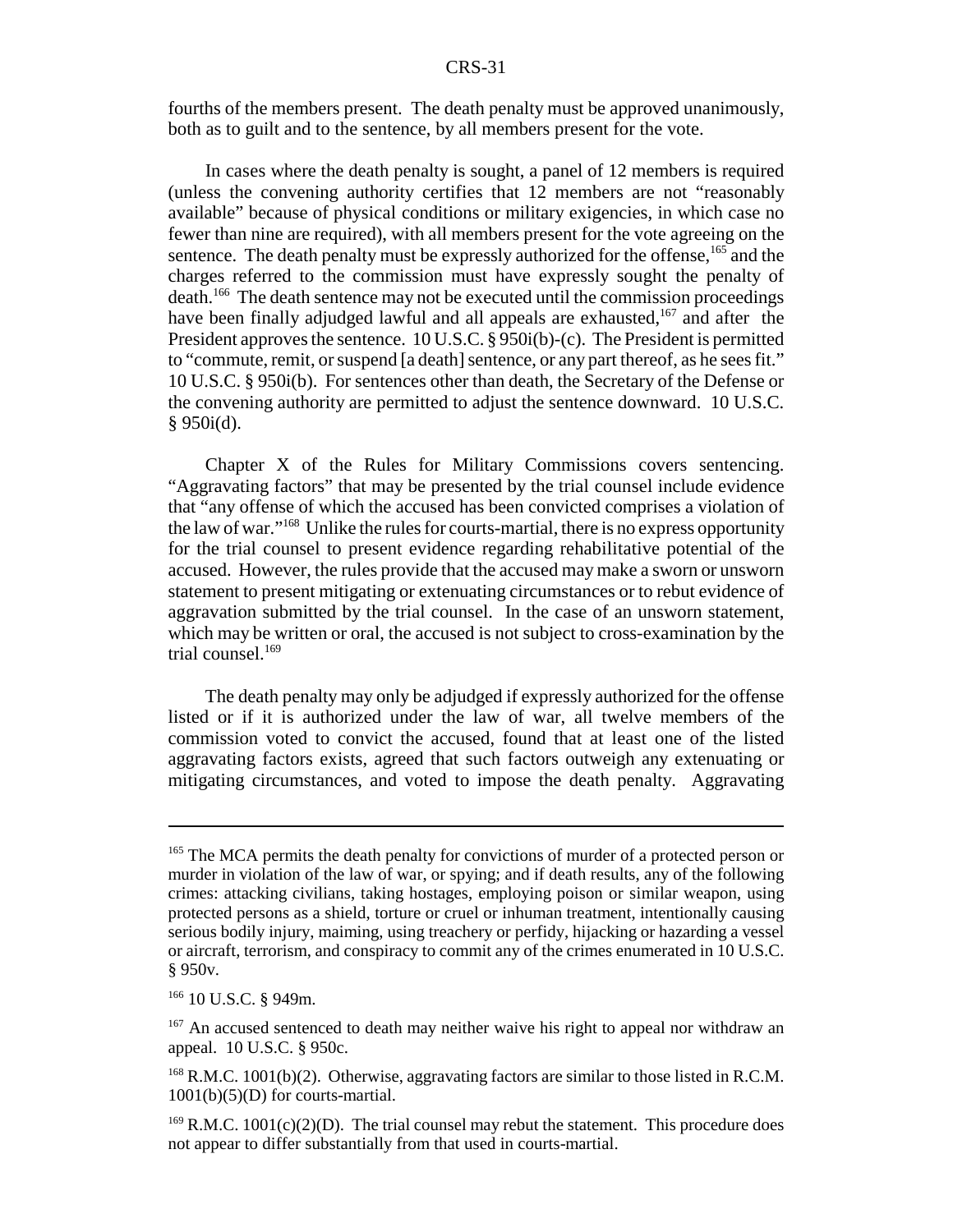factors include that "the accused was convicted of an offense, referred as capital, that is a violation of the law of war," that the offense resulted in the death of or substantially endangered the life of one or more other persons, the offense was committed for the purpose of receiving money or a thing of value, the offense involved torture or certain other mistreatment, the accused was also found guilty of another capital crime, the victim was below the age of fifteen, or that the victim was a protected person.170 Other aggravating circumstances include specific law-of-war violations, which, except for spying, are not to be applied to offenses of which they are already an element.

## **Post-Trial Procedure**

Criticism leveled at the language of the M.O. included concern that it did not include an opportunity for the accused to appeal a conviction and that it seemingly barred habeas corpus relief.<sup>171</sup> Other concerns were that it appeared to allow the Secretary of Defense (or the President) the discretion to change the verdict from not guilty to guilty, and that it did not adequately protect persons from double jeopardy.172

**Review and Appeal.** M.C.O. No.1 addressed some of the above concerns by providing for an administrative review of the trial record by the Appointing Authority and then by a review panel consisting of three military officers, one of whom was required to have experience as a judge. The review panel could, at its discretion, review any written submissions from the prosecution and the defense, who did not necessarily have an opportunity to view or rebut the submission from the opposing party.173 The review panel, upon forming a "firm and definite conviction that a material error of law occurred," could return the case to the Appointing Authority for further proceedings. The Appointing Authority was bound to dismiss a charge if the

 $170$  R.M.C.  $1004(c)$ .

 $171$  Persons subject to the M.O. were described as not privileged to "seek any remedy or maintain any proceeding, directly or indirectly" in federal or state court, the court of any foreign nation, or any international tribunal. M.O. at  $\S$  7(b). However, the Administration originally indicated that defendants were permitted to petition a federal court for a writ of habeas corpus to challenge the jurisdiction of the military commission. *See* Alberto R. Gonzales, *Martial Justice, Full and Fair*, NEW YORK TIMES (op-ed), November 30, 2001 (stating that the original M.O. was not intended to preclude habeas corpus review). *Rasul v. Bush* clarified that the detainees at Guantanamo Bay do have access to federal courts, but the extent to which the findings of military commissions will be reviewable was not clarified. 124 S. Ct. 2686 (2004). Congress, by enacting the DTA and the MCA, has revoked the jurisdiction of federal courts over habeas corpus petitions filed by or on behalf of aliens detained by the United States as enemy combatants. For an analysis of the habeas provisions in these Acts, see CRS Report RL33180, *Enemy Combatant Detainees: Habeas Corpus Challenges in Federal Court*, by Jennifer K. Elsea and Kenneth Thomas.

<sup>172</sup> *See* Laurence H. Tribe, *Trial by Fury*, THE NEW REPUBLIC, December 10, 2001.

<sup>&</sup>lt;sup>173</sup> The convening authority of a general court-martial is required to consider all matters presented by the accused. 10 U.S.C. § 860. The MCA contains a similar provision. 10 U.S.C. § 950b.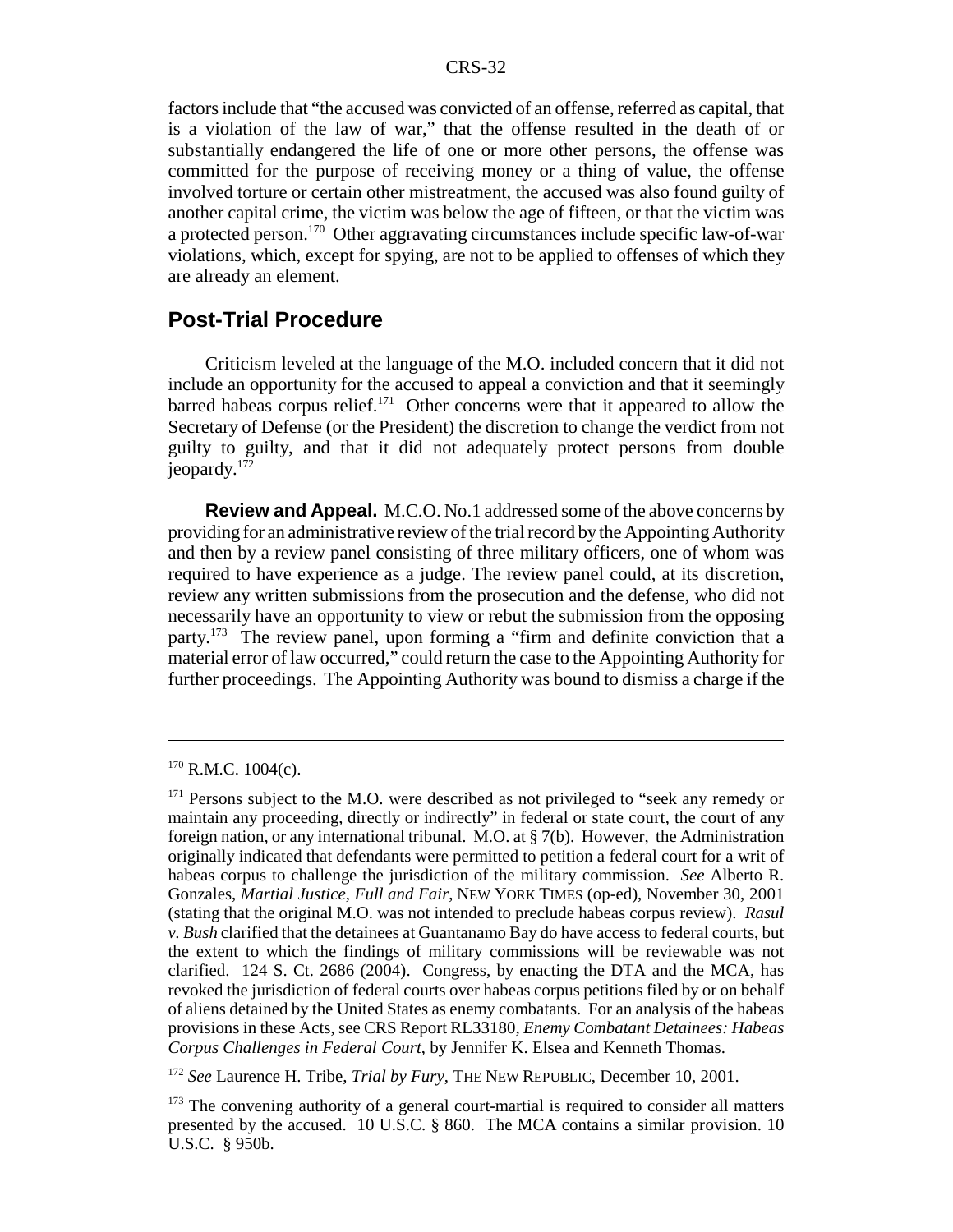the review panel determined that one or more charges should be dismissed.<sup>174</sup> For other cases involving errors, the Appointing Authority was required to return the case to the military commission. Otherwise, the case was to be forwarded to the Secretary of Defense with a written recommendation. (Under the UCMJ, the trial record of a military commission would be forwarded to the appropriate JAG first.)<sup>175</sup> After reviewing the record, the Secretary of Defense was to forward the case to the President, or he could return it for further proceedings for any reason, not explicitly limited to material errors of law. The M.C.O. did not indicate what "further proceedings" might entail, or what was to happen to a case that had been "disapproved."

The MCA provides for the establishment of a new review body, the Court of Military Commission Review (CMCR), comprised of appellate military judges who meet the same qualifications as military judges or comparable qualifications for civilian judges.<sup>176</sup> The accused may appeal a final decision of the military commission with respect to issues of law to the CMCR. If this appeal fails, the accused may appeal the final decision to the United States Court of Appeals for the District of Columbia Circuit.<sup>177</sup> Appellate court decisions may be reviewed by the Supreme Court under writ of certiorari.<sup>178</sup>

Like the UCMJ, the MCA prohibits the invalidation of a verdict or sentence due to an error of law unless the error materially prejudices the substantial rights of the accused.179 The M.C.O. did not contain such explicit prohibition, but M.C.I. No. 9 defined "Material Error of Law" to exclude variances from the M.O. or any of the military orders or instructions promulgated under it that would not have had a material effect on the outcome of the military commission.<sup>180</sup> M.C.I. No. 9 allowed the review panel to recommend the disapproval of a finding of guilty on a basis other

 $176$  10 U.S.C. § 950f.

<sup>177</sup> 10 U.S.C. § 950g. No collateral attack on the verdict is permitted. 10 U.S.C. § 949 $j(b)$ provides that

Except as otherwise provided in this chapter and notwithstanding any other provision of law (including section 2241 of title 28 or any other habeas corpus provision), no court, justice, or judge shall have jurisdiction to hear or consider any claim or cause of action whatsoever, including any action pending on or filed after the date of the enactment of the Military Commissions Act of 2006, relating to the prosecution, trial, or judgment of a military commission under this chapter, including challenges to the lawfulness of procedures of military commissions under this chapter.

 $178$  10 U.S.C. § 950g.

179 10 U.S.C. § 859; 10 U.S.C. § 950a(a).

 $180$  M.C.I. No. 9 § 4(C)(2)(a).

 $174$  M.C.I. No. 9  $\S$  4(C).

<sup>&</sup>lt;sup>175</sup> 10 U.S.C. § 8037 (listing among duties of Air Force Judge Advocate General to "receive, revise, and have recorded the proceedings of ... military commissions"); 10 U.S.C. § 3037 (similar duty ascribed to Army Judge Advocate General).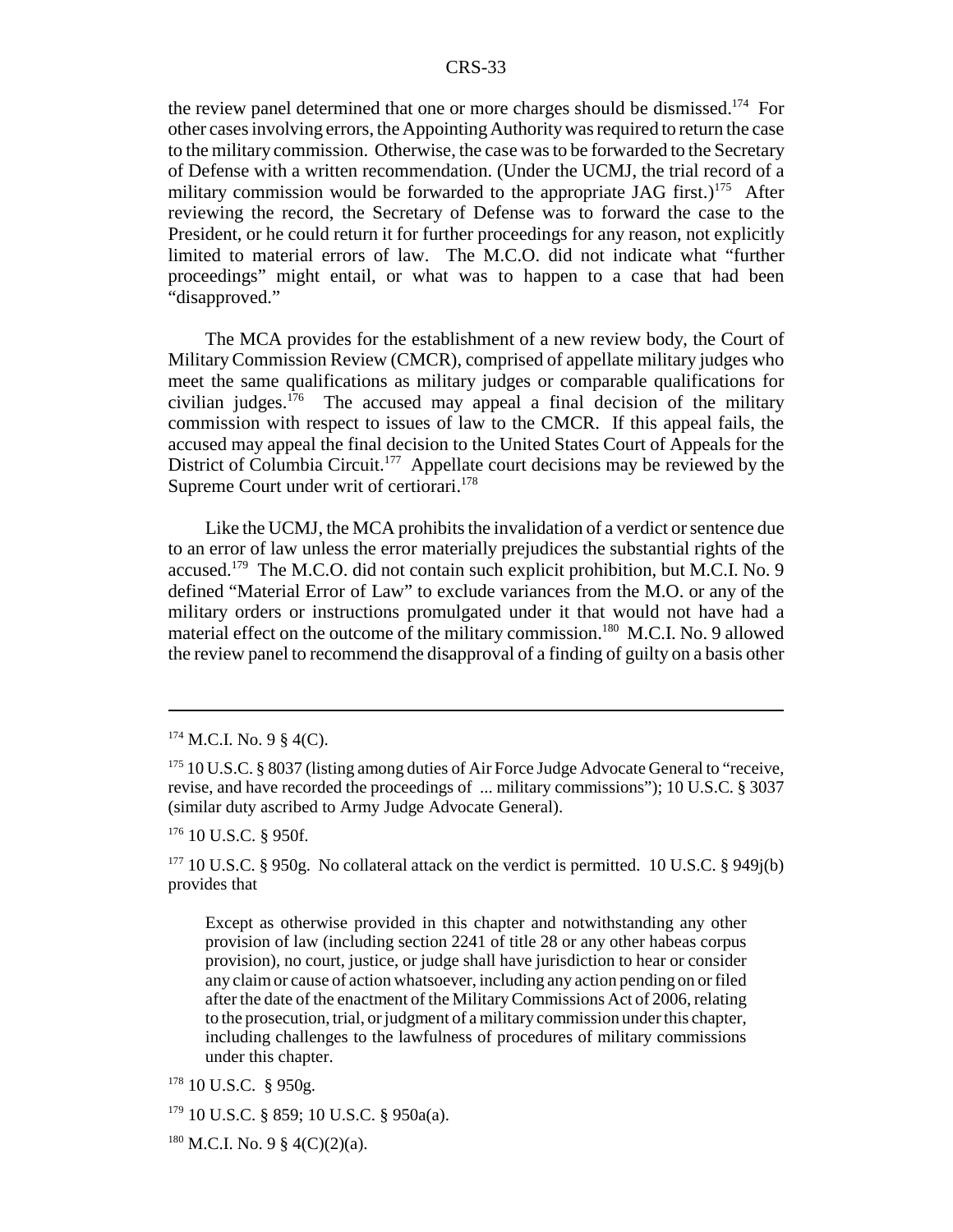than a material error of law,<sup>181</sup> but did not indicate what options the review panel would have with respect to findings of not guilty.

Post-trial procedures for military commissions are set forth in Chapter XI of the Rules for Military Commissions. Post trial proceedings may be conducted to correct errors, omissions, or inconsistencies, where the revision can be accomplished without material prejudice to the accused.<sup>182</sup> Sessions without members may be ordered to reconsider any trial ruling that substantially affects the legal sufficiency of any findings or guilty or the sentence.

Once the record is authenticated and forwarded to the convening authority, the accused is permitted, within twenty days unless additional time is approved, to submit matters relevant to whether to approve the sentence or disapprove findings of guilt.183 The convening authority is required to consider written submissions. If the military commission has made a finding of guilty, the legal advisor also reviews the record and provides recommendations to the convening authority.184 The convening authority may not take an action disapproving a finding of not guilty or a ruling that amounts to a finding of not guilty.<sup>185</sup> However, in the case of a finding of not guilty by reason of lack of mental responsibility, the convening authority may commit the accused to a suitable facility for treatment pending a hearing to determine whether the accused may be released or detained under less than the most stringent circumstances without posing a danger to others.<sup>186</sup>

Rehearings of guilty findings may be ordered at the discretion of the convening authority, except where there is a lack of sufficient evidence to support the charge or lesser included offense. Rehearings are permitted if evidence that should not have been admitted can be replaced by an admissible substitute.<sup>187</sup> Any part of a sentence served pursuant to the military commission's original holding counts toward any sentence that results from a hearing for resentencing.<sup>188</sup>

In all cases in which the convening authority approves a finding of guilty, the record is forwarded to the Court of Military Commission Review (CMCR), unless the accused (where the sentence does not include death) waives review.<sup>189</sup> No relief may be granted by the CMCR unless an error of law prejudiced a substantial trial

 $188$  R.M.C. 1107(f)(5).

 $181$  M.C.I. No. 9 § 4(C)(1)(b).

 $182$  R.M.C. 1102(b).

<sup>&</sup>lt;sup>183</sup> R.M.C. 1105.

<sup>&</sup>lt;sup>184</sup> R.M.C. 1106.

<sup>&</sup>lt;sup>185</sup> R.M.C. 1107.

<sup>186</sup> R.M.C. 1102A.

 $187$  R.M.C. 1107(e).

<sup>&</sup>lt;sup>189</sup> R.M.C. 1111. Courts-martial findings are first forwarded to the Judge Advocate General of the particular service for legal review, R.C.M. 1112.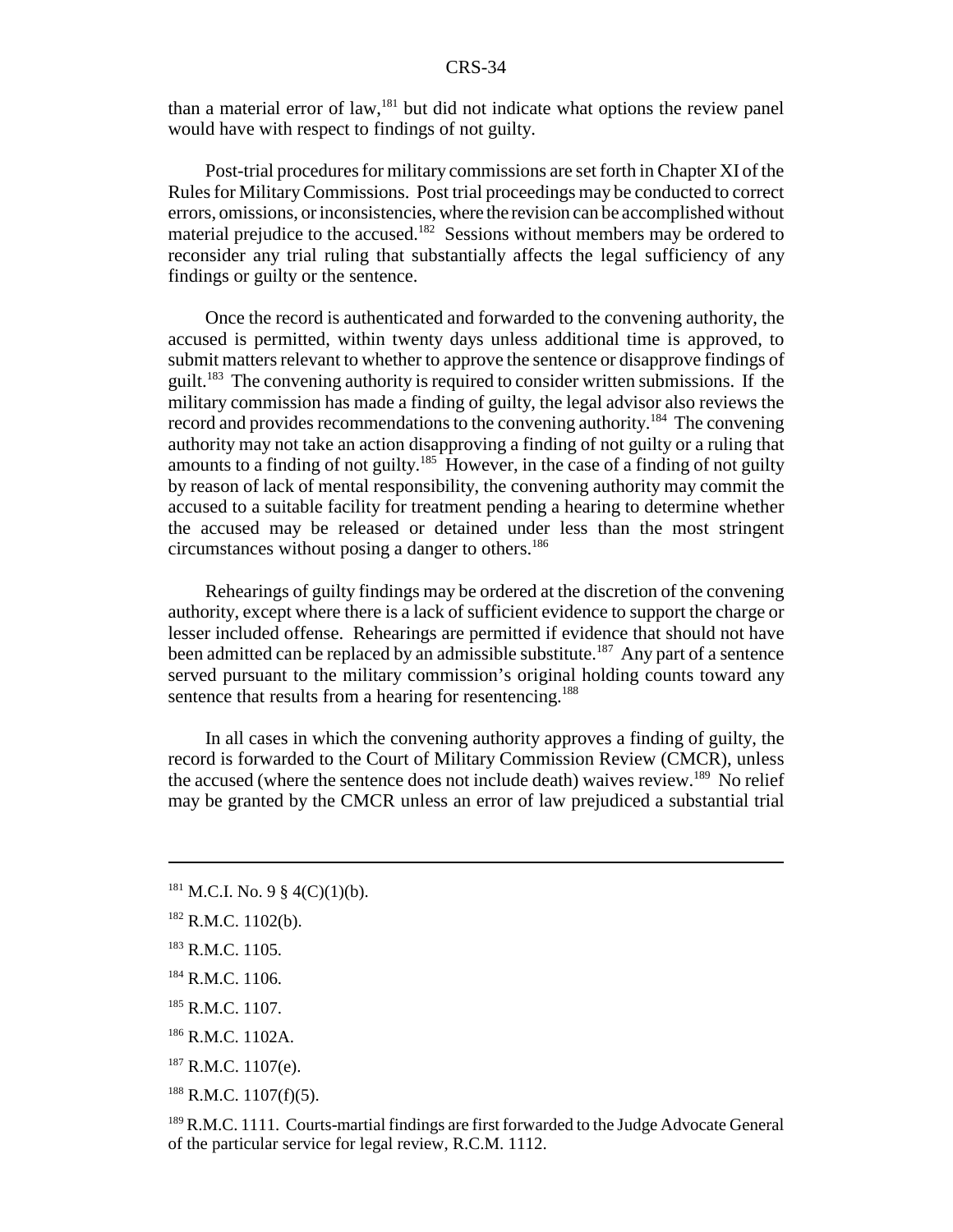right of the accused.<sup>190</sup> The accused has twenty days after receiving notification of the CMCR decision to submit a petition for review with the U.S. Court of Appeals for the District of Columbia Circuit. Within two years after a military commission conviction becomes final, an accused may petition the convening authority for a new trial on the ground of newly discovered evidence or fraud on the military commission.<sup>191</sup>

**Protection against Double Jeopardy.** The M.C.O. provided that the accused could not be tried for the same charge twice by any military commission once the commission's finding on that charge became final (meaning once the verdict and sentence had been approved).<sup>192</sup> Therefore, apparently, jeopardy did not attach — there would not have been a "trial" — until the final verdict was approved by the President or the Secretary of Defense. In contrast, at general courts-martial, jeopardy attaches after the first introduction of evidence by the prosecution. If a charge is dismissed or is terminated by the convening authority after the introduction of evidence but prior to a finding, through no fault of the accused, or if there is a finding of not guilty, the trial is considered complete for purposes of jeopardy, and the accused may not be tried again for the same charge by any U.S. military or federal court without the consent of the accused.<sup>193</sup> Although M.C.O. No. 1 provided that an authenticated verdict<sup>194</sup> of not guilty by the commission could not be changed to guilty,<sup>195</sup> the rules allowed either the Secretary of Defense or the President to disapprove the finding and return the case for "further proceedings" prior to the findings' becoming final, regardless of the verdict. The possibility that a finding of not guilty could be referred back to the commission for rehearing may have had double jeopardy implications.196

Like M.C.O. No. 1, the MCA provides that "[n]o person may, without his consent, be tried by a military commission under this chapter a second time for the same offense."<sup>197</sup> Jeopardy attaches when a guilty finding becomes final after review of the case has been fully completed. The MCA prevents double jeopardy by

 $190$  R.M.C. 1201.

 $191$  R.M.C. 1210.

 $192$  M.C.O. No. 1 § 5(P). The finding was to become final when "the President or, if designated by the President, the Secretary of Defense makes a final decision thereon pursuant to Section  $4(c)(8)$  of the President's Military Order and in accordance with Section 6(H)(6) of [M.C.O. No. 1]." *Id*. § 6(H)(2).

<sup>&</sup>lt;sup>193</sup> 10 U.S.C. § 844. Federal courts and U.S. military courts are considered to serve under the same sovereign for purposes of double (or former) jeopardy.

 $194$  In regular courts-martial, the record of a proceeding is "authenticated," or certified as to its accuracy, by the military judge who presided over the proceeding. R.C.M. 1104. None of the military orders or instructions establishing procedures for military commissions explains what is meant by "authenticated finding."

 $195$  M.C.O. No. 1 § 6(H)(2).

<sup>&</sup>lt;sup>196</sup> The UCMJ does not permit rehearing on a charge for which the accused is found on the facts to be not guilty.

<sup>197 10</sup> U.S.C. § 949h.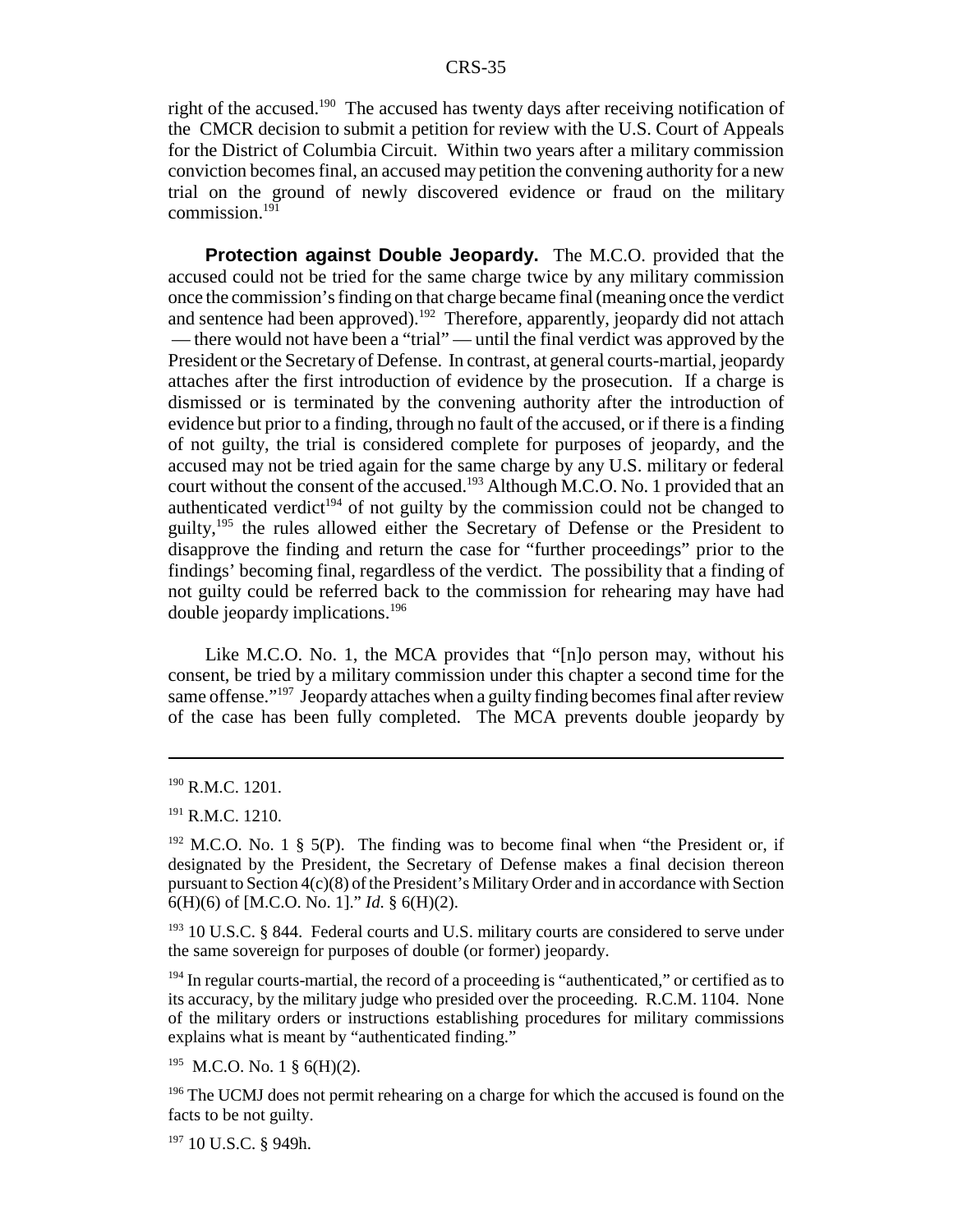expressly eliminating the possibility that a finding that amounts to a verdict of not guilty is subject to reversal by the convening authority or to review by the CMCR or the D.C. Circuit. The severity of a sentence adjudged by the military commission cannot be increased on rehearing unless the sentence prescribed for the offense is mandatory.<sup>198</sup> These protections are covered in Chapter XI of the Rules for Military Commission. Proceedings are not authorized to reconsider any ruling that amounts to a finding of not guilty as to any charge or specification, except with respect to a charge where the record indicates guilt as to a specification that may be charged as a separate offense under the MCA.199 Proceedings for increasing the severity of a sentence are not permitted unless the commission failed to adjudge a proper sentence under the MCA or the sentence was less than that agreed to in a plea agreement.<sup>200</sup>

M.C.O. No. 1 did not provide a specific form for the charges, and did not require that they be authenticated by an oath or signature.<sup>201</sup> The inadequacy of an indictment in specifying charges could raise double jeopardy concerns.<sup>202</sup> If the charge does not adequately describe the offense, another trial for the same offense under a new description is not as easily prevented. The MCA requires that charges and specifications be signed under oath by a person with personal knowledge or reason to believe that matters set forth therein are true.<sup>203</sup> The charges must be served on the accused written in a language he understands.<sup>204</sup> There is no express requirement regarding the specificity of the charges in the MCA, but the Rules for Military Commission provide that the charge must state the punitive article of the act, law of war, or offense as defined in the Manual for Military Commissions that the accused is alleged to have violated.205 A specification must allege every element of the charged offense expressly or by necessary implication.<sup>206</sup> The Rules for Military Commissions make the trial counsel responsible for causing the accused to be served a copy of the charges in English and another language that the accused understands, where appropriate.<sup>207</sup> After the accused is arraigned, the military judge may permit minor changes in the charges and specifications before findings are announced if no

- <sup>201</sup> *See* M.C.O. No. 1 § 6(A)(1).
- <sup>202</sup> *See* NIMJ, *supra* note 36, at 39.
- 203 10 U.S.C. § 948q.
- 204 10 U.S.C. § 948s.
- $205$  R.M.C. 307.
- <sup>206</sup> *Id*.
- $207$  R.C.M. 602.

 $198$  10 U.S.C. § 950b(d)(2)(B).

 $199$  R.M.C. 1102(c).

<sup>&</sup>lt;sup>200</sup> *Id.* At courts-martial, sessions to increase the severity of a sentence are permitted only if the sentence is mandatory. R.C.M. 1102(c).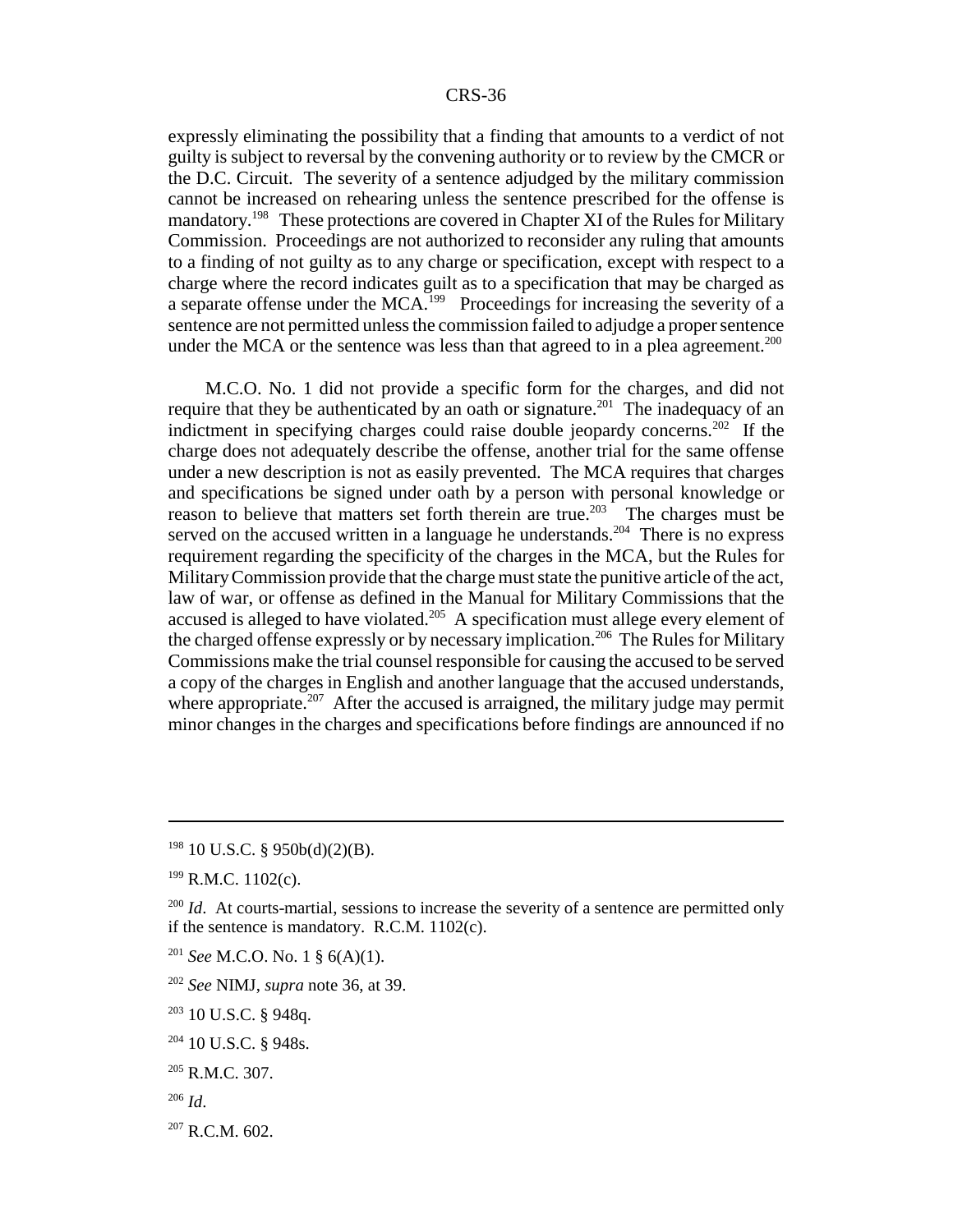substantial right of the accused is prejudiced, but no major changes may be made over the objection of the accused without a new referral.<sup>208</sup>

The M.O. also left open the possibility that a person subject to the order might be transferred at any time to some other governmental authority for trial.<sup>209</sup> A federal criminal trial, as a trial conducted under the same sovereign as a military commission, could have double jeopardy implications if the accused had already been tried by military commission for the same crime or crimes, even if the commission proceedings did not result in a final verdict. The federal court would face the issue of whether jeopardy had already attached prior to the transfer of the individual from military control to other federal authorities. The MCA does not expressly prohibit trial in another forum.

Conversely, the M.O. provided that the President may determine at any time that an individual is subject to the M.O., at which point any state or federal authorities holding the individual would be required to turn the accused over to military authorities. If the accused were already the subject of a federal criminal trial under charges for the same conduct that resulted in jurisdiction over the accused under the MCA, and if jeopardy had already attached in the federal trial, double jeopardy could be implicated by a new trial before a military commission. The MCA does not explicitly provide for a double jeopardy defense under such circumstances, but the Rules for Military Commissions provide the accused a waivable right to move to dismiss charges on the basis that he has previously been tried by a federal civilian court for the same offense.<sup>210</sup>

<sup>208</sup> R.C.M. 602.

 $209$  M.O. § 7(e).

<sup>210</sup> R.M.C. 907.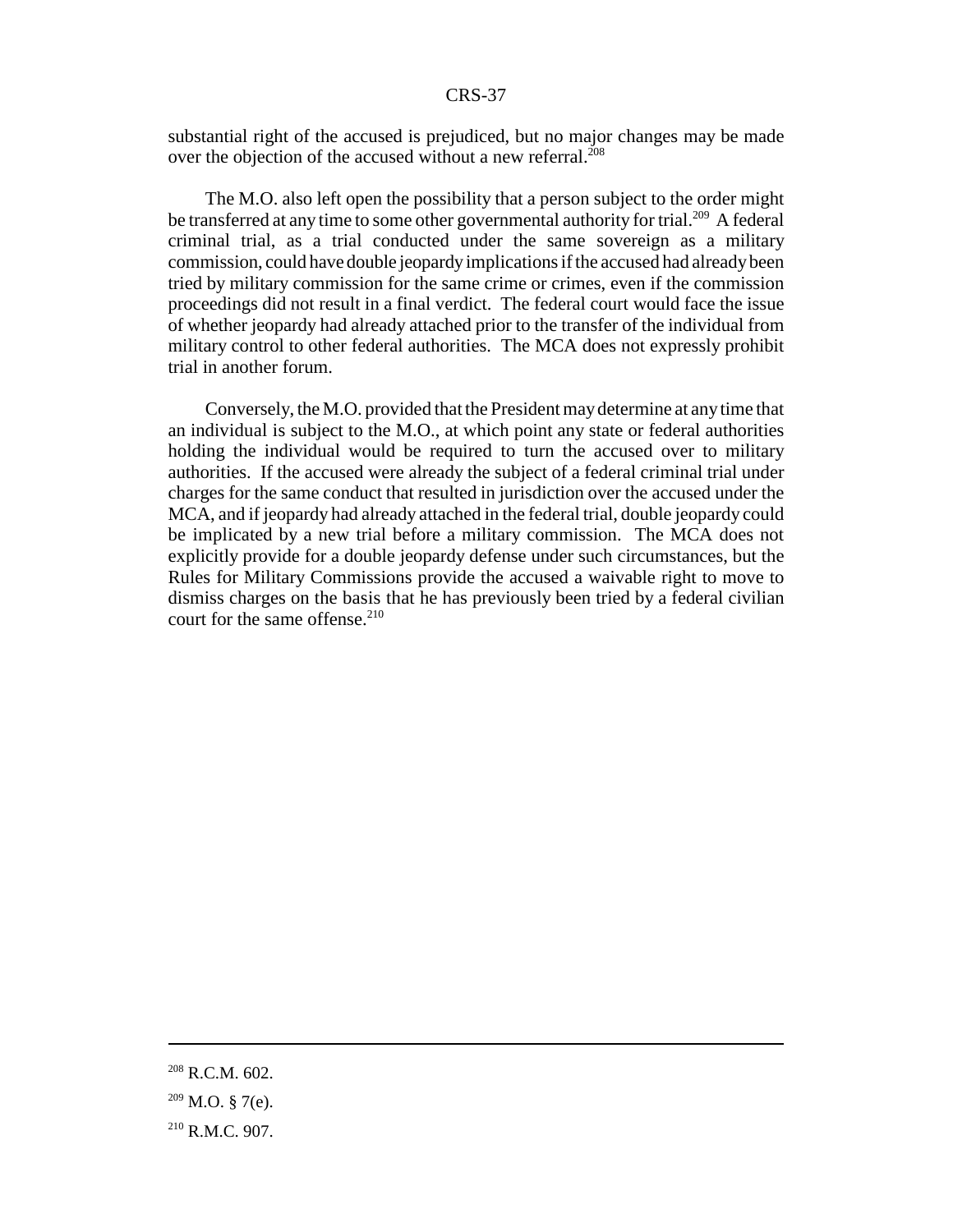## **Proposed Legislation**

A number of bills have been introduced in the  $110<sup>th</sup>$  Congress to amend the MCA. For additional legislation pertaining to detainees and habeas corpus, see CRS Report RL33180, *Enemy Combatant Detainees: Habeas Corpus Challenges in Federal Court*, by Jennifer K. Elsea and Kenneth R. Thomas.

**H.R. 1585**, the National Defense Authorization Act for Fiscal Year 2008 (as passed by the House of Representatives on May 17, 2007), would require a report within 60 days after enactment that contains a plan for the transfer of each individual presently detained Guantanamo Bay, Cuba, who is or has ever been classified as an "enemy combatant." It would also require a report identifying detainees who are charged with crimes, those who are eligible for release, and those who are not charged but ineligible for release, supplemented by a list of "actions required to be undertaken, by the Secretary of Defense, possibly the heads of other Federal agencies, and Congress, to ensure that detainees who are subject to an order calling for their release or transfer from the Guantanamo Bay facility have, in fact, been released." Section 1057.

**H.R. 2543**, the Military Commissions Revision Act of 2007, would redefine "unlawful enemy combatant" to mean "a person who has engaged in, attempted, or conspired to engage in acts of armed hostilities or terrorism against the United States or its co-belligerents, and who is not a lawful enemy combatant." It would permit the admission into evidence of statements obtained by a degree of coercion less than torture in military commission only if the military judge finds that

(1) the totality of the circumstances indicates that the statement possesses probative value to a reasonable person;

(2) the interests of justice would best be served by admitting the statement into evidence; and

3) the interrogation methods used to obtain the statement do not amount to cruel, inhuman or degrading treatment.

The bill would also repeal 10 U.S.C. § 948d(c) so that CSRT determinations would no longer be dispositive for the purpose of establishing jurisdiction of military commissions, and would restore habeas corpus for persons detained as 'enemy combatants' for more than two years and have not been charged with a crime.

**S. 1547** and **S. 1548**, the National Defense Authorization Act for Fiscal Year 2008 (reported by the Senate Armed Services Committee and the Senate Select Committee on Intelligence on June 5 and June 9, respectively), would make CSRTs mandatory for all detainees and would require the Secretary of Defense to provide procedural rules in some ways similar to those prescribed by the MCA for military commissions. Section 1023. Specifically, detainees would have a right to an attorney for CSRT proceedings, would be entitled to obtain evidence and witnesses under rules consistent with those that apply to military commissions, and the detainee's counsel would have an opportunity to view classified evidence, including evidence to be admitted against the detainee and any potentially exculpatory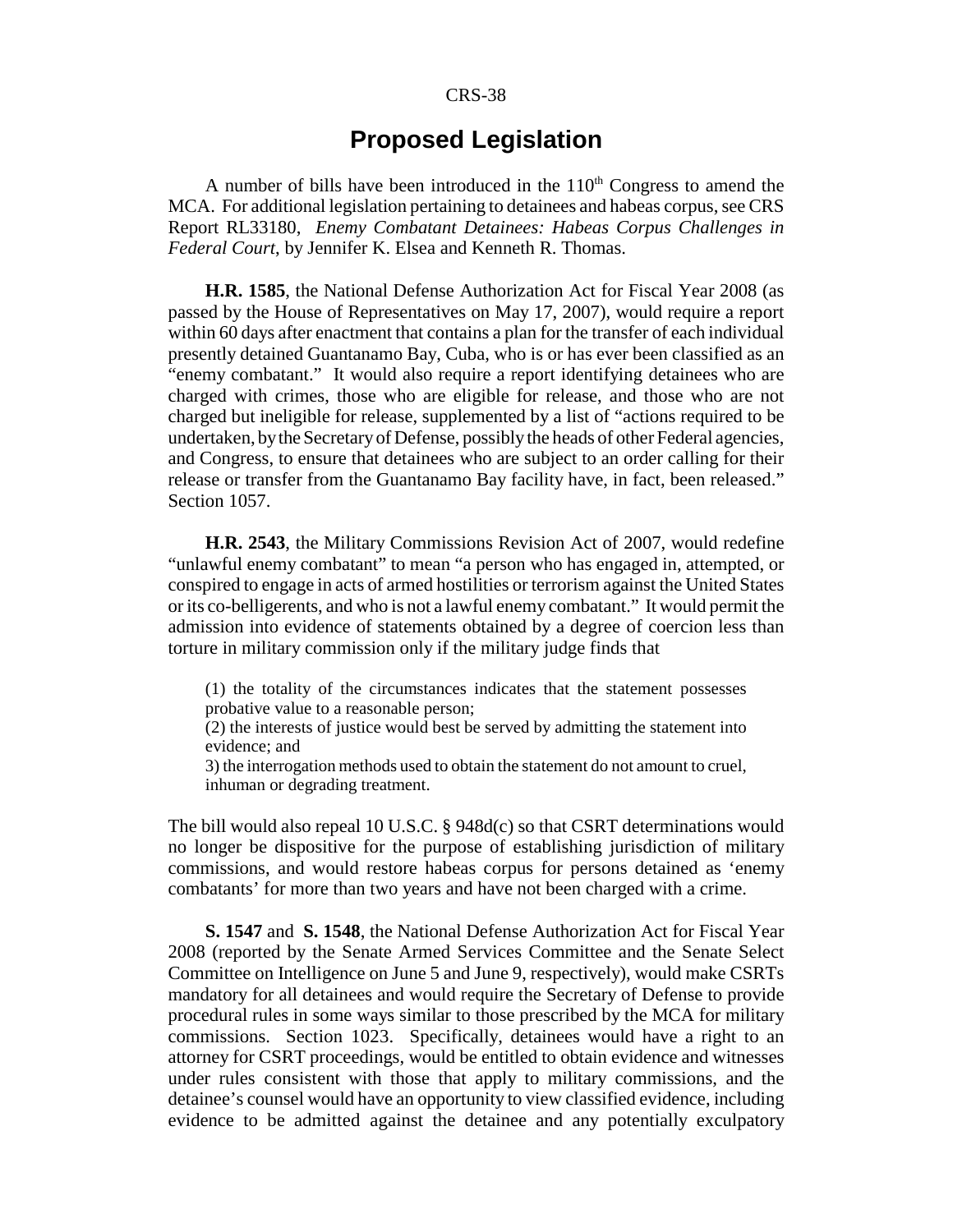evidence, consistent with the procedures for the protection of classified information in section 949d(f) of title 10, U.S. Code. The detainee would be entitled to have access to all unclassified evidence and "an unclassified summary of the classified evidence admitted against the detainee that is sufficiently specific to provide the detainee a fair opportunity to respond, with the assistance of counsel, to such evidence." Information obtained through torture would not be admissible into evidence before a CSRT. Information obtained through lesser forms of coercion would be admissible under the same standards as in military commissions, amended as described below.

With respect to military commissions, the bills would define "unlawful enemy combatant" to include any alien who has been a "knowing and active participant in an organization that engaged in hostilities against the United States." They would also prohibit the use of information acquired through coercion not amounting to cruel, inhuman or degrading treatment unless the statement is found to be reliable and probative; its admission would best serve the interests of justice; and either

1) the tribunal determines that the alleged coercion was incidental to the lawful conduct of military operations at the point of apprehension; 2) the statement was voluntary; or 3) the interrogation methods used to obtain the statement do not amount

to cruel, inhuman, or degrading treatment prohibited by section 1003 of the Detainee Treatment Act of 2005 (42 U.S.C. § 2000dd).

The rules for the admission of hearsay evidence would be amended to eliminate the reference to the requirements and limitations applicable to the disclosure of classified information." Rather than requiring the party opposing admission to demonstrate that the evidence is unreliable or lacking in probative value, the bills would make the military judge responsible for determining whether "the totality of the circumstances render the evidence more probative on the point for which it is offered than other evidence which the proponent can procure through reasonable efforts, taking into consideration the unique circumstances of the conduct of military and intelligence operations during hostilities."

**H.R. 2710** would restore habeas corpus for detainees. It would eliminate the CSRT review procedure, but retain the DTA provision for appealing military commission decisions, in addition to habeas corpus. **H.R. 1416** and **S. 185**, the Habeas Corpus Restoration Act of 2007, would remove habeas corpus restrictions on detainees and clarify that habeas corpus is available to challenge military commission decisions. H.R. 1416 would also strike the prohibition in section 5 of the MCA on the use of the Geneva Conventions as a source of rights in habeas corpus and other court actions against the United States or its officers and employees. **H.R. 2826** would amend 28 U.S.C. § 2241(e) to allow habeas corpus actions and requests for injunctive relief against transfer, except in cases of detainees held in an active war zone where the Armed Forces are implementing the Prisoner of War (POW) regulation, AR 190-8, but would prohibit all other court actions by detainees. However, it would also amend the MCA in such a way as to maintain the current limited appeal of military commission decisions, in addition to habeas corpus. **H.R.**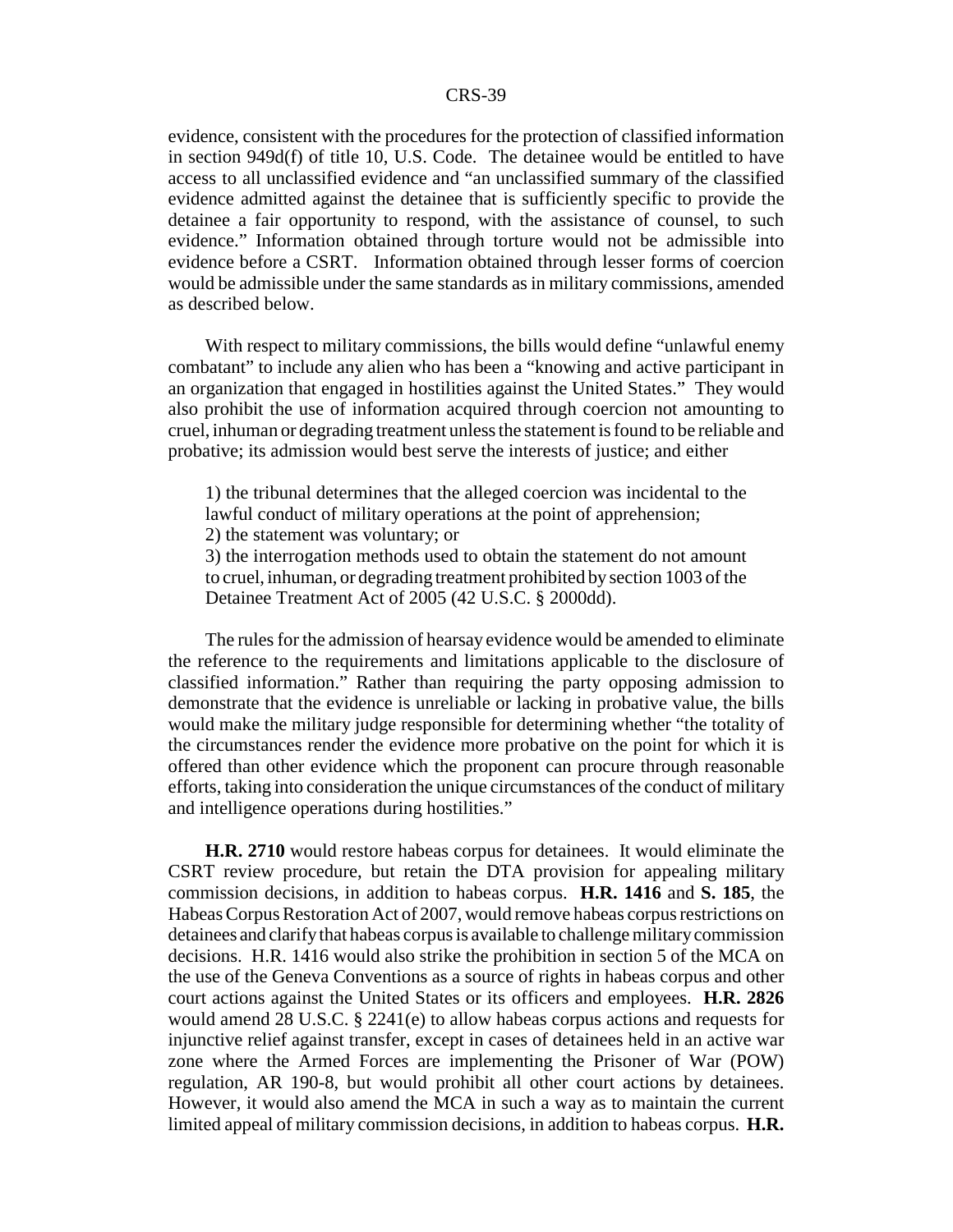**267**, the Military Commissions Habeas Corpus Restoration Act of 2007, would eliminate restrictions on habeas corpus in 28 U.S.C. § 2241(e), but would eliminate jurisdiction over all other actions, except for DTA challenges of CSRT determinations and military commission decisions.

**S. 1876**, the National Security with Justice Act of 2007, would redefine "enemy combatant" to mean a person who is not a lawful enemy combatant who has engaged in hostilities against the United States; or has purposefully and materially supported hostilities against the United States (other than hostilities engaged in as a lawful enemy combatant). It would expressly exclude from the definition of "enemy combatant" U.S. citizens and aliens lawfully within the United States who are taken into custody there. Section 201. The bill would eliminate the MCA provision for exclusivity of its appeals provisions, 10 U.S.C. § 950g, and would eliminate the provision in the DTA for appeals of status determinations, but would extend a statutory right of habeas corpus to detainees, giving the D.C. Federal District Court jurisdiction to hear challenges to detention and challenges of final decisions of military commissions. Section 301. Habeas corpus challenges would not be permitted by persons detained in a foreign zone of military operations where the Secretary of Defense certifies that the United States is implementing its detainee regulations, Army Regulation 190-8, or any successor regulation.

**S. 576** and its companion bill, **H.R. 1415**, the Restoring the Constitution Act of 2007, would redefine "unlawful enemy combatant" to mean an individual who is not a lawful combatant who "directly participates in hostilities in a zone of active combat against the United States," or who "planned, authorized, committed, or intentionally aided the terrorist acts on the United States of September 11, 2001,"or harbored such a person. The bills would also expressly limit the definition of "unlawful enemy combatant" for use in designating individuals as eligible for trial by military commission.

The bills would require procedural and evidentiary rules for military commissions to conform to the UCMJ except where expressly provided otherwise, and would limit the Secretary of Defense's authority to make exceptions to commission procedures and rules of evidence to those made necessary by unique circumstances of military or intelligence operations during hostilities.

The bills would repeal the authority for civilian attorneys to act as trial (prosecution) counsel in a commission proceeding, but would permit civilian attorneys to act as defense counsel, with the assistance of detailed defense counsel. An accused who elects to represent himself would be authorized to obtain the assistance of civilian counsel in addition to detailed defense counsel.

The bills would modify the evidentiary requirements of the MCA in several respects. The provision for permitting evidence acquired without a warrant would not apply to evidence acquired within the United States. The responsibility for determining the reliability of hearsay evidence would fall on the military judge, on motion of counsel, rather than requiring the party opposing the evidence to demonstrate its lack of reliability. All statements obtained through coercion would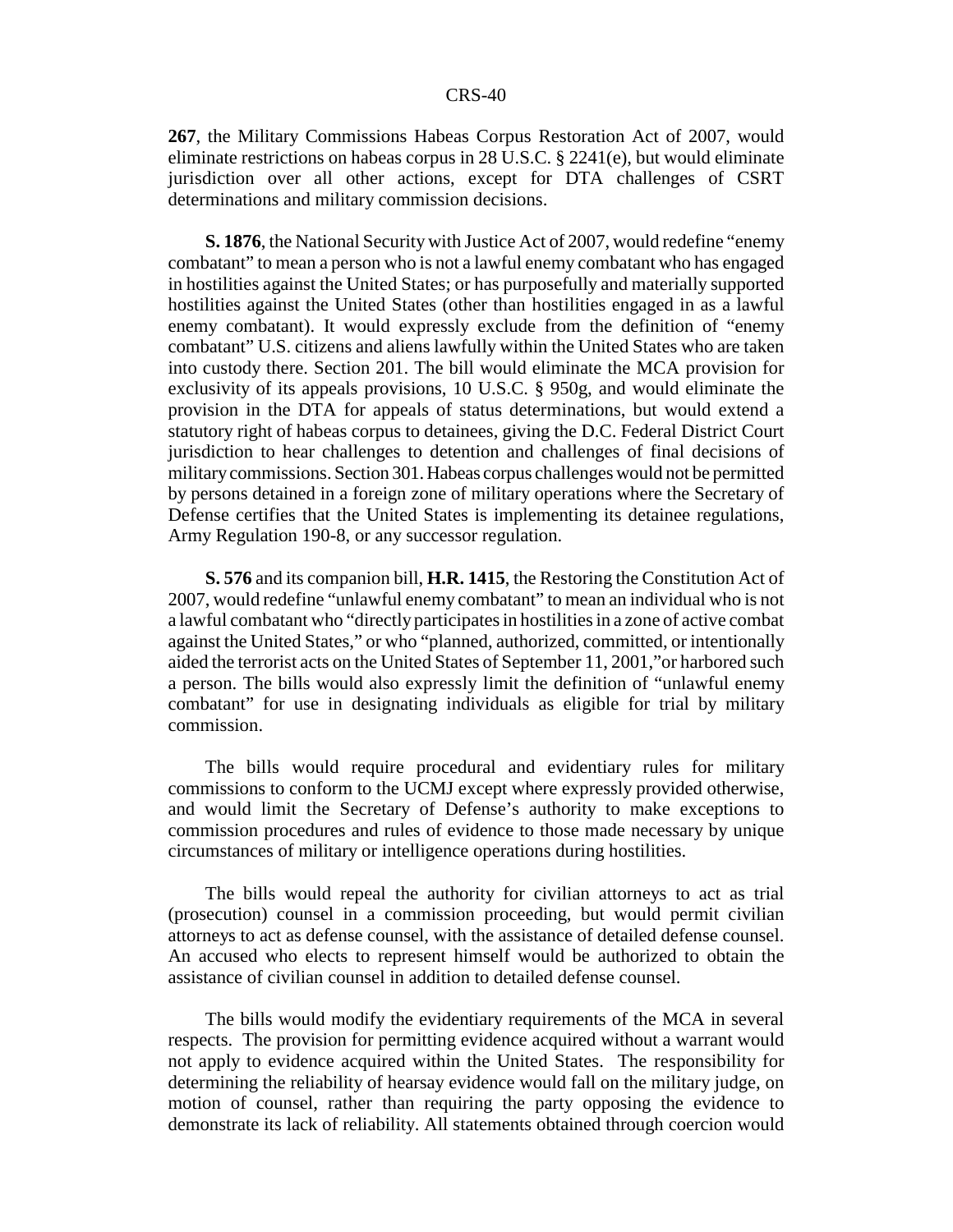be inadmissible before a military commission, except against a person accused of coercion. The military judge would have the authority to order trial counsel to disclose to defense counsel the sources, methods, or activities by which witnesses or evidence against the accused was obtained, if he determines that that information might reasonably tend to affect the weight given to the out of court statement by the members of the military commission. The prosecution could withdraw the evidence in lieu of compliance with such an order. If the military judge were to determine that substitute information describing evidence of an exculpatory nature insufficiently protected the accused's opportunity for a fair trial, the judge could dismiss some or all of the charges or specifications or take such other action as he deemed necessary in the interest of justice.

Habeas corpus would be available to detainees to challenge their detention, but other causes of action would be eliminated. The bills would route appeals of military commissions to the Court of Appeals for the Armed Forces rather than the Court of Military Commissions Review. They would also eliminate the MCA provision excluding Geneva Conventions as a "source of rights," 10 U.S.C. § 948b(g), replacing it with a provision stating that military commission rules that are determined to be inconsistent with the Geneva Conventions are to have no effect. The MCA would expressly state that the President's authority to interpret the Geneva Conventions is subject to congressional oversight and judicial review. The bills would provide for expedited challenges to the MCA in the D.C. district court.

**S. 447**, the Federal Death Penalty Abolition Act of 2007, would eliminate the death penalty for crimes triable by military commissions in 10 U.S.C. § 950v(b).

The following tables provide a comparison of the military tribunals under the regulations issued by the Department of Defense, standard procedures for general courts-martial under the Manual for Courts-Martial, and military tribunals as authorized by the Military Commissions Act of 2006. **Table 1** compares the legal authorities for establishing military tribunals, the jurisdiction over persons and offenses, and the structures of the tribunals. **Table 2**, which compares procedural safeguards incorporated in the previous DOD regulations (in force prior to the *Hamdan* decision and the enactment of the MCA) and the UCMJ, follows the same order and format used in CRS Report RL31262, *Selected Procedural Safeguards in Federal, Military, and International Courts*, by Jennifer K. Elsea, in order to facilitate comparison of the proposed legislation to safeguards provided in federal court, the international military tribunals that tried World War II crimes at Nuremberg and Tokyo, and contemporary ad hoc tribunals set up by the UN Security Council to try crimes associated with hostilities in the former Yugoslavia and Rwanda.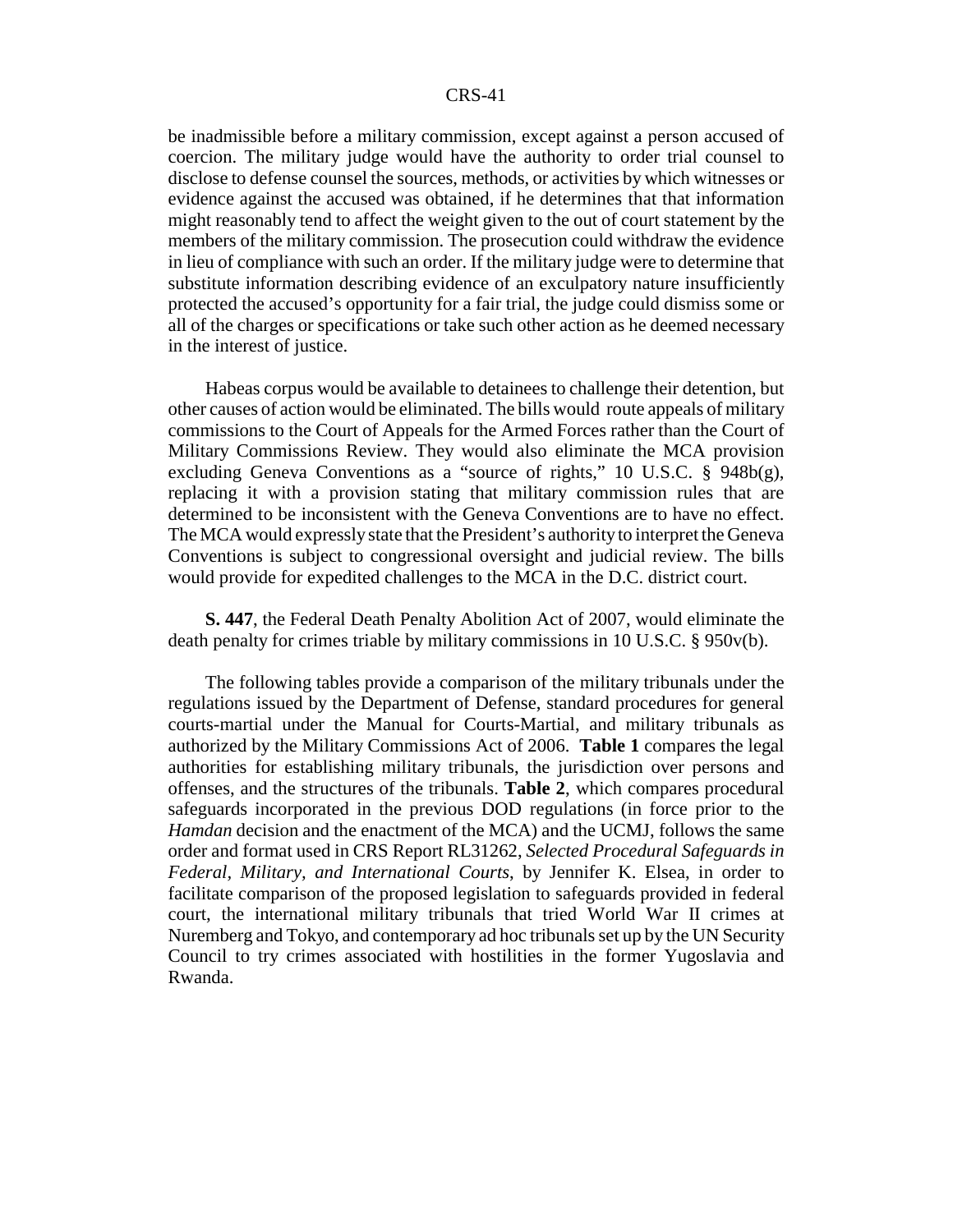# **Table 1. Comparison of Courts-Martial and Military Commission Rules**

|                  | <b>General Courts Martial</b>                                                                                                                                                                                                                                                | Military Commission Order No. 1 (M.C.O.)                                                                                                                                                                                                                             | <b>Military Commissions Act of 2006</b>                                                                                                                                                                                                                                                                                                                                                                                                                                                                                                                                                                                                                                                                                                                                                                                    |
|------------------|------------------------------------------------------------------------------------------------------------------------------------------------------------------------------------------------------------------------------------------------------------------------------|----------------------------------------------------------------------------------------------------------------------------------------------------------------------------------------------------------------------------------------------------------------------|----------------------------------------------------------------------------------------------------------------------------------------------------------------------------------------------------------------------------------------------------------------------------------------------------------------------------------------------------------------------------------------------------------------------------------------------------------------------------------------------------------------------------------------------------------------------------------------------------------------------------------------------------------------------------------------------------------------------------------------------------------------------------------------------------------------------------|
| <b>Authority</b> | U.S. Constitution, Article I, § 8.                                                                                                                                                                                                                                           | U.S. Constitution, Article II; Presidential<br>Military Order of Nov. 13, 2001 (M.O).                                                                                                                                                                                | U.S. Constitution, Article I, § 8.                                                                                                                                                                                                                                                                                                                                                                                                                                                                                                                                                                                                                                                                                                                                                                                         |
| <b>Procedure</b> | Rules are provided by the Uniform Code of<br>Military Justice (UCMJ), chapter 47, title 10,<br>and the Rules for Courts-Martial (R.C.M.) and<br>the Military Rules of Evidence (Mil. R. Evid.),<br>issued by the President pursuant to art. 36,<br>UCMJ.<br>10 U.S.C. § 836. | Rules are issued by the Secretary of Defense<br>pursuant to the M.O. No other rules apply<br>(presumably excluding the UCMJ). $\S$ 1.<br>The President declared it "impracticable" to<br>employ procedures used in federal court,<br>pursuant to 10 U.S.C. $\S$ 836. | The Secretary of Defense may prescribe rules<br>of evidence and procedure for military<br>commissions not inconsistent with the MCA.<br>Rules applicable to courts-martial under the<br>UCMJ are to apply except as otherwise<br>specified. 10 U.S.C. $\S$ 949a(a).<br>The Secretary of Defense, in consultation with<br>the Attorney General, may make exceptions to<br>UCMJ procedural rules "as may be required<br>by the unique circumstances of the conduct of<br>military and intelligence operations during<br>hostilities or by other practical need."<br>10 U.S.C.§ 949a(b).<br>The rules must include certain rights as listed<br>in § $949a(b)(2)$ , but need not include those<br>listed in § $949a(b)(3)$ .<br>Pursuant to the above authority, the Secretary<br>of Defense published the Manual for Military |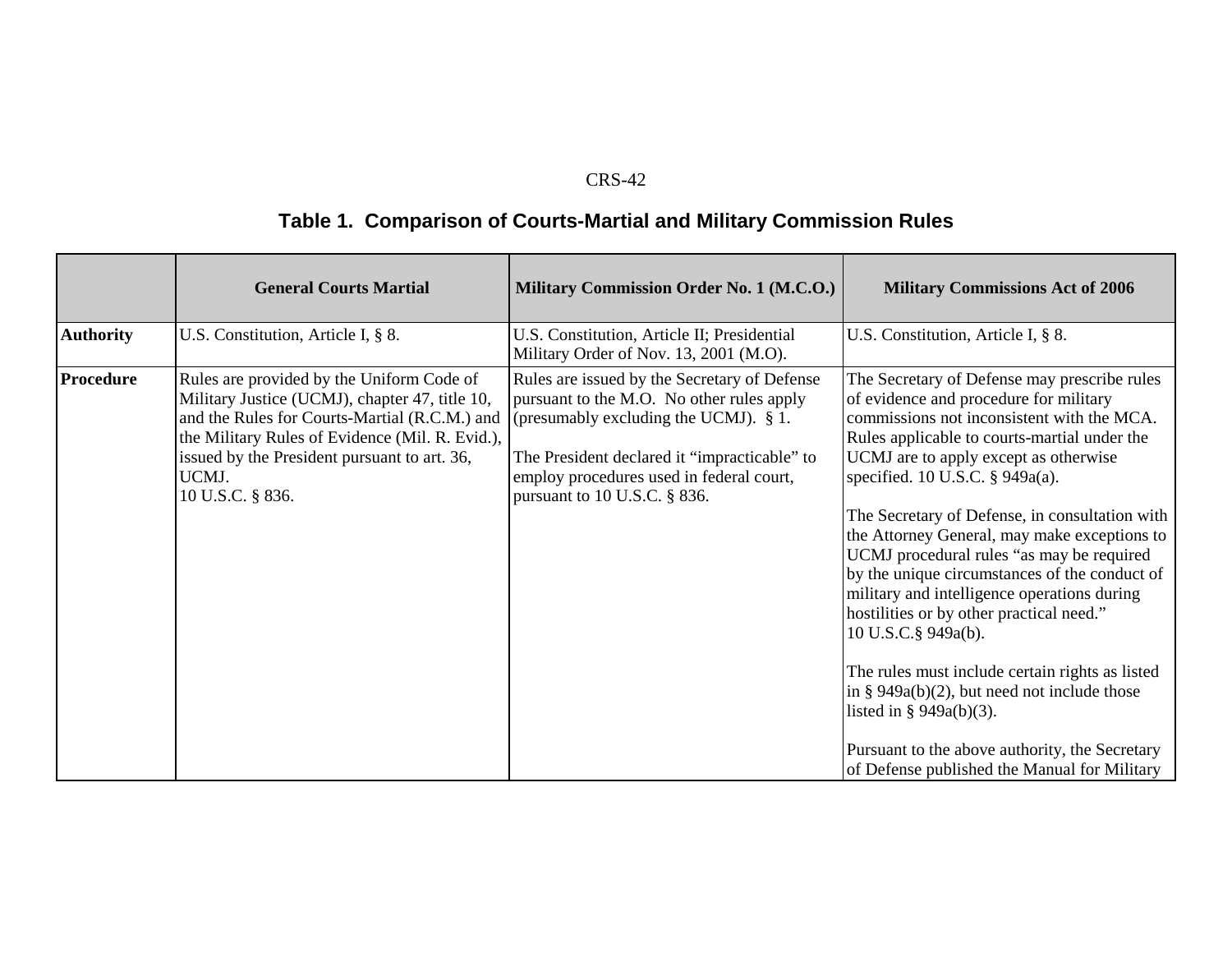|--|--|

|                                     | <b>General Courts Martial</b>                                                                                                                                                                                                                                                                                                                                                                                                                                                                                                                                                                                                                                                    | Military Commission Order No. 1 (M.C.O.)                                                                                                                                                                                                                                                                                                      | <b>Military Commissions Act of 2006</b>                                                                                                                                                                                                                                                                                                                                                                                                                                                                                                                                                                                                                                                                                                                                                       |
|-------------------------------------|----------------------------------------------------------------------------------------------------------------------------------------------------------------------------------------------------------------------------------------------------------------------------------------------------------------------------------------------------------------------------------------------------------------------------------------------------------------------------------------------------------------------------------------------------------------------------------------------------------------------------------------------------------------------------------|-----------------------------------------------------------------------------------------------------------------------------------------------------------------------------------------------------------------------------------------------------------------------------------------------------------------------------------------------|-----------------------------------------------------------------------------------------------------------------------------------------------------------------------------------------------------------------------------------------------------------------------------------------------------------------------------------------------------------------------------------------------------------------------------------------------------------------------------------------------------------------------------------------------------------------------------------------------------------------------------------------------------------------------------------------------------------------------------------------------------------------------------------------------|
|                                     |                                                                                                                                                                                                                                                                                                                                                                                                                                                                                                                                                                                                                                                                                  |                                                                                                                                                                                                                                                                                                                                               | Commissions (M.M.C.), including the Rules<br>for Military Commissions (R.M.C.) and the<br>Military Commission Rules of Evidence (Mil.<br>Comm. R. Evid.).                                                                                                                                                                                                                                                                                                                                                                                                                                                                                                                                                                                                                                     |
| <b>Jurisdiction</b><br>over Persons | Members of the armed forces, cadets,<br>midshipmen, reservists while on inactive-duty<br>training, members of the National Guard or<br>Air National Guard when in federal service,<br>prisoners of war in custody of the armed<br>forces, civilian employees accompanying the<br>armed forces in time of declared war or<br>contingency operation, and certain others,<br>including "persons within an area leased by or<br>otherwise reserved or acquired for the use of<br>the United States."<br>10 U.S.C. § 802.<br>Individuals who are subject to military<br>tribunal jurisdiction under the law of war may<br>also be tried by general court martial.<br>10 U.S.C. § 818. | Individual subject to M.O., determined by<br>President to be:<br>1. a non-citizen, and<br>2. a member of Al Qaeda or person who has<br>engaged in acts related to terrorism against the<br>United States, or who has harbored one or<br>more such individuals<br>and is referred to the commission by the<br>Appointing Authority.<br>§ 3(A). | Any "alien unlawful combatant" is subject to<br>trial by military commission.<br>10 U.S.C. § 948c.<br>An "unlawful enemy combatant" is "a person<br>who has engaged in hostilities or who has<br>purposefully and materially supported<br>hostilities against the United States or its<br>co-belligerents"; or a person determined to be<br>an unlawful enemy combatant by a CSRT or<br>other competent tribunal established under the<br>authority of the President or the Secretary of<br>Defense, which determination is dispositive of<br>status. 10 U.S.C. §§ 948a and 948d(c).<br>"Lawful combatant" is defined in terms of<br>GPW Art. 4. 10 U.S.C. § 948a(2).<br>R.M.C. 201 and 202 provide for jurisdictional<br>requirements of military commissions in<br>accordance with the MCA. |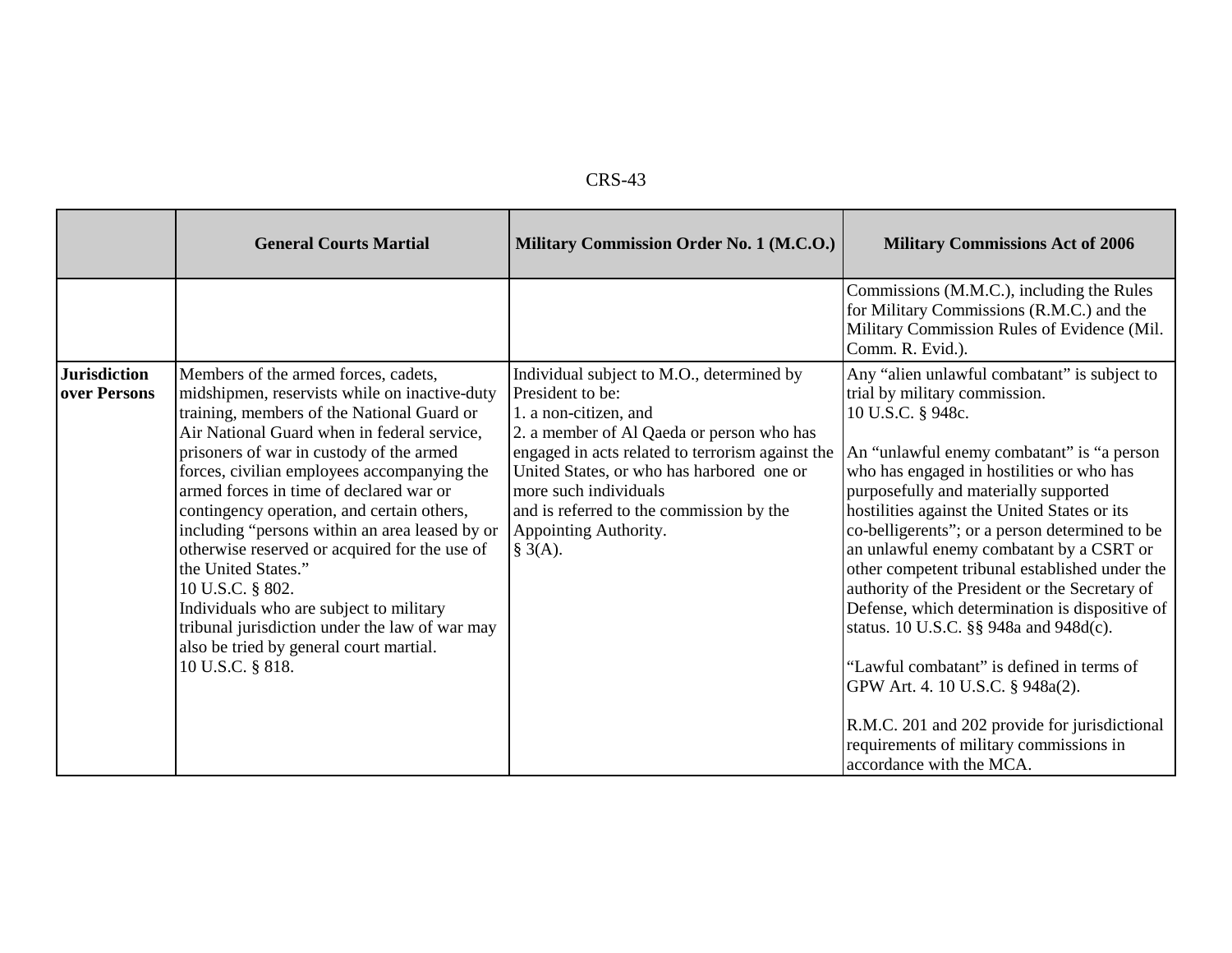| `RS-<br>.44 |
|-------------|
|-------------|

|                                      | <b>General Courts Martial</b>                                                                                                            | Military Commission Order No. 1 (M.C.O.)                                                                                                                                                                                                                                                                                                                                                                                                                                                                                                                                                                                                                                                                                                                           | <b>Military Commissions Act of 2006</b>                                                                                                                                                                                                                                                                                                                                                                                                                                                                                                                                                                                                                                                                                                                                         |
|--------------------------------------|------------------------------------------------------------------------------------------------------------------------------------------|--------------------------------------------------------------------------------------------------------------------------------------------------------------------------------------------------------------------------------------------------------------------------------------------------------------------------------------------------------------------------------------------------------------------------------------------------------------------------------------------------------------------------------------------------------------------------------------------------------------------------------------------------------------------------------------------------------------------------------------------------------------------|---------------------------------------------------------------------------------------------------------------------------------------------------------------------------------------------------------------------------------------------------------------------------------------------------------------------------------------------------------------------------------------------------------------------------------------------------------------------------------------------------------------------------------------------------------------------------------------------------------------------------------------------------------------------------------------------------------------------------------------------------------------------------------|
| <b>Jurisdiction</b><br>over Offenses | Any offenses made punishable by the UCMJ;<br>offenses subject to trial by military tribunal<br>under the law of war.<br>10 U.S.C. § 818. | Offenses in violation of the laws of war and all<br>other offenses triable by military commission.<br>§ 3(B).<br>M.C.I. No. 2 clarifies that terrorism and<br>related crimes are "crimes triable by military                                                                                                                                                                                                                                                                                                                                                                                                                                                                                                                                                       | A military commission has jurisdiction to try<br>any offense made punishable by the MCA or<br>the law of war when committed by an alien<br>unlawful enemy combatant before, on, or after<br>September 11, 2001. 10 U.S.C. § 948d(a).                                                                                                                                                                                                                                                                                                                                                                                                                                                                                                                                            |
|                                      |                                                                                                                                          | commission." These include (but are not<br>limited to): willful killing of protected<br>persons; attacking civilians; attacking civilian<br>objects; attacking protected property;<br>pillaging; denying quarter; taking hostages;<br>employing poison or analogous weapons;<br>using protected persons as shields; using<br>protected property as shields; torture; causing<br>serious injury; mutilation or maiming; use of<br>treachery or perfidy; improper use of flag of<br>truce; improper use of protective emblems;<br>degrading treatment of a dead body; and rape;<br>hijacking or hazarding a vessel or aircraft;<br>terrorism; murder by an unprivileged<br>belligerent; destruction of property by an<br>unprivileged belligerent; aiding the enemy; | Offenses listed in 10 U.S.C. §§ 950q-w and<br>Par IV of the M.M.C. include the following:<br>murder of protected persons; attacking<br>civilians, civilian objects, or protected<br>property; pillaging; denying quarter; taking<br>hostages; employing poison or similar<br>weapons; using protected persons or property<br>as shields; torture, cruel or inhuman treatment;<br>intentionally causing serious bodily injury;<br>mutilating or maiming; murder in violation of<br>the law of war; destruction of property in<br>violation of the law of war; using treachery or<br>perfidy; improperly using a flag of truce or<br>distinctive emblem; intentionally mistreating a<br>dead body; rape; sexual assault or abuse;<br>hijacking or hazarding a vessel or aircraft; |
|                                      |                                                                                                                                          | spying; perjury or false testimony; and<br>obstruction of justice; aiding or abetting;<br>solicitation; command/superior responsibility -                                                                                                                                                                                                                                                                                                                                                                                                                                                                                                                                                                                                                          | terrorism; providing material support for<br>terrorism; wrongfully aiding the enemy;<br>spying, contempt; perjury and obstruction of                                                                                                                                                                                                                                                                                                                                                                                                                                                                                                                                                                                                                                            |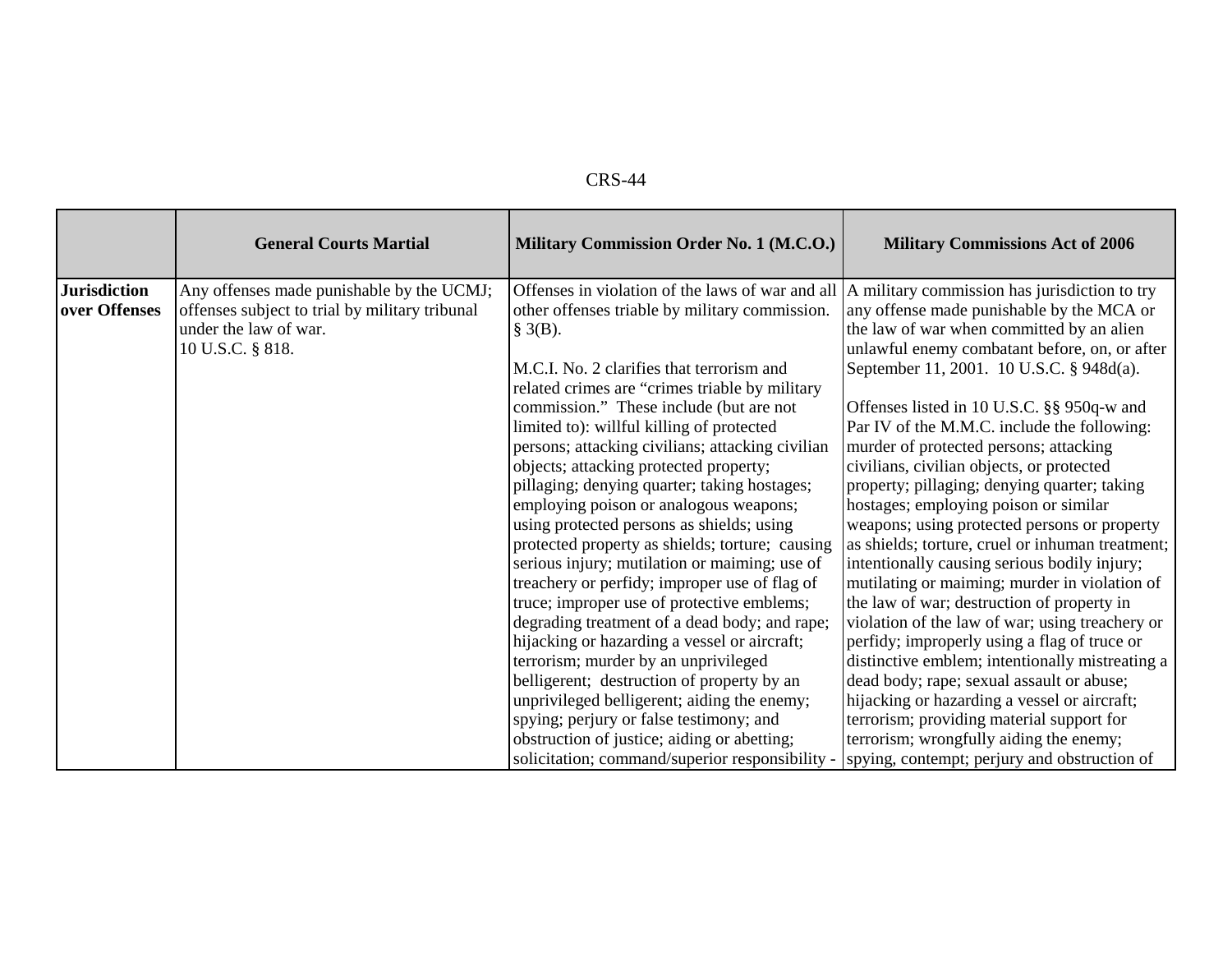| n<br>×.<br>œ<br>v. |
|--------------------|
|--------------------|

|                    | <b>General Courts Martial</b>                                                                                                        | Military Commission Order No. 1 (M.C.O.)                                                  | <b>Military Commissions Act of 2006</b>                                                                                                                                                                                                                                                                                                                                                                                                                                 |
|--------------------|--------------------------------------------------------------------------------------------------------------------------------------|-------------------------------------------------------------------------------------------|-------------------------------------------------------------------------------------------------------------------------------------------------------------------------------------------------------------------------------------------------------------------------------------------------------------------------------------------------------------------------------------------------------------------------------------------------------------------------|
| <b>Composition</b> | A military judge and not less than five<br>members, or if requested, except in capital<br>cases, a military judge alone. R.C.M. 501. | From three to seven members, as determined<br>by the Appointing Authority. $\S 4(A)(2)$ . | A military judge and at least five members, 10<br>U.S.C. § 948m; R.M.C. 501, unless the death<br>penalty is sought, in which case no fewer than<br>12 members must be included, 10 U.S.C.<br>$\frac{1}{2}$ 949m(c). R.M.C. 501 provides that, in death<br>penalty cases where twelve members are not<br>reasonably available because of physical<br>conditions or military exigencies, the<br>convening authority may approve a<br>commission with as few as 9 members. |

**Source:** Congressional Research Service.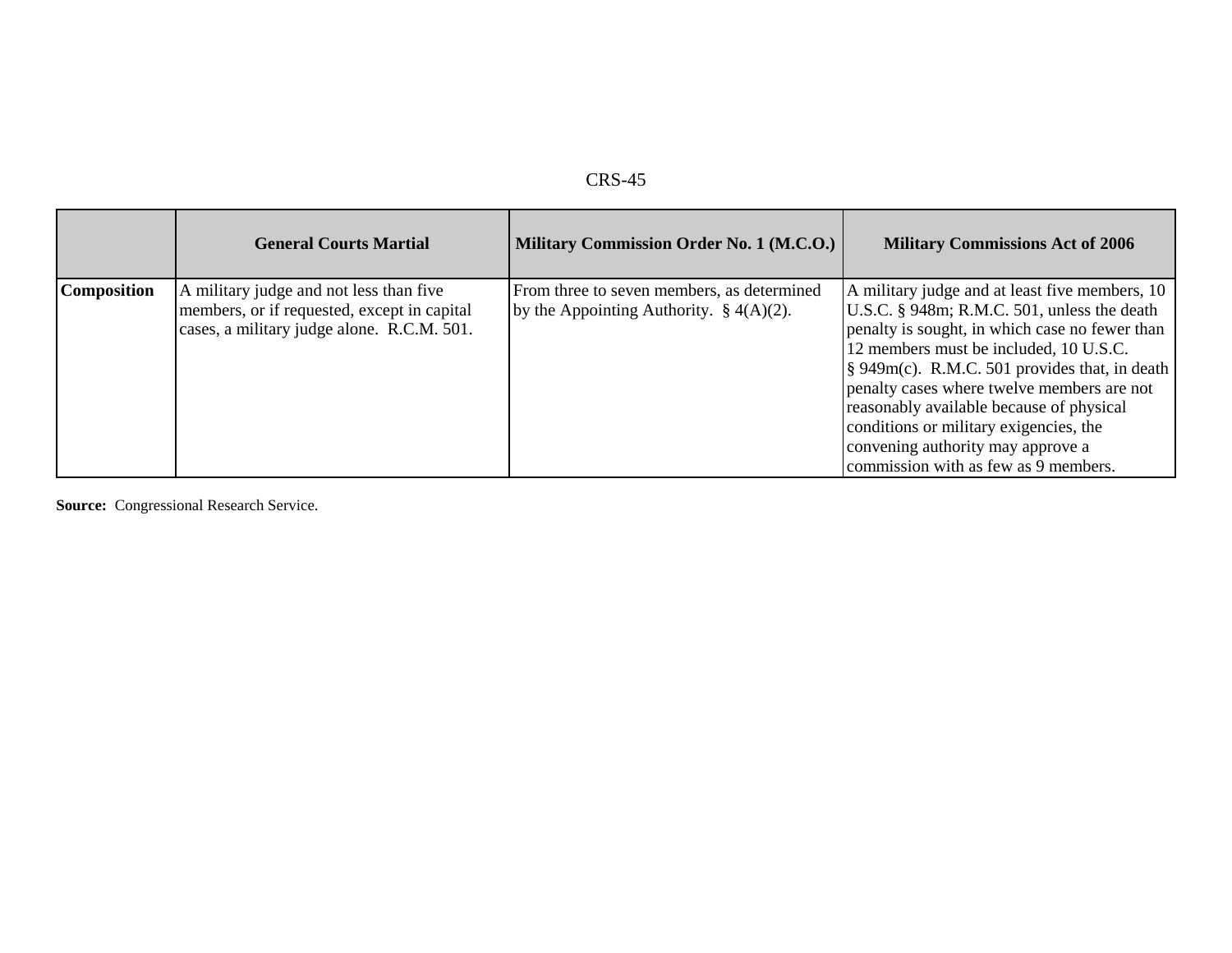|                                         | <b>General Courts Martial</b>                                                                                                                                                                                                              | <b>Military Commission</b><br><b>Order No. 1 (M.C.O.)</b>                                                                                                                                                                                                                         | <b>Military Commissions Act</b><br>of 2006                                                                                                                                                                                                                   | <b>Rules for Military</b><br>Commissions (R.M.C.)                                                                                                                                                                                               |
|-----------------------------------------|--------------------------------------------------------------------------------------------------------------------------------------------------------------------------------------------------------------------------------------------|-----------------------------------------------------------------------------------------------------------------------------------------------------------------------------------------------------------------------------------------------------------------------------------|--------------------------------------------------------------------------------------------------------------------------------------------------------------------------------------------------------------------------------------------------------------|-------------------------------------------------------------------------------------------------------------------------------------------------------------------------------------------------------------------------------------------------|
| <b>Presumption of</b>                   | If the defendant fails to enter a                                                                                                                                                                                                          | The accused shall be presumed                                                                                                                                                                                                                                                     | Before a vote is taken on the                                                                                                                                                                                                                                | If the defendant fails to enter a                                                                                                                                                                                                               |
| <b>Innocence</b>                        | proper plea, a plea of not guilty<br>will be entered. R.C.M. 910(b).                                                                                                                                                                       | innocent until proven guilty. $\S$<br>$5(B)$ .                                                                                                                                                                                                                                    | findings, the military judge must<br>instruct the commission members<br>"that the accused must be                                                                                                                                                            | proper plea, a plea of not guilty<br>will be entered. R.M.C. 910(b).                                                                                                                                                                            |
|                                         | Members of court martial must<br>be instructed that the "accused<br>must be presumed to be innocent<br>until the accused's guilt is<br>established by legal and<br>competent evidence beyond a<br>reasonable doubt." R.C.M.<br>$920(e)$ .  | Commission members must base<br>their vote for a finding of guilty<br>on evidence admitted at trial. §§<br>$5(C)$ ; $6(F)$ .<br>The Commission must determine<br>the voluntary and informed nature<br>of any plea agreement submitted<br>by the accused and approved by           | presumed to be innocent until his<br>guilt is established by legal and<br>competent evidence beyond<br>reasonable doubt." 10 U.S.C. §<br>949l.<br>If an accused refuses to enter a<br>plea or pleads guilty but provides<br>inconsistent testimony, or if it | Members of military commission<br>must be instructed that the<br>"accused must be presumed to be<br>innocent until the accused's guilt<br>is established by legal and<br>competent evidence beyond a<br>reasonable doubt." R.M.C.<br>$920(e)$ . |
|                                         | The accused shall be properly<br>attired in uniform with grade<br>insignia and any decorations to<br>which entitled. Physical restraint<br>shall not be imposed unless<br>prescribed by the military judge.<br>R.C.M. 804.                 | the Appointing Authority before<br>admitting it as stipulation into<br>evidence. $\S$ 6(B).                                                                                                                                                                                       | appears that he lacks proper<br>understanding of the meaning and<br>effect of the guilty plea, the<br>commission must treat the plea as<br>denying guilt.<br>10 U.S.C. § 949i.                                                                               | The accused shall be properly<br>attired in the uniform or dress<br>prescribed by the military judge.<br>Physical restraint shall not be<br>imposed during open sessions<br>unless prescribed by the military<br>judge. R.M.C. 804(d).          |
| <b>Right to</b><br><b>Remain Silent</b> | Coerced confessions or<br>confessions made in custody<br>without statutory equivalent of<br>Miranda warning are not<br>admissible as evidence, unless a<br>narrow "public safety" exception<br>applies. Art. 31, UCMJ, 10<br>U.S.C. § 831. | Not provided. Neither the M.O.<br>nor M.C.O. requires a warning or<br>bars the use of statements made<br>during military interrogation, or<br>any coerced statement, from<br>military commission proceedings.<br>Art. 31(a), UCMJ (10 U.S.C.<br>§ 831) bars persons subject to it | Article 31, UCMJ, is expressly<br>made inapplicable. 10 U.S.C.<br>§ 948b(d).<br>Confessions allegedly elicited<br>through coercion or compulsory<br>self-incrimination that are<br>otherwise admissible are not to be                                        | A statement obtained by use of<br>torture shall not be admitted into<br>evidence against any party or<br>witness, except against a person<br>accused of torture as evidence<br>that the statement was made.<br>R.M.C. 304.                      |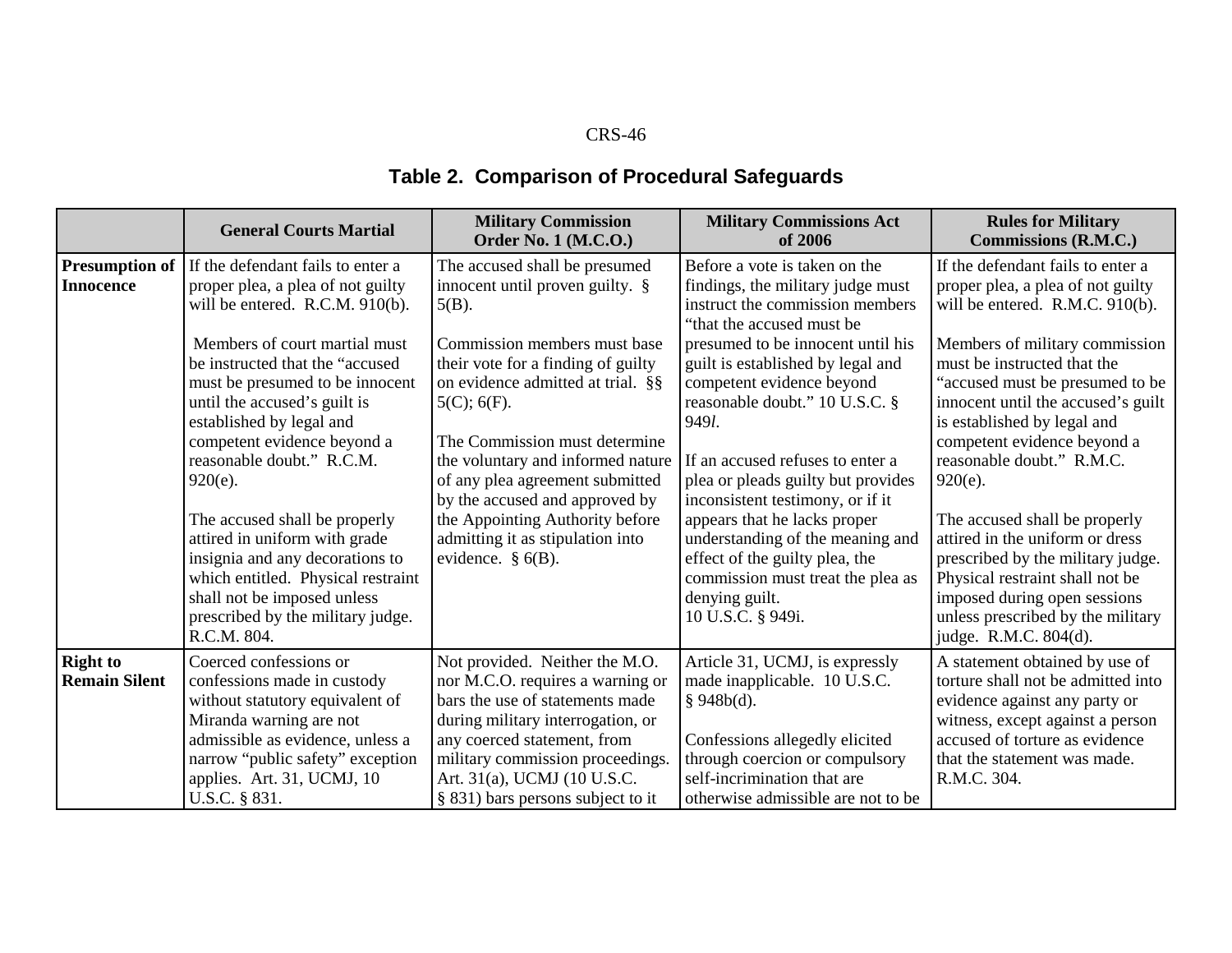| <b>General Courts Martial</b>                                                                                                                                                                                                                                                                                                                                                                                                                                                                                                                                                                                                                                                                                                                                                          | <b>Military Commission</b><br><b>Order No. 1 (M.C.O.)</b>                                                                                                                                                                                                                                                                                   | <b>Military Commissions Act</b><br>of 2006                                                                                                                                                                                                                                                                                                                                                                                                                                                                                                                                                                                                                                                                                                                                                                                                                                                                                                                                                            | <b>Rules for Military</b><br>Commissions (R.M.C.)                                                                                                                                                                                                                                                                                                                                                                                                                                                                                                                                                                                                                                                                             |
|----------------------------------------------------------------------------------------------------------------------------------------------------------------------------------------------------------------------------------------------------------------------------------------------------------------------------------------------------------------------------------------------------------------------------------------------------------------------------------------------------------------------------------------------------------------------------------------------------------------------------------------------------------------------------------------------------------------------------------------------------------------------------------------|---------------------------------------------------------------------------------------------------------------------------------------------------------------------------------------------------------------------------------------------------------------------------------------------------------------------------------------------|-------------------------------------------------------------------------------------------------------------------------------------------------------------------------------------------------------------------------------------------------------------------------------------------------------------------------------------------------------------------------------------------------------------------------------------------------------------------------------------------------------------------------------------------------------------------------------------------------------------------------------------------------------------------------------------------------------------------------------------------------------------------------------------------------------------------------------------------------------------------------------------------------------------------------------------------------------------------------------------------------------|-------------------------------------------------------------------------------------------------------------------------------------------------------------------------------------------------------------------------------------------------------------------------------------------------------------------------------------------------------------------------------------------------------------------------------------------------------------------------------------------------------------------------------------------------------------------------------------------------------------------------------------------------------------------------------------------------------------------------------|
| Once a suspect is in custody or<br>charges have been preferred, the<br>suspect or accused has the right to<br>have counsel present for<br>questioning. Once the right to<br>counsel is invoked,<br>questioning material to the<br>allegations or charges must stop.<br>Mil. R. Evid. 305(d)(1).<br>The prosecutor must notify the<br>defense of any incriminating<br>statements made by the accused<br>that are relevant to the case prior<br>to the arraignment. Motions to<br>suppress such statements must be<br>made prior to pleading.<br>Mil. R. Evid. 304.<br>Interrogations conducted by<br>foreign officials do not require<br>warnings or presence of counsel<br>unless the interrogation is<br>instigated or conducted by U.S.<br>military personnel.<br>Mil. R. Evid. 305. | from compelling any individual to<br>make a confession, but there does<br>not appear to be a remedy in case<br>of violation. No person subject to<br>the UCMJ may compel any<br>person to give evidence before<br>any military tribunal if the<br>evidence is not material to the<br>issue and may tend to degrade<br>him. 10 U.S.C. § 831. | excluded at trial unless they are<br>inadmissible under section 948r.<br>10 U.S.C. § 949a(b)(2)(C).<br>Section 948r provides that<br>statements elicited through torture<br>may not be entered into evidence<br>except to prove a charge of<br>torture.<br>Statements obtained prior to the<br>enactment of the DTA through<br>coercion that does not amount to<br>torture is admissible if the military<br>judge finds that the "totality of<br>circumstances under which the<br>statement was made renders it<br>reliable and possessing sufficient<br>probative value" and "the<br>interests of justice would best be<br>served" by admission of the<br>statement. Statements taken after<br>passage of the DTA are<br>admissible if the military judge<br>also finds that "the interrogation<br>methods used to obtain the<br>statement do not violate the cruel,<br>unusual, or inhumane treatment or<br>punishment prohibited by the<br>Fifth, Eighth, and Fourteenth<br>Amendments to the U.S. | When the degree of coercion<br>inherent in the production of a<br>statement offered by either party<br>is disputed, such statement may<br>be admitted, if obtained before<br>December 30, 2005, only if the<br>military judge finds that (A) the<br>totality of the circumstances<br>renders the statement reliable and<br>sufficiently probative; and (B)<br>the interests of justice would be<br>served. Statements obtained on<br>or after December 30, 2005, may<br>be admitted only if the military<br>judge finds that, in addition to<br>$(A)$ and $(B)$ above, $(C)$ the<br>interrogation methods used to<br>obtain the statement do not<br>amount to cruel, inhuman, or<br>degrading treatment. R.M.C.<br>$304(c)$ . |
|                                                                                                                                                                                                                                                                                                                                                                                                                                                                                                                                                                                                                                                                                                                                                                                        |                                                                                                                                                                                                                                                                                                                                             | Constitution." 10 U.S.C. § 948r.                                                                                                                                                                                                                                                                                                                                                                                                                                                                                                                                                                                                                                                                                                                                                                                                                                                                                                                                                                      |                                                                                                                                                                                                                                                                                                                                                                                                                                                                                                                                                                                                                                                                                                                               |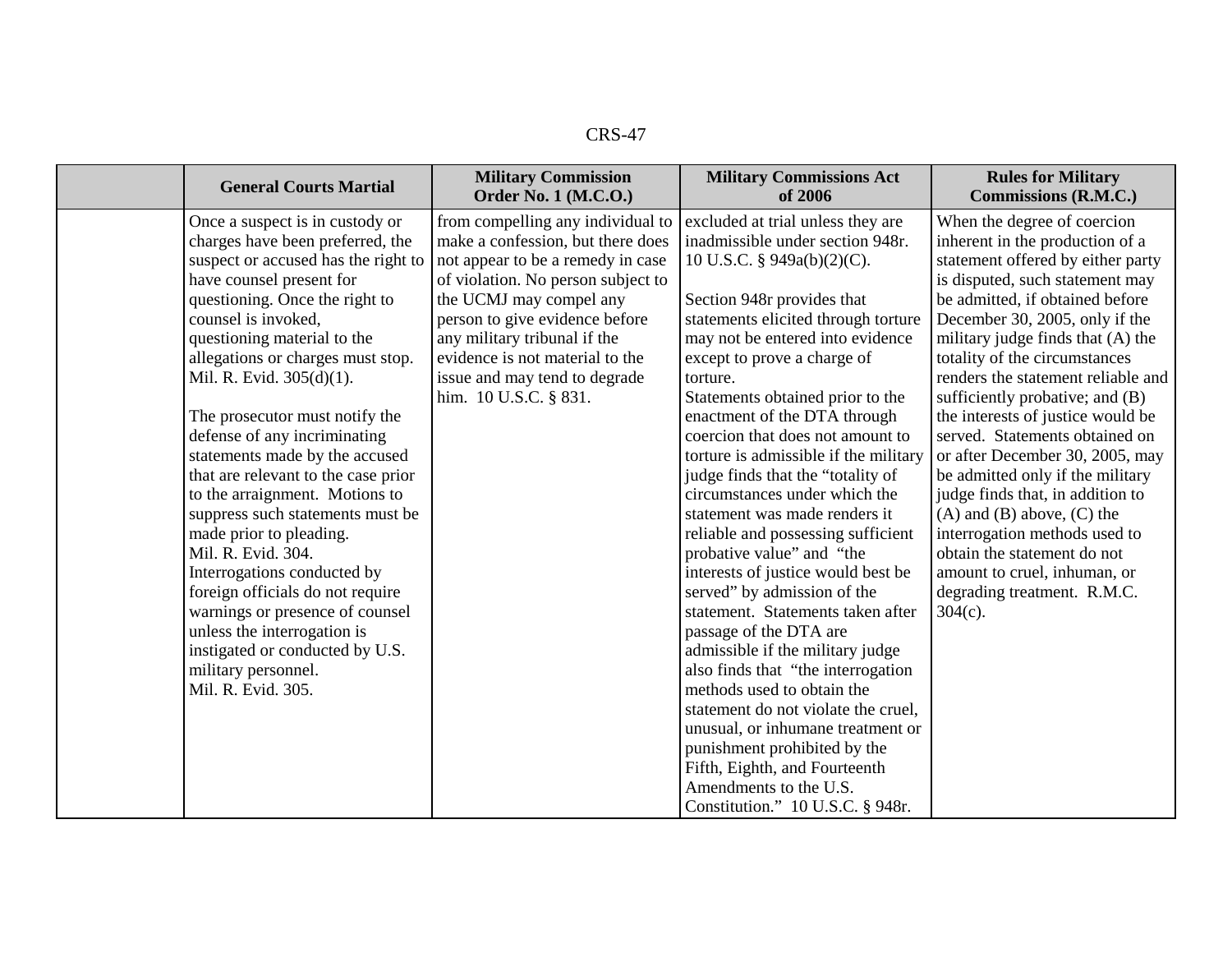|                                                                      | <b>General Courts Martial</b>                                                                                                                                                                                                                                                                                                                                                                                                                                                                                                                                                                                                                                                                                                                                                                                                                                                   | <b>Military Commission</b><br><b>Order No. 1 (M.C.O.)</b>                                                                                                                                                                                                                                                                                                                                                                                                                                                                                                                                 | <b>Military Commissions Act</b><br>of 2006                                                                                                                                                                                                                                               | <b>Rules for Military</b><br><b>Commissions (R.M.C.)</b>                                                                                                                                                                                                                                                                                                                                                                                                                                                                                                                                                                                                                                                                                                      |
|----------------------------------------------------------------------|---------------------------------------------------------------------------------------------------------------------------------------------------------------------------------------------------------------------------------------------------------------------------------------------------------------------------------------------------------------------------------------------------------------------------------------------------------------------------------------------------------------------------------------------------------------------------------------------------------------------------------------------------------------------------------------------------------------------------------------------------------------------------------------------------------------------------------------------------------------------------------|-------------------------------------------------------------------------------------------------------------------------------------------------------------------------------------------------------------------------------------------------------------------------------------------------------------------------------------------------------------------------------------------------------------------------------------------------------------------------------------------------------------------------------------------------------------------------------------------|------------------------------------------------------------------------------------------------------------------------------------------------------------------------------------------------------------------------------------------------------------------------------------------|---------------------------------------------------------------------------------------------------------------------------------------------------------------------------------------------------------------------------------------------------------------------------------------------------------------------------------------------------------------------------------------------------------------------------------------------------------------------------------------------------------------------------------------------------------------------------------------------------------------------------------------------------------------------------------------------------------------------------------------------------------------|
| <b>Freedom from</b><br>Unreasonable<br>Searches &<br><b>Seizures</b> | "Evidence obtained as a result of<br>an unlawful search or seizure  is<br>inadmissible against the accused<br>" unless certain exceptions<br>apply. Mil. R. Evid. 311.<br>"Authorization to search" may be<br>oral or written, and may be issued<br>by a military judge or an officer<br>in command of the area to be<br>searched, or if the area is not<br>under military control, with<br>authority over persons subject to<br>military law or the law of war. It<br>must be based on probable cause.<br>Mil. R. Evid. 315.<br>Interception of wire and oral<br>communications within the<br>United States requires judicial<br>application in accordance with 18<br>U.S.C. §§ 2516 et seq.<br>Mil. R. Evid. 317.<br>A search conducted by foreign<br>officials is unlawful only if the<br>accused is subject to "gross and<br>brutal treatment." Mil. R. Evid.<br>$311(c)$ . | Not provided; no exclusionary<br>rule appears to be available.<br>However, monitored<br>conversations between the<br>detainee and defense counsel may<br>not be communicated to persons<br>involved in prosecuting the<br>accused or used at trial. M.C.O.<br>No. 3.<br>No provisions for determining<br>probable cause or issuance of<br>search warrants are included.<br>Insofar as searches and seizures<br>take place outside of the United<br>States against non-U.S. persons,<br>the Fourth Amendment may not<br>apply. United States v. Verdugo-<br>Urquidez, 494 U.S. 259 (1990). | Not provided. Evidence is<br>generally permitted if it has<br>probative value to a reasonable<br>person. 10 U.S.C. § 949a.<br>Procedural rules may provide that<br>evidence gathered without<br>authorization or a search warrant<br>may be admitted into evidence. 10<br>U.S.C. § 949a. | Not provided. Evidence is<br>probative if "a reasonable person<br>would regard the evidence as<br>making the existence of any fact<br>that is of consequence to a<br>determination of the commission<br>action more probable or less<br>probable than it would be without<br>the evidence." Mil. Comm. R.<br>Evid. 401. Such evidence is<br>generally admissible unless its<br>probative value is outweighed by<br>the danger of unfair prejudice,<br>confusion of the issues, or<br>misleading the commission; or<br>by considerations of undue delay,<br>waste of time, or needless<br>presentation of cumulative<br>evidence. Mil. Comm. R. Evid.<br>$402 - 403$ .<br>There is no prohibition against<br>using evidence gathered without<br>authorization. |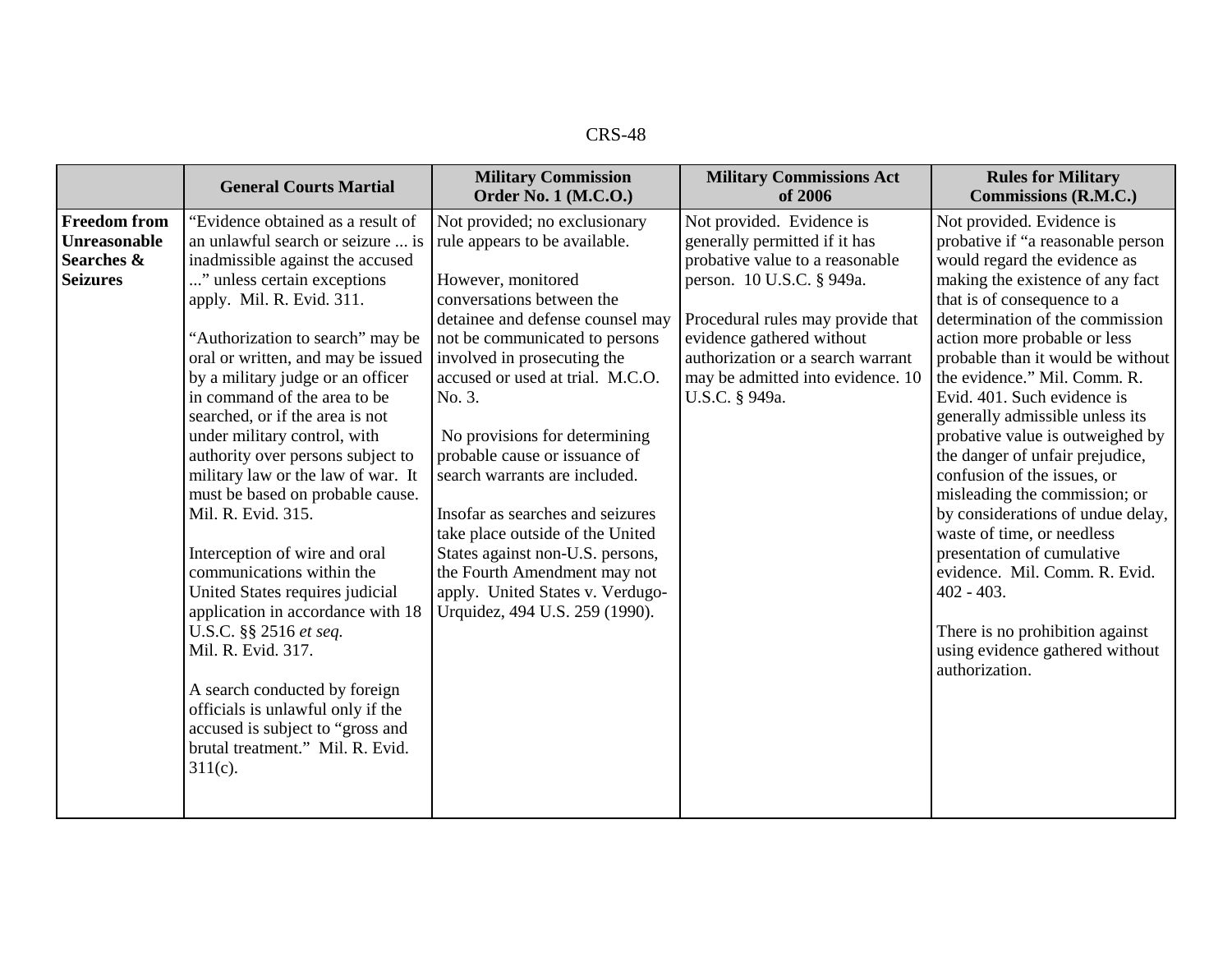|                      | <b>General Courts Martial</b>                                  | <b>Military Commission</b><br><b>Order No. 1 (M.C.O.)</b>           | <b>Military Commissions Act</b><br>of 2006    | <b>Rules for Military</b><br><b>Commissions (R.M.C.)</b>           |
|----------------------|----------------------------------------------------------------|---------------------------------------------------------------------|-----------------------------------------------|--------------------------------------------------------------------|
| <b>Effective</b>     | The defendant has a right to                                   | M.C.O. 1 provides that the                                          | At least one qualifying military              | Ordinarily, only persons certified                                 |
| <b>Assistance of</b> | military counsel at government                                 | accused must be represented "at                                     | defense counsel is to be detailed             | under the UCMJ as competent to                                     |
| <b>Counsel</b>       | expense. The defendant may                                     | all relevant times" (presumably,                                    | "as soon as practicable after the             | perform duties in courts-martial                                   |
|                      | choose counsel, if that attorney is                            | once charges are approved until                                     | swearing of charges" 10                       | may be assigned duties as                                          |
|                      | reasonably available, and may                                  | findings are final — but not for                                    | U.S.C. § 948k.                                | defense counsel. Civilian                                          |
|                      | hire a civilian attorney in addition                           | individuals who are detained but                                    |                                               | counsel must meet MCA                                              |
|                      | to military counsel. Art 38,                                   | not charged) by detailed defense                                    | The accused may also hire a                   | qualifications. R.M.C. 502(d).                                     |
|                      | UCMJ, 10 U.S.C. § 838.                                         | counsel.                                                            | civilian attorney who is                      |                                                                    |
|                      |                                                                | $\S$ 4(C)(4).                                                       | 1. a U.S. citizen,                            | The accused may hire civilian                                      |
|                      | Appointed counsel must be                                      |                                                                     | 2. admitted to the bar in any state,          | counsel at no expense to the                                       |
|                      | certified as qualified and may not                             | The accused is assigned a military                                  | district, or possession,                      | government. R.M.C. 506(a).                                         |
|                      | be someone who has taken any                                   | judge advocate to serve as                                          | 3. has never been disciplined,                |                                                                    |
|                      | part in the investigation or                                   | counsel, but may request to                                         | 4. has a SECRET clearance (or                 | If civilian counsel is hired,                                      |
|                      | prosecution, unless explicitly                                 | replace or augment the detailed                                     | higher, if necessary for a                    | detailed military counsel serves                                   |
|                      | requested by the defendant.                                    | counsel with a specific officer, if                                 | particular case), and                         | as associate counsel unless                                        |
|                      | Art. 27, UCMJ, 10 U.S.C. § 827.                                | that person is available.                                           | 5. agrees to comply with all                  | excused by the military judge.                                     |
|                      |                                                                | $\S$ 4(C)(3)(a).                                                    | applicable rules.                             | R.M.C. 502(d)(2).                                                  |
|                      | In espionage cases or other cases                              |                                                                     | 10 U.S.C. § 949c(b)(3).                       |                                                                    |
|                      | in which classified information                                | The accused may also hire a                                         |                                               | The authority competent to detail                                  |
|                      | may be necessary to prove a                                    | civilian attorney who is a U.S.                                     | If civilian counsel is hired, the             | defense counsel may excuse or                                      |
|                      | charge or defense, the defense is                              | citizen, is admitted to the bar in                                  | detailed military counsel serves as           | change such counsel, once an                                       |
|                      | permitted to request the                                       | any state, district, or possession,                                 | associate counsel.                            | attorney client relationship has                                   |
|                      | information and to have the                                    | has a SECRET clearance (or                                          | 10 U.S.C. § 949c(b)(5).                       | been formed, only upon the                                         |
|                      | military judge review in camera<br>information for which the   | higher, if necessary for a                                          |                                               | request of the accused or counsel.                                 |
|                      |                                                                | particular case), and agrees to                                     | No attorney-client privilege is<br>mentioned. | R.M.C. 505(d)(2).                                                  |
|                      | government asserts a privilege.<br>The accused and the defense | comply with all applicable rules.<br>The civilian attorney does not |                                               |                                                                    |
|                      | attorney are entitle to be present                             | replace the detailed counsel, and                                   | Adverse personnel actions may                 | There is a lawyer-client privilege<br>with respect to confidential |
|                      | for such in camera hearings, and                               | is not guaranteed access to                                         | not be taken against defense                  | matters pertaining to the legal                                    |
|                      | although the government is not                                 | classified evidence or closed                                       | attorneys because of the zeal with            | representation unless the                                          |
|                      | generally required to give them                                | hearings. $\S 4(C)(3)(b)$ .                                         | which such officer, in acting as              | communication involves the                                         |
|                      |                                                                |                                                                     |                                               |                                                                    |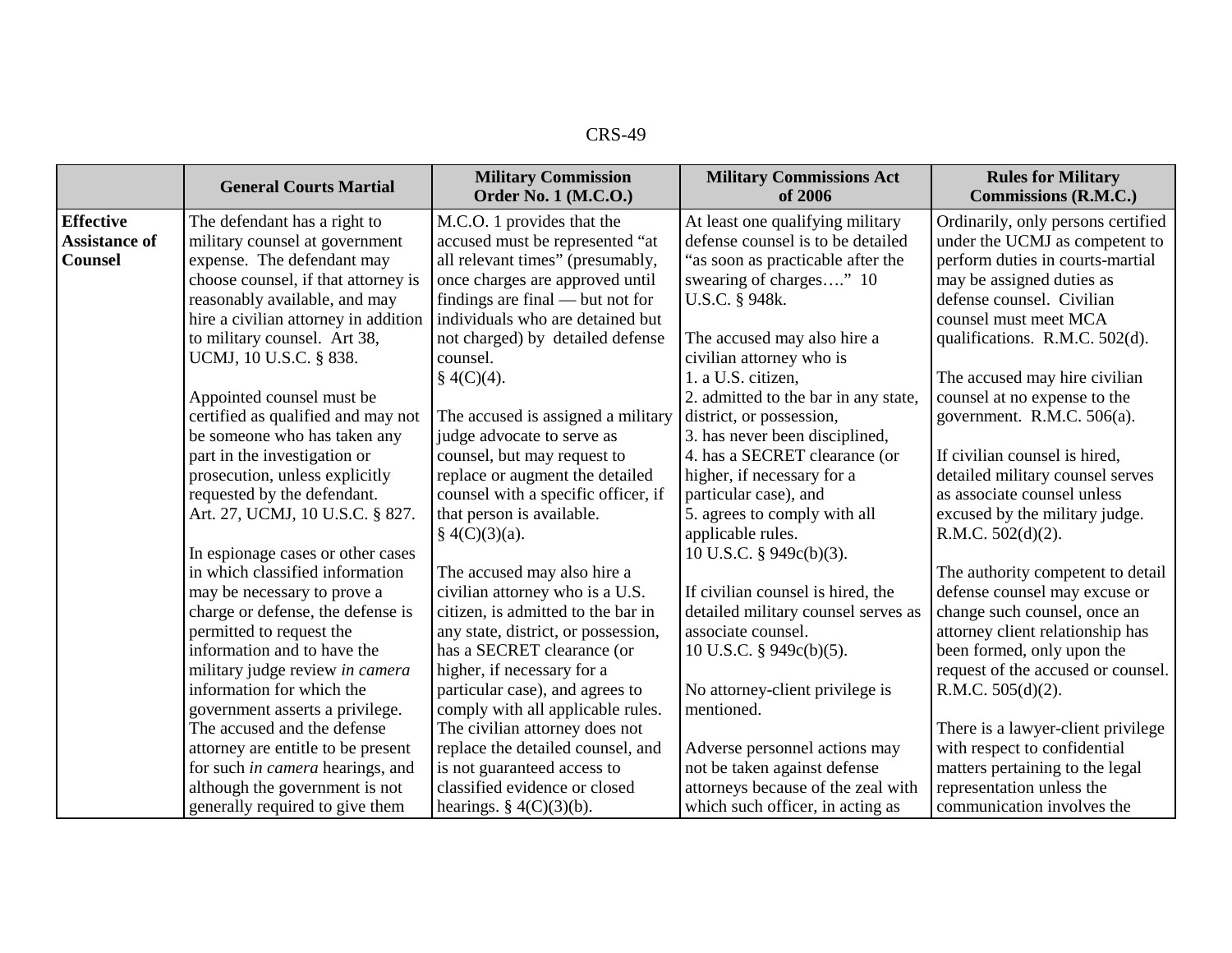| CRS-<br>50 |
|------------|
|------------|

| <b>General Courts Martial</b>      | <b>Military Commission</b><br><b>Order No. 1 (M.C.O.)</b> | <b>Military Commissions Act</b><br>of 2006 | <b>Rules for Military</b><br>Commissions (R.M.C.) |
|------------------------------------|-----------------------------------------------------------|--------------------------------------------|---------------------------------------------------|
| access to the classified           | Defense Counsel may present                               | counsel, represented any accused           | future commission of a crime or                   |
| information itself, the military   | evidence at trial and cross-                              | before a military commission"              | fraud. Mil. Comm. R. Evid. 502.                   |
| judge may disapprove of any        | examine witnesses for the                                 | 10 U.S.C. § 949b.                          |                                                   |
| summary the government             | prosecution. $\S$ 5(I).                                   |                                            | No person may attempt to coerce                   |
| provides for the purpose of        |                                                           | There is a right to self-                  | or, by any unauthorized means,                    |
| permitting the defense to prepare  | The Appointing Authority must                             | representation, provided the               | influence the exercise of                         |
| adequately for the hearing, and    | order such resources be provided                          | accused conforms to rules and              | professional judgment by defense                  |
| may subject the government to      | to the defense as he deems                                | proper decorum.                            | counsel. Defense counsel may                      |
| sanctions if it declines to make   | necessary for a full and fair trial."                     | 10 U.S.C. § 949a.                          | not receive unfavorable ratings in                |
| the necessary information          | $\S$ 5(H).                                                |                                            | performance evaluations due to                    |
| available.                         |                                                           |                                            | the zeal with which they                          |
| Mil. R. Evid. 505.                 | Communications between defense                            |                                            | represent their clients. R.M.C.                   |
|                                    | counsel and the accused are                               |                                            | 104.                                              |
| The military judge may order all   | subject to monitoring by the                              |                                            |                                                   |
| persons requiring security         | government. Although                                      |                                            | The accused may elect to conduct                  |
| clearances to cooperate with       | information obtained through                              |                                            | the defense personally, but a                     |
| investigatory personnel in any     | such monitoring may not be used                           |                                            | waiver of the right to counsel                    |
| investigations which are           | as evidence against the accused,                          |                                            | must be accepted by the military                  |
| necessary to obtain the security   | M.C.I. No. 3, the monitoring                              |                                            | judge only upon finding that the                  |
| clearance necessary to participate | could arguably have a chilling                            |                                            | accused is competent to                           |
| in the proceedings.                | effect on attorney-client                                 |                                            | understand the disadvantages of                   |
| Mil. R. Evid. 505(g).              | conversations, possibly                                   |                                            | self-representation and that the                  |
|                                    | hampering the ability of defense                          |                                            | waiver is voluntary and                           |
| The attorney-client privilege is   | counsel to provide effective                              |                                            | understanding. The military                       |
| honored.                           | representation.                                           |                                            | judge may require that a defense                  |
| Mil. R. Evid. 502.                 |                                                           |                                            | counsel remain as stand-by                        |
|                                    |                                                           |                                            | counsel. The right of self-                       |
|                                    |                                                           |                                            | representation may be revoked if                  |
|                                    |                                                           |                                            | the accused is disruptive or fails                |
|                                    |                                                           |                                            | to follow basic rules of decorum                  |
|                                    |                                                           |                                            | and procedure. R.M.C. 506.                        |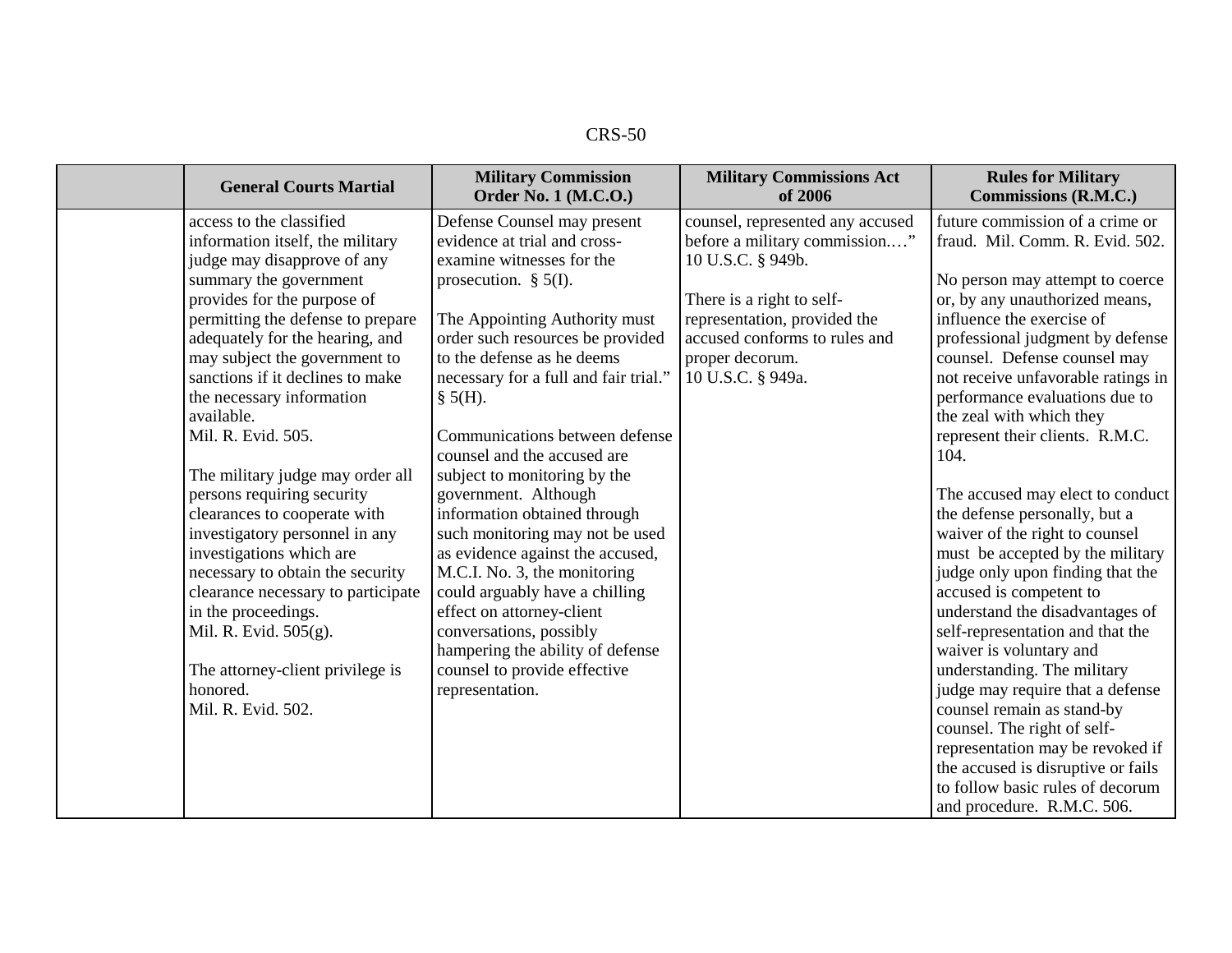| v |  |
|---|--|
|---|--|

|                                                                | <b>General Courts Martial</b>                                                                                                                                                                                                                                                                                                                                                                                                                                                                                                           | <b>Military Commission</b><br><b>Order No. 1 (M.C.O.)</b>                                                                                                                                                                                                                                                                                                                                                                                                                                                                                 | <b>Military Commissions Act</b><br>of 2006                                                                                                                                                                                                                                                                                                                                                                                                                                                                                                                                      | <b>Rules for Military</b><br>Commissions (R.M.C.)                                                                                                                                                                                                                                                                                                                                                                                                                                                                                                                                                                                                                                                        |
|----------------------------------------------------------------|-----------------------------------------------------------------------------------------------------------------------------------------------------------------------------------------------------------------------------------------------------------------------------------------------------------------------------------------------------------------------------------------------------------------------------------------------------------------------------------------------------------------------------------------|-------------------------------------------------------------------------------------------------------------------------------------------------------------------------------------------------------------------------------------------------------------------------------------------------------------------------------------------------------------------------------------------------------------------------------------------------------------------------------------------------------------------------------------------|---------------------------------------------------------------------------------------------------------------------------------------------------------------------------------------------------------------------------------------------------------------------------------------------------------------------------------------------------------------------------------------------------------------------------------------------------------------------------------------------------------------------------------------------------------------------------------|----------------------------------------------------------------------------------------------------------------------------------------------------------------------------------------------------------------------------------------------------------------------------------------------------------------------------------------------------------------------------------------------------------------------------------------------------------------------------------------------------------------------------------------------------------------------------------------------------------------------------------------------------------------------------------------------------------|
| <b>Right to</b><br><b>Indictment</b> and<br><b>Presentment</b> | The right to indictment by grand<br>jury is explicitly excluded in<br>"cases arising in the land or naval<br>forces."<br>Amendment V.<br>However, a process similar to a<br>grand jury is required by article<br>32, UCMJ. 10 U.S.C. § 832.<br>Whenever an offense is alleged,<br>the commander is responsible for<br>initiating a preliminary inquiry<br>and deciding how to dispose of<br>the offense.<br>R.C.M. 303-06.<br>The accused must be informed of<br>the charges as soon as practicable.<br>Art. 30, UCMJ, 10 U.S.C. § 830. | Probably not applicable to<br>military commissions, provided<br>the accused is an enemy<br>belligerent.<br>See Ex parte Quirin, 317 U.S. 1<br>(1942).<br>The Office of the Chief<br>Prosecutor prepares charges for<br>referral by the Appointing<br>Authority.<br>$§$ 4(B).<br>There is no requirement for an<br>impartial investigation prior to a<br>referral of charges. The<br>Commission may adjust a<br>charged offense in a manner that<br>does not change the nature or<br>increase the seriousness of the<br>charge. $\S$ 6(F). | Article 32, UCMJ, hearings are<br>expressly made inapplicable. 10<br>U.S.C. § $948b(d)(1)(C)$ .<br>Charges and specifications against<br>an accused are to be signed by a<br>person subject to UCMJ swearing<br>under oath that the signer has<br>"personal knowledge of, or reason<br>to believe, the matters set forth<br>therein," and that they are "true in<br>fact to the best of his knowledge<br>and belief." The accused is to be<br>informed of the charges and<br>specifications against him as soon<br>as practicable after charges are<br>sworn. 10 U.S.C. § 948q. | Upon the swearing of the charges<br>and specifications, the accused is<br>to be informed of the charges<br>against him as soon as<br>practicable in English and, if<br>appropriate,<br>in another language that the<br>accused understands. R.M.C.<br>308.<br>Charges must be sworn under<br>oath by a person subject to the<br>UCMJ with personal knowledge<br>or reason to believe they are true.<br>R.M.C. 307(b).<br>A specification is "a plain,<br>concise, and definite statement of<br>the essential facts constituting the<br>offense charged. A specification<br>is sufficient if it alleges every<br>element of the charged offense<br>expressly or by necessary<br>implication." R.M.C. 307. |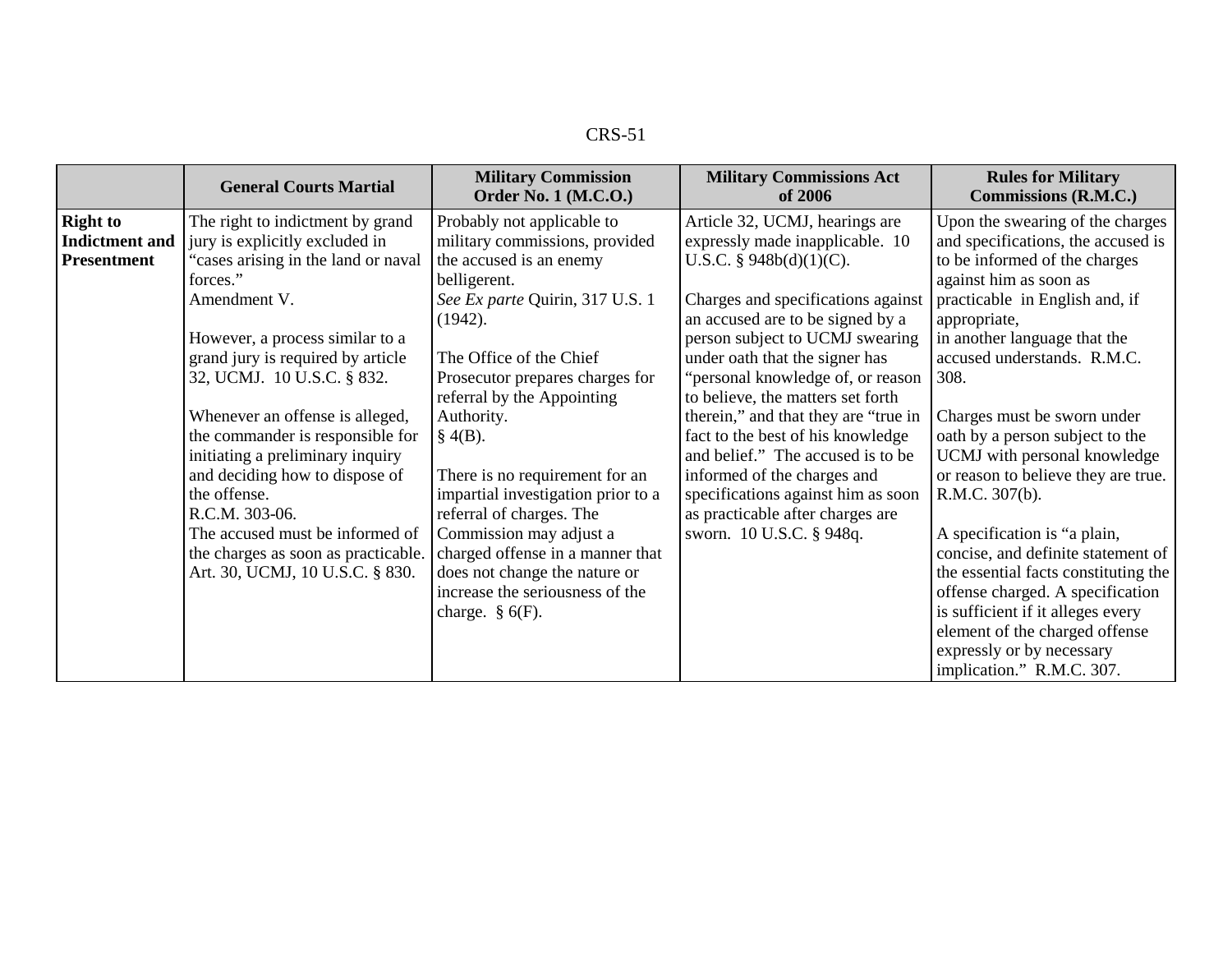|                                                                     | <b>General Courts Martial</b>                                                                                                                                                                                                                                                                                                                                                                                                                                                                                                                                                                                                                                                                                                        | <b>Military Commission</b><br><b>Order No. 1 (M.C.O.)</b>                                                                                                                                                                                                                                                           | <b>Military Commissions Act</b><br>of 2006                                                                                                                                                                                                                                                                                                                                                                                               | <b>Rules for Military</b><br>Commissions (R.M.C.)                                                                                                                                                                                                                                                                                                                                                                                                                                                                                                                                                                            |
|---------------------------------------------------------------------|--------------------------------------------------------------------------------------------------------------------------------------------------------------------------------------------------------------------------------------------------------------------------------------------------------------------------------------------------------------------------------------------------------------------------------------------------------------------------------------------------------------------------------------------------------------------------------------------------------------------------------------------------------------------------------------------------------------------------------------|---------------------------------------------------------------------------------------------------------------------------------------------------------------------------------------------------------------------------------------------------------------------------------------------------------------------|------------------------------------------------------------------------------------------------------------------------------------------------------------------------------------------------------------------------------------------------------------------------------------------------------------------------------------------------------------------------------------------------------------------------------------------|------------------------------------------------------------------------------------------------------------------------------------------------------------------------------------------------------------------------------------------------------------------------------------------------------------------------------------------------------------------------------------------------------------------------------------------------------------------------------------------------------------------------------------------------------------------------------------------------------------------------------|
| <b>Right to</b><br>Written<br><b>Statement of</b><br><b>Charges</b> | Charges and specifications must<br>be signed under oath and made<br>known to the accused as soon as<br>practicable. Art. 30, UCMJ, 10<br>U.S.C. § 830.                                                                                                                                                                                                                                                                                                                                                                                                                                                                                                                                                                               | Copies of approved charges are<br>provided to the accused and<br>Defense Counsel in English and<br>another language the accused<br>understands, if appropriate.<br>$\S$ 5(A).                                                                                                                                       | Trial counsel is responsible for<br>serving on counsel a copy of the<br>charges upon the accused, in<br>English and, if appropriate, in<br>another language that the accused<br>understands, "sufficiently in<br>advance of trial to prepare a<br>defense." 10 U.S.C. § 948s.                                                                                                                                                            | The trial counsel assigned to a<br>case must cause to be served<br>upon the accused and military<br>defense counsel a copy of the<br>charges, in English and, if<br>appropriate, in another language<br>that the accused understands,<br>sufficiently in advance of trial to<br>prepare a defense. R.M.C. 602.                                                                                                                                                                                                                                                                                                               |
| <b>Right to be</b><br><b>Present at Trial</b>                       | The presence of the accused is<br>required during arraignment, at<br>the plea, and at every stage of the<br>court-martial unless the accused<br>waives the right by voluntarily<br>absenting him or herself from the<br>proceedings after the arraignment<br>or by persisting in conduct that<br>justifies the trial judge in ordering<br>the removal of the accused from<br>the proceedings.<br>R.C.M. 801.<br>The government may introduce<br>redacted or summarized versions<br>of evidence to be substituted for<br>classified information properly<br>claimed under privilege, but there<br>is no provision that would allow<br>court-martial members (other<br>than the non-voting military<br>judge) to view evidence that is | The accused may be present at<br>every stage of trial before the<br>Commission unless the Presiding<br>Officer excludes the accused<br>because of disruptive conduct or<br>for security reasons, or "any other<br>reason necessary for the conduct<br>of a full and fair trial."<br>$\S\S 4(A)(5)(a); 5(K); 6B(3).$ | The accused has the right to be<br>present at all sessions of the<br>military commission except<br>deliberation or voting, unless<br>exclusion of the accused is<br>permitted under § 949d. 10 U.S.C.<br>§ $949a(b)(1)(B)$ .<br>The accused may be excluded<br>from attending portions of the<br>proceeding if the military judge<br>determines that the accused<br>persists in disruptive or dangerous<br>conduct. 10 U.S.C. § 949d(e). | The accused is required to be<br>present at the arraignment, the<br>time of the plea, every stage of<br>the trial including sessions<br>conducted without members<br>(except for certain in camera and<br>ex parte presentations as may be<br>permitted under R.M.C. 701-703<br>and Mil. Comm. R. Evid. 505),<br>voir dire and challenges of<br>members, the announcement of<br>findings, sentencing proceedings,<br>and post-trial sessions, if any,<br>unless voluntary absence is<br>permitted by the rules or the<br>accused is excluded by the<br>military judge, after warning, for<br>disruptive conduct. R.M.C. 804. |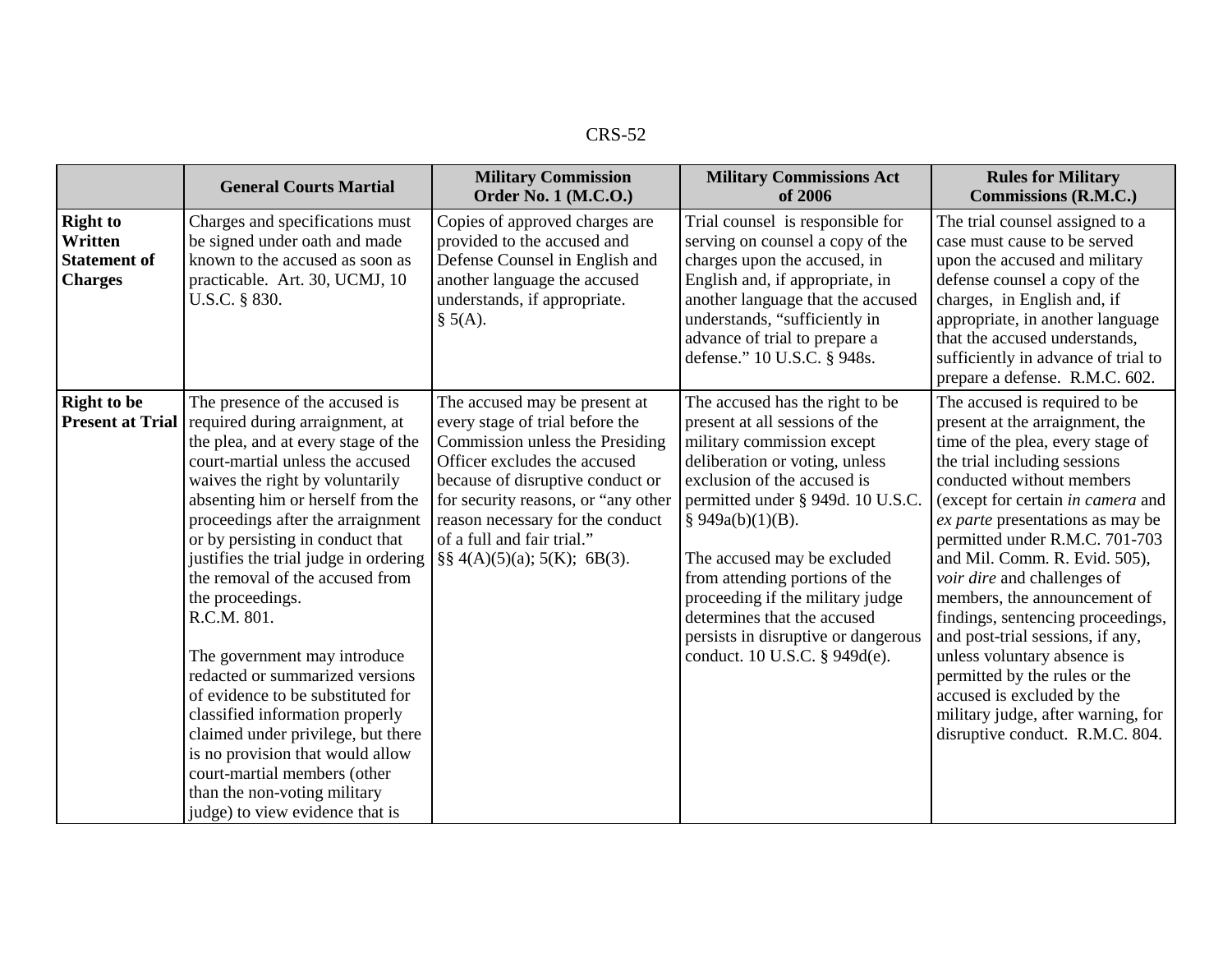| n |  |
|---|--|
|---|--|

|                                                              | <b>General Courts Martial</b>                                                                                                                                                            | <b>Military Commission</b><br><b>Order No. 1 (M.C.O.)</b>                                                                                                                                                                                                                              | <b>Military Commissions Act</b><br>of 2006                                                                                                                                                                                                                                                                                                                                                                                                                                                                                                                                                                                                                                                                                                                                                                                                                                | <b>Rules for Military</b><br>Commissions (R.M.C.)                                                                                                                                                                                                                                                                    |
|--------------------------------------------------------------|------------------------------------------------------------------------------------------------------------------------------------------------------------------------------------------|----------------------------------------------------------------------------------------------------------------------------------------------------------------------------------------------------------------------------------------------------------------------------------------|---------------------------------------------------------------------------------------------------------------------------------------------------------------------------------------------------------------------------------------------------------------------------------------------------------------------------------------------------------------------------------------------------------------------------------------------------------------------------------------------------------------------------------------------------------------------------------------------------------------------------------------------------------------------------------------------------------------------------------------------------------------------------------------------------------------------------------------------------------------------------|----------------------------------------------------------------------------------------------------------------------------------------------------------------------------------------------------------------------------------------------------------------------------------------------------------------------|
|                                                              | not seen by the accused. Mil. R.<br>Evid. 505.                                                                                                                                           |                                                                                                                                                                                                                                                                                        |                                                                                                                                                                                                                                                                                                                                                                                                                                                                                                                                                                                                                                                                                                                                                                                                                                                                           |                                                                                                                                                                                                                                                                                                                      |
| <b>Prohibition</b><br>against Ex Post<br><b>Facto Crimes</b> | Courts-martial will not enforce an<br>ex post facto law, including<br>increasing amount of pay to be<br>forfeited for specific crimes.<br>United States v. Gorki, 47 M.J.<br>370 (1997). | Not provided, but may be implicit<br>in restrictions on jurisdiction over<br>offenses. See § $3(B)$ .<br>M.C.I. No. 2 $\S$ 3(A) provides that<br>"no offense is cognizable in a trial<br>by military commission if that<br>offense did not exist prior to the<br>conduct in question." | Crimes punishable by military<br>commissions under the new<br>chapter are contained in<br>subchapter VII. It includes the<br>crime of conspiracy, which a<br>plurality of the Supreme Court in<br>Hamdan v. Rumsfeld viewed as<br>invalid as a charge of war crimes.<br>126 S.Ct. 2749 (2006).<br>The act declares that it "codif[ies]<br>offenses that have traditionally<br>been triable by military<br>commissions," and that "because<br>the [defined crimes] (including<br>provisions that incorporate<br>definitions in other provisions of<br>law) are declarative of existing<br>law, they do not preclude trial for<br>crimes that occurred before the<br>date of enactment." 10 U.S.C. §<br>950p.<br>The MCA expressly provides<br>jurisdiction over the defined<br>crimes, whether committed prior<br>to, on or after September 11,<br>2001. 10 U.S.C. § 948d. | Crimes and their elements are set<br>forth in Part IV of the M.M.C.<br>Military commissions have<br>jurisdiction to try any offense<br>made punishable by the MCA or<br>the law of war when committed<br>by an alien unlawful enemy<br>combatant before, on, or after<br>September 11, 2001. R.M.C.<br>$201(b)(1)$ . |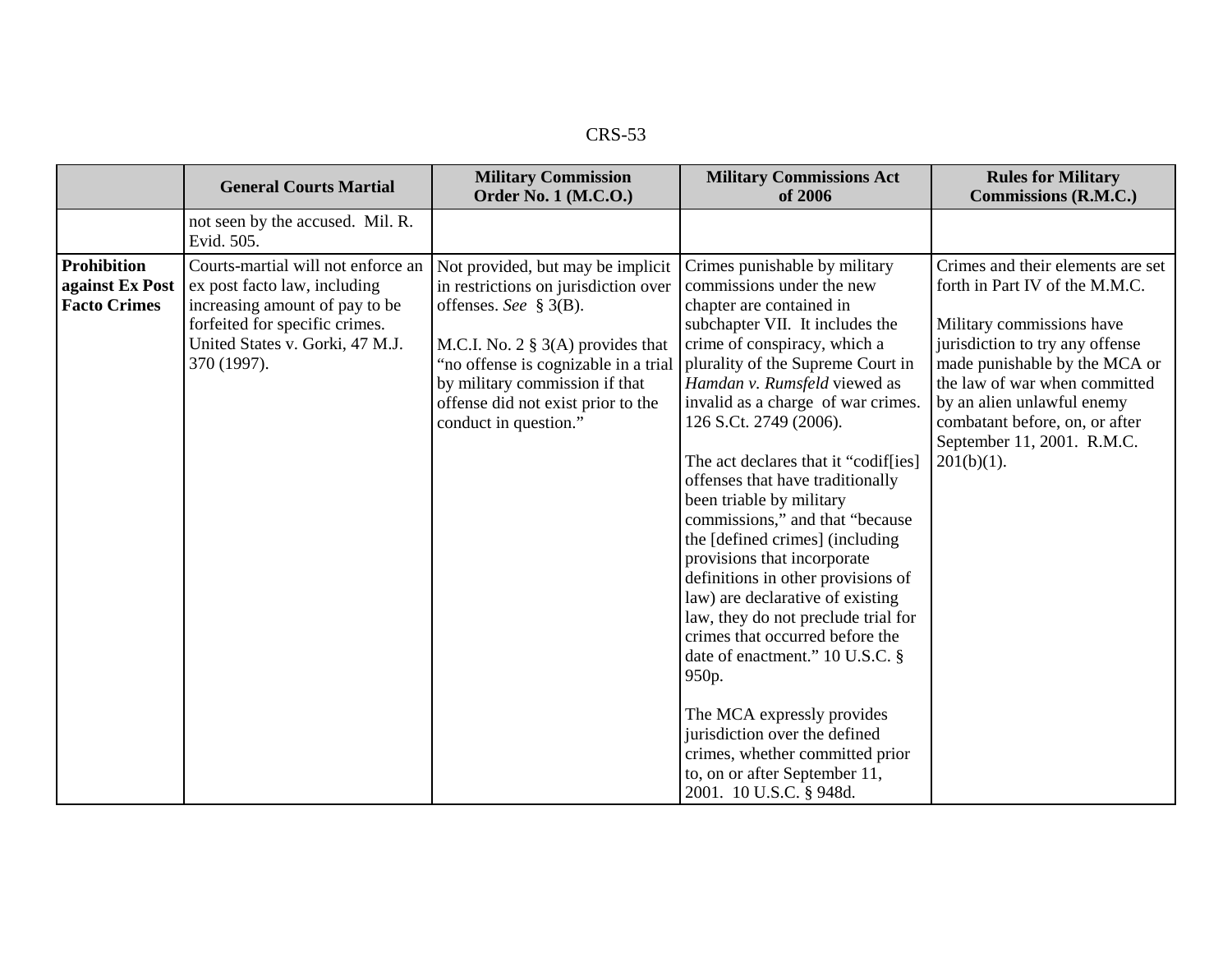|                   | <b>General Courts Martial</b>         | <b>Military Commission</b><br><b>Order No. 1 (M.C.O.)</b> | <b>Military Commissions Act</b><br>of 2006 | <b>Rules for Military</b><br><b>Commissions (R.M.C.)</b> |
|-------------------|---------------------------------------|-----------------------------------------------------------|--------------------------------------------|----------------------------------------------------------|
| <b>Protection</b> | Double jeopardy clause applies.       | The accused may not be tried                              | "No person may, without his                | The accused may move to                                  |
| against Double    | See Wade v. Hunter, 336 US 684,       | again by any Commission for a                             | consent, be tried by a commission          | dismiss charges on the basis that                        |
| <b>Jeopardy</b>   | 688-89 (1949).                        | charge once a Commission's                                | a second time for the same                 | he has previously been tried by                          |
|                   | Art. 44, UCMJ prohibits double        | finding becomes final. (Jeopardy                          | offense." Jeopardy attaches when           | military commission or federal                           |
|                   | jeopardy, provides for jeopardy to    | appears to attach when the finding                        | a guilty finding becomes final             | civilian court for the same                              |
|                   | attach after introduction of          | becomes final, at least with                              | after review of the case has been          | offense. Jeopardy attaches once                          |
|                   | evidence.                             | respect to subsequent U.S.                                | fully completed. 10 U.S.C. §               | presentation of evidence on the                          |
|                   | 10 U.S.C. § 844.                      | military commissions.)                                    | 949h.                                      | general issue of guilt has begun,                        |
|                   |                                       | $\S$ 5(P).                                                |                                            | except that a military                                   |
|                   | General court-martial proceeding      |                                                           | The United States may not appeal           | commission proceeding is not a                           |
|                   | is considered to be a federal trial   | However, although a finding of                            | a an order or ruling that amounts          | trial for jeopardy purposes if the                       |
|                   | for double jeopardy purposes.         | Not Guilty by the Commission                              | to a finding of not guilty. 10             | military commission lacked                               |
|                   | Double jeopardy does not result       | may not be changed to Guilty,                             | U.S.C. $\S$ 950d(a)(2).                    | jurisdiction, or, if a military                          |
|                   | from charges brought in state or      | either the reviewing panel, the                           |                                            | commission makes a finding of                            |
|                   | foreign courts, although court-       | Appointing Authority, the                                 | The convening authority may not            | guilty, the proceeding is not a                          |
|                   | martial in such cases is              | Secretary of Defense, or the                              | revise findings or order a                 | trial for jeopardy purposes until                        |
|                   | disfavored.                           | President may return the case for                         | rehearing in any case to reconsider        | final review has been fully                              |
|                   | U. S. v. Stokes, 12 M.J. 229          | "further proceedings" prior to the                        | a finding of not guilty of any             | completed. R.M.C. 907.                                   |
|                   | (C.M.A. 1982).                        | findings' becoming final. If a                            | specification or a ruling which            |                                                          |
|                   |                                       | finding of Not Guilty is vacated                          | amounts to a finding of not guilty,        | The convening authority may not                          |
|                   | Once military authorities have        | and retried, double jeopardy may                          | or reconsider a finding of not             | order new proceedings to                                 |
|                   | turned service member over to         | be implicated.                                            | guilty of any charge, unless there         | reconsider any ruling that                               |
|                   | civil authorities for trial, military | The order does not specify                                | has been a finding of guilty under         | amounts to a finding of not guilty                       |
|                   | may have waived jurisdiction for      | whether a person already tried by                         | a specification laid under that            | as to any charge or specification,                       |
|                   | that crime, although it may be        | any other court or tribunal may be                        | charge, which sufficiently alleges         | except with respect to a charge                          |
|                   | possible to charge the individual     | tried by a military commission                            | a violation. The convening                 | where the record indicates guilt                         |
|                   | for another crime arising from the    | under the M.O. The M.O.                                   | authority may not increase the             | as to a specification that may be                        |
|                   | same conduct.                         | reserves for the President the                            | severity of the sentence unless the        | charged as a separate offense                            |
|                   | See 54 AM. JUR. 2D, Military and      | authority to direct the Secretary                         | sentence prescribed for the                | under the MCA. Proceedings for                           |
|                   | Civil Defense $\S$ § 227-28.          | of Defense to transfer an                                 | offense is mandatory.                      | increasing the severity of a                             |
|                   |                                       | individual subject to the M.O. to                         | 10 U.S.C. § 950b(d)(2)(B).                 | sentence are not permitted unless                        |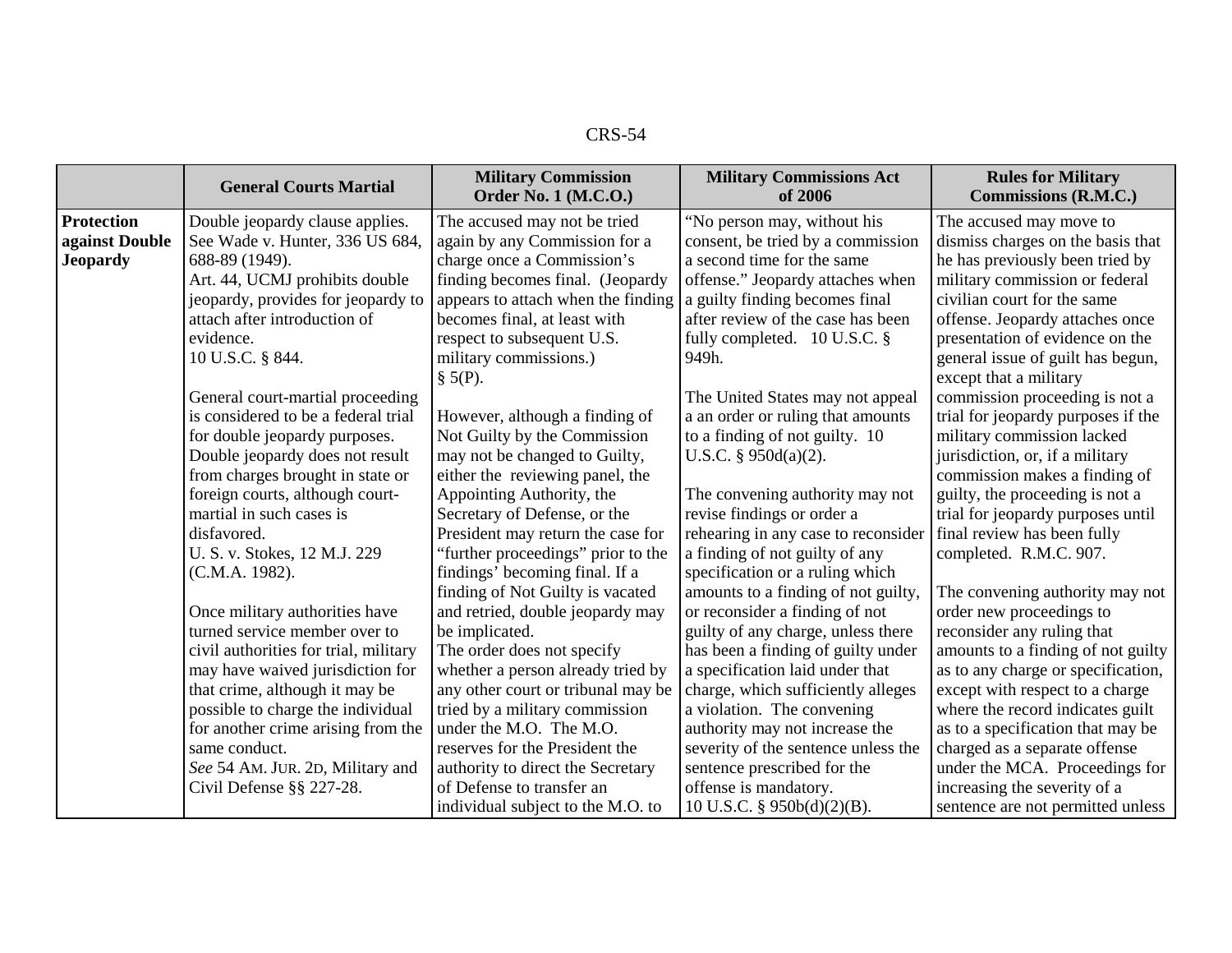|                                 | <b>General Courts Martial</b>                                                                                                                                                                                                                                                                                                                                                                                                                                                                                                                                                                  | <b>Military Commission</b><br><b>Order No. 1 (M.C.O.)</b>                                                                                                                                                                                                                                                                                                                                                                                                                                                                                 | <b>Military Commissions Act</b><br>of 2006                                                                                                                                                                                                                                                                                                                                                                                                                                                                          | <b>Rules for Military</b><br>Commissions (R.M.C.)                                                                                                                                                                                                                                                                                                                                                                                                                                                                                                                                                      |
|---------------------------------|------------------------------------------------------------------------------------------------------------------------------------------------------------------------------------------------------------------------------------------------------------------------------------------------------------------------------------------------------------------------------------------------------------------------------------------------------------------------------------------------------------------------------------------------------------------------------------------------|-------------------------------------------------------------------------------------------------------------------------------------------------------------------------------------------------------------------------------------------------------------------------------------------------------------------------------------------------------------------------------------------------------------------------------------------------------------------------------------------------------------------------------------------|---------------------------------------------------------------------------------------------------------------------------------------------------------------------------------------------------------------------------------------------------------------------------------------------------------------------------------------------------------------------------------------------------------------------------------------------------------------------------------------------------------------------|--------------------------------------------------------------------------------------------------------------------------------------------------------------------------------------------------------------------------------------------------------------------------------------------------------------------------------------------------------------------------------------------------------------------------------------------------------------------------------------------------------------------------------------------------------------------------------------------------------|
|                                 |                                                                                                                                                                                                                                                                                                                                                                                                                                                                                                                                                                                                | another governmental authority,<br>which is not precluded by the<br>order from prosecuting the<br>individual. This subsection could<br>be read to authorize prosecution<br>by federal authorities after the<br>individual was subject to trial by<br>military commission, although a<br>federal court would likely dismiss<br>such a case on double jeopardy<br>grounds.<br>M.O. $§ 7(e)$ .                                                                                                                                               |                                                                                                                                                                                                                                                                                                                                                                                                                                                                                                                     | the commission failed to adjudge<br>a proper sentence under the MCA<br>or the sentence was less than that<br>agreed to in a plea agreement.<br>R.M.C. 1102(c).                                                                                                                                                                                                                                                                                                                                                                                                                                         |
| Speedy &<br><b>Public Trial</b> | In general, accused must be<br>brought to trial within 120 days of<br>the preferral of charges or the<br>imposition of restraint, whichever<br>date is earliest.<br>R.C.M. 707(a).<br>The right to a public trial applies<br>in courts-martial but is not<br>absolute.<br>R.C.M. 806.<br>The military trial judge may<br>exclude the public from portions<br>of a proceeding for the purpose of<br>protecting classified information<br>if the prosecution demonstrates an<br>overriding need to do so and the<br>closure is no broader than<br>necessary.<br>United States v. Grunden, 2 M.J. | The Commission is required to<br>proceed expeditiously,<br>"preventing any unnecessary<br>interference or delay."<br>$§$ 6(B)(2).<br>Failure to meet a specified<br>deadline does not create a right to<br>relief. $§$ 10.<br>The rules do not prohibit<br>detention without charge, or<br>require charges to be brought<br>within a specific time period.<br>Proceedings "should be open to<br>the maximum extent possible,"<br>but the Appointing Authority has<br>broad discretion to close hearings,<br>and may exclude the public or | There is no right to a speedy trial.<br>Article 10, UCMJ, 10 U.S.C. §<br>810, is expressly made<br>inapplicable to military<br>commissions. 10 U.S.C. §<br>$948b(c)$ .<br>The military judge may close all<br>or part of a trial to the public only<br>after making a determination that<br>such closure is necessary to<br>protect information, the disclosure<br>of which would be harmful to<br>national security interests, or to<br>protect the physical safety of any<br>participant.<br>10 U.S.C. § 949d(d). | There is a right to a speedy trial,<br>but only after charges are<br>preferred. The accused is to be<br>arraigned within 30 days of the<br>service of charges. The military<br>judge is to set an appropriate<br>schedule for discovery as soon as<br>practicable after the service of<br>charges, and to announce the<br>assembly of the military<br>commission within 120 days of<br>the service of charges.<br>Continuances are to be granted<br>only in the interests of justice,<br>and remedies, such as dismissal<br>of charges (with or without<br>prejudice) may be available.<br>R.M.C. 707. |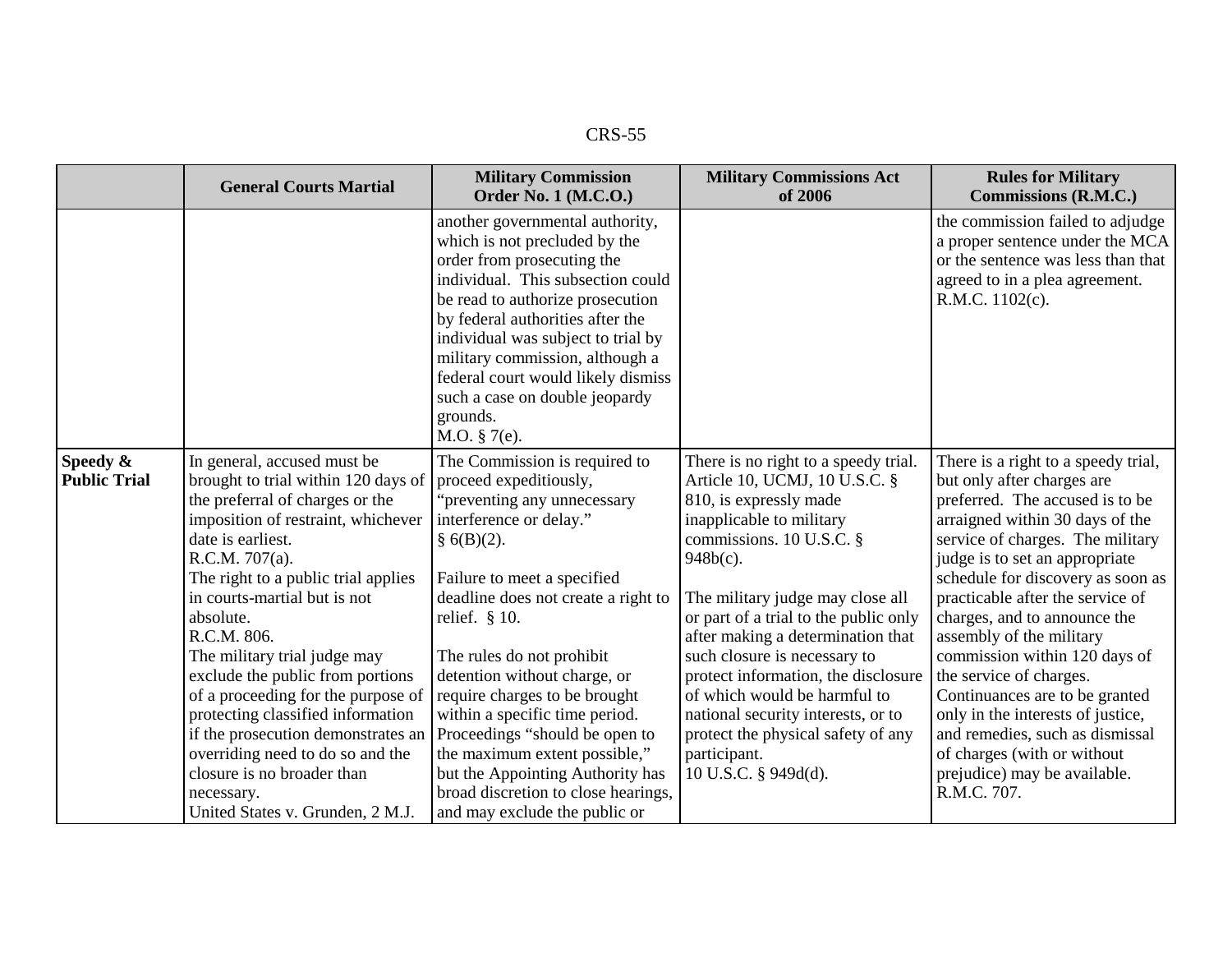|                                                | <b>General Courts Martial</b>                                                                                                                                                                                                | <b>Military Commission</b><br><b>Order No. 1 (M.C.O.)</b>                                                                                                                                                                                                                                                                                                                                                                                  | <b>Military Commissions Act</b><br>of 2006                                                                                                                                                                                                                                                                                                                                                                                                                                                                                                                                          | <b>Rules for Military</b><br>Commissions (R.M.C.)                                                                                                                                                                                                                                                                                                                                                                                                                                                                                       |
|------------------------------------------------|------------------------------------------------------------------------------------------------------------------------------------------------------------------------------------------------------------------------------|--------------------------------------------------------------------------------------------------------------------------------------------------------------------------------------------------------------------------------------------------------------------------------------------------------------------------------------------------------------------------------------------------------------------------------------------|-------------------------------------------------------------------------------------------------------------------------------------------------------------------------------------------------------------------------------------------------------------------------------------------------------------------------------------------------------------------------------------------------------------------------------------------------------------------------------------------------------------------------------------------------------------------------------------|-----------------------------------------------------------------------------------------------------------------------------------------------------------------------------------------------------------------------------------------------------------------------------------------------------------------------------------------------------------------------------------------------------------------------------------------------------------------------------------------------------------------------------------------|
|                                                | 116 (CMA 1977); Mil. R. Evid.<br>$505(j)$ .                                                                                                                                                                                  | accredited press from open<br>proceedings.<br>§ 6(B)(3).                                                                                                                                                                                                                                                                                                                                                                                   |                                                                                                                                                                                                                                                                                                                                                                                                                                                                                                                                                                                     | The military judge may close a<br>session to the public only after<br>specifically finding such closure<br>necessary to protect national<br>security information or to ensure<br>the physical safety of individuals.<br>"Public" includes representatives<br>of the press and representatives<br>of national and international<br>organizations, as determined by<br>the Office of the Secretary of<br>Defense, and certain members of<br>both the military and civilian<br>communities. R.M.C. 806.                                    |
| Burden &<br><b>Standard of</b><br><b>Proof</b> | Members of court martial must be<br>instructed that the burden of proof<br>to establish guilt is upon the<br>government and that any<br>reasonable doubt must be<br>resolved in favor of the<br>defendant.<br>R.C.M. 920(e). | Commission members may vote<br>for a finding of guilty only if<br>convinced beyond a reasonable<br>doubt, based on evidence<br>admitted at trial, that the accused<br>is guilty.<br>$\S\S 5(C)$ ; 6(F).<br>The burden of proof of guilt is on<br>the prosecution, § $5(C)$ ; however,<br>M.C.I. No. 2 states that element<br>of wrongfulness of an offense is<br>to be inferred absent evidence to<br>the contrary. M.C.I. No. $2 \S 4(B)$ | Commission members are to be<br>instructed that the accused is<br>presumed to be innocent until his<br>"guilt is established by legal and<br>competent evidence beyond<br>reasonable doubt"; that any<br>reasonable doubt as to the guilt of<br>the accused must be "resolved in<br>favor of the accused and he must<br>be acquitted"; that reasonable<br>doubt as to the degree of guilt<br>must be resolved in favor of the<br>lower degree as to which there is<br>no reasonable doubt; and that the<br>burden of proof is upon the United<br>States. 10 U.S.C. § 949 <i>l</i> . | Instructions to the members<br>include a charge that the accused<br>must be presumed to be innocent<br>until the accused's guilt is<br>established by legal and<br>competent evidence beyond<br>reasonable doubt; any reasonable<br>doubt must be resolved in favor<br>of the accused, and the burden of<br>proof to establish the guilt of the<br>accused is upon the Government.<br>R.M.C. 920(e).<br>A finding of guilty requires the<br>votes of two-thirds of the<br>members present except in<br>capital cases, in which case the |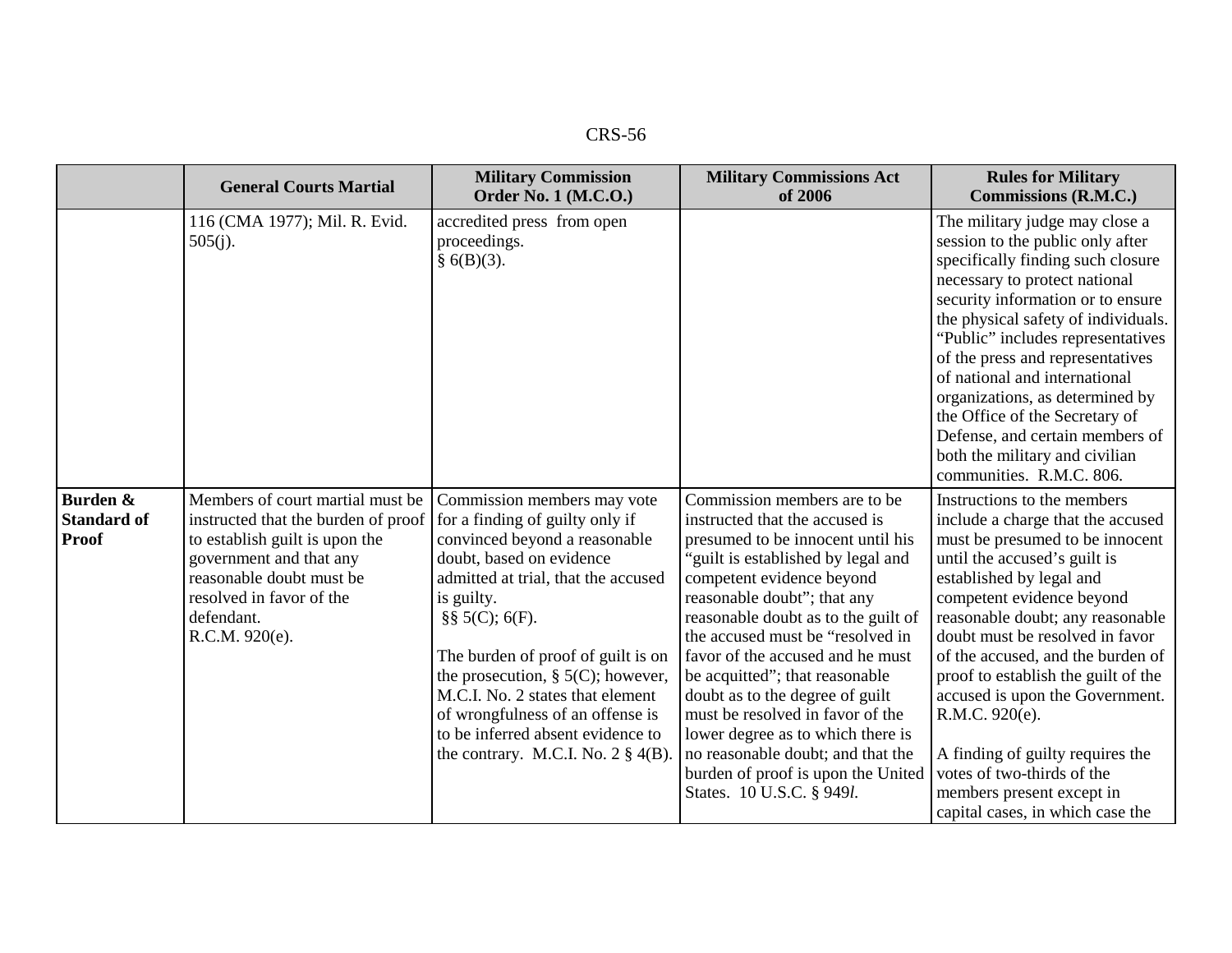| י<br>◥<br>١× |
|--------------|
|--------------|

|                                                                                                                                                      |                                                                                                                                                |                                                                                                                                                                                                                                                                                                                                                                         | Commissions (R.M.C.)                                                                                                                                                                                                                                                                                                |
|------------------------------------------------------------------------------------------------------------------------------------------------------|------------------------------------------------------------------------------------------------------------------------------------------------|-------------------------------------------------------------------------------------------------------------------------------------------------------------------------------------------------------------------------------------------------------------------------------------------------------------------------------------------------------------------------|---------------------------------------------------------------------------------------------------------------------------------------------------------------------------------------------------------------------------------------------------------------------------------------------------------------------|
|                                                                                                                                                      |                                                                                                                                                | Two-thirds of the members must<br>concur on a finding of guilty,<br>except in capital cases. 10 U.S.C.<br>§ 949m.                                                                                                                                                                                                                                                       | vote must be unanimous. R.M.C.<br>$921(c)$ .                                                                                                                                                                                                                                                                        |
|                                                                                                                                                      |                                                                                                                                                | The military judge is to exclude<br>any evidence the probative value<br>of which is substantially<br>outweighed by the danger of<br>unfair prejudice, confusion of the<br>issues, or misleading the members<br>of the commission, or by<br>considerations of undue delay,<br>waste of time, or needless<br>presentation of cumulative<br>evidence.<br>10 U.S.C. § 949a. |                                                                                                                                                                                                                                                                                                                     |
| No person subject to the UCMJ<br>may compel any person to answer<br>incriminating questions. Art.<br>31(a) UCMJ, 10 U.S.C. § 831(a).                 | The accused is not required to<br>testify, and the commission may<br>draw no adverse inference from, a<br>refusal to testify.                  | "No person shall be required to<br>testify against himself at a<br>commission proceeding."<br>10 U.S.C. § 948r.                                                                                                                                                                                                                                                         | No person shall be required to<br>testify against himself at a<br>proceeding of a military<br>commission. R.M.C. 301(a).                                                                                                                                                                                            |
| to give testimony that is<br>immaterial or potentially<br>degrading.<br>Art. 31(c), UCMJ, 10 U.S.C. §<br>$831(c)$ .<br>No adverse inference is to be | However, there is no rule against<br>the use of coerced statements as<br>There is no specific provision for<br>their testimony from being used | failure to testify are not expressly<br>prohibited; however, members are<br>to be instructed that "the accused<br>must be presumed to be innocent<br>until his guilt is established by<br>legal and competent evidence" 10<br>U.S.C. § 949 <i>l</i> .                                                                                                                   | Testimony can be compelled only<br>if the facts and circumstances are<br>such that no answer the witness<br>might make to the question could<br>incriminate the witness, the<br>witness has waived the privilege,<br>or the privilege against<br>self-incrimination does not apply.<br>A witness may not assert the |
|                                                                                                                                                      | Defendant may not be compelled<br>drawn from a defendant's refusal                                                                             | $\S$ 5(F).<br>evidence.<br>immunity of witnesses to prevent<br>against them in any subsequent                                                                                                                                                                                                                                                                           | Adverse inferences drawn from a                                                                                                                                                                                                                                                                                     |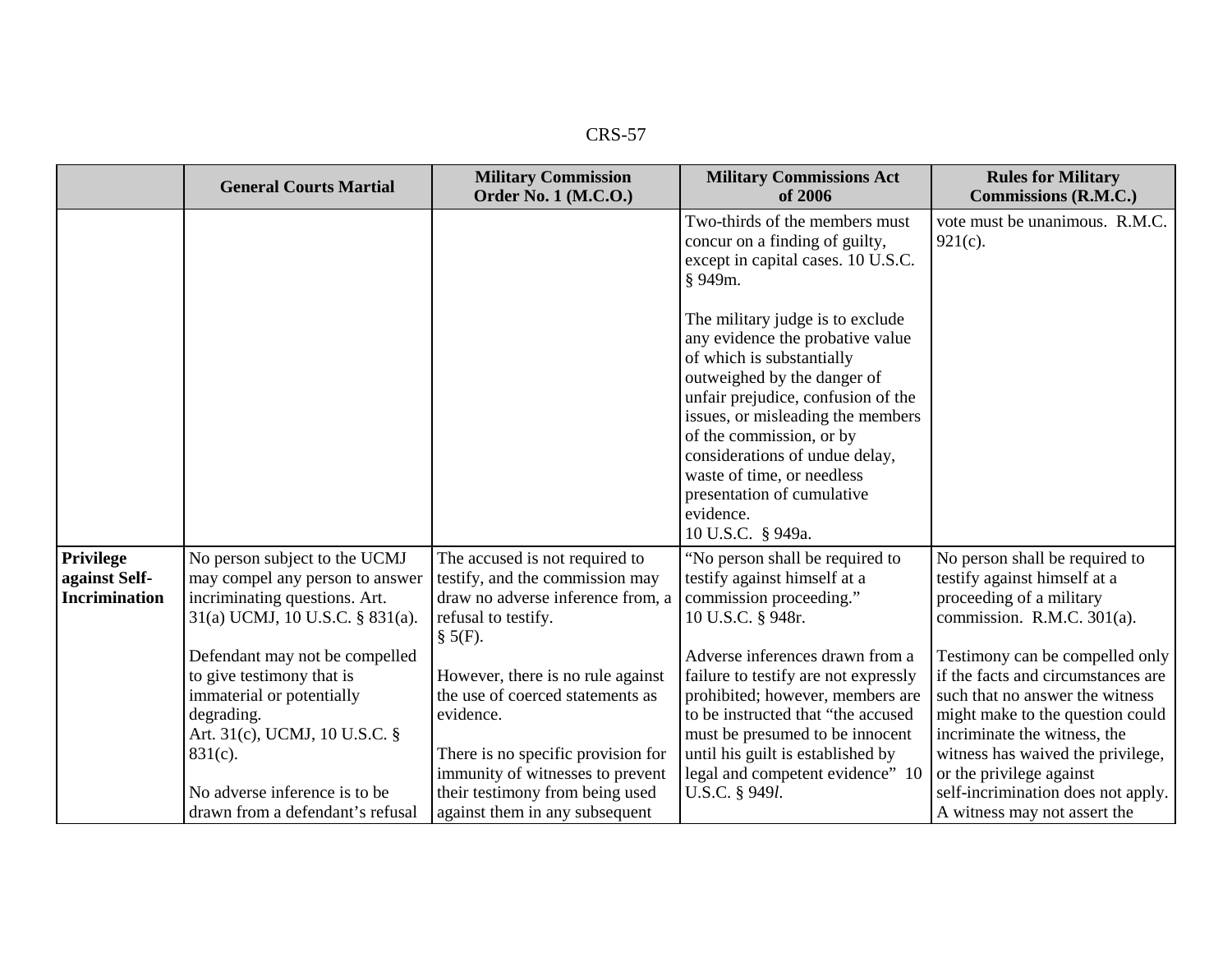| ٠<br>ו כו<br>יערי<br>$\ddot{\phantom{1}}$ |  |
|-------------------------------------------|--|
|-------------------------------------------|--|

| <b>General Courts Martial</b>                                                                                                                                                                                                                                                                                                                                       | <b>Military Commission</b>                                                                                                                                                                                                                                                                                                                | <b>Military Commissions Act</b>                                          | <b>Rules for Military</b>                                                                                                                                                                                                                                                                                                                                                                                                                                                                                                                                                                                                                                                                                                                                                                                                                       |
|---------------------------------------------------------------------------------------------------------------------------------------------------------------------------------------------------------------------------------------------------------------------------------------------------------------------------------------------------------------------|-------------------------------------------------------------------------------------------------------------------------------------------------------------------------------------------------------------------------------------------------------------------------------------------------------------------------------------------|--------------------------------------------------------------------------|-------------------------------------------------------------------------------------------------------------------------------------------------------------------------------------------------------------------------------------------------------------------------------------------------------------------------------------------------------------------------------------------------------------------------------------------------------------------------------------------------------------------------------------------------------------------------------------------------------------------------------------------------------------------------------------------------------------------------------------------------------------------------------------------------------------------------------------------------|
|                                                                                                                                                                                                                                                                                                                                                                     | <b>Order No. 1 (M.C.O.)</b>                                                                                                                                                                                                                                                                                                               | of 2006                                                                  | Commissions (R.M.C.)                                                                                                                                                                                                                                                                                                                                                                                                                                                                                                                                                                                                                                                                                                                                                                                                                            |
| to answer any questions or testify<br>at court-martial. Mil. R. Evid.<br>$301(f)$ .<br>Witnesses may not be compelled<br>to give testimony that may be<br>incriminating unless granted<br>immunity for that testimony by a<br>general court-martial convening<br>authority, as authorized by the<br>Attorney General, if required. 18<br>U.S.C. § 6002; R.C.M. 704. | legal proceeding; however, under<br>18 U.S.C. §§ 6001 et seq., a<br>witness required by a military<br>tribunal to give incriminating<br>testimony is immune from<br>prosecution in any criminal case,<br>other than for perjury, giving<br>false statements, or otherwise<br>failing to comply with the order.<br>18 U.S.C. §§6002; 6004. | There does not appear to be a<br>provision for immunity of<br>witnesses. | privilege if the witness is not<br>subject to criminal penalty as a<br>result of an answer by reason of<br>immunity, running of a statute of<br>limitations, or similar reason.<br>Mil. Comm. R. Evid. 301.<br>In the event a witness is granted<br>immunity, the military judge<br>must ensure that the immunity is<br>granted by an appropriate<br>authority and that the grant<br>provides that neither the<br>testimony of the witness nor any<br>evidence obtained from that<br>testimony may be used against<br>the witness at any subsequent<br>trial other than in a prosecution<br>for perjury, false swearing, the<br>making of a false official<br>statement, or failure to comply<br>with an order to testify after the<br>military judge has ruled that the<br>privilege may not be asserted by<br>reason of immunity. R.M.C. 301. |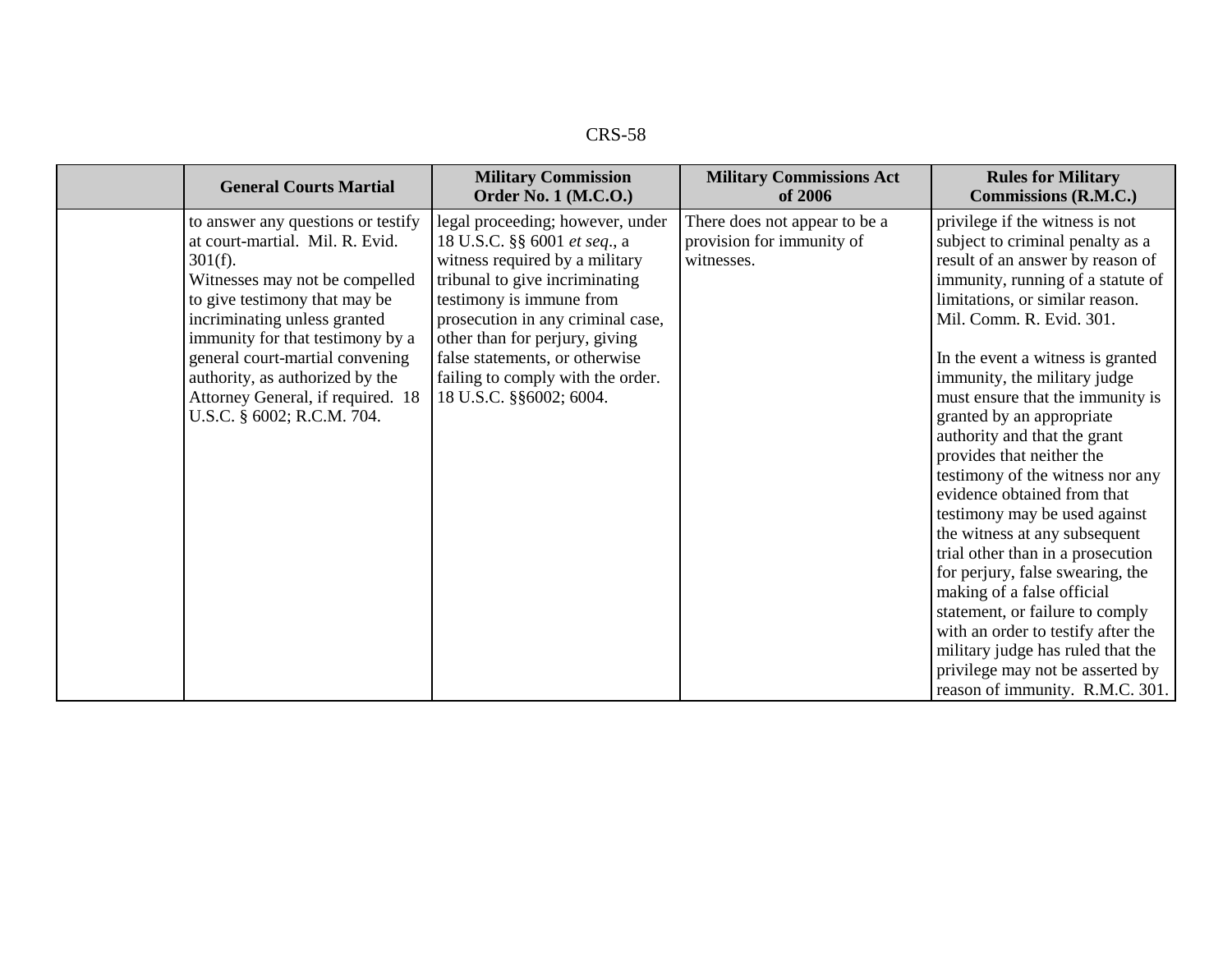| CRS- | 59. |
|------|-----|
|------|-----|

|                   | <b>General Courts Martial</b>        | <b>Military Commission</b><br><b>Order No. 1 (M.C.O.)</b> | <b>Military Commissions Act</b><br>of 2006 | <b>Rules for Military</b><br>Commissions (R.M.C.) |
|-------------------|--------------------------------------|-----------------------------------------------------------|--------------------------------------------|---------------------------------------------------|
| <b>Right to</b>   | Hearsay rules apply as in federal    | Defense Counsel may cross-                                | "Defense counsel may cross-                | The accused has the right to be                   |
| <b>Examine</b> or | court.                               | examine the prosecution's                                 | examine each witness for the               | represented by counsel at oral                    |
| <b>Have</b>       | Mil. R. Evid. 801 et seq.            | witnesses who appear before the                           | prosecution who testifies before           | depositions to examine and cross-                 |
| <b>Examined</b>   | In capital cases, sworn              | Commission. $\S$ 5(I).                                    | the commission."                           | examine witnesses. R.M.C.                         |
| <b>Adverse</b>    | depositions may not be used in       |                                                           | 10 U.S.C. § 949c.                          | $702(g)$ .                                        |
| <b>Witnesses</b>  | lieu of witness, unless court-       | However, the Commission may                               |                                            |                                                   |
|                   | martial is treated as non-capital or | also permit witnesses to testify by                       | In the case of classified                  | "Hearsay may be admitted on the                   |
|                   | it is introduced by the defense.     | telephone or other means not                              | information, the military judge            | same terms as any other form of                   |
|                   | Art. 49, UCMJ, 10 U.S.C. § 849.      | requiring the presence of the                             | may authorize the government to            | evidence  if it would be                          |
|                   | The government may claim a           | witness at trial, in which case                           | delete specified portions of               | admitted under the rules of                       |
|                   | privilege not to disclose classified | cross-examination may be                                  | evidence to be made available to           | evidence applicable in trial by                   |
|                   | evidence to the accused, and the     | impossible.                                               | the accused, or may allow an               | general courts-martial," or "if the               |
|                   | military judge may authorize the     | § 6(D)(2).                                                | unclassified summary or statement          | proponent of the evidence makes                   |
|                   | deletion of specified items of       |                                                           | setting forth the facts the evidence       | known to the adverse party" the                   |
|                   | classified information, substitute   | In the case of closed proceedings                         | would tend to prove, to the extent         | intention to offer, and the                       |
|                   | a portion or summary, or             | or classified evidence, only the                          | practicable in accordance with the         | particulars of, the evidence. The                 |
|                   | statement admitting relevant facts   | detailed defense counsel may be                           | rules used at general courts-              | accused may have such evidence                    |
|                   | that the evidence would tend to      | permitted to participate. Hearsay                         | martial. 10 U.S.C.                         | excluded if he can demonstrate                    |
|                   | prove, unless the military judge     | evidence is admissible as long as                         | $§$ 949d(f)(2)(A).                         | that the evidence is unreliable.                  |
|                   | determines that disclosure of        | the Commission determines it                              |                                            | Mil. Comm. R. Evid. 802, 803.                     |
|                   | classified information itself is     | would have probative value to a                           | Hearsay evidence not admissible            |                                                   |
|                   | necessary to enable the accused to   | reasonable person. § $6(D)(1)$ .                          | under the rules of evidence                | The military judge may, with                      |
|                   | prepare for trial.                   |                                                           | applicable in trial by general             | respect to classified information,                |
|                   | Mil. R. Evid. 505(g).                | The Commission may consider                               | courts-martial is admissible only          | order admission into evidence of                  |
|                   |                                      | testimony from prior trials as well                       | if the proponent notifies the              | only part of a writing, recording                 |
|                   |                                      | as sworn and unsworn written                              | adverse party, sufficiently in             | or photograph or may order                        |
|                   |                                      | statements, apparently without                            | advance of its intention to offer          | admission into evidence of the                    |
|                   |                                      | regard to the availability of the                         | the evidence, and the particulars          | whole, writing, recording or                      |
|                   |                                      | declarant, in apparent                                    | of the evidence (including                 | photograph with the excision of                   |
|                   |                                      | contradiction with 10 U.S.C.                              | information on the general                 | some or all of the classified                     |
|                   |                                      | § 849.                                                    | circumstances under which the              | information contained therein.                    |
|                   |                                      | § 6(D)(3).                                                | evidence was obtained) unless the          | Mil. Comm. R. Evid. 505(f)(3).                    |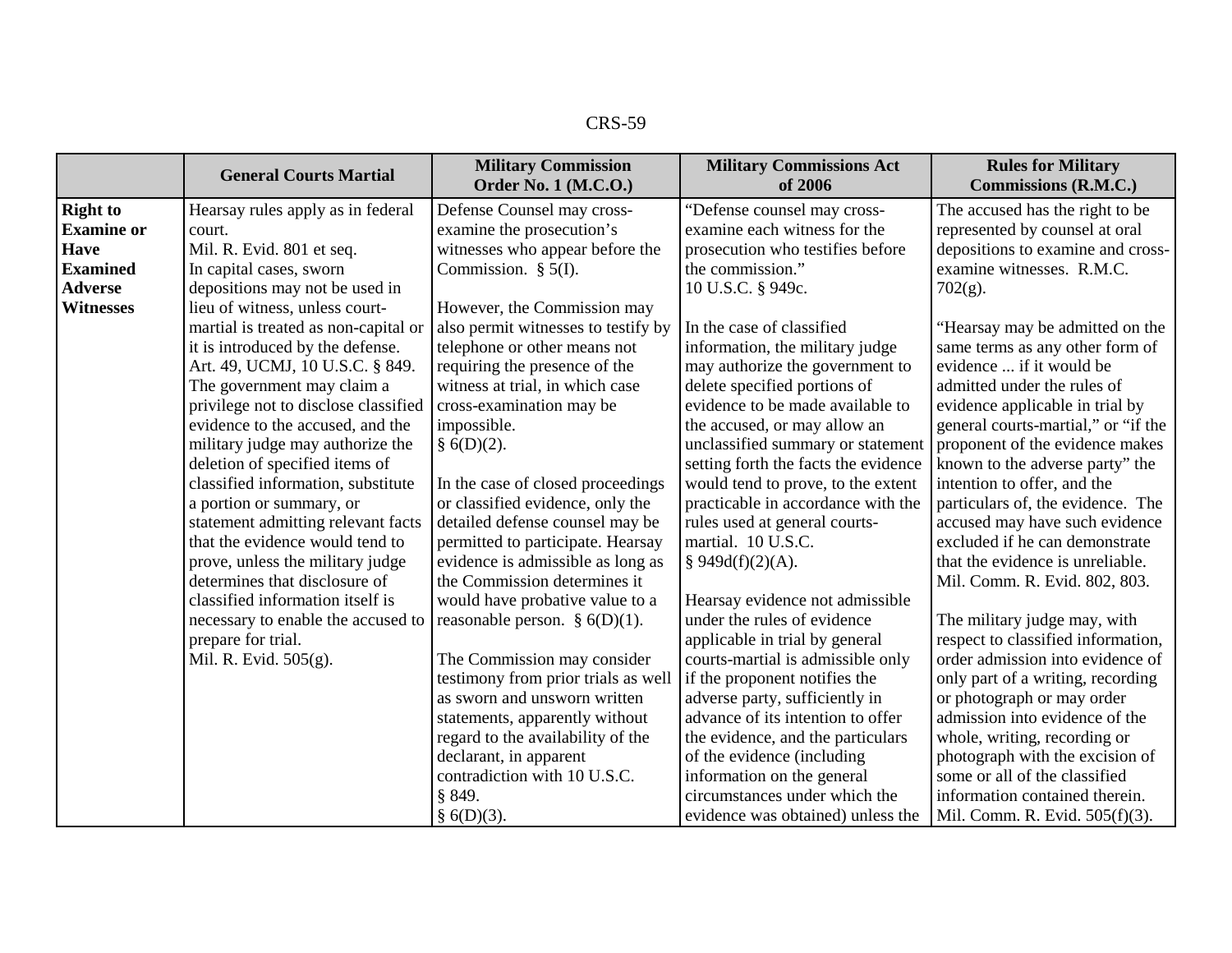| $CRS-60$ |
|----------|
|----------|

|                                                                                         | <b>General Courts Martial</b>                                                                                                                                                                                                                                                                  | <b>Military Commission</b><br><b>Order No. 1 (M.C.O.)</b>                                                                                                                                                                                                                                                                            | <b>Military Commissions Act</b><br>of 2006                                                                                                                                                                                                                                                                                                                                                                                                                   | <b>Rules for Military</b><br><b>Commissions (R.M.C.)</b>                                                                                                                                                                                                                                                                                                                                                                                                                                                                                                                                                                                                             |
|-----------------------------------------------------------------------------------------|------------------------------------------------------------------------------------------------------------------------------------------------------------------------------------------------------------------------------------------------------------------------------------------------|--------------------------------------------------------------------------------------------------------------------------------------------------------------------------------------------------------------------------------------------------------------------------------------------------------------------------------------|--------------------------------------------------------------------------------------------------------------------------------------------------------------------------------------------------------------------------------------------------------------------------------------------------------------------------------------------------------------------------------------------------------------------------------------------------------------|----------------------------------------------------------------------------------------------------------------------------------------------------------------------------------------------------------------------------------------------------------------------------------------------------------------------------------------------------------------------------------------------------------------------------------------------------------------------------------------------------------------------------------------------------------------------------------------------------------------------------------------------------------------------|
|                                                                                         |                                                                                                                                                                                                                                                                                                |                                                                                                                                                                                                                                                                                                                                      | party opposing the admission of<br>the evidence "clearly<br>demonstrates that the evidence is<br>unreliable or lacking in probative<br>value."<br>10 U.S.C. § 949a(b)(2)(E).                                                                                                                                                                                                                                                                                 | The military judge is required to<br>permit trial counsel to introduce<br>otherwise admissible evidence<br>before the military commission<br>without disclosing the "sources,<br>methods, or activities by which<br>the United States acquired the<br>evidence" if the military judge<br>finds that such information is<br>classified and that the evidence is<br>reliable. The military judge may<br>(but need not) require trial<br>counsel to present an unclassified<br>summary of such information to<br>the military commission and the<br>defense, "to the extent<br>practicable and consistent with<br>national security." Mil. Comm.<br>R. Evid. 505(e)(6). |
| <b>Right to</b><br><b>Compulsory</b><br><b>Process to</b><br>Obtain<br><b>Witnesses</b> | Defendants before court-martial<br>have the right to compel<br>appearance of witnesses<br>necessary to their defense.<br>R.C.M. 703.<br>Process to compel witnesses in<br>court-martial cases is to be<br>similar to the process used in<br>federal courts.<br>Art. 46, UCMJ, 10 U.S.C. § 846. | The accused may obtain<br>witnesses and documents "to the<br>extent necessary and reasonably<br>available as determined by the<br>Presiding Officer."<br>$§$ 5(H).<br>The Commission has the power to<br>summon witnesses as requested<br>by the defense. $\S$ 6(A)(5).<br>The power to issue subpoenas is<br>exercised by the Chief | Defense counsel is to be afforded<br>a reasonable opportunity to obtain<br>witnesses and other evidence,<br>including evidence in the<br>possession of the United States,<br>according to DOD regulations.<br>The military commission is<br>authorized to compel witnesses<br>under U.S. jurisdiction to appear.<br>The military judge may authorize<br>discovery in accordance with rules<br>prescribed by the Secretary of<br>Defense to redact classified | Subject to 10 U.S.C. § 949j(c)<br>and R.M.C. 701, each party is<br>entitled to the production<br>of evidence which is relevant,<br>necessary and noncumulative.<br>R.M.C. 703(f)<br>The defense is to have a<br>"reasonable opportunity to obtain<br>witnesses" who have not been<br>deemed "unavailable" by the<br>military judge according to Mil.<br>Comm. R. Evid. 804(a).                                                                                                                                                                                                                                                                                       |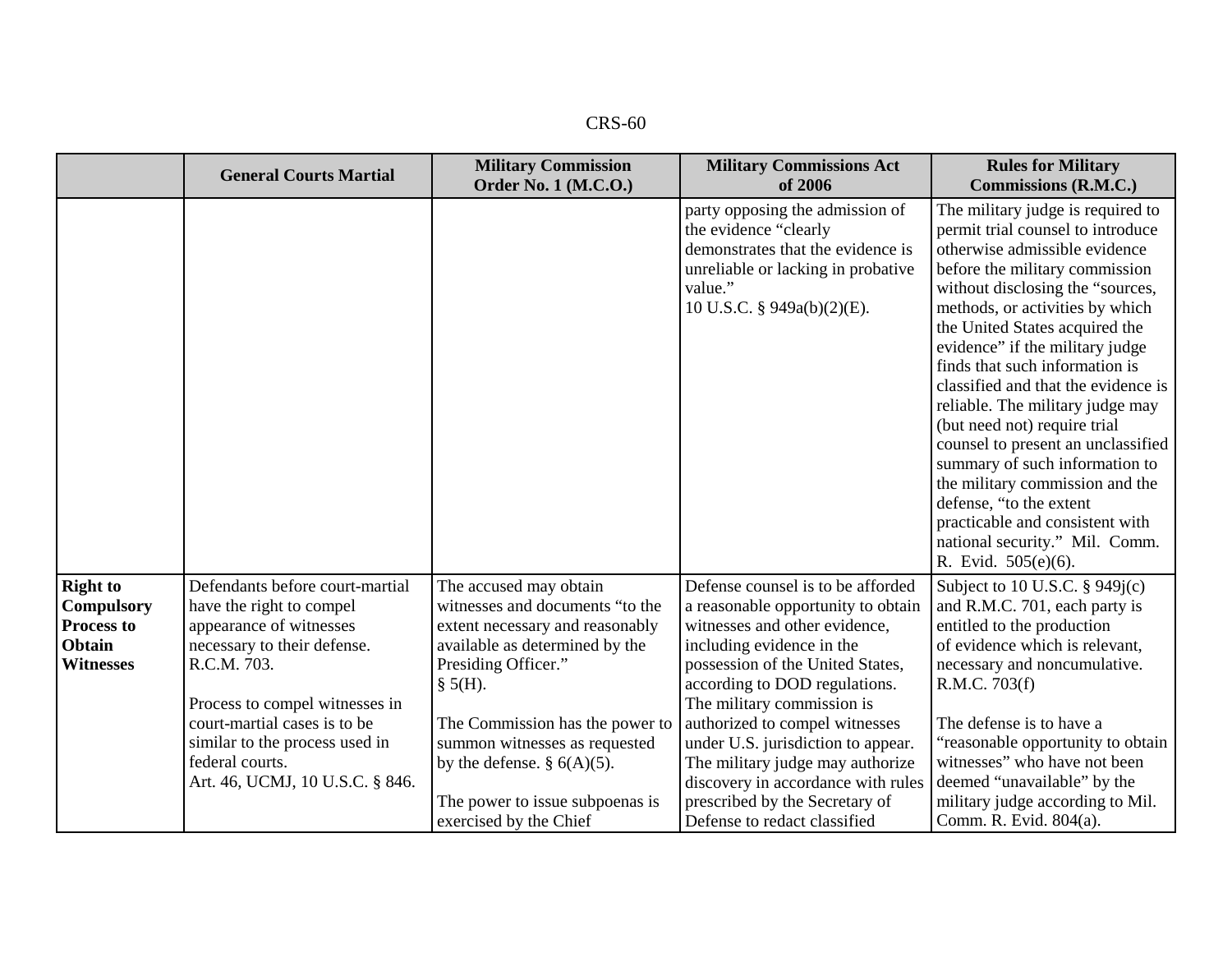| nс<br>61<br>K.S- |
|------------------|
|------------------|

|                                                | <b>General Courts Martial</b>                                                                                                                                                                                                                                                                                                                                                                                                                                                                                                     | <b>Military Commission</b><br><b>Order No. 1 (M.C.O.)</b>                                                                                                                                                                                                                                                                                                                                                                                                                                         | <b>Military Commissions Act</b><br>of 2006                                                                                                                                                                                                                                                                                                                                                                                                                                                                                      | <b>Rules for Military</b><br><b>Commissions (R.M.C.)</b>                                                                                                                                                                                                                                                                                                                                                                                           |
|------------------------------------------------|-----------------------------------------------------------------------------------------------------------------------------------------------------------------------------------------------------------------------------------------------------------------------------------------------------------------------------------------------------------------------------------------------------------------------------------------------------------------------------------------------------------------------------------|---------------------------------------------------------------------------------------------------------------------------------------------------------------------------------------------------------------------------------------------------------------------------------------------------------------------------------------------------------------------------------------------------------------------------------------------------------------------------------------------------|---------------------------------------------------------------------------------------------------------------------------------------------------------------------------------------------------------------------------------------------------------------------------------------------------------------------------------------------------------------------------------------------------------------------------------------------------------------------------------------------------------------------------------|----------------------------------------------------------------------------------------------------------------------------------------------------------------------------------------------------------------------------------------------------------------------------------------------------------------------------------------------------------------------------------------------------------------------------------------------------|
|                                                |                                                                                                                                                                                                                                                                                                                                                                                                                                                                                                                                   | Prosecutor; the Chief Defense<br>Counsel has no such authority.<br>M.C.I. Nos. 3-4.                                                                                                                                                                                                                                                                                                                                                                                                               | information or to provide an<br>unclassified summary or statement<br>describing the evidence. The trial<br>counsel is obligated to disclose<br>exculpatory evidence of which he<br>is aware to the defense, but such<br>information, if classified, is<br>available to the accused only in a<br>redacted or summary form, and<br>only if making the information<br>available is possible without<br>compromising intelligence<br>sources, methods, or activities, or<br>other national security interests.<br>10 U.S.C. § 949j. | Evidence under the control of the<br>Government may be obtained by<br>requesting it from the custodian.<br>Other evidence may be obtained<br>by subpoena. R.M.C. 703.<br>The defense may submit a<br>written request listing witnesses<br>for production by the<br>Government The judge is<br>authorized to grant the<br>production of the witnesses as<br>justice may require. R.M.C.<br>$703(c)$ .                                               |
| <b>Right to Trial</b><br>by Impartial<br>Judge | A qualified military judge is<br>detailed to preside over the court-<br>martial. The convening authority<br>may not prepare or review any<br>report concerning the<br>performance or effectiveness of<br>the military judge.<br>Art. 26, UCMJ, 10 U.S.C. § 826.<br>Article 37, UCMJ, prohibits<br>unlawful influence of courts-<br>martial through admonishment,<br>censure, or reprimand of its<br>members by the convening<br>authority or commanding officer,<br>or any unlawful attempt by a<br>person subject to the UCMJ to | The Presiding Officer is<br>appointed directly by the<br>Appointing Authority, which<br>decides all interlocutory issues.<br>There do not appear to be any<br>special procedural safeguards to<br>ensure impartiality, but<br>challenges for cause have been<br>permitted.<br>$\S$ 4(A)(4).<br>The presiding judge, who decides<br>issues of admissibility of<br>evidence, does not vote as part of<br>the commission on the finding of<br>guilt or innocence.<br>Article 37, UCMJ, provides that | Military judges must take an oath<br>to perform their duties faithfully.<br>10 U.S.C. § 949g.<br>The convening authority is<br>prohibited from preparing or<br>reviewing any report concerning<br>the effectiveness, fitness, or<br>efficiency of a military judge. 10<br>U.S.C. $§ 948j(a)$ .<br>A military judge may not be<br>assigned to a case in which he is<br>the accuser, an investigator, a<br>witness, or a counsel.<br>10 U.S.C. § 948 <i>j</i> (c).                                                                | Military judges must take an oath<br>to "faithfully and impartially"<br>perform their duties. R.M.C.<br>$807(b)$ .<br>A military judge may not be<br>assigned to a case "if he is the<br>accuser or a witness or has acted<br>as investigator or a counsel in the<br>same case." R.M.C. $502(c)(1)$ .<br>Recusal is required in any<br>proceeding in which a military<br>judge's impartiality might<br>reasonably be questioned.<br>R.M.C. 902(a). |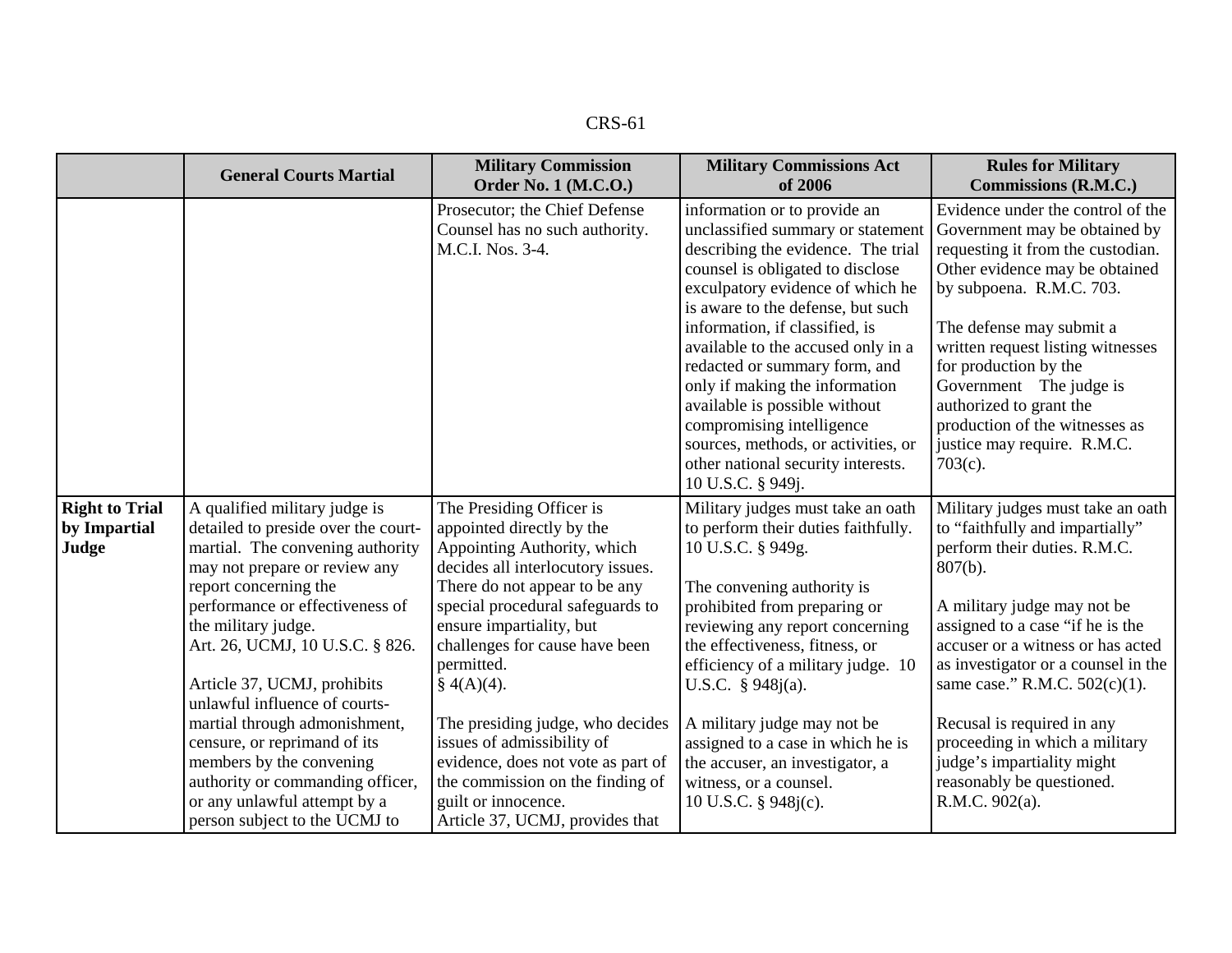| XRS-62 |
|--------|
|--------|

| <b>General Courts Martial</b>                                                                                      | <b>Military Commission</b>                                                                                                                                                                                                                                                                                                                                                                                                                                                                                           | <b>Military Commissions Act</b>                                                                                                                                                                                                                                                                                                                                                                                                                                                                                                                        | <b>Rules for Military</b>                                                                                                                                                                                                                                                                                                                                                                                                                                                                                                                                                                                                                                                                                                                                                                                                 |
|--------------------------------------------------------------------------------------------------------------------|----------------------------------------------------------------------------------------------------------------------------------------------------------------------------------------------------------------------------------------------------------------------------------------------------------------------------------------------------------------------------------------------------------------------------------------------------------------------------------------------------------------------|--------------------------------------------------------------------------------------------------------------------------------------------------------------------------------------------------------------------------------------------------------------------------------------------------------------------------------------------------------------------------------------------------------------------------------------------------------------------------------------------------------------------------------------------------------|---------------------------------------------------------------------------------------------------------------------------------------------------------------------------------------------------------------------------------------------------------------------------------------------------------------------------------------------------------------------------------------------------------------------------------------------------------------------------------------------------------------------------------------------------------------------------------------------------------------------------------------------------------------------------------------------------------------------------------------------------------------------------------------------------------------------------|
|                                                                                                                    | <b>Order No. 1 (M.C.O.)</b>                                                                                                                                                                                                                                                                                                                                                                                                                                                                                          | of 2006                                                                                                                                                                                                                                                                                                                                                                                                                                                                                                                                                | Commissions (R.M.C.)                                                                                                                                                                                                                                                                                                                                                                                                                                                                                                                                                                                                                                                                                                                                                                                                      |
| coerce or influence the action of a<br>court-martial or convening<br>authority.<br>Art. 37, UCMJ, 10 U.S.C. § 837. | no person subject to the UCMJ<br>"may attempt to coerce or, by any<br>unauthorized means, influence the<br>action of a court-martial or any<br>other military tribunal or any<br>member thereof, in reaching the<br>findings or sentence in any case,<br>or the action of any convening,<br>approving, or reviewing authority<br>with respect to his judicial acts."<br>10 U.S.C. § 837.<br>M.C.I. No. 9 clarifies that Art. 37<br>applies with respect to members<br>of the review panel. M.C.I. No. 9<br>$§$ 4(F). | The military judge may not<br>consult with the members of the<br>commission except in the<br>presence of the accused, trial<br>counsel, and defense counsel, nor<br>may he vote with the members of<br>the commission.<br>10 U.S.C. § 948j(d).<br>Convening authority may not<br>censure, reprimand, or admonish<br>the military judge.<br>No person may attempt to coerce<br>or use unauthorized means to<br>influence the action of a<br>commission.<br>10 U.S.C. § 949b.<br>The military judge may be<br>challenged for cause.<br>10 U.S.C. § 949f. | "A military judge  may not<br>consult with the members of the<br>commission except in the<br>presence of the accused, trial<br>counsel, and defense counsel, nor<br>may he vote with the members of<br>the commission." R.M.C.<br>$502(c)(2)$ .<br>The convening authority is<br>prohibited from preparing or<br>reviewing "any report concerning<br>the effectiveness, fitness, or<br>efficiency of a military judge<br>which relates to his performance<br>of duty as a military judge on the<br>military commission." R.M.C.<br>$502(c)(4)$ .<br>The convening authority may not<br>censure, reprimand, or admonish<br>the military judge. R.M.C.<br>$104(a)(1)$ .<br>"No person may attempt to<br>coerce or, by any unauthorized<br>means, influence the action of a<br>military commission " R.M.C.<br>$104(a)(2)$ . |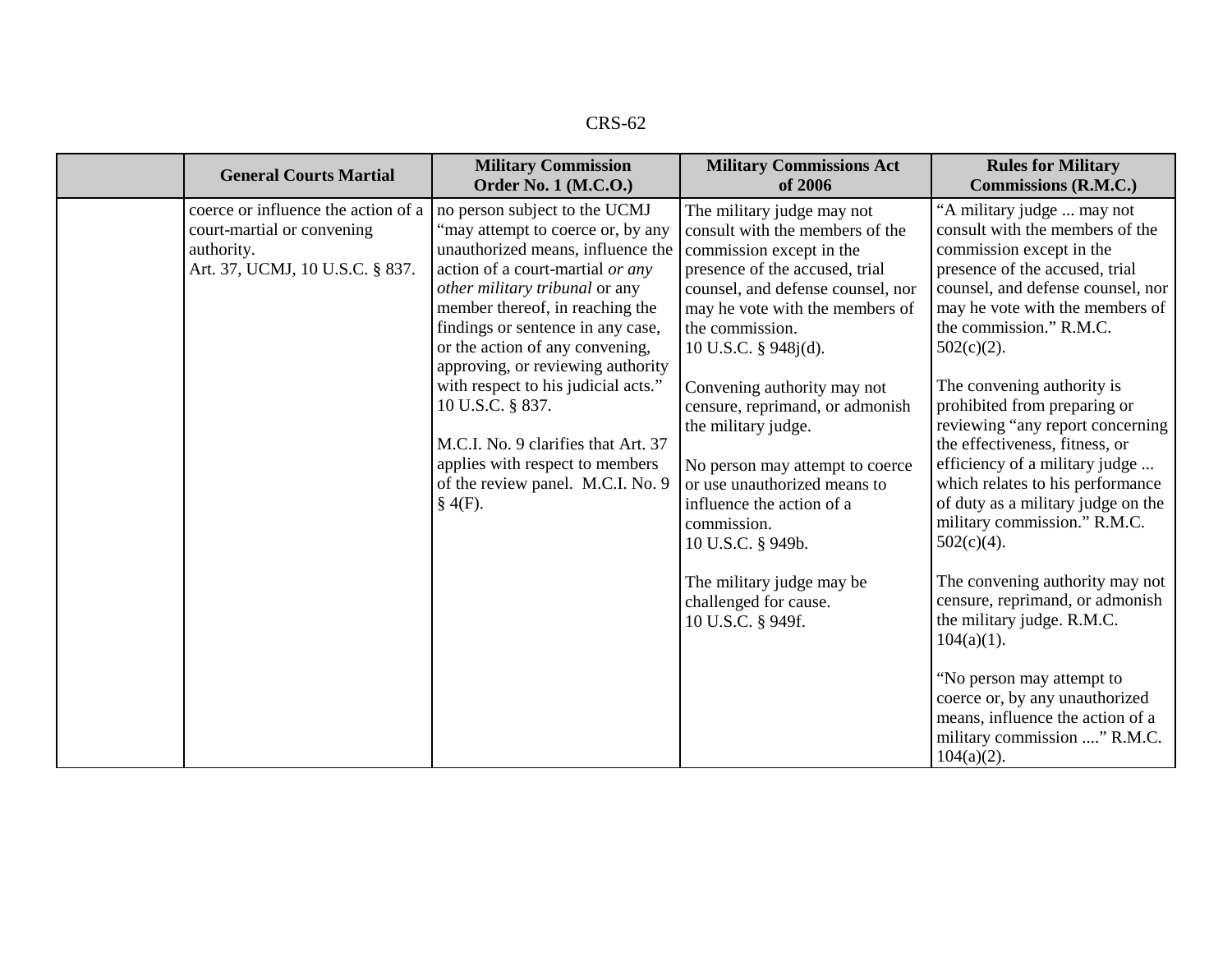| $CRS-63$ |
|----------|
|----------|

|                                                      | <b>General Courts Martial</b>                                                                                                                                                                                                                                                                                                                                                                             | <b>Military Commission</b><br><b>Order No. 1 (M.C.O.)</b>                                                                                                                                                                                                         | <b>Military Commissions Act</b><br>of 2006                                                                                                                                                                                                                                                                                                                 | <b>Rules for Military</b><br>Commissions (R.M.C.)                                                                                                                                                                                                                                                                                                                                                                                                     |
|------------------------------------------------------|-----------------------------------------------------------------------------------------------------------------------------------------------------------------------------------------------------------------------------------------------------------------------------------------------------------------------------------------------------------------------------------------------------------|-------------------------------------------------------------------------------------------------------------------------------------------------------------------------------------------------------------------------------------------------------------------|------------------------------------------------------------------------------------------------------------------------------------------------------------------------------------------------------------------------------------------------------------------------------------------------------------------------------------------------------------|-------------------------------------------------------------------------------------------------------------------------------------------------------------------------------------------------------------------------------------------------------------------------------------------------------------------------------------------------------------------------------------------------------------------------------------------------------|
| <b>Right to Trial</b><br><b>By Impartial</b><br>Jury | A military accused has no Sixth<br>Amendment right to a trial by<br>petit jury.<br>Ex Parte Quirin, 317 U.S. 1, 39-<br>40 (1942) (dicta).<br>However, "Congress has provided<br>for trial by members at a court-                                                                                                                                                                                          | The commission members are<br>appointed directly by the<br>Appointing Authority. While the<br>Commission is bound to proceed<br>impartially, there do not appear to<br>be any special procedural<br>safeguards designed to ensure<br>their impartiality. However, | Military commission members<br>must take an oath to perform their<br>duties faithfully.<br>10 U.S.C. § 949g.<br>The accused may make one<br>peremptory challenge, and may<br>challenge other members for                                                                                                                                                   | Military commission members<br>must take an oath to "faithfully<br>and impartially" perform their<br>duties. R.M.C. 807(b).<br>"Members should avoid any<br>conduct or communication with<br>the military judge, witnesses, or                                                                                                                                                                                                                        |
|                                                      | martial."<br>United States v. Witham, 47 MJ<br>297, 301 (1997); Art. 25, UCMJ,<br>10 U.S.C. § 825.<br>The Sixth Amendment<br>requirement that the jury be<br>impartial applies to court-martial<br>members and covers not only the<br>selection of individual jurors, but<br>also their conduct during the trial<br>proceedings and the subsequent<br>deliberations.<br>United States v. Lambert, 55 M.J. | defendants have successfully<br>challenged members for cause.<br>$§$ 6(B).                                                                                                                                                                                        | cause. 10 U.S.C. § 949f.<br>No convening authority may<br>censure, reprimand, or admonish<br>the commission or any member<br>with respect to the findings or<br>sentence or the exercise of any<br>other functions in the conduct of<br>the proceedings.<br>No person may attempt to coerce<br>or, by any unauthorized means,<br>influence the action of a | other trial personnel during the<br>trial which might present an<br>appearance of partiality. Except<br>as provided in [the R.M.C.],<br>members should not discuss any<br>part of a case with anyone until<br>the matter is submitted to them<br>for determination. Members<br>should not on their own visit or<br>conduct a view of the scene of<br>the crime and should not<br>investigate or gather evidence of<br>the offense. Members should not |
|                                                      | 293 (2001).<br>The absence of a right to trial by<br>jury precludes criminal trial of<br>civilians by court-martial.<br>Reid v. Covert, 354 U.S. 1<br>(1957); Kinsella v. United States<br>ex rel. Singleton, 361 U.S. 234<br>(1960).                                                                                                                                                                     |                                                                                                                                                                                                                                                                   | commission or any member<br>thereof, in reaching the findings or<br>sentence in any case.<br>Military commission duties may<br>not be considered in the<br>preparation of an effectiveness<br>report or any similar document<br>with potential impact on career-<br>advancement.<br>10 U.S.C. § 949b.                                                      | form an opinion of any matter in<br>connection with the case until<br>that matter has been submitted to<br>them for determination." R.M.C.<br>$502(a)$ .<br>The accused may challenge one<br>member peremptorily, and may<br>challenge other members for<br>cause. R.M.C. 912(g).                                                                                                                                                                     |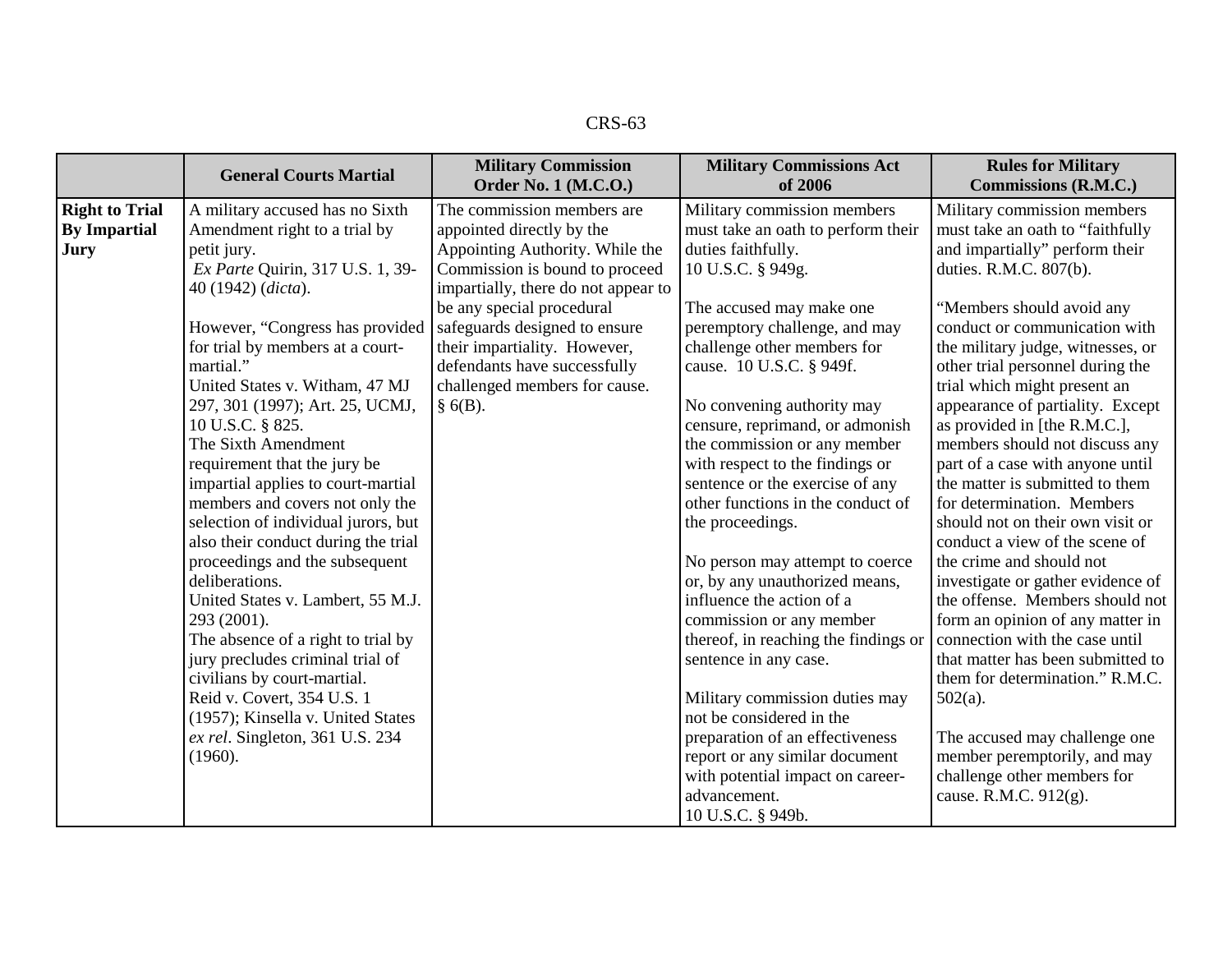| $CRS-64$ |  |
|----------|--|
|----------|--|

|                                                                                     | <b>General Courts Martial</b>                                                                                                                                                                                                                                                                                                                                                                                                                                                                                                                    | <b>Military Commission</b><br><b>Order No. 1 (M.C.O.)</b>                                                                                                                                                                                                                                                                                                                                                                                                                                                                                                                                       | <b>Military Commissions Act</b><br>of 2006                                                                                                                                                                                                                                                                                                                                                                                                                                                                                                                         | <b>Rules for Military</b><br>Commissions (R.M.C.)                                                                                                                                                                                                                                                                                                                                                                                                                                                                                                                             |
|-------------------------------------------------------------------------------------|--------------------------------------------------------------------------------------------------------------------------------------------------------------------------------------------------------------------------------------------------------------------------------------------------------------------------------------------------------------------------------------------------------------------------------------------------------------------------------------------------------------------------------------------------|-------------------------------------------------------------------------------------------------------------------------------------------------------------------------------------------------------------------------------------------------------------------------------------------------------------------------------------------------------------------------------------------------------------------------------------------------------------------------------------------------------------------------------------------------------------------------------------------------|--------------------------------------------------------------------------------------------------------------------------------------------------------------------------------------------------------------------------------------------------------------------------------------------------------------------------------------------------------------------------------------------------------------------------------------------------------------------------------------------------------------------------------------------------------------------|-------------------------------------------------------------------------------------------------------------------------------------------------------------------------------------------------------------------------------------------------------------------------------------------------------------------------------------------------------------------------------------------------------------------------------------------------------------------------------------------------------------------------------------------------------------------------------|
|                                                                                     |                                                                                                                                                                                                                                                                                                                                                                                                                                                                                                                                                  |                                                                                                                                                                                                                                                                                                                                                                                                                                                                                                                                                                                                 |                                                                                                                                                                                                                                                                                                                                                                                                                                                                                                                                                                    | Convening authority may not<br>censure, reprimand, or admonish<br>the military commission, or any<br>member with respect to the<br>findings or sentence or any other<br>exercise of its or his function in<br>the conduct or the proceedings.<br>R.M.C. $104(a)(1)$ .<br>"No person may attempt to<br>coerce or, by any unauthorized<br>means, influence the action of a<br>military commission " R.M.C.<br>$104(a)(2)$ .                                                                                                                                                     |
| <b>Right to</b><br>Appeal to<br>Independent<br><b>Reviewing</b><br><b>Authority</b> | Those convicted by court-martial<br>have an automatic appeal to their<br>respective service courts of<br>appeal, depending on the severity<br>of the punishment.<br>Art. 66, UCMJ; 10 U.S.C. § 866.<br>Decisions by service appellate<br>courts are reviewable on a<br>discretionary basis by the Court<br>of Appeals for the Armed Forces<br>(CAAF), a civilian court<br>composed of five civilian judges<br>appointed by the President.<br>Art. 67, UCMJ; 10 U.S.C. § 867.<br>CAAF decisions are subject to<br>Supreme Court review by writ of | A review panel appointed by the<br>Secretary of Defense reviews the<br>record of the trial in a closed<br>conference, disregarding any<br>procedural variances that would<br>not materially affect the outcome<br>of the trial, and recommends its<br>disposition to the Secretary of<br>Defense. Although the Defense<br>Counsel has the duty of<br>representing the interests of the<br>accused during any review<br>process, the review panel need<br>not consider written submissions<br>from the defense, nor does there<br>appear to be an opportunity to<br>rebut the submissions of the | The accused may submit matters<br>for consideration by the convening<br>authority with respect to the<br>authenticated findings or sentence<br>of the military commission. The<br>convening authority must review<br>timely submissions prior to taking<br>action. 10 U.S.C. § 950b.<br>The accused may appeal a final<br>decision of the military<br>commission with respect to issues<br>of law to the Court of Military<br>Commission Review, a new body<br>comprised of appellate military<br>judges who meet the same<br>qualifications as military judges or | Prior to taking action, the<br>convening authority must<br>consider timely written<br>submissions by the accused<br>concerning $\degree(1)$ Allegations of<br>errors affecting the legality of the<br>findings or sentence; $(2)$ Portions<br>or summaries of the record and<br>copies of documentary evidence<br>offered or introduced at trial; (3)<br>Matters in mitigation which were<br>not available for consideration at<br>the military commission; and (4)<br>Clemency recommendations by<br>any member, the military judge,<br>or any other person." R.M.C.<br>1105 |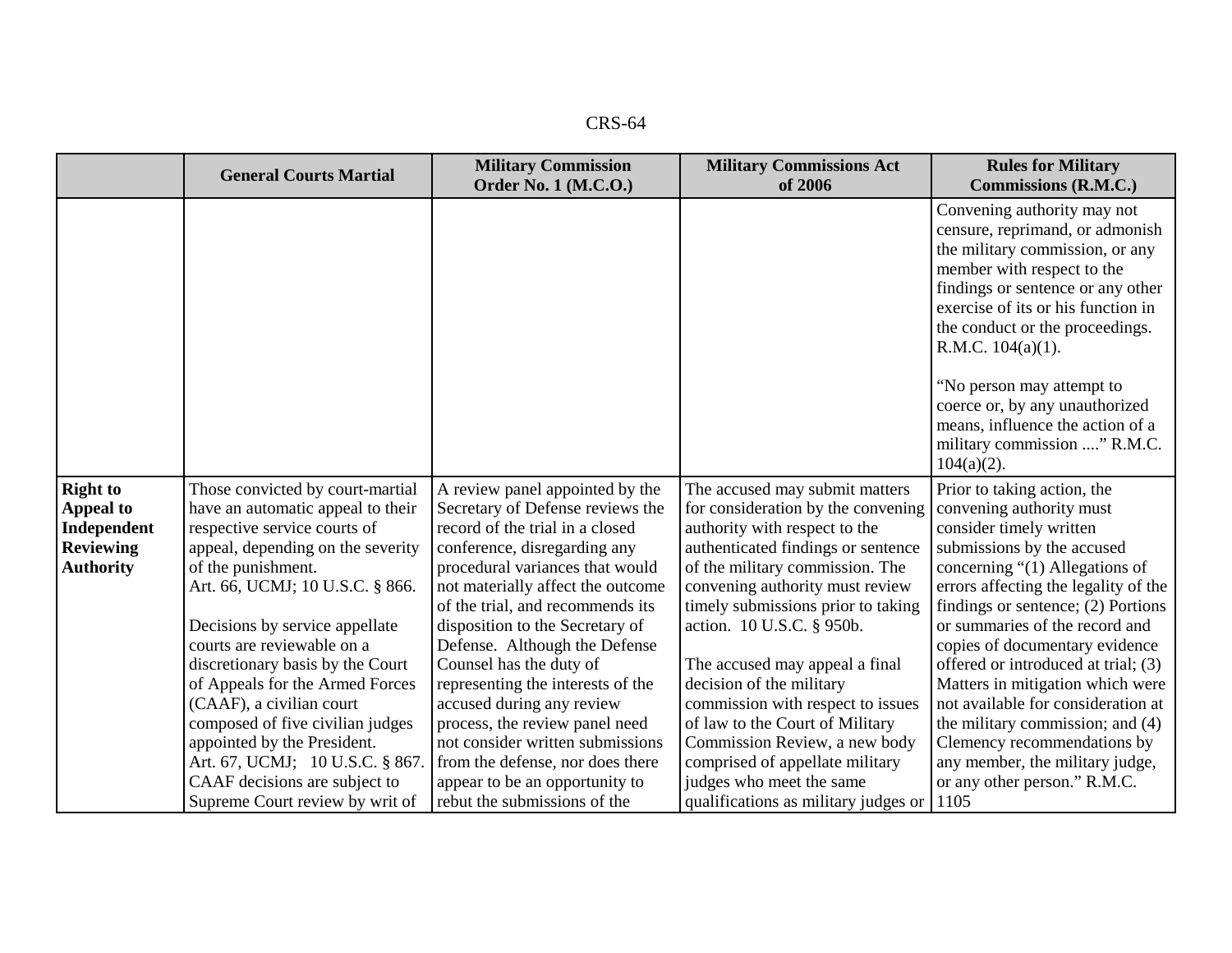| CRS-65 |
|--------|
|--------|

| <b>General Courts Martial</b>                                                                       | <b>Military Commission</b><br><b>Order No. 1 (M.C.O.)</b>                                           | <b>Military Commissions Act</b><br>of 2006                                                             | <b>Rules for Military</b><br>Commissions (R.M.C.)                                                              |
|-----------------------------------------------------------------------------------------------------|-----------------------------------------------------------------------------------------------------|--------------------------------------------------------------------------------------------------------|----------------------------------------------------------------------------------------------------------------|
| certiorari.<br>28 U.S.C. § 1259.                                                                    | prosecution. If the majority of<br>the review panel forms a "definite<br>and firm conviction that a | comparable qualifications for<br>civilian judges.<br>10 U.S.C. § 950f.                                 | After any military commission in<br>which the approved sentence<br>includes death, the accused may             |
| The writ of habeas corpus<br>provides the primary means by                                          | material error of law occurred," it<br>may return the case to the                                   | Once these appeals are exhausted,                                                                      | not waive or withdraw appellate<br>review. R.M.C. 1110.                                                        |
| which those sentenced by military<br>court, having exhausted military<br>appeals, can challenge a   | Appointing Authority for further<br>proceedings.<br>§ 6(H)(4).                                      | the accused may appeal the final<br>decision to the United States<br>Court of Appeals for the District | In cases where appellate review<br>has not been waived, the findings                                           |
| conviction or sentence in a<br>civilian court. The scope of<br>matters that a court will address is | The review panel<br>recommendation does not appear                                                  | of Columbia Circuit. Appellate<br>court decisions may be reviewed<br>by the Supreme Court under writ   | and sentence shall be reviewed<br>by the Court of Military<br>Commission Review for errors of                  |
| narrower than in challenges of<br>federal or state convictions.                                     | to be binding. The Secretary of<br>Defense may serve as Appointing                                  | of certiorari.<br>10 U.S.C. § 950g.                                                                    | law. Relief may be granted if the<br>"error of law prejudiced a                                                |
| Burns v. Wilson, 346 U.S. 137<br>(1953).                                                            | Authority and as the final<br>reviewing authority, as designated<br>by the President.               |                                                                                                        | substantial trial right of the<br>accused." R.M.C. 1201(d).                                                    |
|                                                                                                     | Although the M.O specifies that<br>the individual is not privileged to                              |                                                                                                        | The accused may, within twenty<br>days after notification of the<br>decision of the Court of Military          |
|                                                                                                     | seek any remedy in any U.S.<br>court or state court, the court of<br>any foreign nation, or any     |                                                                                                        | Commission Review, petition the<br><b>United States Court of Appeals</b><br>for the District of Columbia for a |
|                                                                                                     | international tribunal, M.O. §<br>7(b), Congress established<br>jurisdiction in the Court of        |                                                                                                        | review of the case. R.M.C.<br>$1205(a)$ .                                                                      |
|                                                                                                     | Appeals for the D.C. Circuit to<br>hear challenges to final decisions                               |                                                                                                        | Decisions of the D.C. Circuit<br>may be reviewed by the Supreme                                                |
|                                                                                                     | of military commissions.<br>Detainee Treatment Act of 2005.                                         |                                                                                                        | Court by writ of certiorari.<br>R.M.C. 1205(b).                                                                |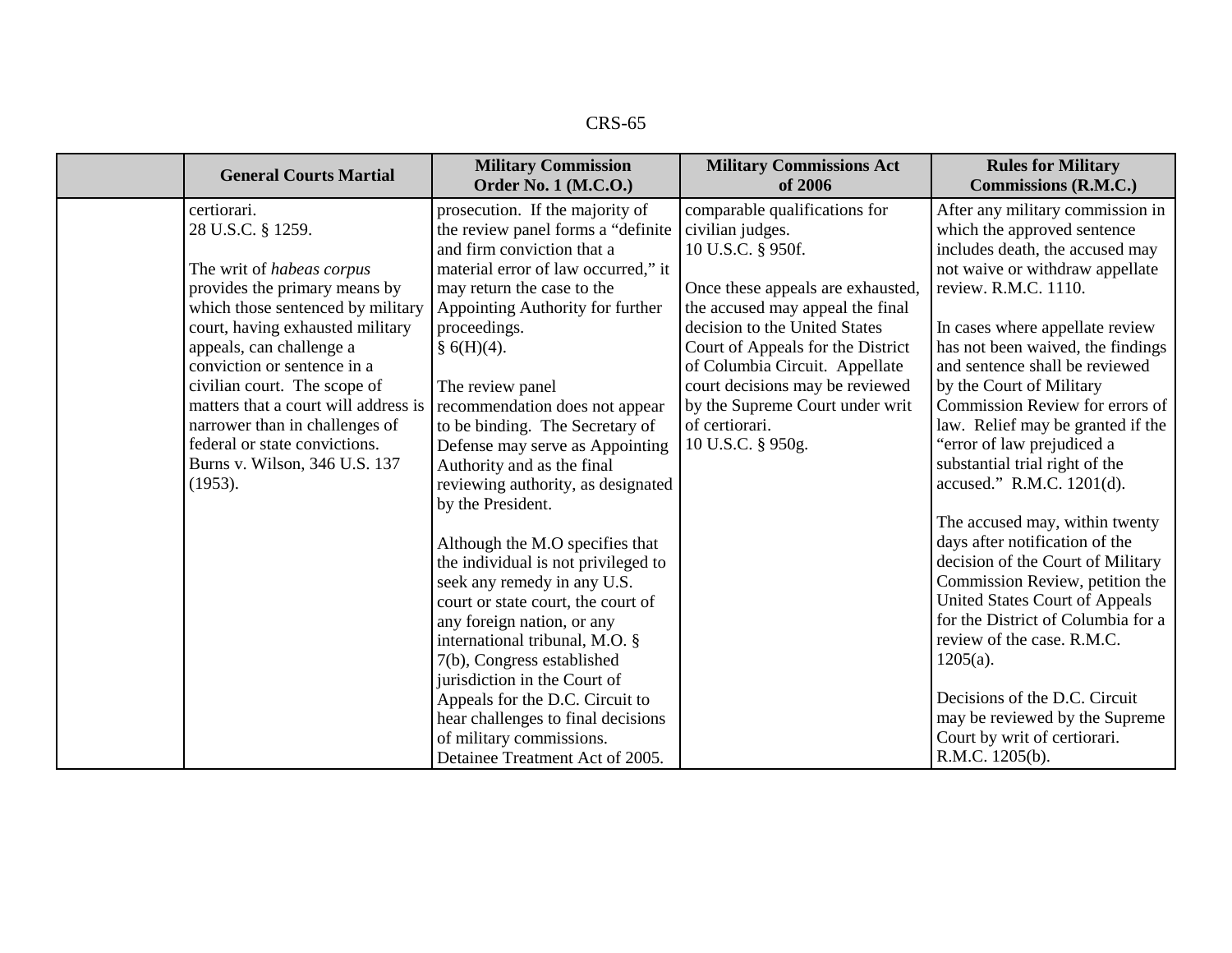|                                                                      | <b>General Courts Martial</b>                                                                                                                                                                                                                                                                                                                                                                                                                                                                                                                                                                   | <b>Military Commission</b><br>Order No. 1 (M.C.O.)                                                                                                                                                                                                                                                                                                                                                                                                                                                                                                                                                                                                                                                                                                                                                                                                                 | <b>Military Commissions Act</b><br>of 2006                                                                                                                                                                                                                                                                                                                                                                                                                                                                                                                                                                                                                                                                                                                                                                                                                                                                              | <b>Rules for Military</b><br><b>Commissions (R.M.C.)</b>                                                                                                                                                                                                                                                                                                                                                                                                                                                                                                                                                                                                                                                                                                                                                                                                                     |
|----------------------------------------------------------------------|-------------------------------------------------------------------------------------------------------------------------------------------------------------------------------------------------------------------------------------------------------------------------------------------------------------------------------------------------------------------------------------------------------------------------------------------------------------------------------------------------------------------------------------------------------------------------------------------------|--------------------------------------------------------------------------------------------------------------------------------------------------------------------------------------------------------------------------------------------------------------------------------------------------------------------------------------------------------------------------------------------------------------------------------------------------------------------------------------------------------------------------------------------------------------------------------------------------------------------------------------------------------------------------------------------------------------------------------------------------------------------------------------------------------------------------------------------------------------------|-------------------------------------------------------------------------------------------------------------------------------------------------------------------------------------------------------------------------------------------------------------------------------------------------------------------------------------------------------------------------------------------------------------------------------------------------------------------------------------------------------------------------------------------------------------------------------------------------------------------------------------------------------------------------------------------------------------------------------------------------------------------------------------------------------------------------------------------------------------------------------------------------------------------------|------------------------------------------------------------------------------------------------------------------------------------------------------------------------------------------------------------------------------------------------------------------------------------------------------------------------------------------------------------------------------------------------------------------------------------------------------------------------------------------------------------------------------------------------------------------------------------------------------------------------------------------------------------------------------------------------------------------------------------------------------------------------------------------------------------------------------------------------------------------------------|
| <b>Protection</b><br>against<br><b>Excessive</b><br><b>Penalties</b> | The right to appeal a conviction<br>resulting in a death sentence may<br>not be waived.<br>R.C.M. 1110.<br>Death may only be adjudged for<br>certain crimes where the<br>defendant is found guilty by<br>unanimous vote of court-martial<br>members present at the time of<br>the vote. Prior to arraignment,<br>the trial counsel must give the<br>defense written notice of<br>aggravating factors the<br>prosecution intends to prove.<br>R.C.M. 1004.<br>A conviction of spying during<br>time of war under article 106,<br>UCMJ, carries a mandatory death<br>penalty.<br>10 U.S.C. § 906. | The accused is permitted to make<br>a statement during sentencing<br>procedures. $\S$ 5(M).<br>The death sentence may be<br>imposed only on the unanimous<br>vote of a seven-member panel. §<br>$6(F)$ .<br>The commission may only<br>impose a sentence that is<br>appropriate to the offense for<br>which there was a finding of<br>guilty, including death,<br>imprisonment, fine or restitution,<br>or "other such lawful punishment<br>or condition of punishment as the<br>commission shall determine to be<br>proper." $\S$ 6(G).<br>If the Secretary of Defense has<br>the authority to conduct the final<br>review of a conviction and<br>sentence, he may mitigate,<br>commute, defer, or suspend, but<br>not increase, the sentence.<br>However, he may disapprove the<br>findings and return them for<br>further action by the military<br>commission. | Military commissions may<br>adjudge "any punishment not<br>forbidden by [the MCA] or the<br>law of war, including the penalty<br>of death" 10 U.S.C. § 948d.<br>A vote two-thirds of the members<br>present is required for sentences<br>of up to 10 years. Longer<br>sentences require the concurrence<br>of three-fourths of the members<br>present. The death penalty must<br>be approved unanimously on a<br>unanimous guilty verdict. Where<br>the death penalty is sought, a<br>panel of 12 members is required<br>(unless not "reasonably<br>available"). The death penalty<br>must be expressly authorized for<br>the offense, and the charges must<br>have expressly sought the penalty<br>of death. 10 U.S.C. § 949m.<br>An accused who is sentenced to<br>death may not waive or withdraw<br>his appeal to the Court of Military<br>Commission Review. 10 U.S.C.<br>§ 950c.<br>The death sentence may not be | Subject to national security<br>privilege, "the trial counsel shall,<br>as soon as practicable, disclose to<br>the defense the existence of<br>evidence known to the trial<br>counsel which reasonably tends<br>to  reduce the punishment."<br>R.M.C. 701(e).<br>The right to appeal a conviction<br>resulting in a death sentence may<br>not be waived nor withdrawn.<br>R.M.C. 1110.<br>The convening authority may, if<br>the accused is found guilty,<br>reduce the charge to a lesser<br>included offense, order a<br>rehearing, or set aside the finding<br>of guilt and dismiss the charge.<br>R.M.C. 1107(c).<br>A sentence of up to ten years<br>requires a two-thirds vote of<br>members present. A sentence of<br>more than ten years requires a<br>three-fourths vote. A sentence<br>which includes death requires a<br>unanimous vote. R.M.C.<br>$1006(d)(4)$ . |
|                                                                      |                                                                                                                                                                                                                                                                                                                                                                                                                                                                                                                                                                                                 | $§$ 6(H).                                                                                                                                                                                                                                                                                                                                                                                                                                                                                                                                                                                                                                                                                                                                                                                                                                                          | executed until the commission<br>proceedings have been finally                                                                                                                                                                                                                                                                                                                                                                                                                                                                                                                                                                                                                                                                                                                                                                                                                                                          | Death sentences may not be                                                                                                                                                                                                                                                                                                                                                                                                                                                                                                                                                                                                                                                                                                                                                                                                                                                   |